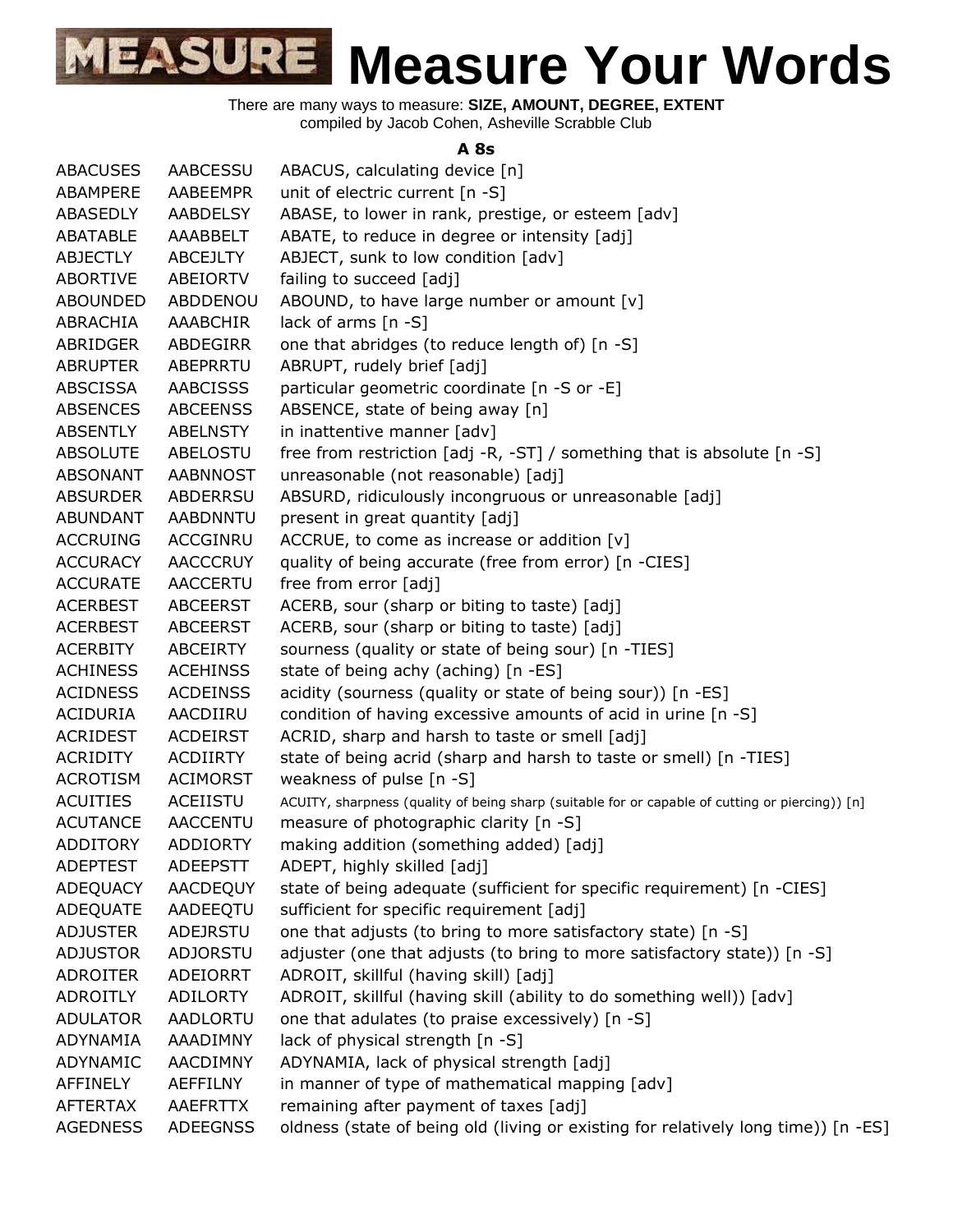

| AGIOTAGE        | AAEGGIOT        | business of broker [n -S]                                                         |
|-----------------|-----------------|-----------------------------------------------------------------------------------|
| AGRARIAN        | AAAGINRR        | one who favors equal distribution of land [n -S]                                  |
| <b>AIRINESS</b> | <b>AEIINRSS</b> | state of being airy (having nature of air) [n -ES]                                |
| <b>AIRPOWER</b> | AEIOPRRW        | military strength of nation's air force [n -S]                                    |
| <b>AIRSPACE</b> | <b>AACEIPRS</b> | portion of atmosphere above particular land area [n -S]                           |
| AKINESIA        | AAEIIKNS        | loss of muscle function [n -S]                                                    |
| AKINETIC        | ACEIIKNT        | AKINESIA, loss of muscle function [adj]                                           |
| <b>ALERTEST</b> | <b>AEELRSTT</b> | ALERT, ready for sudden action [adj]                                              |
| <b>ALGIDITY</b> | ADGIILTY        | coldness (state of being cold (having little or no warmth)) [n -TIES]             |
| ALGORISM        | <b>AGILMORS</b> | Arabic system of arithmetic notation [n -S]                                       |
| ALIQUANT        | AAILNQTU        | not dividing evenly into another number [adj]                                     |
| ALLAYING        | AAGILLNY        | ALLAY, to reduce in intensity or severity [v]                                     |
| <b>ALLERGIC</b> | <b>ACEGILLR</b> | pertaining to allergy (state of hypersensitive reaction to certain things) [adj]  |
| ALLODIAL        | AADILLLO        | ALLODIUM, land held in absolute ownership [adj]                                   |
| <b>ALLODIUM</b> | ADILLMOU        | land held in absolute ownership [n -IA]                                           |
| <b>ALLOTTED</b> | <b>ADELLOTT</b> | ALLOT, to give as share or portion $[v]$                                          |
| <b>ALLOTTER</b> | <b>AELLORTT</b> | one that allots (to give as share or portion) [n -S]                              |
| <b>ALMIGHTY</b> | <b>AGHILMTY</b> | having absolute power over all [adj]                                              |
| <b>ALOPECIA</b> | AACEILOP        | baldness (state of being bald (lacking hair (threadlike growth))) [n -S]          |
| <b>ALOPECIC</b> | <b>ACCEILOP</b> | ALOPECIA, baldness (state of being bald (lacking hair (threadlike growth))) [adj] |
| <b>ALPHOSIS</b> | <b>AHILOPSS</b> | lack of skin pigmentation [n -ES]                                                 |
| <b>ALTERITY</b> | AEILRTTY        | state of being other or different [n -TIES]                                       |
|                 |                 |                                                                                   |
| AMNESTIC        | <b>ACEIMNST</b> | pertaining to amnesia (loss of memory) [adj]                                      |
| AMORTISE        | AEIMORST        | to amortize, to liquidate gradually, as debt [v -D, -SING, -S]                    |
| AMORTIZE        | AEIMORTZ        | to liquidate gradually, as debt [v -D, ZING, -S]                                  |
| <b>AMOUNTED</b> | ADEMNOTU        | AMOUNT, to combine to yield sum [v]                                               |
| AMPERAGE        | AAEEGMPR        | strength of electric current expressed in amperes [n -S]                          |
| ANALEMMA        | AAAELMMN        | type of graduated scale [n -S, -TA]                                               |
| ANAPAEST        | <b>AAAENPST</b> | anapest (type of metrical foot) [n -S]                                            |
| ANERGIES        | AEEGINRS        | ANERGY, lack of energy [n]                                                        |
| ANGRIEST        | <b>AEGINRST</b> | ANGRY, feeling strong displeasure or hostility [adj]                              |
| ANGSTIER        | <b>AEGINRST</b> | ANGSTY, feeling anxiety or dread [adj]                                            |
| ANGSTROM        | <b>AGMNORST</b> | unit of length [n -S]                                                             |
| <b>ANTONYMY</b> | AMNNOTYY        | state of being antonym (word opposite in meaning to another) [n -MIES]            |
| <b>ANTSIEST</b> | <b>AEINSSTT</b> | ANTSY, fidgety (nervously restless) [adj]                                         |
| APIMANIA        | AAAIIMNP        | excessive interest in bees [n -S]                                                 |
| APPETENT        | <b>AEENPPTT</b> | marked by strong desire [adj]                                                     |
| <b>APPRAISE</b> | <b>AAEIPPRS</b> | to set value on [v -D, -SING, -S]                                                 |
| APPRIZER        | AEIPPRRZ        | one that apprizes (to appraise (to set value on)) [n -S]                          |
| APRACTIC        | <b>AACCIPRT</b> | APRAXIA, loss of ability to perform coordinated movements [adj]                   |
| <b>ARCHNESS</b> | <b>ACEHNRSS</b> | slyness (quality or state of being sly) [n -ES]                                   |
| ARIDNESS        | <b>ADEINRSS</b> | aridity (state of being arid (extremely dry)) [n -ES]                             |
| <b>ARTINESS</b> | <b>AEINRSST</b> | quality of being arty (showily or pretentiously artistic) [n -ES]                 |
| <b>ARTSIEST</b> | <b>AEIRSSTT</b> | ARTSY, arty (showily or pretentiously artistic) [adj]                             |
| <b>ASHINESS</b> | <b>AEHINSSS</b> | condition of being ashy [n -ES]                                                   |
| <b>ASPERATE</b> | AAEEPRST        | to make uneven [v -D, -TING, -S]                                                  |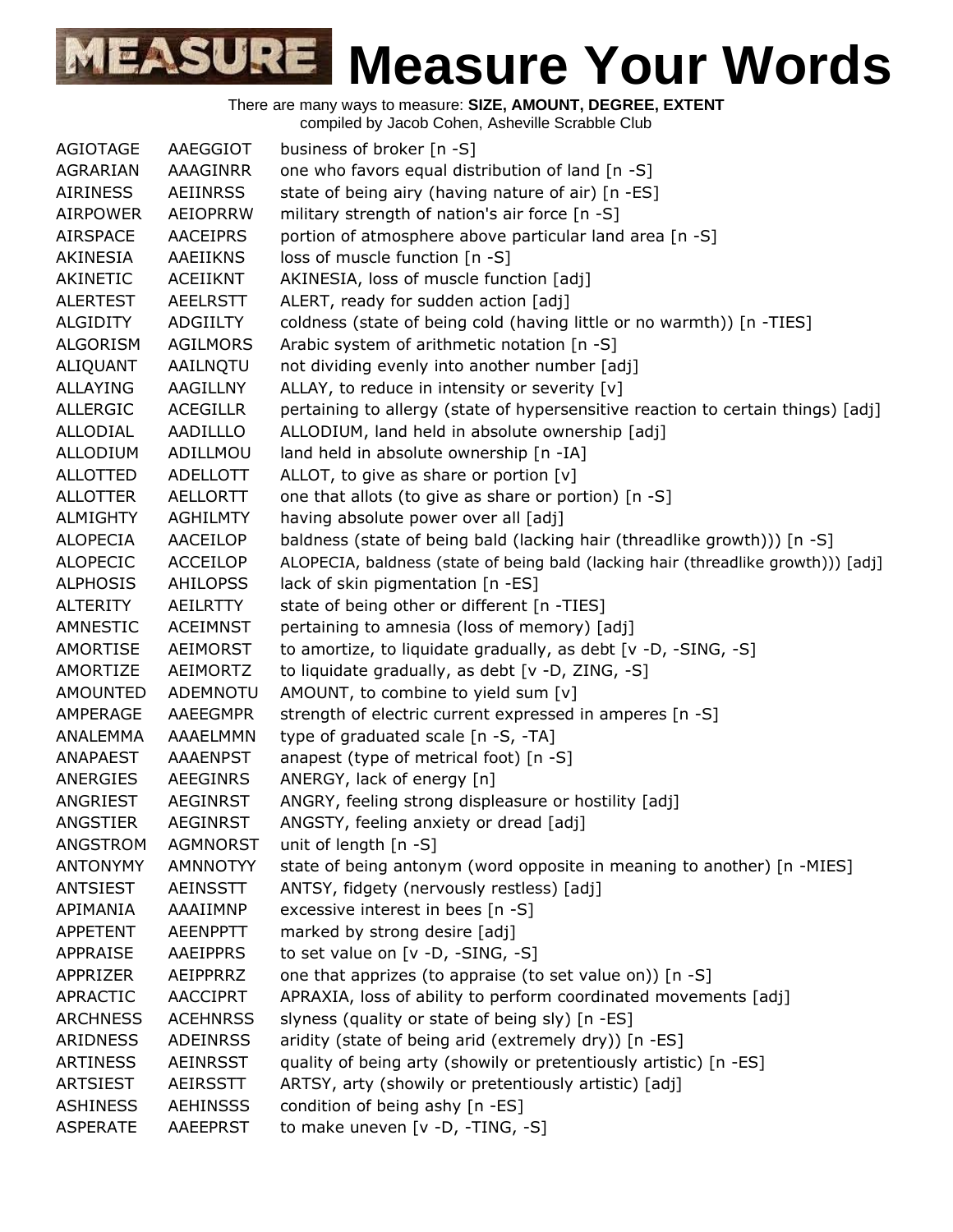| <b>ASPHERIC</b> | <b>ACEHIPRS</b> | varying slightly from exactly spherical shape [adj]                       |
|-----------------|-----------------|---------------------------------------------------------------------------|
| <b>ASSESSED</b> | <b>ADEESSSS</b> | ASSESS, to estimate value of for taxation [v]                             |
| <b>ASSESSES</b> | <b>AEESSSSS</b> | ASSESS, to estimate value of for taxation [v]                             |
| <b>ASSESSOR</b> | <b>AEORSSSS</b> | one that assesses, to estimate value of for taxation [n -S]               |
| <b>ASSURING</b> | AGINRSSU        | ASSURE, to insure (to guarantee against loss) [v]                         |
| <b>ASTHENIA</b> | AAEHINST        | lack of strength [n -S]                                                   |
| <b>ATECHNIC</b> | <b>ACCEHINT</b> | lacking technical knowledge [adj]                                         |
| <b>ATOMICAL</b> | AACILMOT        | ATOM, smallest unit of element [adj]                                      |
| <b>ATTAINED</b> | AADEINTT        | ATTAIN, to gain or achieve by mental or physical effort [v]               |
| <b>ATTAINER</b> | AAEINRTT        | one that attains (to gain or achieve by mental or physical effort) [n -S] |
| <b>ATTEMPER</b> | <b>AEEMPRTT</b> | to modify temperature of [v -ED, -ING, -S]                                |
| <b>AUGUSTER</b> | <b>AEGRSTUU</b> | AUGUST, inspiring reverence or admiration [adj]                           |
| <b>AUNTLIER</b> | AEILNRTU        | AUNTLY, of or suggesting aunt [adj]                                       |
| <b>AUSTERER</b> | <b>AEERRSTU</b> | AUSTERE, grave in disposition or appearance [adj]                         |
| <b>AUTARCHY</b> | <b>AACHRTUY</b> | absolute rule [n -HIES]                                                   |
| <b>AUTARKIC</b> | AACIKRTU        | AUTARKY, national economic self-sufficiency [adj]                         |
| <b>AUTOCRAT</b> | <b>AACORTTU</b> | absolute ruler [n -S]                                                     |
| <b>AUTONOMY</b> | <b>AMNOOTUY</b> | state of being self-governing [n -MIES]                                   |
| <b>AVIDNESS</b> | ADEINSSV        | avidity (state of being avid (eager (impatiently longing))) [n -ES]       |
| <b>AWAYNESS</b> | <b>AAENSSWY</b> | state of being distant (far off or apart) [n -ES]                         |
| <b>AWFULLER</b> | <b>AEFLLRUW</b> | AWFUL, extremely bad or unpleasant [adj]                                  |
| <b>AXIALITY</b> | AAIILTXY        | state of being axial (pertaining to or forming axis) [n -TIES]            |
| <b>AZOTEMIA</b> | AAEIMOTZ        | excess of nitrogenous substances in blood [n -S]                          |
| <b>AZOTEMIC</b> | ACEIMOTZ        | AZOTEMIA, excess of nitrogenous substances in blood [adj]                 |
| <b>AZOTURIA</b> | AAIORTUZ        | excess of nitrogenous substances in urine [n -S]                          |
|                 |                 | <b>B</b> 8s                                                               |
| <b>BACCHIUS</b> | <b>ABCCHISU</b> | type of metrical foot [n -II]                                             |
| <b>BACKBEAT</b> | <b>AABBCEKT</b> | type of rhythm in music [n -S]                                            |
| <b>BACKLOAD</b> | <b>AABCDKLO</b> | to defer financial obligation [v -ED, -ING, -S]                           |
| <b>BAGGIEST</b> | ABEGGIST        | BAGGY, loose-fitting [adj]                                                |
| <b>BALANCER</b> | <b>AABCELNR</b> | one that balances (to weigh (to determine weight of)) [n -S]              |
| <b>BALDNESS</b> | <b>ABDELNSS</b> | state of being bald (lacking hair (threadlike growth)) [n -ES]            |
| <b>BALKIEST</b> | <b>ABEIKLST</b> | BALKY, stubborn (unyielding (to give up)) [adj]                           |
| <b>BALLHAWK</b> | <b>AABHKLLW</b> | very good defensive ballplayer [n -S]                                     |
| <b>BALLIEST</b> | ABEILLST        | BALLY, noisy uproar [adj]                                                 |
| <b>BALLSIER</b> | <b>ABEILLRS</b> | BALLSY, offensive word [adj]                                              |
| <b>BALMIEST</b> | ABEILMST        | BALMY, mild (not harsh or rough) [adj]                                    |
| <b>BANALITY</b> | AABILNTY        | something banal [n -TIES]                                                 |
| <b>BANALIZE</b> | AABEILNZ        | to make banal [v -D, -ZING, -S]                                           |
| <b>BANDIEST</b> | ABDEINST        | BANDY, curved apart at knees [adj]                                        |
| <b>BANKABLE</b> | <b>AABBEKLN</b> | BANK, to keep money in bank, institution dealing in money matters [adj]   |
| <b>BANKROLL</b> | ABKLLNOR        | to fund, to provide money for [v -ED, -ING, -S]                           |
| <b>BARENESS</b> | <b>ABEENRSS</b> | state of being bare (naked (being without clothing or covering)) [n -ES]  |
| <b>BARKIEST</b> | ABEIKRST        | BARKY, covered with bark (tough outer covering of root or stem) [adj]     |
| <b>BARMIEST</b> | ABEIMRST        | BARMY, full of barm; frothy [adj]                                         |
| <b>BAROGRAM</b> | AABGMORR        | barometric reading [n -S]                                                 |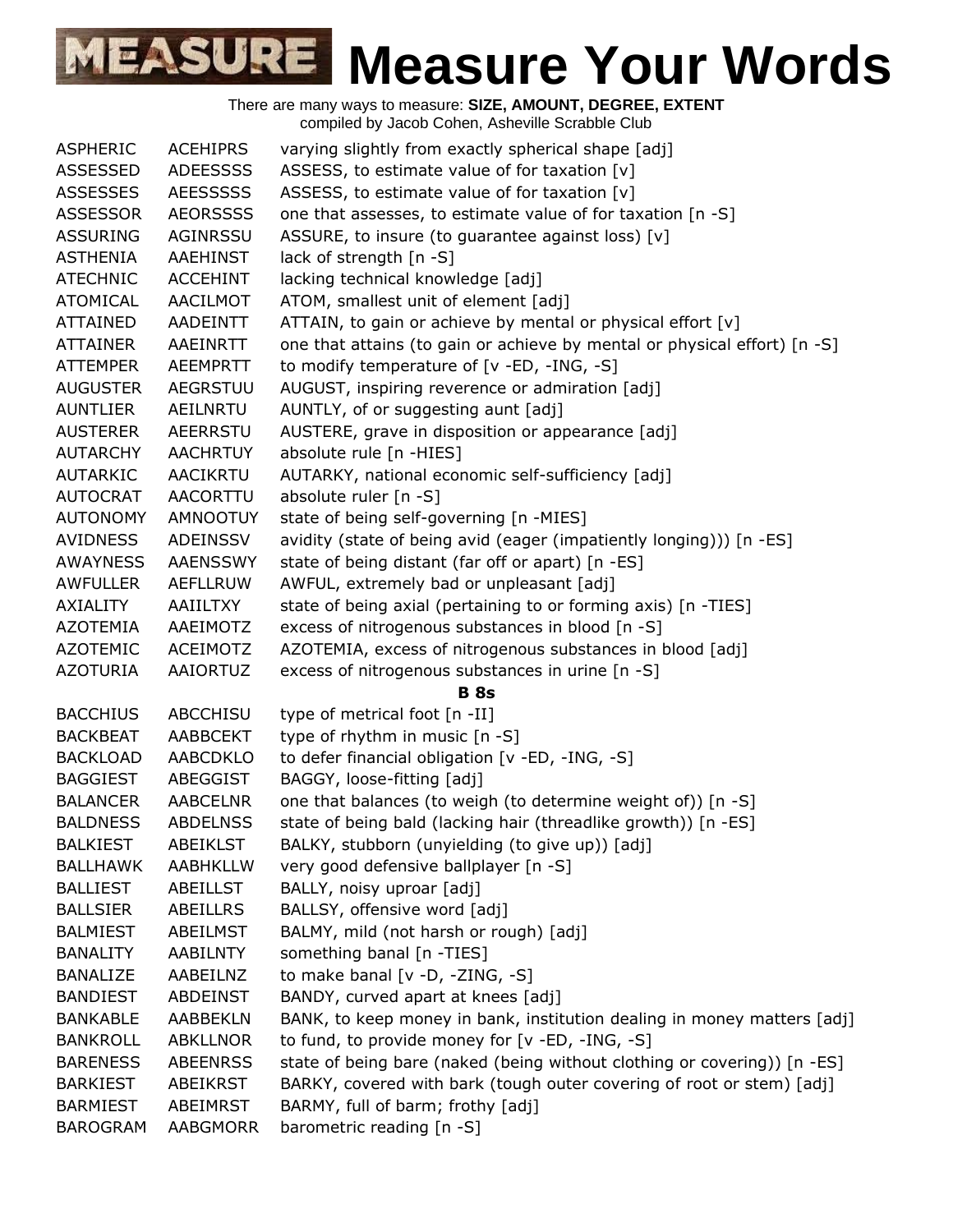| <b>BARRENER</b> | ABEENRRR        | BARREN, unproductive (productive) [adj]                                                  |
|-----------------|-----------------|------------------------------------------------------------------------------------------|
| <b>BASENESS</b> | <b>ABEENSSS</b> | state of being base (morally low) [n -ES]                                                |
| <b>BASICITY</b> | ABCIISTY        | state of being alkaline (containing alkali (type of chemical compound)) [n -TIES]        |
| <b>BASILECT</b> | <b>ABCEILST</b> | least prestigious language of area [n -S]                                                |
| <b>BASSNESS</b> | <b>ABENSSSS</b> | lowness in pitch [n -ES]                                                                 |
| <b>BATHETIC</b> | ABCEHITT        | trite (used so often as to be made commonplace) [adj]                                    |
| <b>BATHOSES</b> | <b>ABEHOSST</b> | BATHOS, triteness (quality of being trite (used so often as to be made commonplace)) [n] |
| <b>BATTIEST</b> | ABEISTTT        | BATTY, crazy (insane (mentally unsound)) [adj]                                           |
| <b>BAULKIER</b> | ABEIKLRU        | BAULKY, balky (stubborn (unyielding (yield))) [adj]                                      |
| <b>BAWDIEST</b> | <b>ABDEISTW</b> | BAWDY, obscene (indecent (not decent)) [adj]                                             |
| <b>BEACHIER</b> | <b>ABCEEHIR</b> | BEACHY, sandy or pebbly [adj]                                                            |
| <b>BEAMIEST</b> | ABEEIMST        | BEAMY, beaming [adj]                                                                     |
| <b>BEATLESS</b> | ABEELSST        | having no rhythm [adj]                                                                   |
| <b>BEAUCOUP</b> | <b>ABCEOPUU</b> | abundance (state of being abundant (present in great quantity)) [n -S]                   |
| <b>BEAUTEST</b> | ABEESTTU        | BEAUT, beautiful [adj]                                                                   |
| <b>BEAVERED</b> | ABDEEERV        | BEAVER, to work hard [v]                                                                 |
| <b>BEECHIER</b> | <b>BCEEEHIR</b> | BEECHY, abounding in beeches [adj]                                                       |
| <b>BEEFIEST</b> | <b>BEEEFIST</b> | BEEFY, brawny (muscular (pertaining to muscle)) [adj]                                    |
| <b>BEERIEST</b> | <b>BEEEIRST</b> | BEERY, affected by beer [adj]                                                            |
| <b>BEGGARLY</b> | ABEGGLRY        | very poor [adj]                                                                          |
| <b>BEGIRDED</b> | <b>BDDEEGIR</b> | BEGIRD, to surround (to extend completely around) [v]                                    |
| <b>BEGIRDLE</b> | <b>BDEEGILR</b> | to surround (to extend completely around) [v -D, -LING, -S]                              |
| <b>BELLYFUL</b> | <b>BEFLLLUY</b> | excessive amount [n -S]                                                                  |
| <b>BENDIEST</b> | <b>BDEEINST</b> | BENDY, flexible (capable of being bent) [adj]                                            |
| <b>BEVELING</b> | <b>BEEGILNV</b> | BEVEL, to cut at angle $[v]$                                                             |
| <b>BEVELLED</b> | <b>BDEEELLV</b> | BEVEL, to cut at angle [v]                                                               |
| <b>BEVELLER</b> | <b>BEEELLRV</b> | beveler (one that bevels (to cut at angle)) [n -S]                                       |
| <b>BIANNUAL</b> | AABILNNU        | occurring twice year [adj]                                                               |
| <b>BIASNESS</b> | <b>ABEINSSS</b> | state of being slanted [n -ES]                                                           |
| <b>BICYCLIC</b> | <b>BCCCIILY</b> | having two cycles [adj]                                                                  |
| <b>BIDENTAL</b> | ABDEILNT        | having two teeth [adj]                                                                   |
| <b>BIENNIAL</b> | ABEIILNN        | event that occurs every two years [n -S]                                                 |
| <b>BIENNIUM</b> | BEIIMNNU        | period of two years [n -S or -IA]                                                        |
| <b>BIFACIAL</b> | AABCFIIL        | having two faces [adj]                                                                   |
| <b>BIFIDITY</b> | <b>BDFIIITY</b> | state of being bifid (divided into two parts) [n -TIES]                                  |
| <b>BIFORATE</b> | ABEFIORT        | having two perforations [adj]                                                            |
| <b>BIFORKED</b> | <b>BDEFIKOR</b> | divided into two branches [adj]                                                          |
| <b>BIFORMED</b> | <b>BDEFIMOR</b> | biform (having two forms) [adj]                                                          |
| <b>BIGAMIES</b> | ABEGIIMS        | BIGAMY, crime of being married to two people at once [n]                                 |
| <b>BIGAMIST</b> | ABGIIMST        | one who commits bigamy (crime of being married to two people at once) [n -S]             |
| <b>BIGAMOUS</b> | ABGIMOSU        | guilty of bigamy (crime of being married to two people at once) [adj]                    |
| <b>BIGEMINY</b> | <b>BEGIIMNY</b> | state of having double pulse [n -NIES]                                                   |
| <b>BIHOURLY</b> | <b>BHILORUY</b> | occurring every two hours [adj]                                                          |
| <b>BIJUGATE</b> | ABEGIJTU        | two-paired [adj]                                                                         |
| <b>BIJUGOUS</b> | <b>BGIJOSUU</b> | bijugate (two-paired) [adj]                                                              |
| <b>BIKINIED</b> | <b>BDEIIIKN</b> | BIKINI, type of two-piece bathing suit [adj]                                             |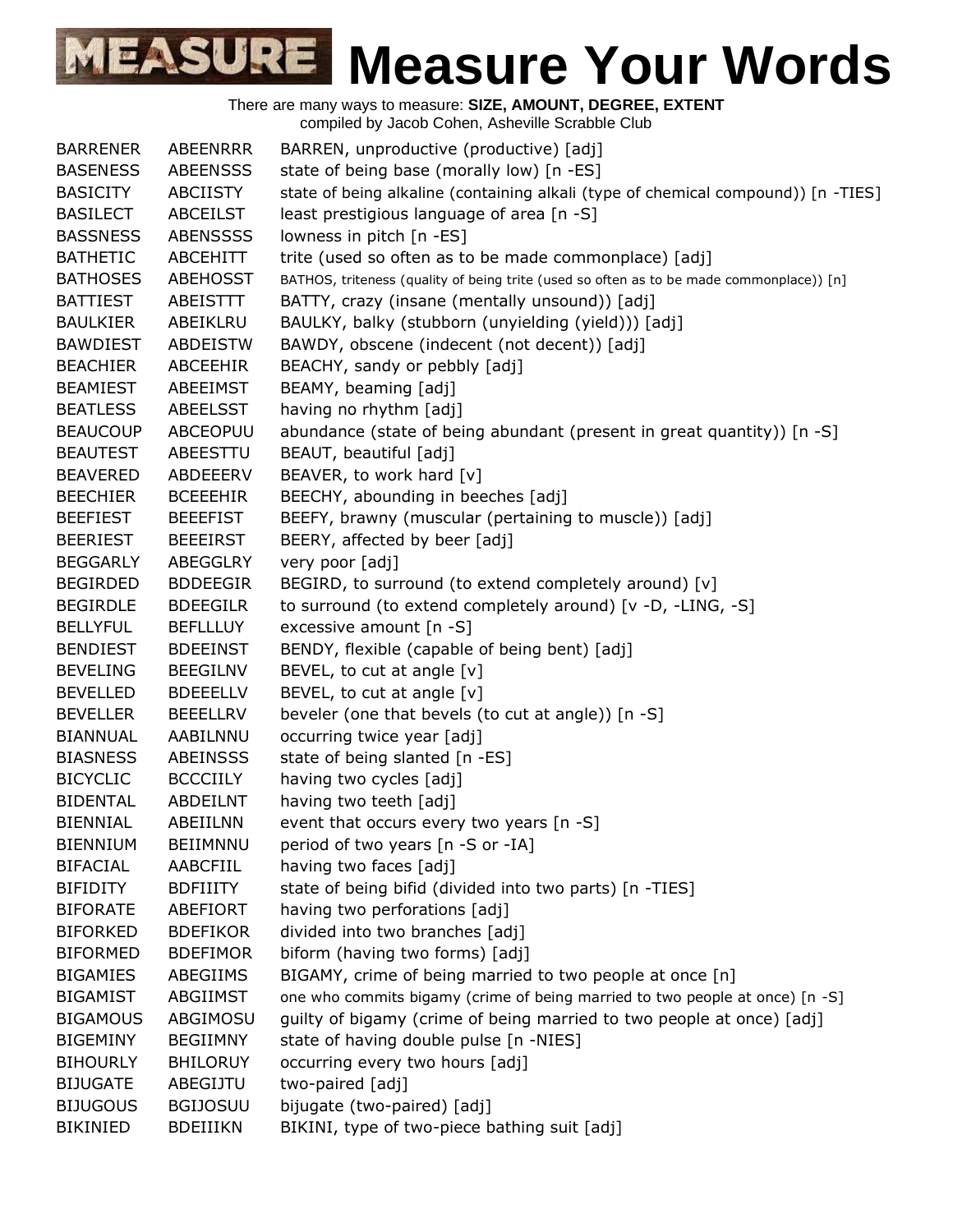

There are many ways to measure: **SIZE, AMOUNT, DEGREE, EXTENT**

compiled by Jacob Cohen, Asheville Scrabble Club

| <b>BILANDER</b> | ABDEILNR        | small ship [n -S]                                                                                        |
|-----------------|-----------------|----------------------------------------------------------------------------------------------------------|
| <b>BILGIEST</b> | <b>BEGIILST</b> | BILGY, smelling like seepage [adj]                                                                       |
| <b>BILINEAR</b> | ABEIILNR        | pertaining to two lines [adj]                                                                            |
| <b>BILLABLE</b> | ABBEILLL        | BILL, to present statement of costs to [adj]                                                             |
| <b>BILLOWED</b> | <b>BDEILLOW</b> | BILLOW, to swell (to increase in size or volume) [v]                                                     |
| <b>BILOBATE</b> | ABBEILOT        | having two lobes [adj]                                                                                   |
| <b>BIMANOUS</b> | ABIMNOSU        | two-handed [adj]                                                                                         |
| <b>BIMANUAL</b> | AABILMNU        | done with two hands [adj]                                                                                |
| <b>BIMBETTE</b> | <b>BBEEIMTT</b> | attractive but empty-headed young woman [n -S]                                                           |
| <b>BIMENSAL</b> | ABEILMNS        | occurring every two months [adj]                                                                         |
| <b>BIMESTER</b> | <b>BEEIMRST</b> | two-month period [n -S]                                                                                  |
| <b>BINARIES</b> | ABEIINRS        | BINARY, combination of two things [n]                                                                    |
| <b>BINATELY</b> | <b>ABEILNTY</b> | BINATE, growing in pairs [adv]                                                                           |
| <b>BINAURAL</b> | AABILNRU        | hearing with both ears [adj]                                                                             |
| <b>BINGEING</b> | <b>BEGGIINN</b> | BINGE, to indulge in something to excess [v] / bingeing (act of indulging in something to excess) [n -S] |
| <b>BINOMIAL</b> | ABIILMNO        | algebraic expression $[n - S]$                                                                           |
| <b>BIOASSAY</b> | <b>AABIOSSY</b> | to test substance (as drug) in order to determine its strength [v -ED, -ING, -S]                         |
| <b>BIOMETER</b> | <b>BEEIMORT</b> | device for measuring carbon dioxide given off by living matter [n -S]                                    |
| <b>BIOMETRY</b> | <b>BEIMORTY</b> | statistical study of biological data [n -RIES]                                                           |
| <b>BIOVULAR</b> | ABILORUV        | derived from two ova [adj]                                                                               |
| <b>BIPAROUS</b> | ABIOPRSU        | producing offspring in pairs [adj]                                                                       |
| <b>BIPARTED</b> | <b>ABDEIPRT</b> | having two parts [adj]                                                                                   |
| <b>BIPHASIC</b> | <b>ABCHIIPS</b> | having two phases [adj]                                                                                  |
| <b>BIRACIAL</b> | AABCIILR        | having members of two races [adj]                                                                        |
| <b>BIRADIAL</b> | AABDIILR        | having dual symmetry [adj]                                                                               |
| <b>BIRAMOSE</b> | ABEIMORS        | biramous (divided into two branches) [adj]                                                               |
| <b>BIRAMOUS</b> | ABIMORSU        | divided into two branches [adj]                                                                          |
| <b>BIRROTCH</b> | <b>BCHIORRT</b> | birr, monetary unit of Ethiopia [n]                                                                      |
| <b>BISECTED</b> | <b>BCDEEIST</b> | BISECT, to cut into two parts $[v]$                                                                      |
| <b>BISECTOR</b> | <b>BCEIORST</b> | something that bisects (to cut into two parts) [n -S]                                                    |
| <b>BISEXUAL</b> | ABEILSUX        | one who is attracted to both sexes [n -S]                                                                |
| <b>BISTABLE</b> | ABBEILST        | electronic circuit that has two stable states [n -S]                                                     |
| <b>BITCHIER</b> | <b>BCEHIIRT</b> | BITCHY, malicious [adj]                                                                                  |
| <b>BITSIEST</b> | <b>BEIISSTT</b> | BITSY, tiny (very small) [adj]                                                                           |
| <b>BITTERER</b> | <b>BEEIRRTT</b> | BITTER, having disagreeable taste [adj]                                                                  |
| <b>BITTIEST</b> | <b>BEIISTTT</b> | BITTY, tiny (very small) [adj]                                                                           |
| <b>BIUNIQUE</b> | <b>BEIINQUU</b> | being type of correspondence between two sets [adj]                                                      |
| <b>BIVALVED</b> | ABDEILVV        | having two-valved shell [adj]                                                                            |
| <b>BIWEEKLY</b> | <b>BEEIKLWY</b> | publication issued every two weeks [n -LIES]                                                             |
| <b>BIYEARLY</b> | ABEILRYY        | occurring every two years [adj]                                                                          |
| <b>BLABBIER</b> | ABBBEILR        | BLABBY, talkative [adj]                                                                                  |
| <b>BLACKEST</b> | <b>ABCEKLST</b> | BLACK, being of darkest color [adj]                                                                      |
| <b>BLANDEST</b> | <b>ABDELNST</b> | BLAND, soothing [adj]                                                                                    |
| <b>BLANKEST</b> | <b>ABEKLNST</b> | BLANK, empty (containing nothing) [adj]                                                                  |
| <b>BLASTIER</b> | ABEILRST        | BLASTY, gusty (blowing in gusts) [adj]                                                                   |
| <b>BLEAKEST</b> | ABEEKLST        | BLEAK, dreary (dismal (cheerless and depressing)) [adj]                                                  |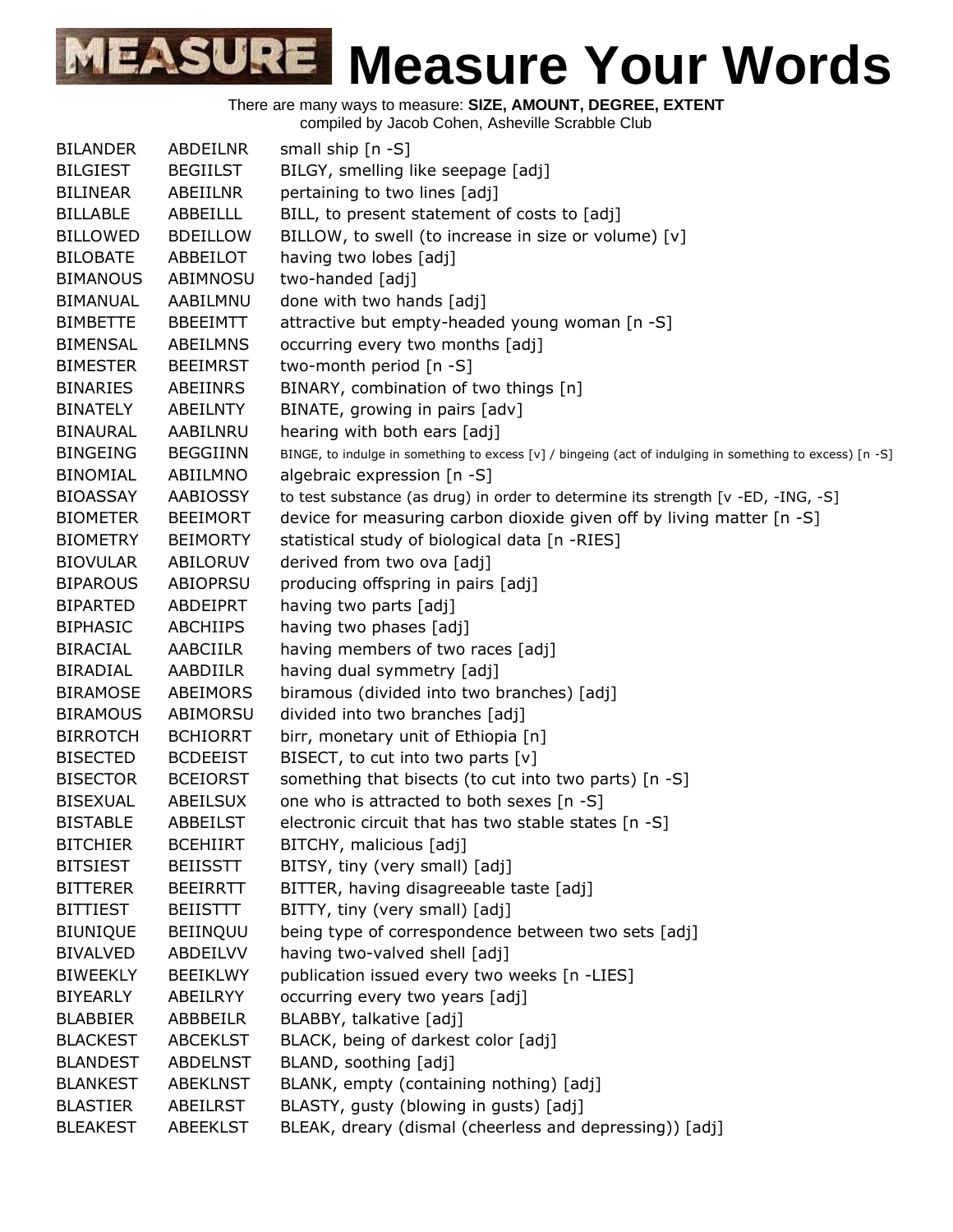There are many ways to measure: **SIZE, AMOUNT, DEGREE, EXTENT**

compiled by Jacob Cohen, Asheville Scrabble Club

| <b>BLEAREST</b> | <b>ABEELRST</b> | BLEAR, dim [adj]                                                                          |
|-----------------|-----------------|-------------------------------------------------------------------------------------------|
| <b>BLEARIER</b> | ABEEILRR        | BLEARY, dimmed [adj]                                                                      |
| <b>BLINDEST</b> | <b>BDEILNST</b> | BLIND, sightless [adj]                                                                    |
| <b>BLITHEST</b> | <b>BEHILSTT</b> | BLITHE, merry (cheerful (full of spirits)) [adj]                                          |
| <b>BLOATING</b> | ABGILNOT        | BLOAT, to swell (to increase in size or volume) [v]                                       |
| <b>BLOBBIER</b> | <b>BBBEILOR</b> | BLOBBY, splotchy (splotched) [adj]                                                        |
| <b>BLOCKIER</b> | <b>BCEIKLOR</b> | BLOCKY, short and stout [adj]                                                             |
| <b>BLOGGIER</b> | <b>BEGGILOR</b> | BLOGGY, characteristic of blogging [adj]                                                  |
| <b>BLONDEST</b> | <b>BDELNOST</b> | BLOND, light-colored [adj]                                                                |
| <b>BLOODIER</b> | <b>BDEILOOR</b> | BLOODY, stained with blood [adj]                                                          |
| <b>BLOOMIER</b> | <b>BEILMOOR</b> | BLOOMY, covered with flowers [adj]                                                        |
| <b>BLOOPIER</b> | <b>BEILOOPR</b> | BLOOPY, being hit that is short fly ball [adj]                                            |
| <b>BLOOPING</b> | <b>BGILNOOP</b> | BLOOP, to hit short fly ball [v]                                                          |
| <b>BLOWIEST</b> | <b>BEILOSTW</b> | BLOWY, windy (marked by strong wind) [adj]                                                |
| <b>BLUFFEST</b> | <b>BEFFLSTU</b> | BLUFF, having broad front [adj]                                                           |
| <b>BLUNTEST</b> | <b>BELNSTTU</b> | BLUNT, not sharp or pointed [adj]                                                         |
| <b>BLURRIER</b> | <b>BEILRRRU</b> | BLURRY, unclear (clean and pure) [adj]                                                    |
| <b>BOATLOAD</b> | AABDLOOT        | amount that boat holds [n -S]                                                             |
| <b>BOLDNESS</b> | <b>BDELNOSS</b> | quality of being bold (daring) [n -S]                                                     |
| <b>BOMBLOAD</b> | <b>ABBDLMOO</b> | quantity of bombs being carried [n -S]                                                    |
| <b>BONEYEST</b> | <b>BEENOSTY</b> | BONEY, bony (full of bones) [adj]                                                         |
| <b>BONINESS</b> | <b>BEINNOSS</b> | state of being bony (full of bones) [n -ES]                                               |
| <b>BONNIEST</b> | <b>BEINNOST</b> | BONNY, pretty (pleasing to eye) [adj]                                                     |
| <b>BONUSING</b> | <b>BGINNOSU</b> | act of subsidizing something [n -S]                                                       |
| <b>BOOKWORM</b> | <b>BKMOOORW</b> | avid book reader [n -S]                                                                   |
| <b>BOOMIEST</b> | <b>BEIMOOST</b> | BOOMY, prospering [adj]                                                                   |
| <b>BOONLESS</b> | <b>BELNOOSS</b> | having no boon [adj]                                                                      |
| <b>BOOZIEST</b> | <b>BEIOOSTZ</b> | BOOZY, drunken (drunk (intoxicated)) [adj]                                                |
| <b>BOPPIEST</b> | <b>BEIOPPST</b> | BOPPY, suggestive of bebop [adj]                                                          |
| <b>BOREDOMS</b> | <b>BDEMOORS</b> | BOREDOM, tedium (state of being tedious (causing weariness (quality of being weary))) [n] |
| <b>BORROWED</b> | <b>BDEOORRW</b> | BORROW, to take on loan [v]                                                               |
| <b>BORROWER</b> | <b>BEOORRRW</b> | one that borrows, to take on loan [n -S]                                                  |
| <b>BOSKIEST</b> | <b>BEIKOSST</b> | BOSKY, wooded; bushy [adj]                                                                |
| <b>BOSSIEST</b> | <b>BEIOSSST</b> | BOSSY, domineering [adj]                                                                  |
| <b>BOTCHIER</b> | <b>BCEHIORT</b> | BOTCHY, badly done [adj]                                                                  |
| <b>BOUNCIER</b> | <b>BCEINORU</b> | BOUNCY, tending to bounce [adj]                                                           |
| <b>BOUNTIED</b> | <b>BDEINOTU</b> | BOUNTY, reward [adj]                                                                      |
| <b>BOUNTIES</b> | <b>BEINOSTU</b> | BOUNTY, reward                                                                            |
| <b>BOURGEON</b> | <b>BEGNOORU</b> | to burgeon (to develop rapidly) [v -ED, -ING, -S]                                         |
| <b>BOVINITY</b> | <b>BIINOTVY</b> | state of being bovine (ox-like animal) [n -TIES]                                          |
| <b>BRAGGEST</b> | ABEGGRST        | BRAG, first-rate [adj]                                                                    |
| <b>BRAGGIER</b> | ABEGGIRR        | BRAGGY, tending to brag [adj]                                                             |
| <b>BRAINIER</b> | ABEIINRR        | BRAINY, smart (characterized by mental acuity) [adj]                                      |
| <b>BRAKIEST</b> | ABEIKRST        | BRAKY, abounding in shrubs or ferns [adj]                                                 |
| <b>BRANNIER</b> | ABEINNRR        | BRANNY, containing bran [adj]                                                             |
| <b>BRASHEST</b> | ABEHRSST        | BRASH, rash; hasty [adj]                                                                  |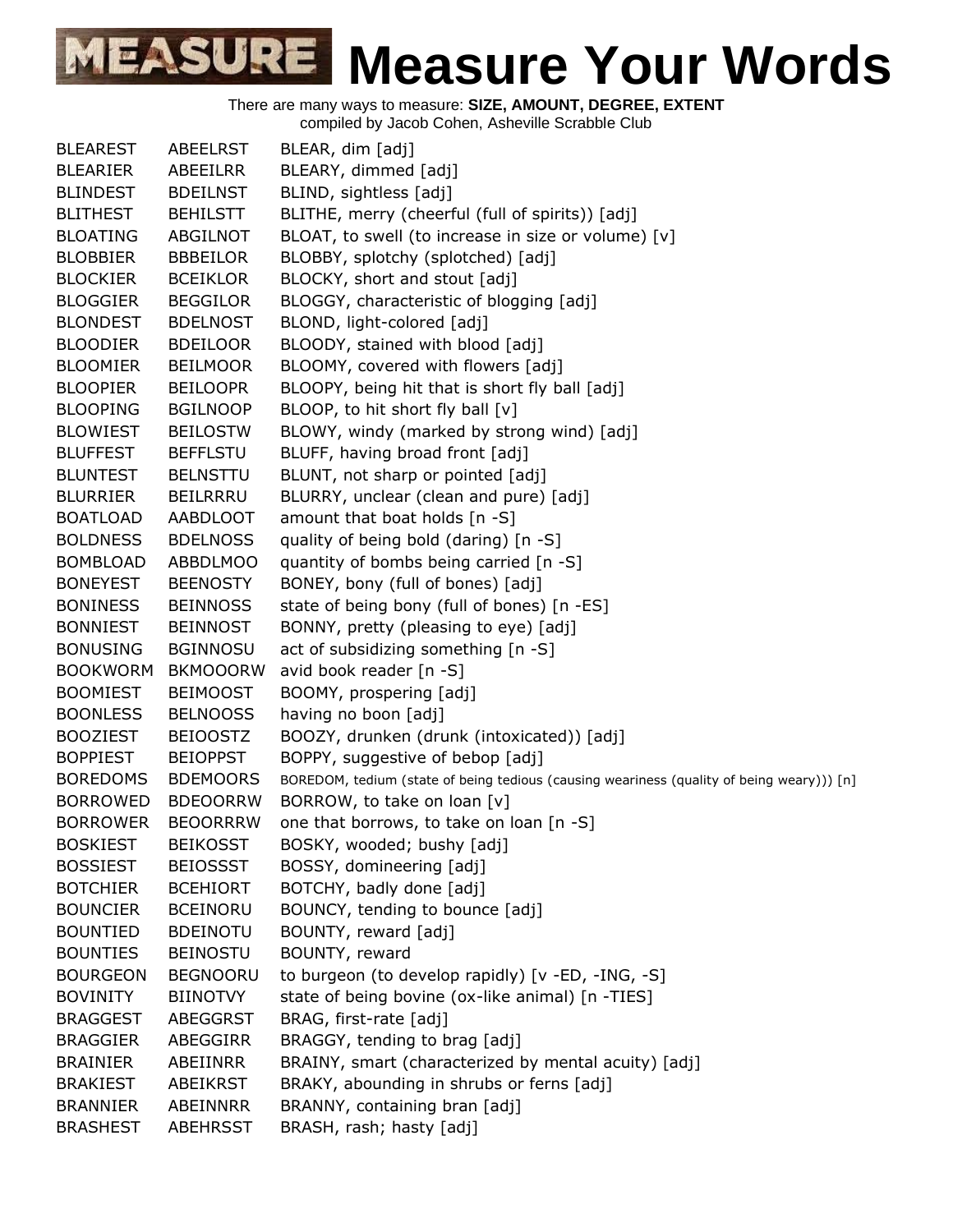| <b>BRASHIER</b> | ABEHIRRS        | BRASHY, brash (rash; hasty) [adj]                             |
|-----------------|-----------------|---------------------------------------------------------------|
| <b>BRASSAGE</b> | <b>AABEGRSS</b> | fee for coining money [n -S]                                  |
| <b>BRAWLIER</b> | ABEILRRW        | BRAWLY, inclined to brawl [adj]                               |
| <b>BRAWNIER</b> | ABEINRRW        | BRAWNY, muscular (pertaining to muscle) [adj]                 |
| <b>BREEZIER</b> | <b>BEEEIRRZ</b> | BREEZY, windy (marked by strong wind) [adj]                   |
| <b>BRICKIER</b> | <b>BCEIIKRR</b> | BRICKY, made of bricks [adj]                                  |
| <b>BRIEFEST</b> | <b>BEEFIRST</b> | BRIEF, short (having little length) [adj]                     |
| <b>BRIGHTER</b> | <b>BEGHIRRT</b> | BRIGHT, emitting much light [adj]                             |
| <b>BRILLEST</b> | <b>BEILLRST</b> | BRILL [adj]                                                   |
| <b>BRIMFULL</b> | <b>BFILLMRU</b> | brimful (ready to overflow) [adj]                             |
| <b>BRINIEST</b> | <b>BEIINRST</b> | BRINY, salty (tasting of or containing salt) [adj]            |
| <b>BRISKEST</b> | <b>BEIKRSST</b> | BRISK, lively (full of energy) [adj]                          |
| <b>BRITTLER</b> | <b>BEILRRTT</b> | BRITTLE, likely to break [adj]                                |
| <b>BROADEST</b> | <b>ABDEORST</b> | BROAD, wide (having great extent from side to side) [adj]     |
| <b>BROKERED</b> | <b>BDEEKORR</b> | BROKER, to act as broker, agent who buys and sells stocks [v] |
| <b>BRONZIER</b> | <b>BEINORRZ</b> | BRONZY, of brownish color [adj]                               |
| <b>BROODIER</b> | <b>BDEIOORR</b> | BROODY, tending to brood [adj]                                |
| <b>BROOMIER</b> | <b>BEIMOORR</b> | BROOMY, abounding in broom (type of shrub) [adj]              |
| <b>BROUHAHA</b> | AABHHORU        | uproar (state of noisy excitement and confusion) [n -S]       |
| <b>BROWNEST</b> | <b>BENORSTW</b> | BROWN, of dark color [adj]                                    |
| <b>BROWNIER</b> | <b>BEINORRW</b> | BROWNY, somewhat brown [adj]                                  |
| <b>BRUSHIER</b> | <b>BEHIRRSU</b> | BRUSHY, shaggy; rough [adj]                                   |
| <b>BRUSKEST</b> | <b>BEKRSSTU</b> | BRUSK, brusque (abrupt in manner) [adj]                       |
| <b>BRUSQUER</b> | <b>BEQRRSUU</b> | BRUSQUE, abrupt in manner [adj]                               |
| <b>BRUTISMS</b> | <b>BIMRSSTU</b> | BRUTISM, state of being brutal (cruel; savage) [n]            |
| <b>BUBBLIER</b> | <b>BBBEILRU</b> | BUBBLY, full of bubbles [adj]                                 |
| <b>BUDGETED</b> | <b>BDDEEGTU</b> | BUDGET, to estimate expenditures [v]                          |
| <b>BUDGETER</b> | <b>BDEEGRTU</b> | one that budgets (to estimate expenditures) [n -S]            |
| <b>BUFFETED</b> | <b>BDEEFFTU</b> | BUFFET, to hit sharply [v]                                    |
| <b>BUFFETER</b> | <b>BEEFFRTU</b> | one that buffets (to hit sharply) [n -S]                      |
| <b>BUFFIEST</b> | <b>BEFFISTU</b> | BUFFY, of yellowish-brown color [adj]                         |
| <b>BUGGIEST</b> | <b>BEGGISTU</b> | BUGGY, infested with bugs [adj]                               |
| <b>BULGIEST</b> | <b>BEGILSTU</b> | BULGY, bulging [adj]                                          |
| <b>BULKIEST</b> | <b>BEIKLSTU</b> | BULKY, massive (of considerable size) [adj]                   |
| <b>BULLIEST</b> | <b>BEILLSTU</b> | BULLY, wonderful [adj]                                        |
| <b>BUMPERED</b> | <b>BDEEMPRU</b> | BUMPER, to fill to brim [v]                                   |
| <b>BUMPIEST</b> | <b>BEIMPSTU</b> | BUMPY, of uneven surface [adj]                                |
| <b>BUNCHIER</b> | <b>BCEHINRU</b> | BUNCHY, clustered [adj]                                       |
| <b>BURBLIER</b> | <b>BBEILRRU</b> | BURBLY, burbling [adj]                                        |
| <b>BURLIEST</b> | <b>BEILRSTU</b> | BURLY, heavy and muscular [adj]                               |
| <b>BURRIEST</b> | <b>BEIRRSTU</b> | BURRY, prickly (having many sharp points) [adj]               |
| <b>BURSTIER</b> | <b>BEIRRSTU</b> | BURSTY, occurring in short sudden episodes or groups [adj]    |
| <b>BUSHIEST</b> | <b>BEHISSTU</b> | BUSHY, covered with bushes [adj]                              |
| <b>BUSTIEST</b> | <b>BEISSTTU</b> | BUSTY, full-bosomed [adj]                                     |
| <b>BUSYNESS</b> | <b>BENSSSUY</b> | state of being busy (occupied) [n -ES]                        |
| <b>BUTCHEST</b> | <b>BCEHSTTU</b> | BUTCH, being very short haircut [adj]                         |
|                 |                 |                                                               |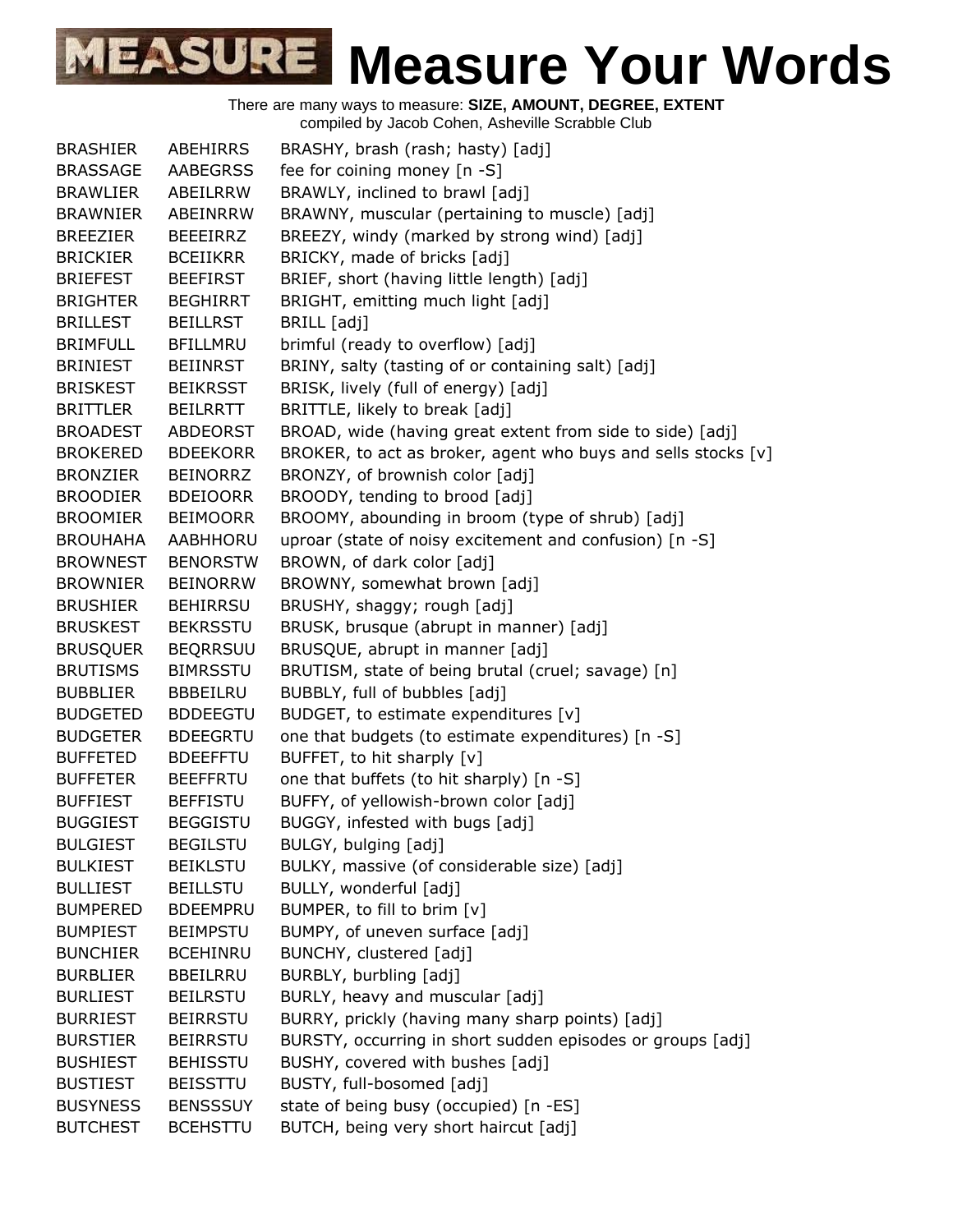| <b>BUXOMEST</b> | <b>BEMOSTUX</b> | BUXOM, healthily plump [adj]                                                       |
|-----------------|-----------------|------------------------------------------------------------------------------------|
| <b>BUZZIEST</b> | <b>BEISTUZZ</b> | BUZZY, having vibrating sound [adj]                                                |
|                 |                 | C <sub>8s</sub>                                                                    |
| <b>CAGINESS</b> | <b>ACEGINSS</b> | quality of being cagey (shrewd (having keen insight)) [n -ES]                      |
| <b>CAKINESS</b> | <b>ACEIKNSS</b> | state of being cakey (tending to form lumps) [n -ES]                               |
| <b>CALCULUS</b> | <b>ACCLLSUU</b> | branch of mathematics [n -ES or -LI]                                               |
| CALENDAL        | <b>AACDELLN</b> | pertaining to calends (first day of Roman month) [adj]                             |
| <b>CALENDAR</b> | <b>AACDELNR</b> | to schedule (to assign to certain date or time) [v -ED, -ING, -S]                  |
| <b>CALLIPER</b> | <b>ACEILLPR</b> | to caliper (to use type of measuring device) [v -ED, -ING, -S]                     |
| <b>CALLOWER</b> | <b>ACELLORW</b> | CALLOW, immature [adj]                                                             |
| <b>CALLOWLY</b> | <b>ACLLLOWY</b> | CALLOW, immature (not fully grown or developed) [adv]                              |
| <b>CALMNESS</b> | <b>ACELMNSS</b> | state of being calm (free from agitation) [n -ES]                                  |
| <b>CALORIES</b> | <b>ACEILORS</b> | CALORIE, unit of heat [n] / CALORY, calorie (unit of heat) [n]                     |
| <b>CAMPIEST</b> | <b>ACEIMPST</b> | CAMPY, comically exaggerated [adj]                                                 |
| <b>CANCERED</b> | <b>ACCDEENR</b> | CANCER, malignant growth [adj]                                                     |
| <b>CANDIDER</b> | <b>ACDDEINR</b> | CANDID, frank and sincere [adj]                                                    |
| <b>CANINITY</b> | <b>ACIINNTY</b> | state of being canine (dog) [n -TIES]                                              |
| CANNIEST        | <b>ACEINNST</b> | CANNY, prudent (having, showing, or exercising good judgment) [adj] / CANNIE [adj] |
| <b>CANTERED</b> | <b>ACDEENRT</b> | CANTER, to ride horse at moderate pace [v]                                         |
| <b>CAPABLER</b> | <b>AABCELPR</b> | CAPABLE, having ability [adj]                                                      |
| <b>CAPACITY</b> | <b>AACCIPTY</b> | ability to receive or contain [n -TIES]                                            |
| CAREERED        | <b>ACDEEERR</b> | CAREER, to go at full speed [v]                                                    |
| <b>CAREERER</b> | <b>ACEEERRR</b> | one that careers (to go at full speed) [n -S]                                      |
| CASELOAD        | <b>AACDELOS</b> | number of cases being handled [n -S]                                               |
| <b>CASHABLE</b> | <b>AABCEHLS</b> | CASH, to convert into cash (ready money) [adj]                                     |
| <b>CASHBACK</b> | <b>AABCCHKS</b> | incentive of cash given back to purchaser [n -S]                                   |
| <b>CASHBOOK</b> | <b>ABCHKOOS</b> | book of monetary records [n -S]                                                    |
| <b>CASHLESS</b> | <b>ACEHLSSS</b> | having no cash [adj]                                                               |
| <b>CATCHIER</b> | <b>ACCEHIRT</b> | CATCHY, pleasing and easily remembered [adj]                                       |
| <b>CATENARY</b> | <b>AACENRTY</b> | mathematical curve [n -RIES]                                                       |
| CATENOID        | <b>ACDEINOT</b> | geometric surface [n -S]                                                           |
| CATHODAL        | AACDHLOT        | CATHODE, negatively charged electrode [adj]                                        |
| <b>CATHODIC</b> | <b>ACCDHIOT</b> | CATHODE, negatively charged electrode [adj]                                        |
| <b>CATTIEST</b> | <b>ACEISTTT</b> | CATTY, catlike; spiteful [adj]                                                     |
| <b>CEDARIER</b> | <b>ACDEEIRR</b> | CEDARY, CEDAR, evergreen tree [adj]                                                |
| <b>CELERITY</b> | <b>CEEILRTY</b> | swiftness (quality of being swift (moving with great rate of motion)) [n -TIES]    |
| <b>CENSUSED</b> | <b>CDEENSSU</b> | CENSUS, to take official count of $[v]$                                            |
| <b>CENSUSES</b> | <b>CEENSSSU</b> | CENSUS, to take official count of [v]                                              |
| <b>CENTIARE</b> | <b>ACEEINRT</b> | centare (measure of land area) [n -S]                                              |
| <b>CENTRISM</b> | <b>CEIMNRST</b> | moderate political philosophy [n -S]                                               |
| <b>CENTROID</b> | <b>CDEINORT</b> | center of mass of object [n -S]                                                    |
| <b>CENTUPLE</b> | <b>CEELNPTU</b> | to increase hundredfold [v -D, -LING, -S]                                          |
| <b>CEORLISH</b> | <b>CEHILORS</b> | CEORL, freeman of low birth [adj]                                                  |
| <b>CHAFFIER</b> | <b>ACEFFHIR</b> | CHAFFY, worthless [adj]                                                            |
| CHAINMAN        | AACHIMNN        | surveyor's assistant who uses measuring chain [n -MEN]                             |
| CHALDRON        | <b>ACDHLNOR</b> | unit of dry measure [n -S]                                                         |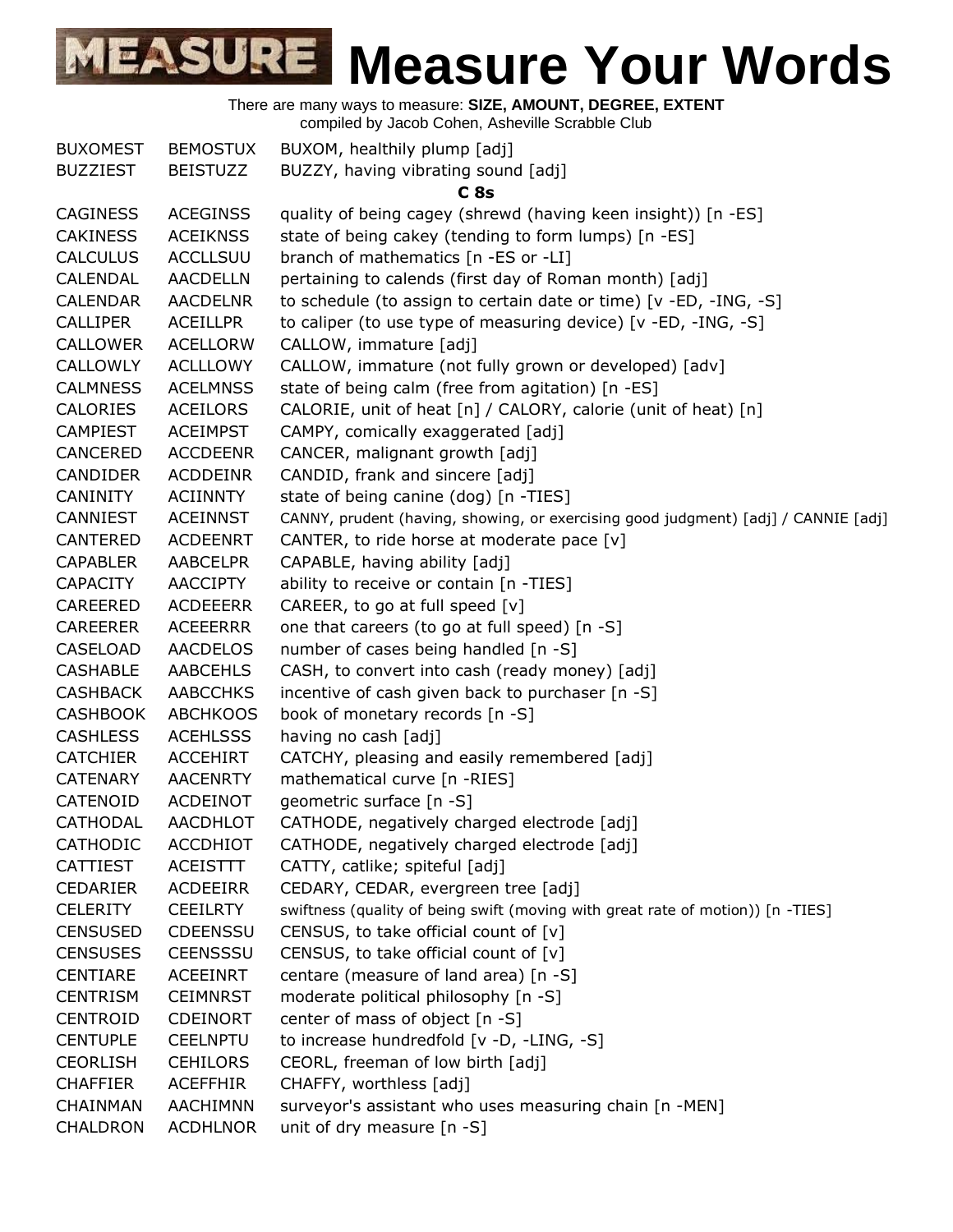| <b>CHANCIER</b> | <b>ACCEHINR</b>  | CHANCY, risky (dangerous) [adj]                                    |
|-----------------|------------------|--------------------------------------------------------------------|
| <b>CHANCILY</b> | <b>ACCHILNY</b>  | in chancy (risky (dangerous)) manner [adv]                         |
| <b>CHANCING</b> | <b>ACCGHINN</b>  | CHANCE, to risk (to expose to risk (chance of injury or loss)) [v] |
| <b>CHANGEUP</b> | <b>ACEGHNPU</b>  | slow pitch thrown like fastball [n -S]                             |
| <b>CHARIEST</b> | <b>ACEHIRST</b>  | CHARY, cautious (exercising prudence to avoid danger) [adj]        |
| <b>CHARTISM</b> | <b>ACHIMRST</b>  | use of financial charts to predict future trends [n -S]            |
| <b>CHASTEST</b> | <b>ACEHSSTT</b>  | CHASTE, morally pure [adj]                                         |
| <b>CHATTIER</b> | <b>ACEHIRTT</b>  | CHATTY, talkative [adj]                                            |
| <b>CHEAPEST</b> | <b>ACEEHPST</b>  | CHEAP, inexpensive [adj]                                           |
| <b>CHEAPISH</b> | <b>ACEHHIPS</b>  | somewhat cheap [adj]                                               |
| <b>CHECKSUM</b> | <b>CCEHKMSU</b>  | sum derived from bits of computer data [n -S]                      |
| <b>CHEEKFUL</b> | <b>CEEFHKLU</b>  | amount held in one's cheek [n -S]                                  |
| <b>CHEEKIER</b> | <b>CEEEHIKR</b>  | CHEEKY, impudent (offensively bold or disrespectful) [adj]         |
| <b>CHEERIER</b> | <b>CEEEHIRR</b>  | CHEERY, cheerful (full of spirits) [adj]                           |
| <b>CHERRIER</b> | <b>CEEHIRRR</b>  | CHERRY, of light red color [adj]                                   |
| <b>CHESTFUL</b> | <b>CEEFHLSTU</b> | as much as chest or box can hold [n -S]                            |
| <b>CHESTIER</b> | <b>CEEHIRST</b>  | CHESTY, proud (having or displaying pride) [adj]                   |
| <b>CHEWIEST</b> | <b>CEEHISTW</b>  | CHEWY, not easily chewed [adj]                                     |
| <b>CHHERTUM</b> | <b>CEHHMRTU</b>  | CHETRUM, monetary unit of Bhutan [n]                               |
| <b>CHICHIER</b> | <b>CCEHHIIR</b>  | CHICHI, showily stylish [adj]                                      |
| <b>CHICNESS</b> | <b>CCEHINSS</b>  | elegance (tasteful opulence) [n -ES]                               |
| <b>CHIEFEST</b> | <b>CEEFHIST</b>  | CHIEF, highest in authority [adj]                                  |
| <b>CHILLEST</b> | <b>CEHILLST</b>  | CHILL, cool (moderately cold) [adj]                                |
| <b>CHILLIER</b> | <b>CEHIILLR</b>  | CHILLY, cool (moderately cold) [adj]                               |
| <b>CHINKIER</b> | <b>CEHIIKNR</b>  | CHINKY, full of cracks [adj]                                       |
| <b>CHIPPIER</b> | <b>CEHIIPPR</b>  | CHIPPY, belligerent [adj]                                          |
| <b>CHIRKEST</b> | <b>CEHIKRST</b>  | CHIRK, cheerful (full of spirits) [adj]                            |
| <b>CHIRPIER</b> | <b>CEHIIPRR</b>  | CHIRPY, cheerful (full of spirits) [adj]                           |
| <b>CHOCKFUL</b> | <b>CCFHKLOU</b>  | full to limit [adj]                                                |
| <b>CHOICELY</b> | <b>CCEHILOY</b>  | CHOICE, of fine quality [adv]                                      |
| <b>CHOICEST</b> | <b>CCEHIOST</b>  | CHOICE, of fine quality [adj]                                      |
| <b>CHOKIEST</b> | <b>CEHIKOST</b>  | CHOKEY, choky (tending to cause choking) [adj] / CHOKY [adj]       |
| <b>CHOOSIER</b> | <b>CEHIOORS</b>  | CHOOSEY, choosy (hard to please) [adj] / CHOOSY [adj]              |
| <b>CHOOSING</b> | <b>CGHINOOS</b>  | CHOOSE, to take by preference                                      |
| <b>CHOPPIER</b> | <b>CEHIOPPR</b>  | CHOPPY, full of short, rough waves [adj]                           |
| <b>CHORIAMB</b> | <b>ABCHIMOR</b>  | type of metrical foot $[n - I, -S]$                                |
| <b>CHROMIER</b> | <b>CEHIMORR</b>  | CHROMY, decorated with chrome [adj]                                |
| <b>CHRONAXY</b> | <b>ACHNORXY</b>  | time required to excite nerve cell electrically [n -XIES]          |
| <b>CHUBBIER</b> | <b>BBCEHIRU</b>  | CHUBBY, plump (well-rounded and full in form) [adj]                |
| <b>CHUFFEST</b> | <b>CEFFHSTU</b>  | CHUFF, gruff (low and harsh in speech) [adj]                       |
| <b>CHUFFIER</b> | <b>CEFFHIRU</b>  | CHUFFY, plump (well-rounded and full in form) [adj]                |
| <b>CHUMMIER</b> | <b>CEHIMMRU</b>  | CHUMMY, friendly (inclined to approve, help, or support) [adj]     |
| <b>CHUNKIER</b> | <b>CEHIKNRU</b>  | CHUNKY, stocky (having short, thick body) [adj]                    |
| <b>CINQUAIN</b> | ACIINNQU         | stanza of five lines [n -S]                                        |
| <b>CIPHERED</b> | <b>CDEEHIPR</b>  | CIPHER. to solve problems in arithmetic [v]                        |
| <b>CLAMMIER</b> | ACEILMMR         | CLAMMY, cold and damp [adj]                                        |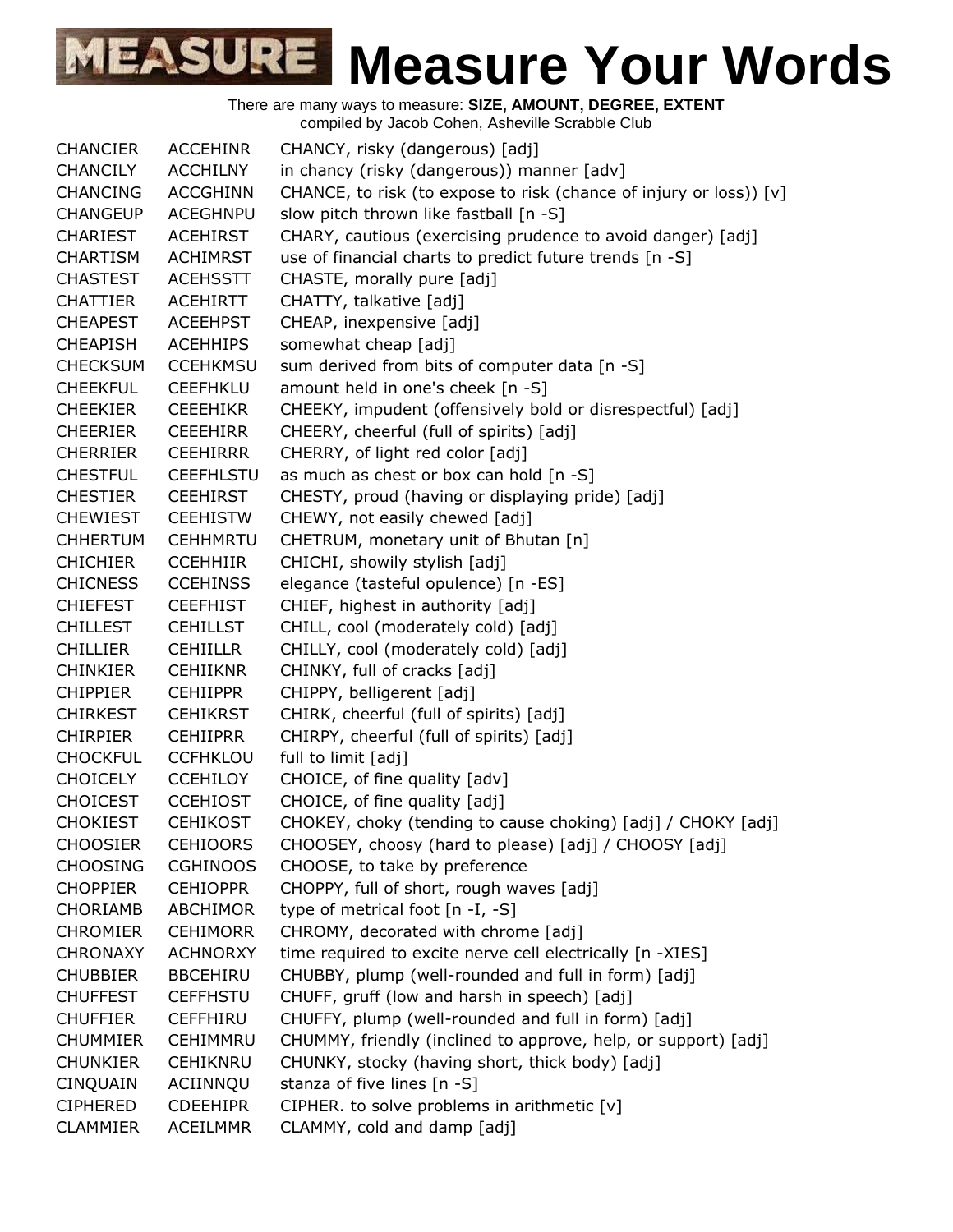| <b>CLANKIER</b> | <b>ACEIKLNR</b> | CLANKY, making sharp, metallic sound [adj]                                      |
|-----------------|-----------------|---------------------------------------------------------------------------------|
| <b>CLAWBACK</b> | AABCCKLW        | money taken back by taxation [n -S]                                             |
| <b>CLEANEST</b> | <b>ACEELNST</b> | CLEAN, free from dirt or stain [adj]                                            |
| <b>CLEARCUT</b> | <b>ACCELRTU</b> | to cut forest completely [v CLEARCUT, -TTING, -S]                               |
| <b>CLEAREST</b> | <b>ACEELRST</b> | CLEAR, clean and pure [adj]                                                     |
| <b>CLEVERER</b> | <b>CEEELRRV</b> | CLEVER, mentally keen [adj]                                                     |
| <b>CLIFFIER</b> | <b>CEFFIILR</b> | CLIFFY, abounding in cliffs [adj]                                               |
| <b>CLIMATAL</b> | <b>AACILLMT</b> | CLIMATE, weather conditions characteristic of area [adj]                        |
| <b>CLIMATIC</b> | <b>ACCIILMT</b> | CLIMATE, weather conditions characteristic of area [adj]                        |
| <b>CLIMAXED</b> | <b>ACDEILMX</b> | CLIMAX, to reach high or dramatic point [v]                                     |
| <b>CLIMAXES</b> | <b>ACEILMSX</b> | CLIMAX, to reach high or dramatic point [v]                                     |
| <b>CLINCHED</b> | <b>CCDEHILN</b> | CLINCH, to settle matter decisively [v]                                         |
| <b>CLINCHER</b> | <b>CCEHILNR</b> | decisive fact or remark [n -S]                                                  |
| <b>CLINGIER</b> | <b>CEGIILNR</b> | CLINGY, adhesive [adj]                                                          |
| <b>CLIQUIER</b> | CEIILQRU        | CLIQUEY, inclined to form cliques [adj] / CLIQUY [adj]                          |
| <b>CLOCHARD</b> | <b>ACCDHLOR</b> | vagrant (wanderer with no apparent means of support) [n -S]                     |
| <b>CLOCKING</b> | <b>CCGIKLNO</b> | CLOCK, to time with stopwatch [v]                                               |
| <b>CLODDIER</b> | <b>CDDEILOR</b> | CLODDY, lumpy (full of lumps) [adj]                                             |
| <b>CLOGGIER</b> | <b>CEGGILOR</b> | CLOGGY, clogging or able to clog [adj]                                          |
| <b>CLONKIER</b> | <b>CEIKLNOR</b> | CLONKY, making dull thumping sound [adj]                                        |
| <b>CLOUDIER</b> | CDEILORU        | CLOUDY, overcast with clouds [adj]                                              |
| <b>CLUBBIER</b> | <b>BBCEILRU</b> | CLUBBY, characteristic of club [adj]                                            |
| <b>CLUMPIER</b> | CEILMPRU        | CLUMPY, lumpy (full of lumps) [adj]                                             |
| <b>CLUMSIER</b> | <b>CEILMRSU</b> | CLUMSY, awkward (lacking skill, dexterity, or grace) [adj]                      |
| <b>CLUNKIER</b> | <b>CEIKLNRU</b> | CLUNKY, clumsy in style [adj]                                                   |
| <b>COALIEST</b> | <b>ACEILOST</b> | COALY, containing coal [adj]                                                    |
| <b>COARSEST</b> | <b>ACEORSST</b> | COARSE, rough (having uneven surface) [adj]                                     |
| <b>COBBIEST</b> | <b>BBCEIOST</b> | COBBY, stocky (having short, thick body) [adj]                                  |
| <b>COCKIEST</b> | <b>CCEIKOST</b> | COCKY, arrogantly self-confident [adj]                                          |
| <b>CODDLING</b> | <b>CDDGILNO</b> | CODDLE, to pamper (to treat with extreme or excessive indulgence) $[v]$         |
| CODOMAIN        | <b>ACDIMNOO</b> | mathematical set [n -S]                                                         |
| <b>COEMPTED</b> | <b>CDEEMOPT</b> | COEMPT, to buy up entire supply of product [v]                                  |
| <b>COHESION</b> | <b>CEHINOOS</b> | act or state of cohering [n -S]                                                 |
| <b>COHESIVE</b> | <b>CEEHIOSV</b> | COHESION, act or state of cohering [adj]                                        |
| <b>COINVEST</b> | <b>CEINOSTV</b> | to invest jointly [v -ED, -ING, -S]                                             |
| <b>COLDNESS</b> | <b>CDELNOSS</b> | state of being cold (having little or no warmth) [n -ES]                        |
| <b>COLORADO</b> | <b>ACDLOOOR</b> | of medium strength and color -- used of cigars [adj]                            |
| COLOSSAL        | <b>ACLLOOSS</b> | gigantic (huge (very large)) [adj]                                              |
| <b>COMEBACK</b> | <b>ABCCEKMO</b> | return to former prosperity [n -S]                                              |
| <b>COMELIER</b> | <b>CEEILMOR</b> | COMELY, pleasing to look at [adj]                                               |
| <b>COMFIEST</b> | <b>CEFIMOST</b> | COMFY, comfortable [adj]                                                        |
| <b>COMMONER</b> | <b>CEMMNOOR</b> | COMMON, ordinary (of kind to be expected in normal order of events) [adj]       |
| <b>COMPARER</b> | <b>ACEMOPRR</b> | one that compares (to represent as similar) [n -S]                              |
| <b>COMPTING</b> | <b>CGIMNOPT</b> | COMPT, to count (to list or mention units of one by one to ascertain total) [v] |
| <b>COMPUTER</b> | <b>CEMOPRTU</b> | machine that computes automatically [n -S]                                      |
| CONCHOID        | <b>CCDHINOO</b> | type of geometric curve [n -S]                                                  |
|                 |                 |                                                                                 |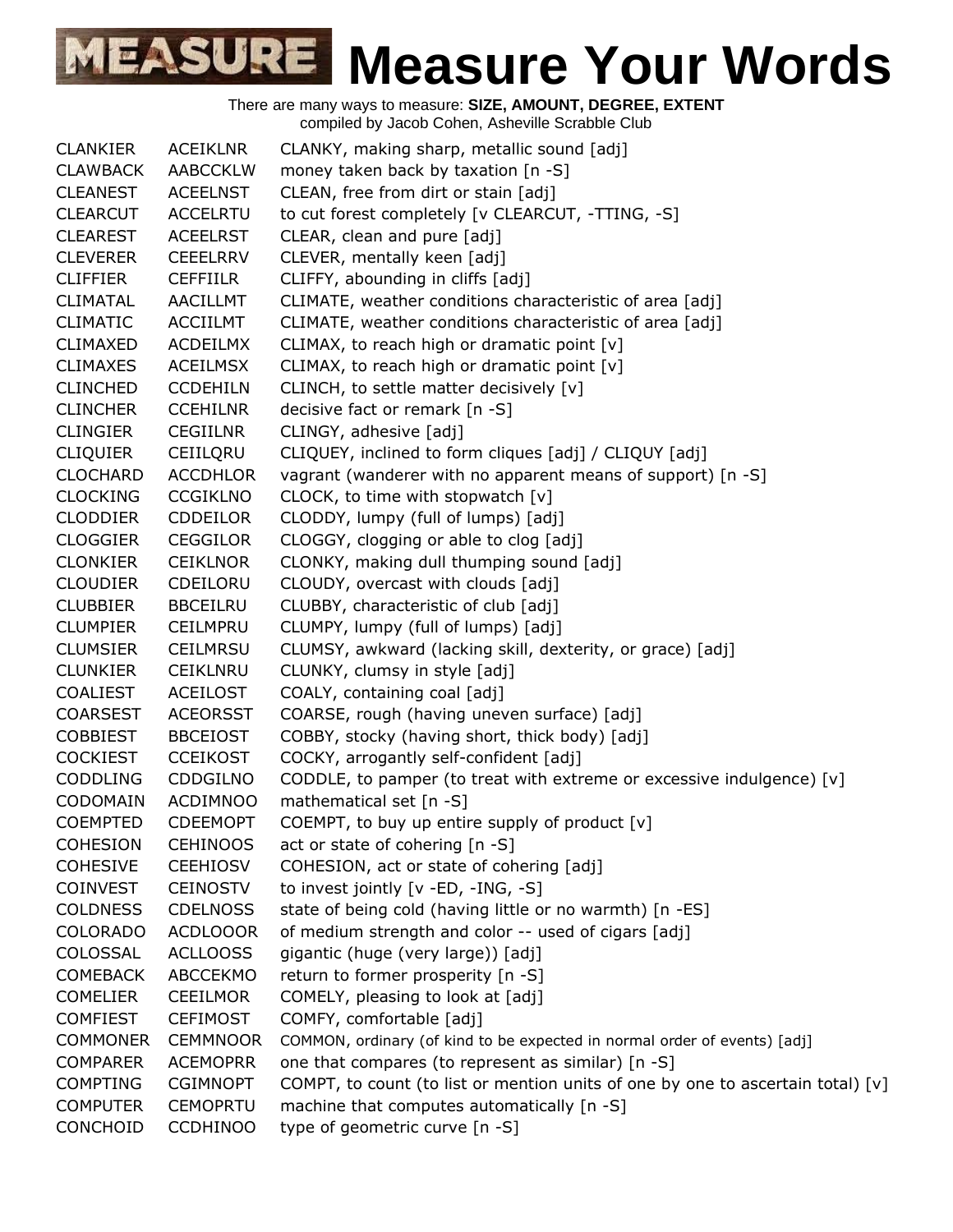| <b>CONCISER</b> | <b>CCEINORS</b> | CONCISE, succinct (clearly expressed in few words) [adj]                                   |
|-----------------|-----------------|--------------------------------------------------------------------------------------------|
| <b>CONICITY</b> | <b>CCIINOTY</b> | state of being conical (shaped like cone) [n -TIES]                                        |
| CONOIDAL        | <b>ACDILNOO</b> | CONOID, geometric solid [adj]                                                              |
| <b>CONTINUA</b> | ACINNOTU        | mathematical sets [n]                                                                      |
| <b>CONTRACT</b> | <b>ACCNORTT</b> | to decrease in size or volume [v -ED, -ING, -S]                                            |
| COOLDOWN        | <b>CDLNOOOW</b> | gradual return of physiological functions to normal levels after strenuous exercise [n -S] |
| <b>COOLNESS</b> | <b>CELNOOSS</b> | state of being cool (moderately cold) [n -ES]                                              |
| <b>CORNIEST</b> | <b>CEINORST</b> | CORNY, trite (used so often as to be made commonplace) [adj]                               |
| <b>COSECANT</b> | <b>ACCENOST</b> | trigonometric function of angle [n -S]                                                     |
| <b>COSHERED</b> | <b>CDEEHORS</b> | COSHER, to coddle (to pamper (to treat with extreme or excessive indulgence)) [v]          |
| <b>COSINESS</b> | <b>CEINOSSS</b> | coziness (state of being cozy (snug and comfortable)) [n -ES]                              |
| <b>COSTLESS</b> | <b>CELOSSST</b> | free of charge [adj]                                                                       |
| <b>COSTLIER</b> | <b>CEILORST</b> | COSTLY, expensive [adj]                                                                    |
| <b>COUTHEST</b> | <b>CEHOSTTU</b> | COUTH, sophisticated [adj]                                                                 |
| <b>COUTHIER</b> | <b>CEHIORTU</b> | COUTHIE, friendly (inclined to approve, help, or support) [adj]                            |
| COVARIED        | ACDEIORV        | COVARY, to exhibit variation of two or more variables [v]                                  |
| <b>COVARIES</b> | <b>ACEIORSV</b> | COVARY, to exhibit variation of two or more variables [v]                                  |
| <b>COVERTER</b> | <b>CEEORRTV</b> | COVERT, referring to hiding place [adj]                                                    |
| <b>COVETOUS</b> | <b>CEOOSTUV</b> | excessively desirous [adj]                                                                 |
| <b>COWARDLY</b> | <b>ACDLORWY</b> | lacking courage [adj]                                                                      |
| <b>COZINESS</b> | <b>CEINOSSZ</b> | state of being cozy (snug and comfortable) [n -ES]                                         |
| <b>CRABBIER</b> | ABBCEIRR        | CRABBY, grumpy (ill-tempered) [adj]                                                        |
| <b>CRAFTIER</b> | <b>ACEFIRRT</b> | CRAFTY, skillful in deceiving [adj]                                                        |
| <b>CRAGGIER</b> | <b>ACEGGIRR</b> | CRAGGY, full of crags [adj]                                                                |
| <b>CRAMPIER</b> | <b>ACEIMPRR</b> | CRAMPY, affected with cramp [adj]                                                          |
| <b>CRANKEST</b> | <b>ACEKNRST</b> | CRANK, lively (full of energy) [adj]                                                       |
| <b>CRANKIER</b> | <b>ACEIKNRR</b> | CRANKY, grumpy (ill-tempered) [adj]                                                        |
| <b>CRAPPIER</b> | <b>ACEIPPRR</b> | CRAPPY, markedly inferior in quality [adj]                                                 |
| <b>CRASSEST</b> | <b>ACERSSST</b> | CRASS, grossly vulgar or stupid [adj]                                                      |
| <b>CRAVENER</b> | <b>ACEENRRV</b> | CRAVEN, lacking courage [adj]                                                              |
| <b>CRAWLIER</b> | <b>ACEILRRW</b> | CRAWLY, creepy (repugnant) [adj]                                                           |
| <b>CRAZIEST</b> | <b>ACEIRSTZ</b> | CRAZY, insane (mentally unsound) [adj]                                                     |
| <b>CREAKIER</b> | <b>ACEEIKRR</b> | CREAKY, creaking [adj]                                                                     |
| <b>CREAMIER</b> | <b>ACEEIMRR</b> | CREAMY, rich in cream [adj]                                                                |
| <b>CREASIER</b> | <b>ACEEIRRS</b> | CREASY, having folds or wrinkles [adj]                                                     |
| <b>CREEPIER</b> | <b>CEEEIPRR</b> | CREEPY, repugnant [adj]                                                                    |
| <b>CREPIEST</b> | <b>CEEIPRST</b> | CREPEY, crinkly (crinkled) [adj] / CREPY [adj]                                             |
| <b>CRESCIVE</b> | <b>CCEEIRSV</b> | increasing [adj]                                                                           |
| <b>CRIMPIER</b> | <b>CEIIMPRR</b> | CRIMPY, wavy (having waves) [adj]                                                          |
| <b>CRISPEST</b> | <b>CEIPRSST</b> | CRISP, brittle (likely to break) [adj]                                                     |
| <b>CRISPIER</b> | <b>CEIIPRRS</b> | CRISPY, crisp (brittle (likely to break)) [adj]                                            |
| CRITERIA        | ACEIIRRT        | standards of judgment [n]                                                                  |
| CRITICAL        | <b>ACCIILRT</b> | CRITIC, one who judges merits of something [adj]                                           |
| CRITIQUE        | CEIIQRTU        | to judge as critic (one who judges merits of something) [v -D, -UING, -S]                  |
| <b>CROAKIER</b> | <b>ACEIKORR</b> | CROAKY, low and hoarse [adj]                                                               |
| <b>CROOKEST</b> | <b>CEKOORST</b> | CROOK, sick (affected with disease or ill health) [adj]                                    |
|                 |                 |                                                                                            |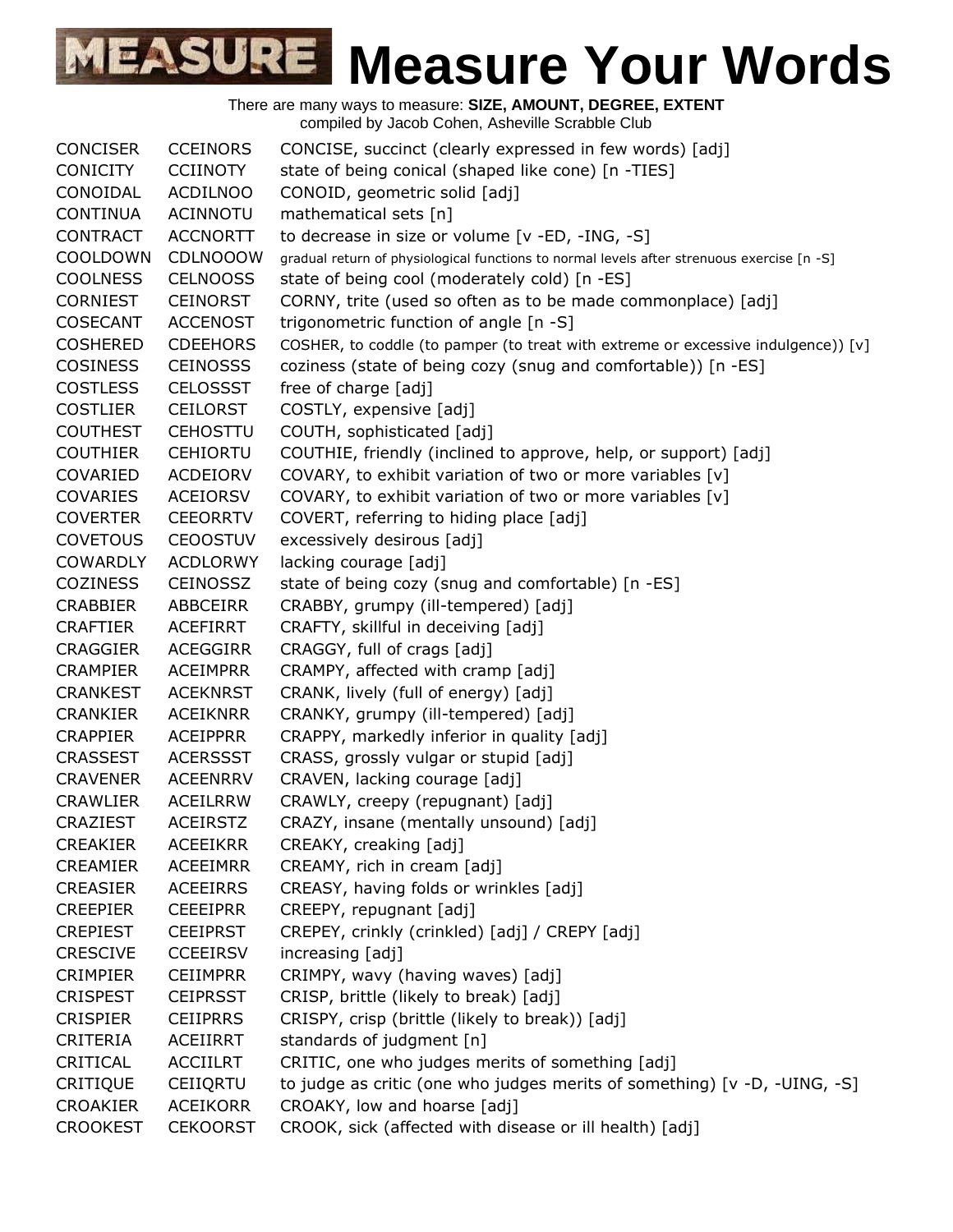

There are many ways to measure: **SIZE, AMOUNT, DEGREE, EXTENT** compiled by Jacob Cohen, Asheville Scrabble Club CROONIER CEINOORR CROONY, having or being soft singing style [adj] CROSSEST CEORSSST CROSS, ill-tempered [adj] CROUPIER CEIOPRRU CROUPY, affected with croup [adj] CROWDING CDGINORW CROWD, to press into insufficient space [v] CRUDDIER CDDEIRRU CRUDDY, filthy; contemptible [adj] CRUELEST CEELRSTU CRUEL, indifferent to pain of others [adj] CRUELLER CEELLRRU CRUEL, indifferent to pain of others [adj] CRUISIER CEIIRRSU CRUISEY, cruisy (frequented by homosexuals seeking partners) [adj] / CRUISY [adj] CRUMBIER BCEIMRRU CRUMBY, full of crumbs [adj] CRUMMIER CEIMMRRU CRUMMY, of little or no value [adj] CRUMMILY CILMMRUY CRUMMY, of little or no value [adv] CRUSTIER CEIRRSTU CRUSTY, surly (sullenly rude) [adj] CRUZEIRO CEIORRUZ former monetary unit of Brazil [n -S] CRYOSTAT ACORSTTY refrigerating device [n -S] CUDDLIER CDDEILRU CUDDLY, fit for cuddling [adj] CULCHIER CCEHILRU CULCHIE, offensive word [adj] CULSHIER CEHILRSU CULSHIE, offensive word [adj] CURDIEST CDEIRSTU CURDY, curdled [adj] CURLIEST CEILRSTU CURLY, tending to curl [adj] CURRENCY CCENRRUY money, official medium of exchange and measure of value [n -CIES] CURSEDER CDEERRSU CURSED, wicked (evil (morally bad)) [adj] CURTNESS CENRSSTU quality of being curt (abrupt (rudely brief)) [n -ES] CURVIEST CEIRSTUV CURVEY, curvy (curved) [adj] / CURVY [adj] CUSHIEST CEHISSTU CUSHY, easy (not difficult) [adj] CUTENESS CEENSSTU quality of being cute (pleasingly attractive) [n -ES] CUTESIER CEEIRSTU CUTESIE, cutesy (self-consciously cute) [adj] / CUTESY [adj] **D 8s** DACTYLIC ACCDILTY verse consisting of dactyls (type of metrical foot) [n -S] DAFFIEST ADEFFIST DAFFY, silly (showing lack of good sense) [adj] DAFTNESS ADEFNSST quality of being daft (insane (mentally unsound)) [n -ES] DAINTIER ADEIINRT DAINTY, delicately pretty [adj] DAIRYING ADGIINRY business of dairy [n -S] DANEGELD ADDEEGLN annual tax in medieval England [n -S] DAMNDEST ADDEMNST DAMNED, damnable (detestable) [adj] DAMNEDER ADDEEMNR DAMNED, damnable (detestable) [adj] DAMPNESS ADEMNPSS state of being damp (moist (slightly wet)) [n -ES] DANCIEST ACDEINST DANCEY, suitable for dancing [adj] DANDIEST ADDEINST DANDY, fine (excellent) [adj] DANEGELT ADEEGLNT danegeld, annual tax in medieval England [n -S] DANGLIER ADEGILNR DANGLY, dangling [adj] DANKNESS ADEKNNSS state of being dank (unpleasantly damp) [n -ES] DAPPERER ADEEPPRR DAPPER, looking neat and trim [adj] DARKNESS ADEKNRSS state of being dark (having little or no light) [n -ES] DARNDEST ADDENRST DARNED, damned (damnable (detestable)) [adj] DARNEDER ADDEENRR DARNED, damned (damnable (detestable)) [adj] DASHIEST ADEHISST DASHY, stylish (fashionable) [adj]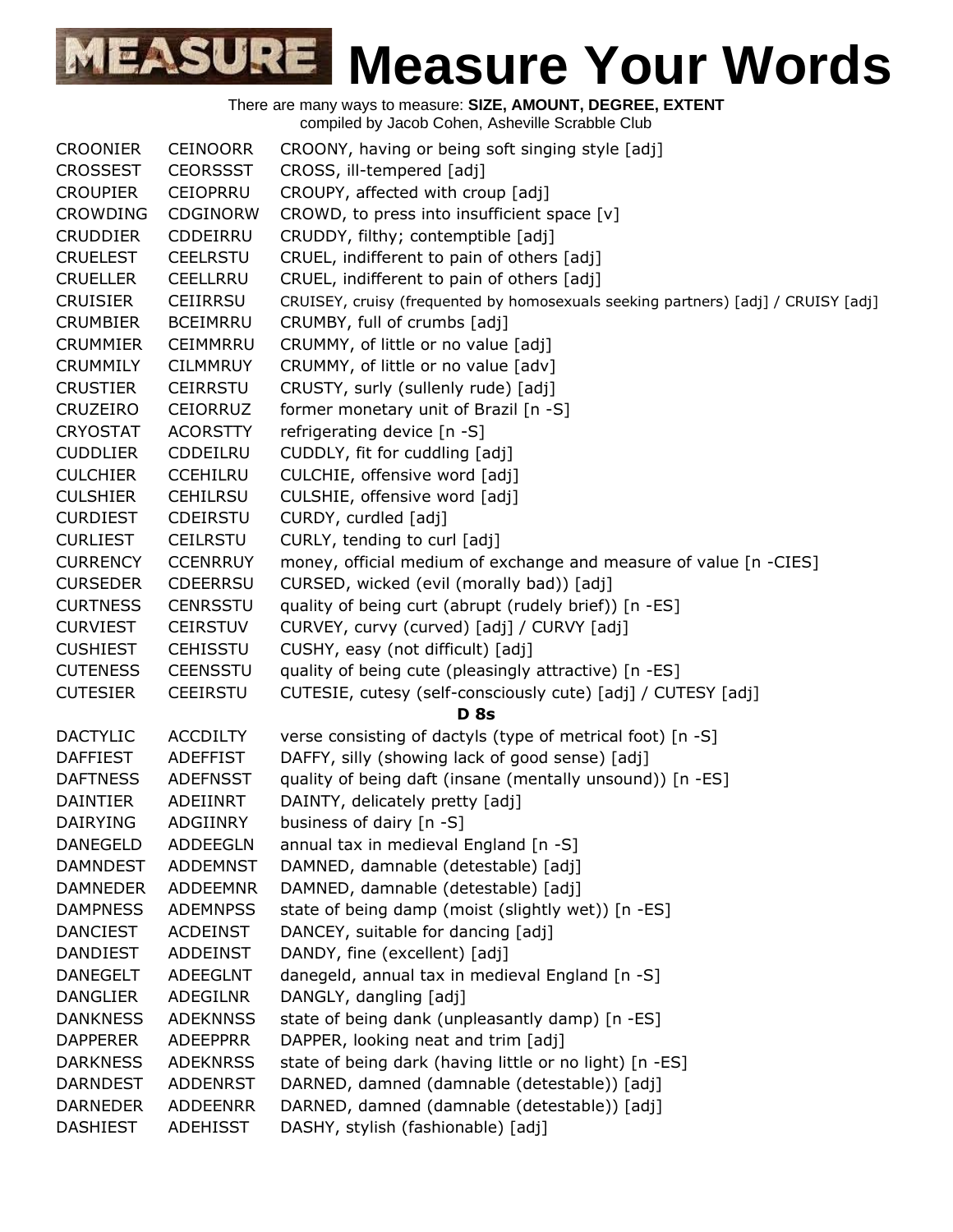There are many ways to measure: **SIZE, AMOUNT, DEGREE, EXTENT** compiled by Jacob Cohen, Asheville Scrabble Club

DATABANK AAABDKNT database [n -S] DATABASE AAABDEST to put data into database (collection of data in computer) [v -D, -SING, -S] DAUBIEST ABDEISTU DAUBY, smeary (smeared) [adj] DEADLIER ADDEEILR DEADLY, fatal (causing or capable of causing death) [adj] DEADLINE ADDEEILN to set time limit on something [v -D, -NING, -S] DEADNESS ADDEENSS state of being dead (deprived of life) [n -ES] DEAFNESS ADEEFNSS state of being deaf (lacking sense of hearing) [n -ES] DEARNESS ADEENRSS state of being dear (greatly loved) [n -ES] DEBASING ABDEGINS DEBASE, to lower in character, quality, or value  $[v]$ DEBILITY BDEIILTY weakness (state of being weak (lacking strength (capacity for exertion or endurance))) [n -TIES] DEBITING BDEGIINT DEBIT, to charge with debt [v] DEBTLESS BDEELSST DEBT, something that is owed [adj] DECADENT ACDDEENT one in state of mental or moral decay [n -S] DECAGRAM AACDEGMR dekagram (measure equal to ten grams) [n -S] DECENARY ACDEENRY tithing, act of levying tithes [n -RIES] DECENNIA ACDEEINN decades (period of ten years) [n] DECENTER CDEEENRT DECENT, conforming to recognized standards of propriety [adj] DECIGRAM ACDEGIMR one tenth of gram [n -S] DECLASSE ACDEELSS lowered in status [adj] DECREASE ACDEEERS to diminish (to lessen (to make or become less)) [v -D, -SING, -S] DEEDIEST DDEEEIST DEEDY, industrious [adj] DEEPNESS DEEENPSS quality of being deep (extending far down from surface) [n -ES] DEFTNESS DEEFNSST quality of being deft (skillful) [n -ES] DEKAGRAM AADEGKMR measure equal to ten grams [n -S] DEMOTING DEGIMNOT DEMOTE, to lower in rank or grade [v] DEMOTION DEIMNOOT act of demoting (to lower in rank or grade) [n -S] DEMUREST DEEMRSTU DEMURE, shy and modest [adj] DENARIUS ADENIRSU coin of ancient Rome [n -II] DENAZIFY ADEFINYZ to rid of Nazism [v -FIED, -ING, -FIES] DEPEOPLE DEEELOPP to reduce population of [v -D, -LING, -S] DEPURATE ADEEPRTU to free from impurities [v -D, -TING, -S] DESERVER DEEERRSV one that deserves (to be entitled to or worthy of) [n -S] DESPISAL ADEILPSS intense dislike [n -S] DEUCEDLY CDDEELUY extremely (in extreme (existing in very high degree) manner) [adv] DEVIANCE ACDEEINV behavior of deviant (on that deviates from norm) [n -S] DEVIANCY ACDEINVY deviance (behavior of deviant (on that deviates from norm)) [n -CIES] DEVIATOR ADEIORTV one that deviates (to turn aside from course or norm) [n -S] DEVOURED DDEEORUV DEVOUR, to eat up voraciously [v] DEVOURER DEEORRUV one that devours (to eat up voraciously) [n -S] DEVOUTER DEEORTUV DEVOUT, pious (marked by religious reverence) [adj] DEWINESS DEEINSSW state of being dewy (moist with dew) [n -ES] DIASTOLE ADEILOST normal rhythmical dilation of heart [n -S] DICKIEST CDEIIKST DICKY, poor in condition [adj] DICTIEST CDEIISTT DICTY, snobbish (characteristic of snob) [adj] DICYCLIC CCCDIILY having two maxima of population each year [adj] DIDDLIES DDDEIILS DIDDLY, least amount [n]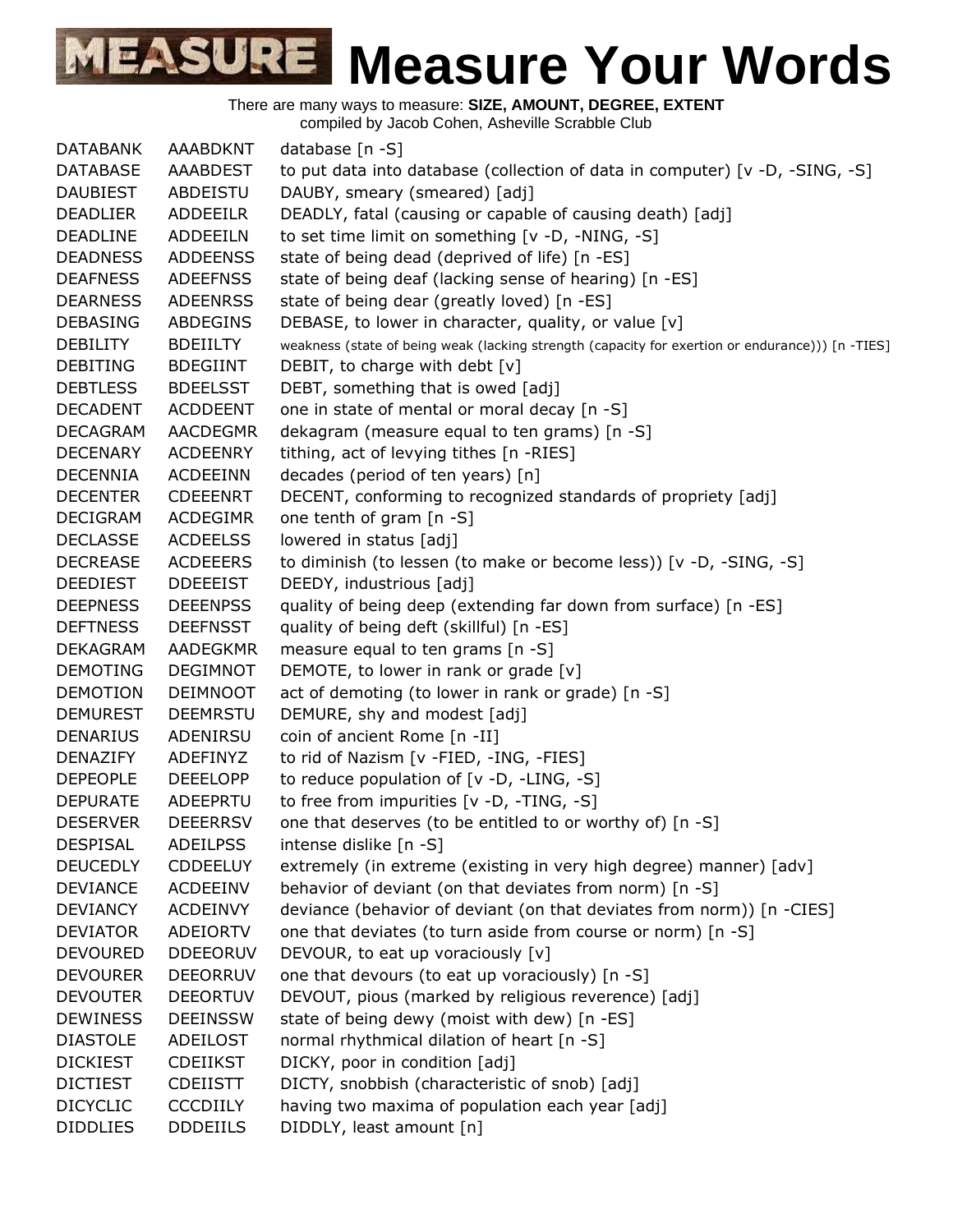| <b>DIESTRUM</b>                    | <b>DEIMRSTU</b> | diestrus (period of sexual inactivity) $[n - S]$                         |
|------------------------------------|-----------------|--------------------------------------------------------------------------|
| <b>DIESTRUS</b>                    | <b>DEIRSSTU</b> | period of sexual inactivity [n -ES]                                      |
| <b>DIETETIC</b>                    | <b>CDEEIITT</b> | pertaining to diet (to regulate one's daily sustenance) [adj]            |
| DIHEDRAL                           | <b>ADDEHILR</b> | dihedron (figure formed by two intersecting planes) [n -S]               |
| <b>DIHEDRON</b>                    | <b>DDEHINOR</b> | figure formed by two intersecting planes [n -S]                          |
| DILATANT                           | <b>AADILNTT</b> | dilator (one that dilates (to make wider or larger)) [n -S]              |
| <b>DILATATE</b>                    | AADEILTT        | dilated (to make wider or larger) [adj]                                  |
| <b>DILATING</b>                    | <b>ADGIILNT</b> | DILATE, to make wider or larger [v]                                      |
| <b>DILATION</b>                    | ADIILNOT        | act of dilating (to make wider or larger) [n -S]                         |
| <b>DILATIVE</b>                    | ADEIILTV        | tending to dilate (to make wider or larger) [adj]                        |
| <b>DILUTING</b>                    | <b>DGIILNTU</b> | DILUTE, to thin or reduce concentration of [v]                           |
| <b>DILUTION</b>                    | <b>DIILNOTU</b> | act of diluting (to thin or reduce concentration of) [n -S]              |
| <b>DILUTIVE</b>                    | <b>DEIILTUV</b> | tending to dilute [adj]                                                  |
| <b>DIMPLIER</b>                    | <b>DEIILMPR</b> | DIMPLY, dimpled [adj]                                                    |
| <b>DINGIEST</b>                    | <b>DEGIINST</b> | DINGY, grimy (dirty (unclean (clean))) [adj]                             |
| <b>DINKIEST</b>                    | <b>DEIIKNST</b> | DINKY, small (of limited size or quantity) [adj]                         |
| <b>DIOBOLON</b>                    | <b>BDILNOOO</b> | diobol, coin of ancient Greece [n -S]                                    |
| <b>DIOPTRAL</b>                    | <b>ADILOPRT</b> | DIOPTER, measure of refractive power [adj]                               |
| <b>DIPHASIC</b>                    | <b>ACDHIIPS</b> | diphase (having two phases) [adj]                                        |
| <b>DIPPIEST</b>                    | <b>DEIIPPST</b> | DIPPY, foolish (lacking good sense or judgment) [adj]                    |
| <b>DIPSTICK</b>                    | <b>CDIIKPST</b> | measuring rod [n -S]                                                     |
| <b>DIRECTER</b>                    | <b>CDEEIRRT</b> | DIRECT, straightforward [adj]                                            |
| <b>DIRENESS</b>                    | <b>DEEINRSS</b> | state of being dire (disastrous) [n -ES]                                 |
| <b>DIRTIEST</b>                    | DEIIRSTT        | DIRTY, unclean (free from dirt or stain) [adj]                           |
| <b>DISCOUNT</b>                    | CDINOSTU        | to reduce price of [v -ED, -ING, -S]                                     |
| <b>DISHIEST</b>                    | <b>DEHIISST</b> | DISHY, attractive [adj]                                                  |
| <b>DISMALER</b>                    | ADEILMRS        | DISMAL, cheerless and depressing [adj]                                   |
| <b>DISTRICT</b>                    | <b>CDIIRSTT</b> | to divide into localities [v -ED, -ING, -S]                              |
| <b>DISUNION</b>                    | <b>DIINNOSU</b> | state of being disunited [n -S]                                          |
| <b>DISVALUE</b>                    | ADEILSUV        | to treat as of little value [v -D, -UING, -S]                            |
| <b>DITSIEST</b>                    | <b>DEIISSTT</b> | DITSY, silly, eccentric [adj]                                            |
| <b>DITZIEST</b>                    | <b>DEIISTTZ</b> | DITZY, ditsy (silly, eccentric) [adj]                                    |
| <b>DIVALENT</b>                    | <b>ADEILNTV</b> | having valence of two [adj]                                              |
| <b>DIVIDEND</b>                    | <b>DDDEIINV</b> | quantity to be divided [n -S]                                            |
| <b>DIVIDING</b>                    | <b>DDGIIINV</b> | DIVIDE, to separate into parts, areas, or groups [v]                     |
| <b>DIVIDUAL</b>                    | ADDIILUV        | capable of being divided [adj]                                           |
| <b>DIVINEST</b>                    | <b>DEIINSTV</b> | DIVINE, pertaining to or characteristic of god [adj]                     |
| <b>DIVINITY</b>                    | <b>DIIINTVY</b> | state of being divine (pertaining to or characteristic of god) [n -TIES] |
| <b>DIZZIEST</b>                    | <b>DEIISTZZ</b> | DIZZY, having sensation of whirling [adj]                                |
| <b>DOBLONES</b>                    | <b>BDELNOOS</b> | doblon, former gold coin of Spain and Spanish America [n]                |
| <b>DODGIEST</b>                    | <b>DDEGIOST</b> | DODGY, evasive (tending to evade) [adj]                                  |
|                                    |                 |                                                                          |
| <b>DOGGONER</b>                    | <b>DEGGNOOR</b> | DOGGONE, damned (damnable (detestable)) [adj]                            |
| <b>DOLLOPED</b><br><b>DONATING</b> | <b>DDELLOOP</b> | DOLLOP, to dispense in small amounts [v]                                 |
|                                    | ADGINNOT        | DONATE, to contribute [v]                                                |
| <b>DONATION</b>                    | ADINNOOT        | something donated (to contribute) [n -S]                                 |
| <b>DONATIVE</b>                    | ADEINOTV        | donation (something donated (to contribute)) [adj]                       |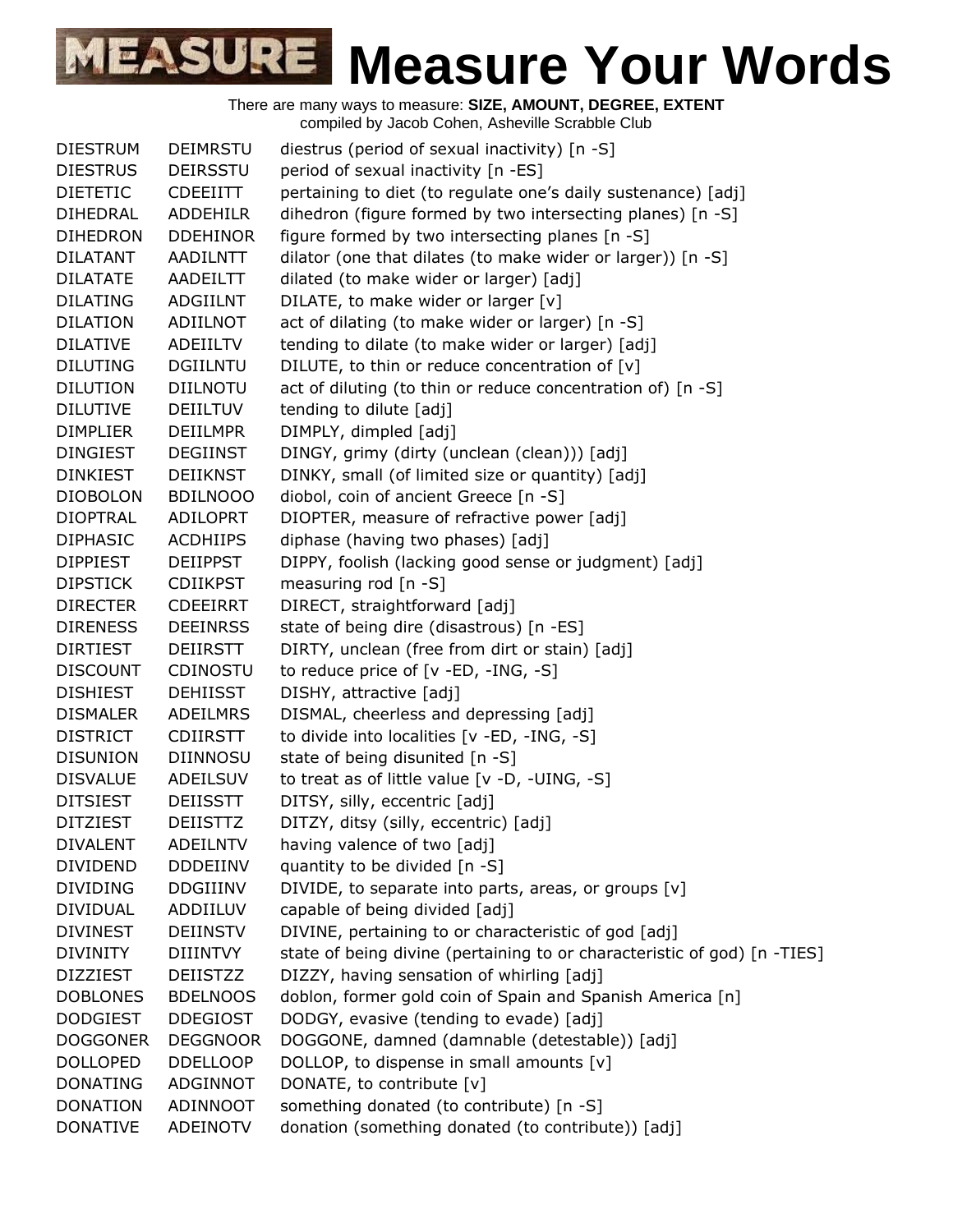There are many ways to measure: **SIZE, AMOUNT, DEGREE, EXTENT** compiled by Jacob Cohen, Asheville Scrabble Club

DONENESS DEENNOSS state of being cooked enough [n -ES] DOOMIEST DEIMOOST DOOMY, doomful (ominous (portending evil)) [adj] DOPINESS DEINOPSS state of being dopey (lethargic; stupid) [n -ES] DORKIEST DEIKORST DORKY, stupid, foolish [adj] DORMANCY ACDMNORY state of being dormant (lying asleep) [n -CIES] DOTINGLY DGILNOTY in excessively affectionate manner [adv] DOTTIEST DEIOSTTT DOTTY, crazy (insane (mentally unsound)) [adj] DOUBLING BDGILNOU DOUBLE, to make twice as great [v] DOUBLOON BDLNOOOU former Spanish gold coin [n -S] DOURNESS DENORSSU state of being dour (sullen (showing brooding ill humor or resentment)) [n -ES] DOWDIEST DDEIOSTW DOWDY, lacking in stylishness or neatness [adj] DOWNIEST DEINOSTW DOWNY, soft (yielding readily to pressure) [adj] DOWNRATE ADENORTW to make lower in value [v -D, -TING, -S] DOWNSIZE DEINOSWZ to produce in smaller size [v -D, -ZING, -S] DOZINESS DEINOSSZ state of being dozy (drowsy (sleepy (ready or inclined to sleep))) [n -ES] DRABBEST ABBDERST DRAB, cheerless [adj] DRABNESS ABDENRSS quality of being drab (cheerless) [n -ES] DRAFFIER ADEFFIRR DRAFFY, worthless [adj] DRAFFISH ADFFHIRS draffy (worthless) [adj] DRAFTIER ADEFIRRT DRAFTY, having or exposed to currents of air [adj] DRAGGIER ADEGGIRR DRAGGY, sluggish (displaying little movement or activity) [adj] DRAWLIER ADEILRRW DRAWLY, marked by drawling [adj] DREADEST ADDEERST DREAD, frightening [adj] DREAMIER ADEEIMRR DREAMY, full of dreams [adj] DREAREST ADEERRST DREAR, dreary (dismal (cheerless and depressing)) [adj] DREARIER ADEEIRRR DREARY, dismal (cheerless and depressing) [adj] DREGGIER DEEGGIRR DREGGY, full of dregs [adj] DRENCHED CDDEEHNR DRENCH, to wet thoroughly [v] DRENCHER CDEEHNRR one that drenches (to wet thoroughly) [n -S] DRENCHES CDEEHNRS DRENCH, to wet thoroughly [v] DRESSIER DEEIRRSS DRESSY, stylish (fashionable) [adj] DRIFTIER DEFIIRRT DRIFTY, full of drifts (masses of wind-driven snow) [adj] DRIPPIER DEIIPPRR DRIPPY, very wet [adj] DROLLEST DELLORST DROLL, comical (funny (causing laughter or amusement)) [adj] DROOLIER DEILOORR DROOLY, drooling [adj] DROOPIER DEIOOPRR DROOPY, drooping [adj] DROPSIED DDEIOPRS DROPSY, excessive accumulation of serous fluid [adj] DROPSIES DEIOPRSS DROPSY, excessive accumulation of serous fluid [n] DROSSIER DEIORRSS DROSSY, worthless [adj] DROWSIER DEIORRSW DROWSY, sleepy (ready or inclined to sleep) [adj] DRUGGIER DEGGIRRU DRUGGY, affected by drugs [adj] DRUMLIER DEILMRRU DRUMLY, dark and gloomy [adj] DRUNKEST DEKNRSTU DRUNK, intoxicated [adj] DRUNKISH DHIKNRSU somewhat drunk [adj] DUCKIEST CDEIKSTU DUCKY, excellent [adj] DULLNESS DELLNSSU state of being dull (mentally slow) [n -ES]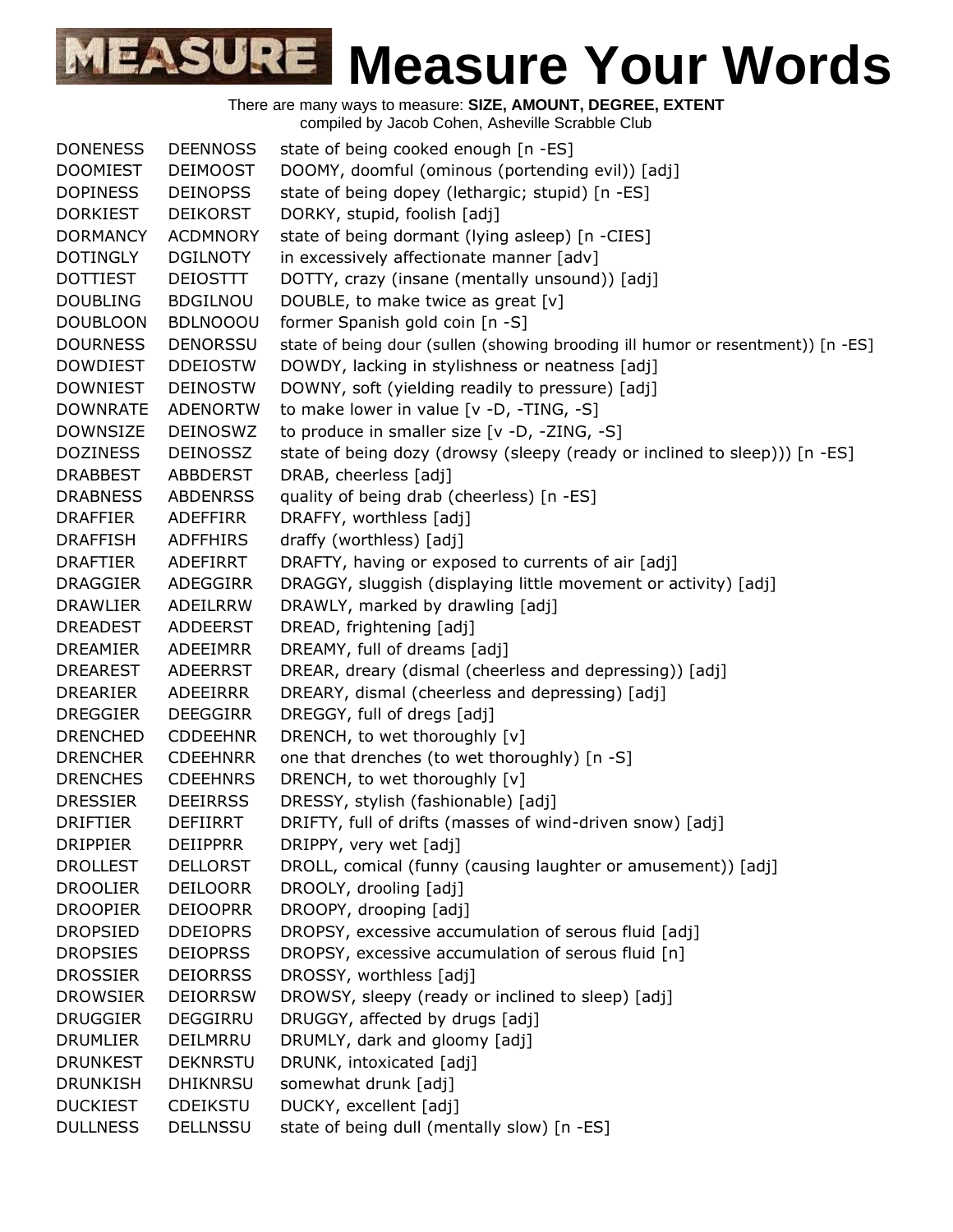| <b>DUMBNESS</b> | <b>BDEMNSSU</b> | state of being dumb (incapable of speech) [n -ES]                                                     |
|-----------------|-----------------|-------------------------------------------------------------------------------------------------------|
| <b>DUMPIEST</b> | <b>DEIMPSTU</b> | DUMPY, short and thick [adj]                                                                          |
| <b>DUNGIEST</b> | <b>DEGINSTU</b> | DUNGY, filthy (offensively dirty) [adj]                                                               |
| <b>DURABLES</b> | ABDELRSU        | durable goods [n DURABLES]                                                                            |
| <b>DURNDEST</b> | <b>DDENRSTU</b> | DURNED, damned (damnable (detestable)) [adj]                                                          |
| <b>DURNEDER</b> | <b>DDEENRRU</b> | DURNED, damned (damnable (detestable)) [adj]                                                          |
| <b>DUSKIEST</b> | <b>DEIKSSTU</b> | DUSKY, somewhat dark [adj]                                                                            |
| <b>DUSTIEST</b> | <b>DEISSTTU</b> | DUSTY, full of dust [adj]                                                                             |
| <b>DUTIABLE</b> | ABDEILTU        | subject to import tax [adj]                                                                           |
| <b>DWARFEST</b> | <b>ADEFRSTW</b> | DWARF, extremely small [adj]                                                                          |
| <b>DWARFING</b> | ADFGINRW        | DWARF, to cause to appear small [v]                                                                   |
| <b>DWARFISH</b> | ADFHIRSW        | resembling dwarf (extremely small person) [adj]                                                       |
| <b>DWARFISM</b> | ADFIMRSW        | condition of stunted growth [n -S]                                                                    |
| <b>DWEEBIER</b> | <b>BDEEEIRW</b> | DWEEBY, socially inept [adj]                                                                          |
|                 |                 | <b>E</b> 8s                                                                                           |
| <b>EAGEREST</b> | <b>AEEEGRST</b> | EAGER, impatiently longing [adj]                                                                      |
| <b>EARLIEST</b> | <b>AEEILRST</b> | EARLY, near beginning of period of time or series of events [adj]                                     |
| <b>EASINESS</b> | <b>AEEINSSS</b> | state of being easy (not difficult) [n -ES]                                                           |
| <b>ECONOBOX</b> | <b>BCENOOOX</b> | small economical car [n -ES]                                                                          |
| <b>ECONOMIC</b> | <b>CCEIMNOO</b> | pertaining to financial matters [adj]                                                                 |
| <b>EDGINESS</b> | <b>DEEGINSS</b> | state of being edgy (tense, nervous, or irritable) [n -ES]                                            |
| <b>EENSIEST</b> | <b>EEEINSST</b> | EENSY, tiny (very small) [adj]                                                                        |
| <b>EERINESS</b> | <b>EEEINRSS</b> | state of being eerie (weird (mysteriously strange)) [n -ES]                                           |
| <b>EFFETELY</b> | <b>EEEFFLTY</b> | EFFETE, exhausted of vigor or energy [adv]                                                            |
| <b>EFFICACY</b> | <b>ACCEFFIY</b> | effectiveness (quality of being effective) [n -CIES]                                                  |
| <b>EGALITES</b> | <b>AEEGILST</b> | EGALITE, equality (state of being equal (having same capability, quantity, or effect as another)) [n] |
| <b>EGOMANIA</b> | AAEGIMNO        | extreme egotism [n -S]                                                                                |
| <b>EIGHTEEN</b> | <b>EEEGHINT</b> | number [n -S]                                                                                         |
| <b>EIGHTHLY</b> | <b>EGHHILTY</b> | in eighth place [adv]                                                                                 |
| <b>EIGHTIES</b> | <b>EEGHIIST</b> | EIGHTY, number [n]                                                                                    |
| <b>EINSTEIN</b> | <b>EEIINNST</b> | very intelligent person [n -S]                                                                        |
| <b>ELLIPTIC</b> | <b>CEIILLPT</b> | having shape of ellipse [adj]                                                                         |
| <b>ELONGATE</b> | <b>AEEGLNOT</b> | to lengthen (to make or become longer) [v -D, -TING, -S]                                              |
| <b>EMBIGGEN</b> | <b>BEEGGIMN</b> | to make bigger [v -ED, -ING, -S]                                                                      |
| <b>EMINENCE</b> | <b>CEEEIMNN</b> | high station or rank [n -S]                                                                           |
| <b>EMINENCY</b> | <b>CEEIMNNY</b> | eminence (high station or rank) [n -CIES]                                                             |
| <b>EMOTIONS</b> | <b>EIMNOOST</b> | EMOTION, affective state of consciousness [n]                                                         |
| <b>EMPERIES</b> | <b>EEEIMPRS</b> | EMPERY, absolute dominion [n]                                                                         |
| <b>EMPHATIC</b> | <b>ACEHIMPT</b> | strongly expressive [adj]                                                                             |
| <b>EMPTIEST</b> | <b>EEIMPSTT</b> | EMPTY, containing nothing [adj]                                                                       |
| <b>EMPYREAN</b> | <b>AEEMNPRY</b> | highest heaven [n -S]                                                                                 |
| <b>EMULATOR</b> | AELMORTU        | one that emulates (to try to equal or surpass) [n -S]                                                 |
| <b>ENERGIES</b> | <b>EEEGINRS</b> | ENERGY, capacity for vigorous activity [n]                                                            |
| <b>ENHANCER</b> | <b>ACEEHNNR</b> | one that enhances (to raise to higher degree) [n -S]                                                  |
| <b>ENORMITY</b> | <b>EIMNORTY</b> | great wickedness [n -TIES]                                                                            |
| <b>ENTHALPY</b> | <b>AEHLNPTY</b> | thermodynamic measure of heat [n -PIES]                                                               |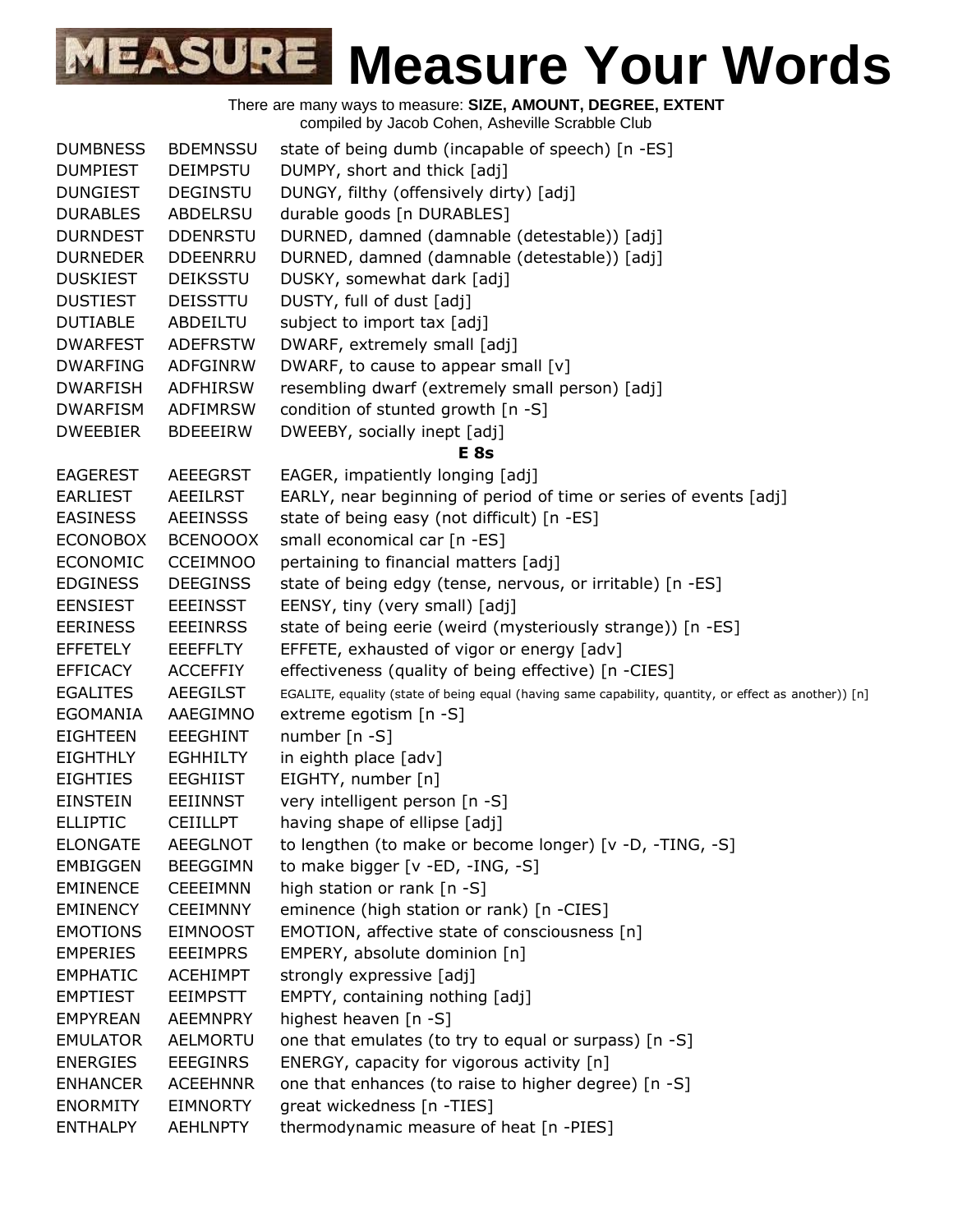| <b>ENTIRELY</b> | <b>EEILNRTY</b> | completely (in complete (having all necessary parts) manner) [adv]                                     |
|-----------------|-----------------|--------------------------------------------------------------------------------------------------------|
| <b>ENTIRETY</b> | <b>EEINRTTY</b> | completeness (quality of being complete (having all necessary parts)) [n -TIES]                        |
| <b>ENTROPIC</b> | <b>CEINOPRT</b> | ENTROPY, thermodynamic measure of disorder [adj]                                                       |
| <b>EPHEMERA</b> | <b>AEEEHMPR</b> | something of very short life or duration [n -S or -E]                                                  |
| EPIGONIC        | <b>CEGIINOP</b> | EPIGONE, inferior imitator [adj]                                                                       |
| <b>EPIGONUS</b> | <b>EGINOPSU</b> | epigone (inferior imitator) [n -NI]                                                                    |
| <b>EQUALING</b> | AEGILNQU        | EQUAL, to be equal to $[v]$                                                                            |
| <b>EQUALISE</b> | AEEILQSU        | to equalize (to make equal (having same capability, quantity, or effect as another)) [v -D, -SING, -S] |
| <b>EQUALITY</b> | AEILQTUY        | state of being equal (having same capability, quantity, or effect as another) [n -TIES]                |
| <b>EQUALITY</b> | AEILQTUY        | state of being equal (having same capability, quantity, or effect as another) [n -TIES]                |
| <b>EQUALIZE</b> | AEEILQUZ        | to make equal (having same capability, quantity, or effect as another) [v -D, -ZING, -S]               |
| <b>EQUALLED</b> | ADEELLQU        | EQUAL, to be equal to $[v]$                                                                            |
| <b>EQUATING</b> | AEGINQTU        | EQUATE, to make equal (having same capability, quantity, or effect as another) [v]                     |
| <b>EQUATION</b> | AEINOQTU        | act of equating (to make equal (having same capability, quantity, or effect as another)) [n -S]        |
| EQUINITY        | <b>EIINQTUY</b> | state of being like horse [n -S]                                                                       |
| <b>ESCALATE</b> | <b>AACEELST</b> | to increase (to make or become greater) [v -D, -TING, -S]                                              |
| <b>ESTIMATE</b> | <b>AEEIMSTT</b> | to make approximate judgment of $[v -D, -TING, -S]$                                                    |
| <b>ETCETERA</b> | <b>ACEEERTT</b> | number of additional items [n -S]                                                                      |
| <b>EUTECTIC</b> | <b>CCEEITTU</b> | alloy that has lowest possible melting point [n -S]                                                    |
| <b>EVALUATE</b> | AAEELTUV        | to determine value of [v -D, -TING, -S]                                                                |
| <b>EVENNESS</b> | <b>EEENNSSV</b> | state of being even (flat and smooth) [n -ES]                                                          |
| <b>EVERMORE</b> | <b>EEEMORRV</b> | forever [adv]                                                                                          |
| <b>EVERYWAY</b> | <b>AEERVWYY</b> | in every way [adv]                                                                                     |
| <b>EVILLEST</b> | <b>EEILLSTV</b> | EVIL, morally bad [adj]                                                                                |
| <b>EVILNESS</b> | <b>EEILNSSV</b> | quality of being evil (morally bad) [n -ES]                                                            |
| <b>EXACTEST</b> | <b>ACEESTTX</b> | EXACT, precise (sharply and clearly defined or stated) [adj]                                           |
| <b>EXAHERTZ</b> | <b>AEEHRTXZ</b> | one quintillion hertz [n]                                                                              |
| <b>EXCEEDED</b> | CDDEEEEX        | EXCEED, to go beyond [v]                                                                               |
| <b>EXCEEDER</b> | <b>CDEEEERX</b> | one that exceeds (to go beyond) [n -S]                                                                 |
| <b>EXCELLED</b> | <b>CDEEELLX</b> | EXCEL, to surpass others $[v]$                                                                         |
| <b>EXIGENCE</b> | <b>CEEEGINX</b> | exigency (urgency) [n -S]                                                                              |
| <b>EXIGENCY</b> | <b>CEEGINXY</b> | urgency [n -CIES]                                                                                      |
| <b>EXIGUITY</b> | <b>EGIITUXY</b> | state of being exiguous (meager (deficient in quantity or quality)) [n -TIES]                          |
| <b>EXIGUOUS</b> | <b>EGIOSUUX</b> | meager (deficient in quantity or quality) [adj]                                                        |
| <b>EXIMIOUS</b> | <b>EIIMOSUX</b> | excellent [adj]                                                                                        |
| <b>EXORCISE</b> | <b>CEEIORSX</b> | to free of evil (morally bad) spirit [v -D, -SING, -S]                                                 |
| <b>EXORCISM</b> | <b>CEIMORSX</b> | act of exorcising (to free of evil (morally bad) spirit) [n -S]                                        |
| <b>EXORCIST</b> | <b>CEIORSTX</b> | one who practices exorcism (act of exorcising (to free of evil (morally bad) spirit)) [n -S]           |
| <b>EXORCIZE</b> | CEEIORXZ        | to exorcise (to free of evil (morally bad) spirit) [v -D, -ZING, -S]                                   |
| <b>EXPANDED</b> | <b>ADDEENPX</b> | EXPAND, to increase in size or volume $[v]$                                                            |
| <b>EXPANDER</b> | <b>ADEENPRX</b> | one that expands (to increase in size or volume) [n -S]                                                |
|                 |                 |                                                                                                        |
| <b>EXPEDITE</b> | <b>DEEEIPTX</b> | to speed up progress of $[v -D, -TING, -S]$                                                            |
| <b>EXSECANT</b> | <b>ACEENSTX</b> | trigonometric function of angle [n -S]                                                                 |
| <b>EXTREMER</b> | <b>EEEMRRTX</b> | EXTREME, existing in very high degree [adj]                                                            |
| <b>EXTREMUM</b> | <b>EEMMRTUX</b> | maximum or minimum of mathematical function [n -S, -EMA]                                               |
| <b>EYEBLINK</b> | <b>BEEIKLNY</b> | instant (very short time) [n -S]                                                                       |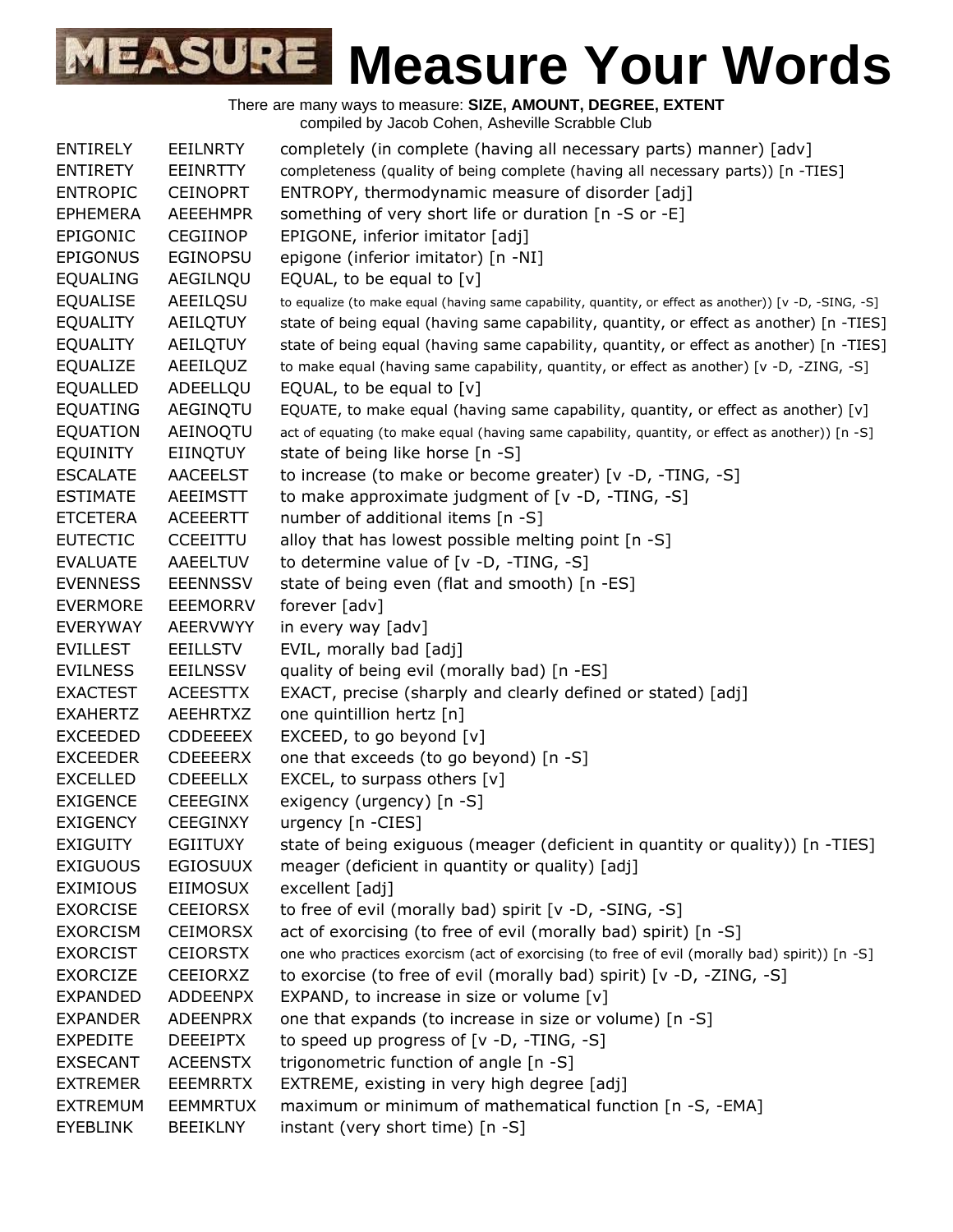There are many ways to measure: **SIZE, AMOUNT, DEGREE, EXTENT** compiled by Jacob Cohen, Asheville Scrabble Club

#### **F 8s**

| <b>FABULOUS</b> | <b>ABFLOSUU</b>  | almost unbelievable [adj]                                                        |
|-----------------|------------------|----------------------------------------------------------------------------------|
| <b>FACETING</b> | <b>ACEFGINT</b>  | FACET, to cut small plane surfaces on [v]                                        |
| <b>FACETTED</b> | <b>ACDEEFTT</b>  | FACET, to cut small plane surfaces on [v]                                        |
| <b>FACILELY</b> | <b>ACEFILLY</b>  | FACILE, easily achieved or performed [adv]                                       |
| <b>FACILITY</b> | <b>ACFIILTY</b>  | quality of being facile (easily achieved or performed) [n -TIES]                 |
| <b>FACTORED</b> | <b>ACDEFORT</b>  | FACTOR, to express as product of two or more quantities [v]                      |
| <b>FADDIEST</b> | ADDEFIST         | FADDY, faddish (inclined to take up fads) [adj]                                  |
| <b>FADELESS</b> | <b>ADEEFLSS</b>  | not fading (to lose color or brightness) [adj]                                   |
| <b>FAINTEST</b> | <b>AEFINSTT</b>  | FAINT, lacking strength or vigor [adj]                                           |
| <b>FAIRNESS</b> | <b>AEFINRSS</b>  | quality of being fair (free from bias, dishonesty, or injustice) [n -ES]         |
| <b>FALCATED</b> | <b>AACDEFLT</b>  | falcate (curved and tapering to point) [adj]                                     |
| <b>FALCONET</b> | <b>ACEFLNOT</b>  | small falcon [n -S]                                                              |
| <b>FALLIBLE</b> | ABEFILLL         | capable of erring [adj]                                                          |
| <b>FALLIBLY</b> | ABFILLLY         | FALLIBLE, capable of erring [adv]                                                |
| <b>FAMISHED</b> | <b>ADEFHIMS</b>  | FAMISH, to suffer extreme hunger [v]                                             |
| <b>FAMISHES</b> | <b>AEFHIMSS</b>  | FAMISH, to suffer extreme hunger [v]                                             |
| <b>FANCIEST</b> | <b>ACEFINST</b>  | FANCY, ornamental [adj]                                                          |
| <b>FANEGADA</b> | AAADEFGN         | Spanish unit of area [n -S]                                                      |
| <b>FARADAIC</b> | AAACDIFR         | faradic (pertaining to type of electric current) [adj]                           |
| <b>FARTHEST</b> | <b>AEFHRSTT</b>  | FAR [adj] / FAR, at or to great distance [adv]                                   |
| <b>FARTHING</b> | <b>AFGHINRT</b>  | former British coin [n -S]                                                       |
| <b>FASTNESS</b> | <b>AEFNSSST</b>  | quality of being fast (moving or able to move quickly) [n -ES]                   |
| <b>FATTIEST</b> | <b>AEFISTTT</b>  | FATTY, greasy; oily [adj]                                                        |
| <b>FAULTIER</b> | <b>AEFILRTU</b>  | FAULTY, imperfect [adj]                                                          |
| <b>FAULTILY</b> | AFILLTUY         | FAULTY, imperfect [adv]                                                          |
| <b>FAWNIEST</b> | <b>AEFINSTW</b>  | FAWNY, of yellowish-brown color [adj]                                            |
| <b>FEALTIES</b> | <b>AEEFILST</b>  | FEALTY, loyalty (state of being loyal (faithful to one's allegiance)) [n]        |
| <b>FEATLIER</b> | AEEFILRT         | FEATLY, graceful (having beauty of form or movement) [adj]                       |
| <b>FECKLESS</b> | <b>CEEFKLSS</b>  | worthless [adj]                                                                  |
| <b>FEEBLEST</b> | <b>BEEEFLST</b>  | FEEBLE, weak (lacking strength) [adj]                                            |
| <b>FEISTIER</b> | <b>EEFIIRST</b>  | FEISTY, full of nervous energy [adj]                                             |
| <b>FELLNESS</b> | <b>EEFLLNSS</b>  | extreme cruelty [n -ES]                                                          |
| <b>FEMINISM</b> | <b>EFIIMMNS</b>  | doctrine advocating rights for women equal to those of men [n -S]                |
| <b>FENESTRA</b> | <b>AEEFNRST</b>  | small anatomical opening [n -E]                                                  |
| <b>FERACITY</b> | <b>ACEFIRTY</b>  | state of being fruitful [n -TIES]                                                |
| <b>FERITIES</b> | <b>EEFIIIRST</b> | FERITY, wildness [n]                                                             |
| <b>FERNIEST</b> | <b>EEFINRST</b>  | FERNY, abounding in ferns [adj]                                                  |
| <b>FERNINST</b> | <b>EFINNRST</b>  | near to [prep]                                                                   |
| <b>FEROCITY</b> | <b>CEFIORTY</b>  | fierceness (quality of being fierce (violently hostile or aggressive)) [n -TIES] |
| <b>FERVENCY</b> | <b>CEEFNRVY</b>  | fervor (great warmth or intensity) [n -CIES]                                     |
| <b>FERVIDLY</b> | <b>DEFILRVY</b>  | FERVID, fervent (marked by fervor) [adv]                                         |
| <b>FETIDITY</b> | <b>DEFIITTY</b>  | state of being fetid (having offensive odor) [n -TIES]                           |
| <b>FEWTRILS</b> | <b>EFILRSTW</b>  | things of little value [n]                                                       |
| <b>FIASCOES</b> | <b>ACEFIOSS</b>  | FIASCO, complete failure [n]                                                     |
| <b>FICKLEST</b> | <b>CEFIKLST</b>  | FICKLE, not constant or loyal [adj]                                              |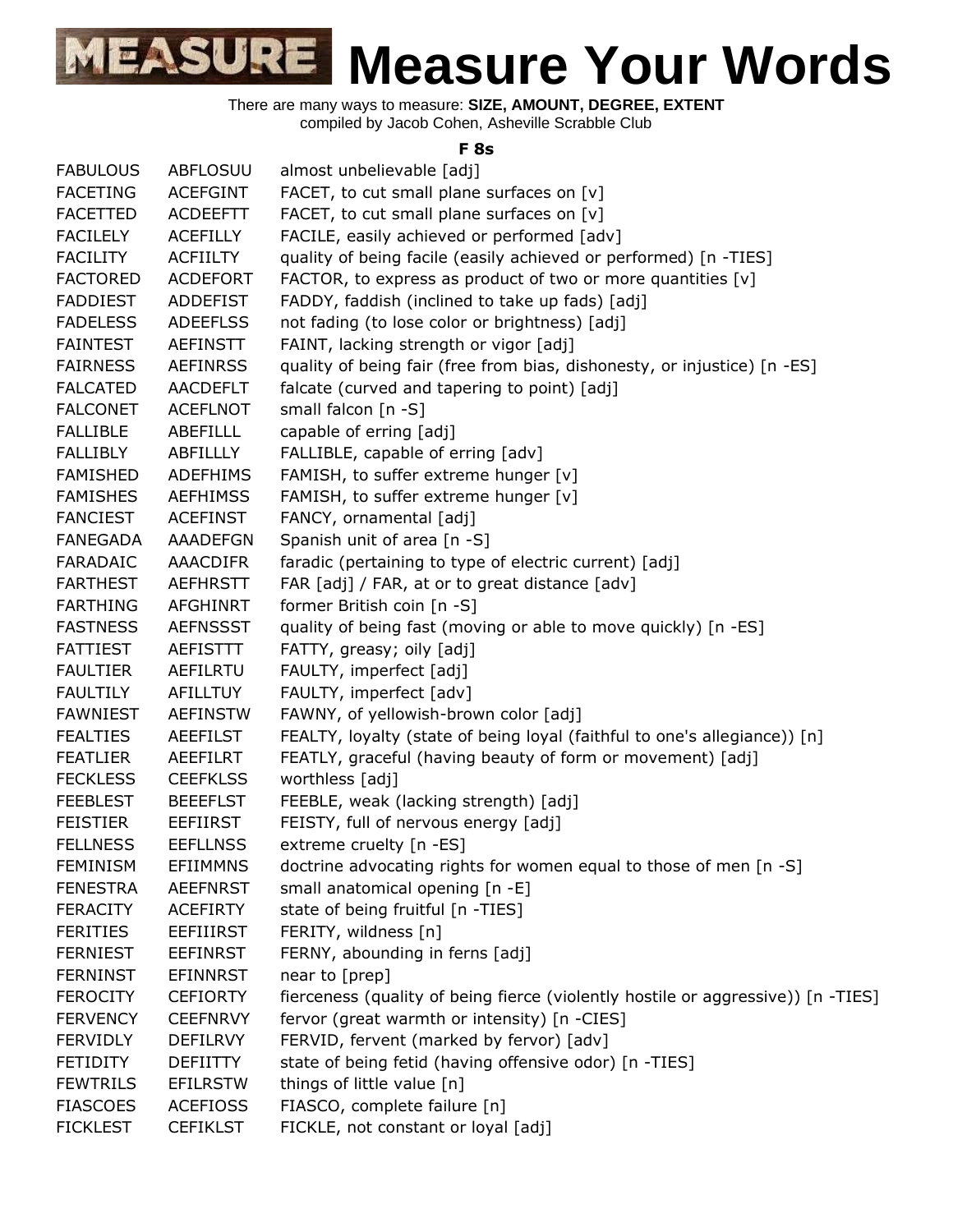| <b>FIDDLIER</b> | <b>DDEFIILR</b> | FIDDLY, intricately difficult to handle [adj]                                           |
|-----------------|-----------------|-----------------------------------------------------------------------------------------|
| <b>FIDELITY</b> | <b>DEFIILTY</b> | loyalty (state of being loyal (faithful to one's allegiance)) [n -TIES]                 |
| <b>FIENDISH</b> | <b>DEFHIINS</b> | extremely wicked or cruel [adj]                                                         |
| <b>FIERCELY</b> | <b>CEEFILRY</b> | FIERCE, violently hostile or aggressive [adv]                                           |
| <b>FIERCEST</b> | <b>CEEFIRST</b> | FIERCE, violently hostile or aggressive [adj]                                           |
| <b>FIERIEST</b> | <b>EEFIIRST</b> | FIERY, intensely hot [adj]                                                              |
| <b>FIFTIETH</b> | <b>EFFHIITT</b> | one of fifty equal parts [n -S]                                                         |
| <b>FIFTYISH</b> | <b>FFHIISTY</b> | being about fifty years old [adj]                                                       |
| <b>FIGURATE</b> | AEFGIRTU        | having definite shape [adj]                                                             |
| <b>FIGURING</b> | FGGIINRU        | FIGURE, to compute (to calculate) [v]                                                   |
| <b>FILTHIER</b> | <b>EFHIILRT</b> | FILTHY, offensively dirty [adj]                                                         |
| <b>FINALITY</b> | <b>AFIILNTY</b> | state of being conclusive [n -TIES]                                                     |
| <b>FINENESS</b> | <b>EEFINNSS</b> | quality of being fine (excellent) [n -ES]                                               |
| <b>FINESPUN</b> | <b>EFINNPSU</b> | developed with extreme care [adj]                                                       |
| <b>FINITELY</b> | <b>EFIILNTY</b> | to finite extent [adv]                                                                  |
| <b>FINITISM</b> | <b>FIIIMNST</b> | belief that particular entity is finite [n -S]                                          |
| <b>FINITIST</b> | <b>FIIINSTT</b> | advocate of finitism (belief that particular entity is finite) [n -S]                   |
| <b>FINITUDE</b> | <b>DEFIINTU</b> | state of being finite [n -S]                                                            |
| <b>FINNIEST</b> | <b>EFIINNST</b> | FINNY, having or characterized by fins [adj]                                            |
| <b>FIRMNESS</b> | <b>EFIMNRSS</b> | state of being firm (unyielding to pressure) [n -ES]                                    |
| <b>FIRRIEST</b> | <b>EFIIRRST</b> | FIRRY, abounding in firs [adj]                                                          |
| <b>FISCALLY</b> | <b>ACFILLSY</b> | with regard to financial matters [adv]                                                  |
| <b>FIVEFOLD</b> | <b>DEFFILOV</b> | five times as great [adj]                                                               |
| <b>FIZZIEST</b> | <b>EFIISTZZ</b> | FIZZY, fizzing [adj]                                                                    |
| <b>FLABBIER</b> | ABBEFILR        | FLABBY, flaccid (lacking firmness) [adj]                                                |
| <b>FLABBILY</b> | ABBFILLY        | FLABBY, flaccid (lacking firmness (state of being firm (unyielding to pressure))) [adv] |
| <b>FLAGGIER</b> | <b>AEFGGILR</b> | FLAGGY, drooping [adj]                                                                  |
| <b>FLAGRANT</b> | <b>AAFGLNRT</b> | extremely conspicuous [adj]                                                             |
| <b>FLAMIEST</b> | <b>AEFILMST</b> | FLAMY, flaming [adj]                                                                    |
| <b>FLANERIE</b> | <b>AEEFILNR</b> | idleness (state of being idle (inactive (not active))) [n -S]                           |
| <b>FLAPPIER</b> | <b>AEFILPPR</b> | FLAPPY, flapping [adj]                                                                  |
| <b>FLASHIER</b> | AEFHILRS        | FLASHY, gaudy (tastelessly showy) [adj]                                                 |
| <b>FLATLAND</b> | <b>AADFLLNT</b> | land lacking significant variation in elevation [n -S]                                  |
| <b>FLATNESS</b> | <b>AEFLNSST</b> | state of being flat (having smooth or even surface) [n -ES]                             |
| <b>FLATTEST</b> | <b>AEFLSTTT</b> | FLAT, having smooth or even surface [adj]                                               |
| <b>FLATTISH</b> | <b>AFHILSTT</b> | somewhat flat [adj]                                                                     |
| <b>FLAWIEST</b> | <b>AEFILSTW</b> | FLAWY, full of flaws [adj]                                                              |
| <b>FLAXIEST</b> | <b>AEFILSTX</b> | FLAXY, flaxen (of pale yellow color) [adj]                                              |
| <b>FLEDGIER</b> | <b>DEEFGILR</b> | FLEDGY, covered with fears [adj]                                                        |
| <b>FLEETEST</b> | <b>EEEFLSTT</b> | FLEET, swift (moving with great rate of motion) [adj]                                   |
| <b>FLESHIER</b> | <b>EEFHILRS</b> | FLESHY, having much flesh [adj]                                                         |
| <b>FLIMSIER</b> | <b>EFIILMRS</b> | FLIMSY, lacking solidity or strength [adj]                                              |
| <b>FLIMSILY</b> | <b>FIILLMSY</b> | FLIMSY, lacking solidity or strength [adv]                                              |
| <b>FLIPPEST</b> | <b>EFILPPST</b> | FLIP, flippant (impudent (offensively bold or disrespectful)) [adj]                     |
| <b>FLIPPIER</b> | <b>EFIILPPR</b> | FLIPPY, flaring at bottom [adj]                                                         |
| <b>FLIRTIER</b> | EFIILRRT        | FLIRTY, given to flirting [adj]                                                         |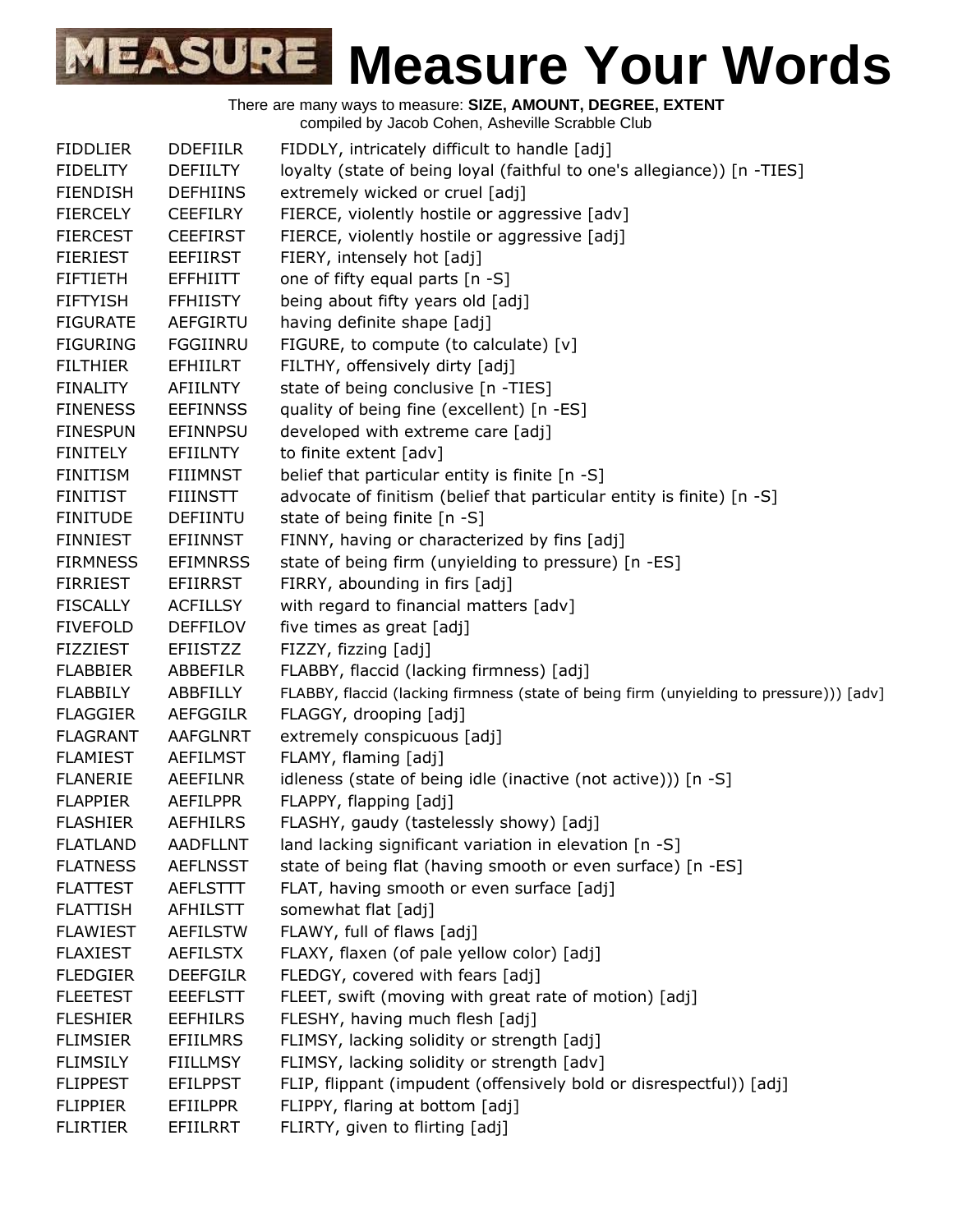| <b>FLOATIER</b> | AEFILORT        | FLOATY, tending to float [adj]                                                     |
|-----------------|-----------------|------------------------------------------------------------------------------------|
| <b>FLOPPIER</b> | <b>EFILOPPR</b> | FLOPPY, soft and flexible [adj]                                                    |
| <b>FLORENCE</b> | <b>CEEFLNOR</b> | florin, former gold coin of Europe [n -S]                                          |
| <b>FLUFFIER</b> | EFFFILRU        | FLUFFY, light and soft [adj]                                                       |
| <b>FLUIDRAM</b> | ADFILMRU        | unit of liquid capacity [n -S]                                                     |
| <b>FLUKIEST</b> | <b>EFIKLSTU</b> | FLUKEY, fluky (happening by or depending on chance) [adj] / FLUKY [adj]            |
| <b>FLUSHEST</b> | <b>EFHLSSTU</b> | FLUSH, ruddy (having healthy, reddish color) [adj]                                 |
| <b>FLUSTERS</b> | <b>EFLRSSTU</b> | FLUSTER, to put into state of nervous confusion [v]                                |
| <b>FLUXGATE</b> | <b>AEFGLTUX</b> | device to measure magnetic field [n -S]                                            |
| <b>FOAMIEST</b> | <b>AEFIMOST</b> | FOAMY, covered with foam [adj]                                                     |
| <b>FOGGIEST</b> | <b>EFGGIOST</b> | FOGGY, filled with fog [adj]                                                       |
| <b>FOGGIEST</b> | <b>EFGGIOST</b> | FOGGY, filled with fog [adj]                                                       |
| <b>FOLKIEST</b> | <b>EFIKLOST</b> | FOLKIE, being in style of folk music [adj] / FOLKY [adj]                           |
| <b>FOLKSIER</b> | <b>EFIKLORS</b> | FOLKSY, friendly (inclined to approve, help, or support) [adj]                     |
| <b>FONDNESS</b> | <b>DEFNNOSS</b> | affection (fond attachment, devotion, or love) [n -ES]                             |
| <b>FOOFARAW</b> | <b>AAFFOORW</b> | excessive ornamentation [n -S]                                                     |
| <b>FOOTIEST</b> | <b>EFIOOSTT</b> | FOOTY, paltry (petty (insignificant)) [adj]                                        |
| <b>FORECAST</b> | <b>ACEFORST</b> | to estimate or calculate in advance [v -ED, -ING, -S]                              |
| <b>FOREMOST</b> | <b>EFMOORST</b> | first in position [adj]                                                            |
| <b>FORERANK</b> | <b>AEFKNORR</b> | first rank [n -S]                                                                  |
| <b>FOULNESS</b> | <b>EFLNOSSU</b> | state of being foul (offensive to senses) [n -ES]                                  |
| <b>FOURFOLD</b> | <b>DFFLOORU</b> | four times as great [adj]                                                          |
| <b>FOURPLEX</b> | <b>EFLOPRUX</b> | quadplex (building having four units) [n -ES]                                      |
| <b>FOURSOME</b> | <b>EFMOORSU</b> | group of four [n -S]                                                               |
| <b>FOURTEEN</b> | <b>EEFNORTU</b> | number [n -S]                                                                      |
| <b>FOURTHLY</b> | <b>FHLORTUY</b> | in fourth place [adv]                                                              |
| <b>FOUSTIER</b> | <b>EFIORSTU</b> | FOUSTY, moldy (musty (having stale odor)) [adj]                                    |
| <b>FOXINESS</b> | <b>EFINOSSX</b> | state of being foxy (crafty (skillful in deceiving)) [n -ES]                       |
| <b>FOZINESS</b> | <b>EFINOSSZ</b> | state of being fozy (too ripe) [n -ES]                                             |
| <b>FRABJOUS</b> | <b>ABFJORSU</b> | splendid (magnificent) [adj]                                                       |
| <b>FRACTION</b> | <b>ACFINORT</b> | to divide into portions [v -ED, -ING, -S]                                          |
| <b>FRAILEST</b> | AEFILRST        | FRAIL, fragile (easily broken or damaged) [adj]                                    |
| <b>FRANKEST</b> | <b>AEFKNRST</b> | FRANK, honest and unreserved in speech [adj]                                       |
| <b>FREAKIER</b> | <b>AEEFIKRR</b> | FREAKY, freakish (unusual (something that is usual (ordinary))) [adj]              |
| <b>FREEDOMS</b> | <b>DEEFMORS</b> | FREEDOM, state of being free (not subject to restriction or control) [n]           |
| <b>FREENESS</b> | <b>EEEFNRSS</b> | freedom (state of being free (not subject to restriction or control)) [n -ES]      |
| <b>FRENZIED</b> | <b>DEEFINRZ</b> | FRENZY, to make frantic (wildly excited) [v]                                       |
| <b>FRENZIES</b> | <b>EEFINRSZ</b> | FRENZY, to make frantic (wildly excited) [v]                                       |
| <b>FRENZILY</b> | EFILNRYZ        | in frantic (wildly excited) manner [adv]                                           |
| <b>FREQUENT</b> | <b>EEFNQRTU</b> | occurring again and again [adj -ER, -EST] / to be in or at often [v -ED, -ING, -S] |
| <b>FRESHEST</b> | <b>EEFHRSST</b> | FRESH, new (existing only short time) [adj]                                        |
| <b>FRETTIER</b> | <b>EEFIRRTT</b> | FRETTY, fretful (inclined to fret) [adj]                                           |
| <b>FRIGIDLY</b> | <b>DFGIILRY</b> | FRIGID, very cold [adv]                                                            |
| <b>FRILLIER</b> | <b>EFIILLRR</b> | FRILLY, having frills [adj]                                                        |
| <b>FRIPPERY</b> | EFIPPRRY        | excessive ornamentation [n -RIES]                                                  |
| <b>FRISKIER</b> | <b>EFIIKRRS</b> | FRISKY, lively and playful [adj]                                                   |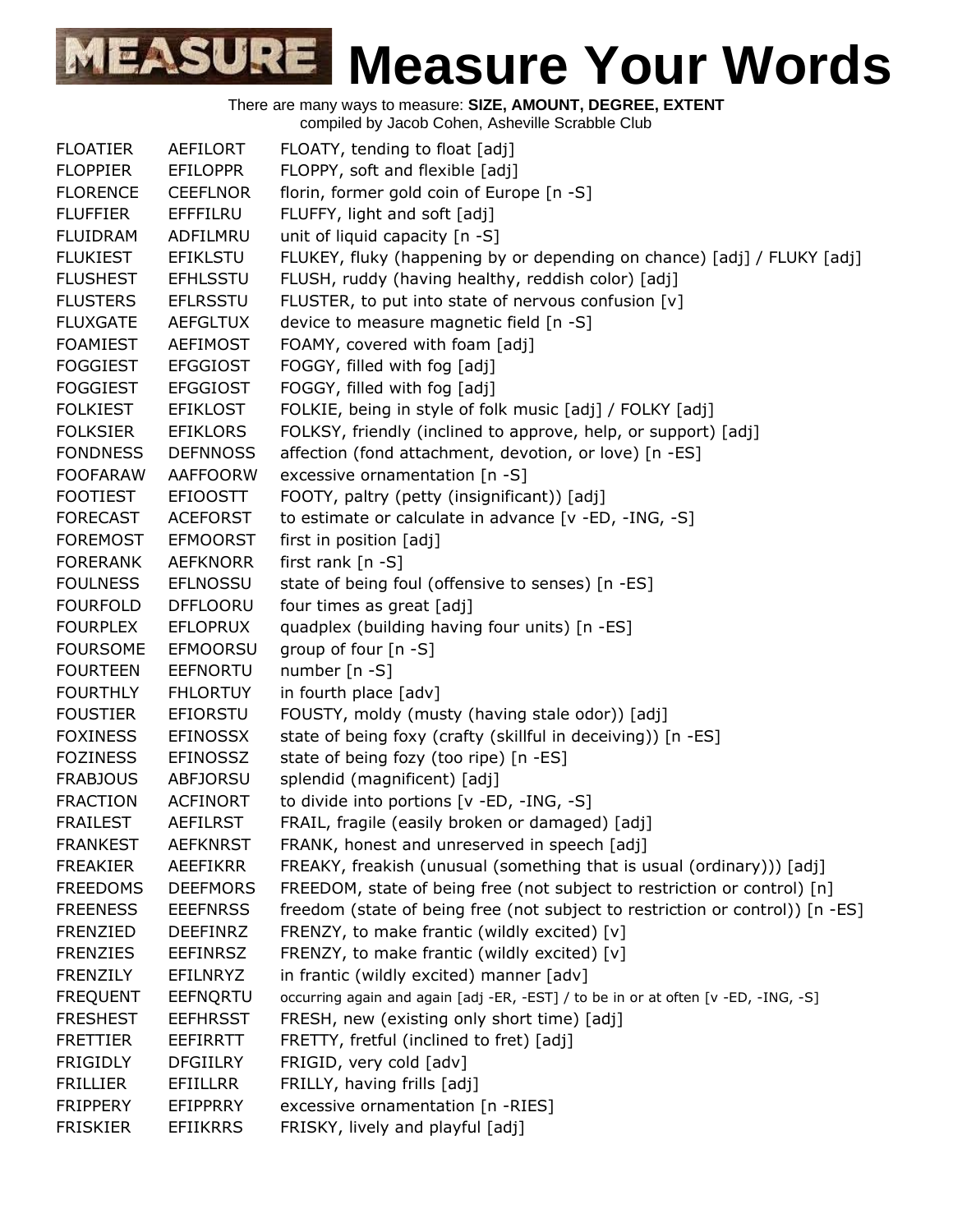| <b>FRIZZIER</b> | <b>EFIIRRZZ</b> | FRIZZY, tightly curled [adj]                                                                 |
|-----------------|-----------------|----------------------------------------------------------------------------------------------|
| <b>FROGGIER</b> | <b>EFGGIORR</b> | FROGGY, abounding in frogs [adj]                                                             |
| <b>FROIDEUR</b> | <b>DEFIORRU</b> | aloofness (state of being aloof (distant in interest or feeling)) [n -S]                     |
| <b>FRONTEST</b> | <b>EFNORSTT</b> | FRONT, pertaining to or situated at forward part of surface [adj]                            |
| <b>FROSTIER</b> | <b>EFIORRST</b> | FROSTY, covered with frost [adj]                                                             |
| <b>FROTHIER</b> | <b>EFHIORRT</b> | FROTHY, foamy (covered with foam) [adj]                                                      |
| <b>FROUZIER</b> | EFIORRUZ        | FROUZY, frowzy (unkempt (untidy (tidy))) [adj]                                               |
| <b>FROWNIER</b> | EFINORRW        | FROWNY, frowning [adj]                                                                       |
| <b>FROWSIER</b> | <b>EFIORRSW</b> | FROWSY, frowzy (unkempt (untidy (tidy))) [adj]                                               |
| <b>FROWZIER</b> | EFIORRWZ        | FROWZY, unkempt (untidy (neat and orderly)) [adj]                                            |
| <b>FRUGALLY</b> | <b>AFGLLRUY</b> | FRUGAL, thrifty (displaying thrift (care and wisdom in management of one's resources)) [adv] |
| <b>FRUITFUL</b> | <b>FFILRTUU</b> | producing abundantly [adj -LLER, -LLEST]                                                     |
| <b>FRUITIER</b> | EFIIRRTU        | FRUITY, suggestive of fruit [adj]                                                            |
| <b>FRUMPIER</b> | EFIMPRRU        | FRUMPY, dowdy (lacking in stylishness or neatness) [adj]                                     |
| <b>FUBSIEST</b> | <b>BEFISSTU</b> | FUBSY, chubby and somewhat squat [adj]                                                       |
| <b>FUGGIEST</b> | <b>EFGGISTU</b> | FUGGY, stuffy and odorous [adj]                                                              |
| <b>FULLNESS</b> | <b>EFLLNSSU</b> | state of being full (filled completely) [n -ES]                                              |
| <b>FULMINIC</b> | CFIILMNU        | highly explosive [adj]                                                                       |
| <b>FUNDABLE</b> | ABDEFLNU        | FUND, to provide money for [adj]                                                             |
| <b>FUNGIBLE</b> | <b>BEFGILNU</b> | something that may be exchanged for equivalent unit [n -S]                                   |
| <b>FUNKIEST</b> | <b>EFIKNSTU</b> | FUNKY, having offensive odor [adj]                                                           |
| <b>FUNNIEST</b> | <b>EFINNSTU</b> | FUNNY, causing laughter or amusement [adj]                                                   |
| <b>FURRIEST</b> | <b>EFIRRSTU</b> | FURRY, covered with fur [adj]                                                                |
| <b>FURTHEST</b> | <b>EFHRSTTU</b> | FAR [adj] / FAR, at or to great distance [adv]                                               |
| <b>FURZIEST</b> | <b>EFIRSTUZ</b> | FURZY, abounding in furze [adj]                                                              |
| <b>FUSSIEST</b> | <b>EFISSSTU</b> | FUSSY, overly concerned with small details [adj]                                             |
| <b>FUSTIEST</b> | EFISSTTU        | FUSTY, musty (having stale odor) [adj]                                                       |
| <b>FUZZIEST</b> | <b>EFISTUZZ</b> | FUZZY, blurry (unclear (clean and pure)) [adj]                                               |
|                 |                 | G <sub>8s</sub>                                                                              |
| <b>GABBIEST</b> | ABBEGIST        | GABBY, talkative [adj]                                                                       |
| <b>GABELLED</b> | ABDEEGLL        | tax on salt [adj]                                                                            |
| <b>GAINLESS</b> | <b>AEGILNSS</b> | profitless [adj]                                                                             |
| <b>GAINLIER</b> | <b>AEGIILNR</b> | GAINLY, graceful (having beauty of form or movement) [adj]                                   |
| <b>GALVANIC</b> | <b>AACGILNV</b> | pertaining to direct electric current [adj]                                                  |
| <b>GAMBLING</b> | ABGGILMN        | GAMBLE, to play game of chance for money or valuables [v]                                    |
| <b>GAMENESS</b> | <b>AEEGMNSS</b> | quality of being game (plucky (brave and spirited)) [n -ES]                                  |
| <b>GAMINESS</b> | <b>AEGIMNSS</b> | quality of being gamy (plucky (brave and spirited)) [n -ES]                                  |
| <b>GAMMIEST</b> | AEGIMMST        | GAMMY, lame (physically disabled) [adj]                                                      |
| <b>GANGLIER</b> | AEGGILNR        | GANGLY, gangling (awkwardly tall and lanky) [adj]                                            |
| <b>GAPPIEST</b> | <b>AEGIPPST</b> | GAPPY, having openings [adj]                                                                 |
| <b>GASKETED</b> | ADEEGKST        | GASKET, packing for making something fluid-tight [adj]                                       |
| <b>GASSIEST</b> | AEGISSST        | GASSY, containing gas [adj]                                                                  |
| <b>GASTIGHT</b> | <b>AGGHISTT</b> | not allowing gas to escape or enter [adj]                                                    |
| <b>GASTNESS</b> | <b>AEGNSSST</b> | fright $[n - ES]$                                                                            |
| <b>GATCHING</b> | ACGGHINT        | GATCH, to behave boastfully [v]                                                              |
| <b>GAUCHEST</b> | <b>ACEGHSTU</b> | GAUCHE, lacking social grace [adj]                                                           |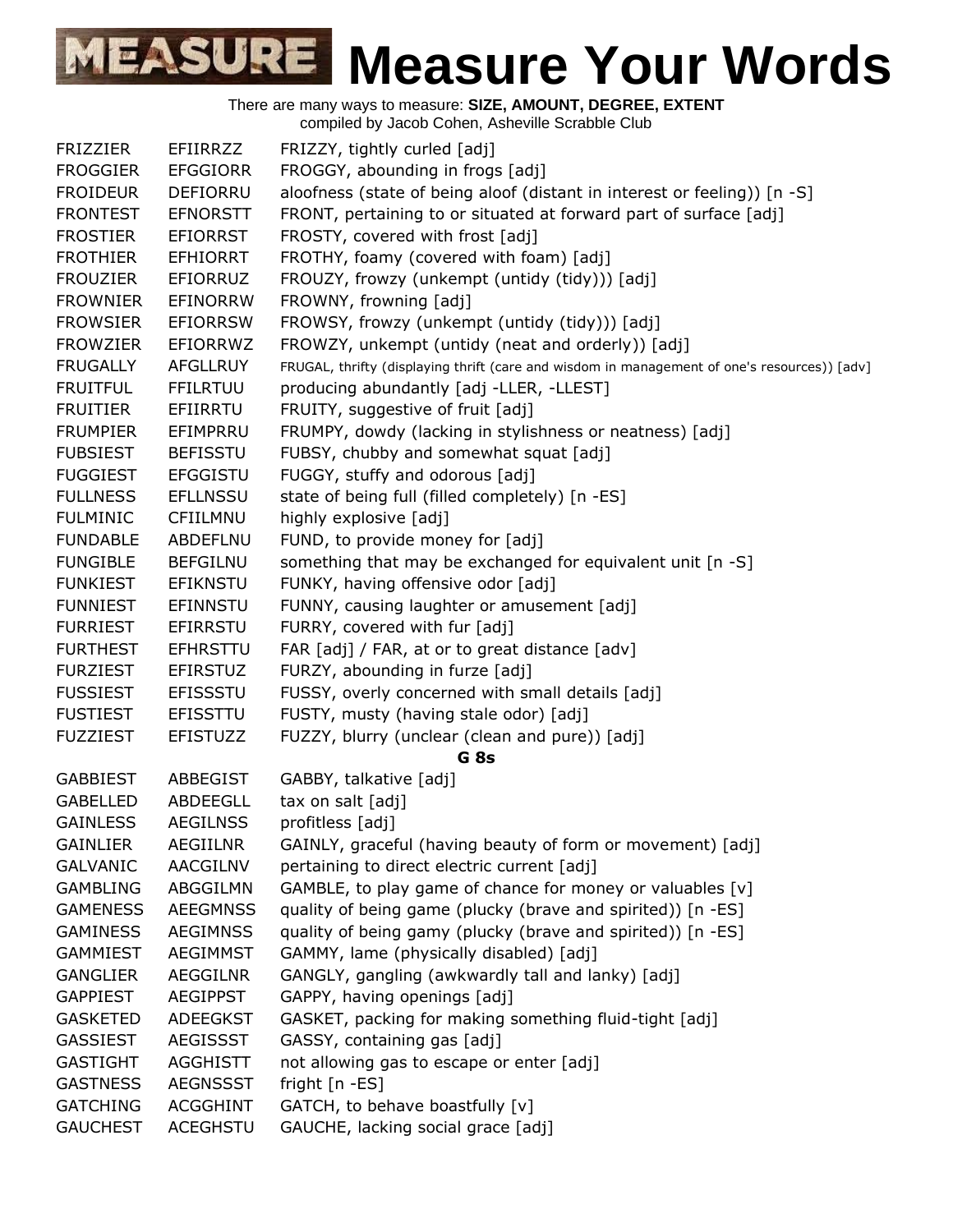

There are many ways to measure: **SIZE, AMOUNT, DEGREE, EXTENT** compiled by Jacob Cohen, Asheville Scrabble Club

GAUDIEST ADEGISTU GAUDY, tastelessly showy [adj] GAUNTEST AEGNSTTU GAUNT, emaciated [adj] GAWKIEST AEGIKSTW GAWKY, awkward (lacking skill, dexterity, or grace) [adj] GAZUMPED ADEGMPUZ GAZUMP, to cheat by raising price originally agreed upon  $[v]$ GAZUMPER AEGMPRUZ one that gazumps (to cheat by raising price originally agreed upon) [n -S] GAZUNDER ADEGNRUZ to lower buyer's offer to seller of property [v -ED, -ING, -S] GEEKIEST EEEGIKST GEEKY, socially awkward or unappealing [adj] GEEPOUND DEEGNOPU unit of mass [n -S] GELIDITY DEGIILTY iciness (state of being icy (covered with ice)) [n -TIES] GENTLEST EEGLNSTT GENTLE, mild (not harsh or rough) [adj] GEODESIC CDEEGIOS geometric line [n -S] GEODETIC CDEEGIOT pertaining to geodesy (geographical surveying) [adj] GEOMETER EEEGMORT specialist in geometry [n -S] GEOMETRY EEGMORTY branch of mathematics [n -RIES] GERMFREE EEEFGMRR free from germs [adj] GERMIEST EEGIMRST GERMY, full of germs [adj] GERMINAL AEGILMNR being in earliest stage of development [adj] GIDDIEST DDEGIIST GIDDY, dizzy (having sensation of whirling) [adj] GIGABYTE ABEGGITY 1,073,741,824 bytes (group of adjacent binary bits) [n -S] GIGAFLOP AFGGILOP measure of computing speed [n -S] GIGANTIC ACGGIINT huge (very large) [adj] GIGAWATT AAGGITTW unit of power [n -S] GIGGLIER EGGGIILR GIGGLY, tending to giggle [adj] GIMPIEST EGIIMPST GIMPY, limping [adj] GINNIEST EGIINNST GINNY, affected with gin (strong liquor) [adj] GIRLIEST EGIILRST GIRLIE, girlish (of, pertaining to, or having characteristics of girl) [adj] / GIRLY [adj] GIVEAWAY AAEGIVWY something given away free of charge [n -S] GIVEBACK ABCEGIKV worker's benefit given back to management [n -S] GLADDEST ADDEGLST GLAD, feeling pleasure [adj] GLADIEST ADEGILST GLADY, having glades [adj] GLADNESS ADEGLNSS state of being glad (feeling pleasure) [n -ES] GLAMMEST AEGLMMST GLAM, characterized by extravagant glamor [adj] GLAMMIER AEGILMMR GLAMMY, glam (characterized by extravagant glamor) [adj] GLARIEST AEGILRST GLARY, glaring [adj] GLASSFUL AFGLLSSU as much as drinking glass will hold [n -S] GLAZIEST AEGILSTZ GLAZY, covered with smooth, glossy coating [adj] GLEAMIER AEEGILMR GLEAMY, gleaming [adj] GLEGNESS EEGGLNSS alertness (state of being alert (ready for sudden action)) [n -ES] GLIBBEST BBEGILST GLIB, fluent (spoken or written with effortless ease) [adj] GLIBNESS BEGILNSS quality of being glib (fluent (spoken or written with effortless ease)) [n -ES] GLINTIER EGIILNRT GLINTY, glittering [adj] GLITZIER EGIILRTZ GLITZY, showy (making great or brilliant display) [adj] GLOBBIER BBEGILOR GLOBBY, full of globs [adj] GLOOMIER EGILMOOR GLOOMY, dismally dark [adj] GLORIOUS GILOORSU magnificent [adj] GLOSSEME EEGLMOSS smallest linguistic unit that signals meaning [n -S]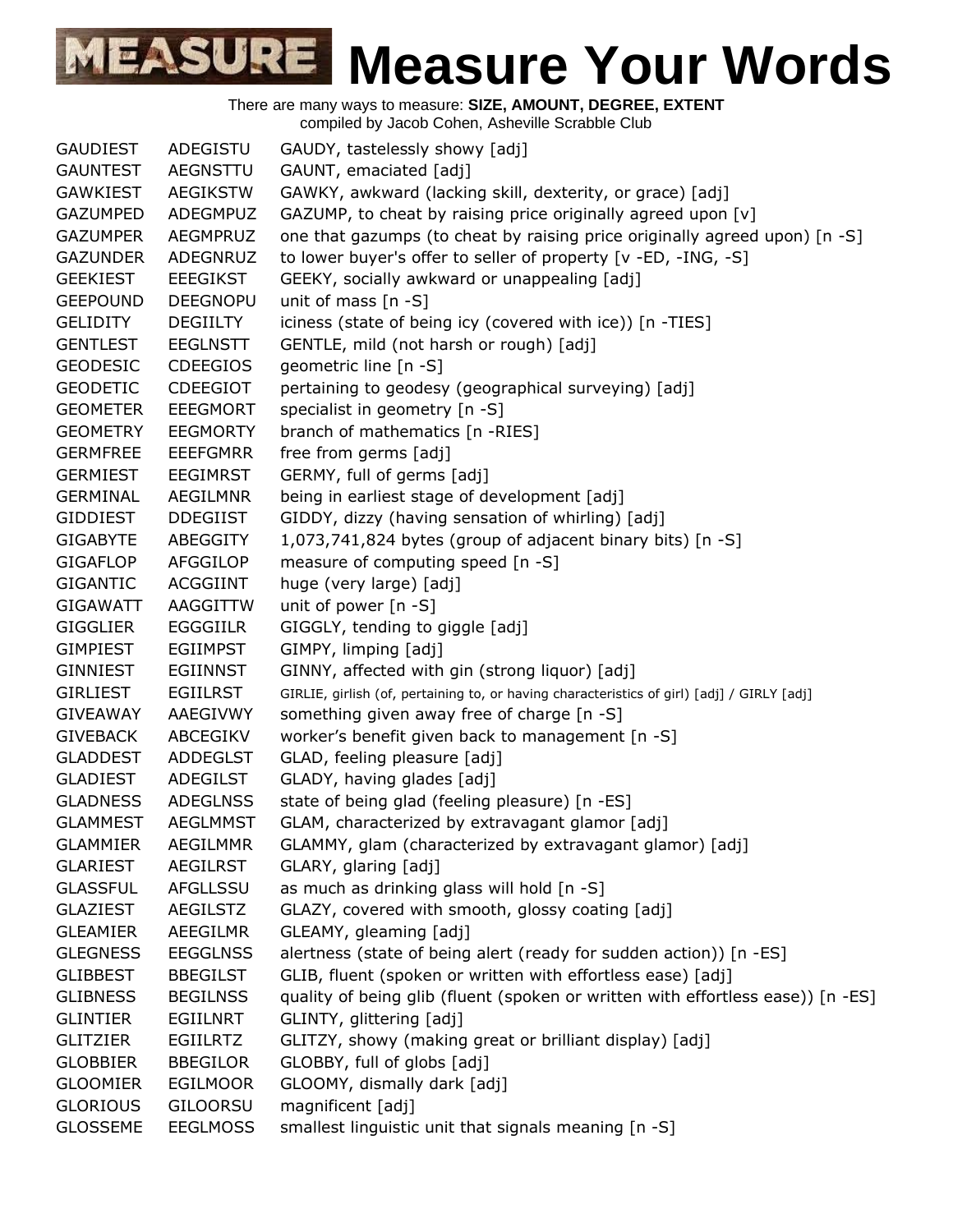

| <b>GLOSSIER</b> | <b>EGILORSS</b> | GLOSSY, lustrous (reflecting light evenly and efficiently) [adj]          |
|-----------------|-----------------|---------------------------------------------------------------------------|
| <b>GLUMMEST</b> | <b>EGLMMSTU</b> | GLUM, being in low spirits [adj]                                          |
| <b>GLUMNESS</b> | <b>EGLMNSSU</b> | state of being glum (being in low spirits) [n GLUMNESSES]                 |
| <b>GLUMPIER</b> | EGILMPRU        | GLUMPY, glum (being in low spirits) [adj]                                 |
| <b>GLUTTING</b> | <b>GGILNTTU</b> | GLUT, to feed or fill to excess [v]                                       |
| <b>GLUTTONY</b> | <b>GLNOTTUY</b> | excessive eating [n -NIES]                                                |
| <b>GNARLIER</b> | AEGILNRR        | GNARLY, gnarled [adj]                                                     |
| <b>GNARLING</b> | AGGILNNR        | GNARL, to twist into state of deformity [v]                               |
| <b>GNATTIER</b> | AEGINRTT        | GNATTY, infested with gnats [adj]                                         |
| <b>GOATIEST</b> | <b>AEGIOSTT</b> | GOATY, suggestive of goat [adj]                                           |
| <b>GODAWFUL</b> | ADFGLOUW        | extremely unpleasant [adj]                                                |
| <b>GODLIEST</b> | <b>DEGILOST</b> | GODLY, pious (marked by religious reverence) [adj]                        |
| <b>GOGGLIER</b> | <b>EGGGILOR</b> | GOGGLY, wide-eyed [adj]                                                   |
| <b>GOLDENER</b> | <b>DEEGLNOR</b> | GOLDEN, of color of gold [adj]                                            |
| <b>GONENESS</b> | <b>EEGNNOSS</b> | state of exhaustion [n -ES]                                               |
| <b>GOODLIER</b> | <b>DEGILOOR</b> | GOODLY, of pleasing appearance [adj]                                      |
| <b>GOODNESS</b> | <b>DEGNOOSS</b> | state of being good (having positive or desirable qualities) [n -ES]      |
| <b>GOOFIEST</b> | <b>EFGIOOST</b> | GOOFY, silly (showing lack of good sense) [adj]                           |
| <b>GOONIEST</b> | <b>EGINOOST</b> | GOONY, stupid (mentally slow) [adj]                                       |
| <b>GOOPIEST</b> | <b>EGIOOPST</b> | GOOPY, sticky, gooey [adj]                                                |
| <b>GORINESS</b> | <b>EGINORSS</b> | state of being gory (bloody (stained with blood)) [n -ES]                 |
| <b>GORSIEST</b> | <b>EGIORSST</b> | GORSY, abounding in gorse [adj]                                           |
| <b>GOURDFUL</b> | <b>DFGLORUU</b> | as much as hollowed gourd can hold [n -S]                                 |
| <b>GOUTIEST</b> | <b>EGIOSTTU</b> | GOUTY, affected with gout [adj]                                           |
| <b>GRABBIER</b> | ABBEGIRR        | GRABBY, tending to grab [adj]                                             |
| <b>GRADIENT</b> | <b>ADEGINTR</b> | rate of inclination $[n -S]$                                              |
| <b>GRAINIER</b> | AEGIINRR        | GRAINY, granular (composed of granules) [adj]                             |
| <b>GRANDEST</b> | <b>ADEGNRST</b> | GRAND, large and impressive [adj]                                         |
| <b>GRANDEUR</b> | ADEGNRRU        | state of being grand (large and impressive) [n -S]                        |
| <b>GRAPHEME</b> | <b>AEEGHMPR</b> | unit of writing system [n -S]                                             |
| <b>GRAVAMEN</b> | AAEGMNRV        | most serious part of accusation [n -S- MINA]                              |
| <b>GRAYNESS</b> | <b>AEGNRSSY</b> | state of being gray (of color between white and black) [n -ES]            |
| <b>GREATEST</b> | <b>AEEGRSTT</b> | GREAT, large (of considerable size or quantity) [adj]                     |
| <b>GREEDIER</b> | <b>DEEEGIRR</b> | GREEDY, marked by greed [adj]                                             |
| <b>GREENEST</b> | <b>EEEGNRST</b> | GREEN, of color of growing foliage [adj]                                  |
| <b>GREENIER</b> | <b>EEEGINRR</b> | GREENY, somewhat green [adj]                                              |
| <b>GREYNESS</b> | <b>EEGNRSSY</b> | grayness (state of being gray (of color between white and black)) [n -ES] |
| <b>GRIMIEST</b> | <b>EGIIMRST</b> | GRIMY, dirty (unclean (free from dirt or stain)) [adj]                    |
| <b>GRIMMEST</b> | <b>EGIMMRST</b> | GRIM, stern and unrelenting [adj]                                         |
| <b>GRIMNESS</b> | <b>EGIMNRSS</b> | quality of being grim (stern and unrelenting) [n ES]                      |
| <b>GRIPIEST</b> | <b>EGIIPRST</b> | GRIPY, causing sharp pains in bowels [adj] / GRIPEY [adj]                 |
| <b>GRIPPIER</b> | <b>EGIIPPRR</b> | GRIPPY, affected with grippe [adj]                                        |
| <b>GRISLIER</b> | <b>EGIILRRS</b> | GRISLY, horrifying [adj]                                                  |
| <b>GRITTIER</b> | <b>EGIIRRTT</b> | GRITTY, plucky (brave and spirited) [adj]                                 |
| <b>GRODIEST</b> | <b>DEGIORST</b> | GRODY, sleazy (of low quality or character) [adj]                         |
| <b>GROGGIER</b> | <b>EGGGIORR</b> | GROGGY, dazed [adj]                                                       |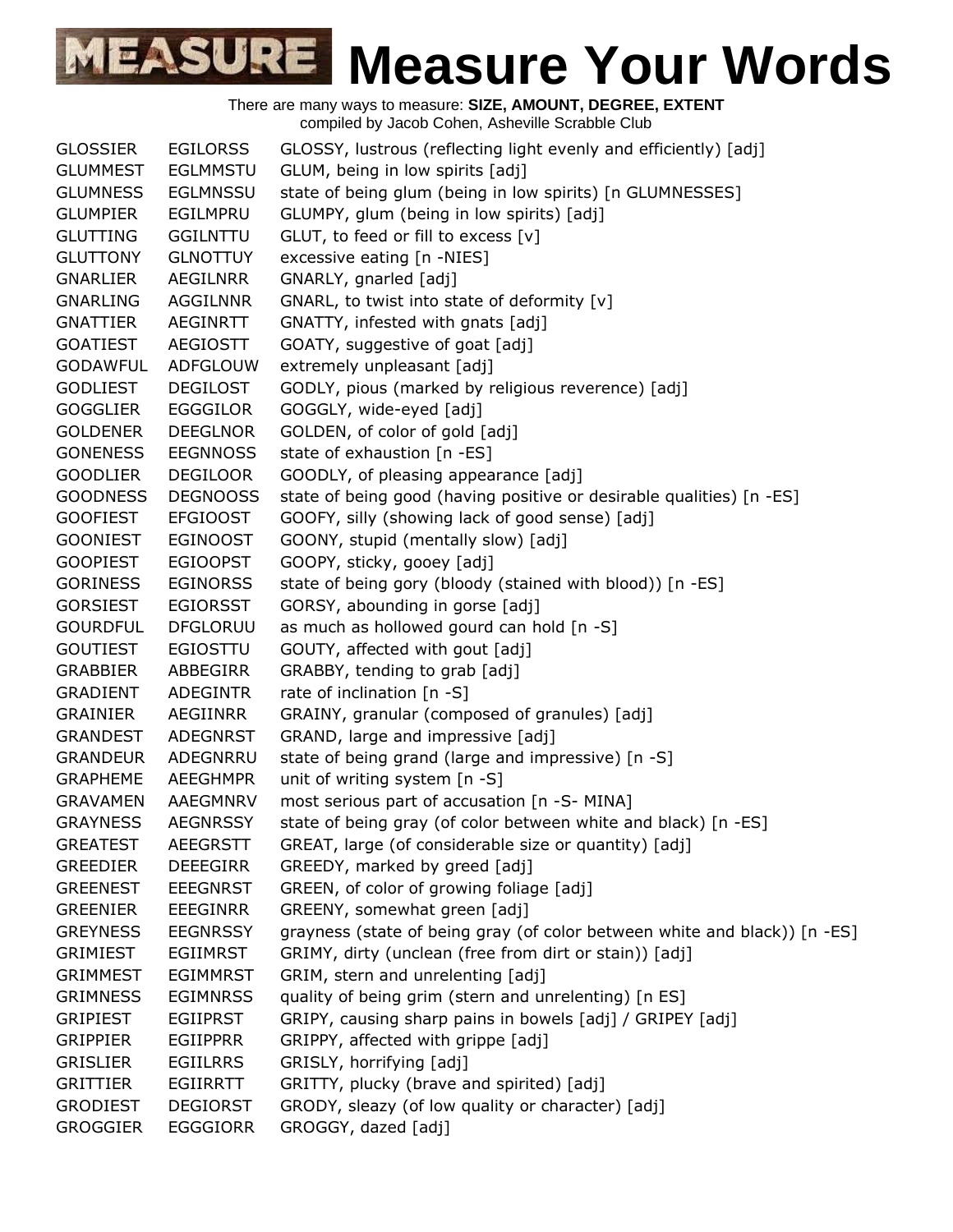| <b>GROOVIER</b> | <b>EGIOORRV</b> | GROOVY, marvelous [adj]                                                |
|-----------------|-----------------|------------------------------------------------------------------------|
| <b>GROSCHEN</b> | <b>CEGHNORS</b> | formerly used Austrian coin [n GROSCHEN]                               |
| <b>GROSSEST</b> | <b>EGORSSST</b> | GROSS, flagrant (extremely conspicuous) [adj]                          |
| <b>GROSSING</b> | <b>GGINORSS</b> | GROSS, to earn exclusive of deductions [v]                             |
| <b>GROTTIER</b> | EGIORRTT        | GROTTY, wretched (extremely unhappy) [adj]                             |
| <b>GROUPOID</b> | <b>DGIOOPRU</b> | type of mathematical set [n -S]                                        |
| <b>GROUTIER</b> | <b>EGIORRTU</b> | GROUTY, surly (sullenly rude) [adj]                                    |
| <b>GROWLIER</b> | <b>EGILORRW</b> | GROWLY, deep and harsh in speech [adj]                                 |
| <b>GRUBBIER</b> | <b>BBEGIRRU</b> | GRUBBY, dirty (unclean (free from dirt or stain)) [adj]                |
| <b>GRUELING</b> | EGGILNRU        | exhausting experience [n -S] / GRUEL, to disable by hard work [v]      |
| <b>GRUFFEST</b> | <b>EFFGRSTU</b> | GRUFF, low and harsh in speech [adj]                                   |
| <b>GRUFFIER</b> | EFFGIRRU        | GRUFFY, gruff (low and harsh in speech) [adj]                          |
| <b>GRUMMEST</b> | <b>EGMMRSTU</b> | GRUM, morose (sullen (showing brooding ill humor or resentment)) [adj] |
| <b>GRUMPIER</b> | EGIMPRRU        | GRUMPY, ill-tempered [adj]                                             |
| <b>GRUNGIER</b> | EGGINRRU        | GRUNGY, dirty (unclean (free from dirt or stain)) [adj]                |
| <b>GUILTIER</b> | <b>EGIILRTU</b> | GUILTY, worthy of blame for offense [adj]                              |
| <b>GULFIEST</b> | <b>EFGILSTU</b> | GULFY, full of whirlpools [adj]                                        |
| <b>GULOSITY</b> | <b>GILOSTUY</b> | gluttony (excessive eating) [n -TIES]                                  |
| <b>GULPIEST</b> | EGILPSTU        | GULPY, marked by gulping [adj]                                         |
| <b>GUNGIEST</b> | <b>EGGINSTU</b> | GUNGY, gunky (filthy, sticky, or greasy) [adj]                         |
| <b>GUNKIEST</b> | <b>EGIKNSTU</b> | GUNKY, filthy, sticky, or greasy [adj]                                 |
| <b>GURGLIER</b> | EGGILRRU        | GURGLY, making bubbling sounds [adj]                                   |
| <b>GUSHIEST</b> | <b>EGHISSTU</b> | GUSHY, overly sentimental [adj]                                        |
| <b>GUSHIEST</b> | <b>EGHISSTU</b> | GUSHY, overly sentimental [adj]                                        |
| <b>GUSTIEST</b> | EGISSTTU        | GUSTY, blowing in gusts [adj]                                          |
| <b>GUTSIEST</b> | <b>EGISSTTU</b> | GUTSY, brave (showing courage) [adj]                                   |
| <b>GUTTIEST</b> | <b>EGISTTTU</b> | GUTTY, marked by courage [adj]                                         |
|                 |                 | <b>H</b> 8s                                                            |
| <b>HABANERO</b> | <b>AABEHNOR</b> | hot chili pepper [n -S]                                                |
| <b>HABENDUM</b> | ABDEHMNU        | part of deed that limits extent of ownership [n -S]                    |
| <b>HACKLIER</b> | <b>ACEHIKLR</b> | HACKLY, jagged (having sharply uneven edge or surface) [adj]           |
| <b>HAIRIEST</b> | <b>AEHIIRST</b> | HAIRY, covered with hair [adj]                                         |
| <b>HALENESS</b> | <b>AEEHLNSS</b> | state of being hale (healthy (having good health)) [n -ES]             |
| <b>HALFLIFE</b> | <b>AEFFHILL</b> | measure of radioactive decay [n -IVES]                                 |
| <b>HALIEROV</b> | AEHILORV        | HALIER, former monetary unit of Slovakia [n]                           |
| <b>HAMMIEST</b> | <b>AEHIMMST</b> | HAMMY, overly theatrical [adj]                                         |
| <b>HANDIEST</b> | ADEHINST        | HANDY, convenient for handling [adj]                                   |
| <b>HANGRIER</b> | <b>AEGHINRR</b> | HANGRY, hungry to point of irritability [adj]                          |
| <b>HAPLOPIA</b> | AAHILOPP        | normal vision [n -S]                                                   |
| <b>HAPPIEST</b> | <b>AEHIPPST</b> | HAPPY, marked by joy [adj]                                             |
| <b>HARDIEST</b> | ADEHIRST        | HARDY, very sturdy [adj]                                               |
| <b>HARDLINE</b> | ADEHILNR        | unyielding (not yielding (to give up)) [adj]                           |
| <b>HARDNESS</b> | <b>ADEHNRSS</b> | state of being hard (firm and unyielding) [n -ES]                      |
| <b>HARSHEST</b> | <b>AEHHRSST</b> | HARSH, severe (unsparing in treatment of others) [adj]                 |
| <b>HASTEFUL</b> | AEFHLSTU        | hasty (speedy (swift (moving with great rate of motion))) [adj]        |
| <b>HASTIEST</b> | AEHISSTT        | HASTY, speedy (swift (moving with great rate of motion)) [adj]         |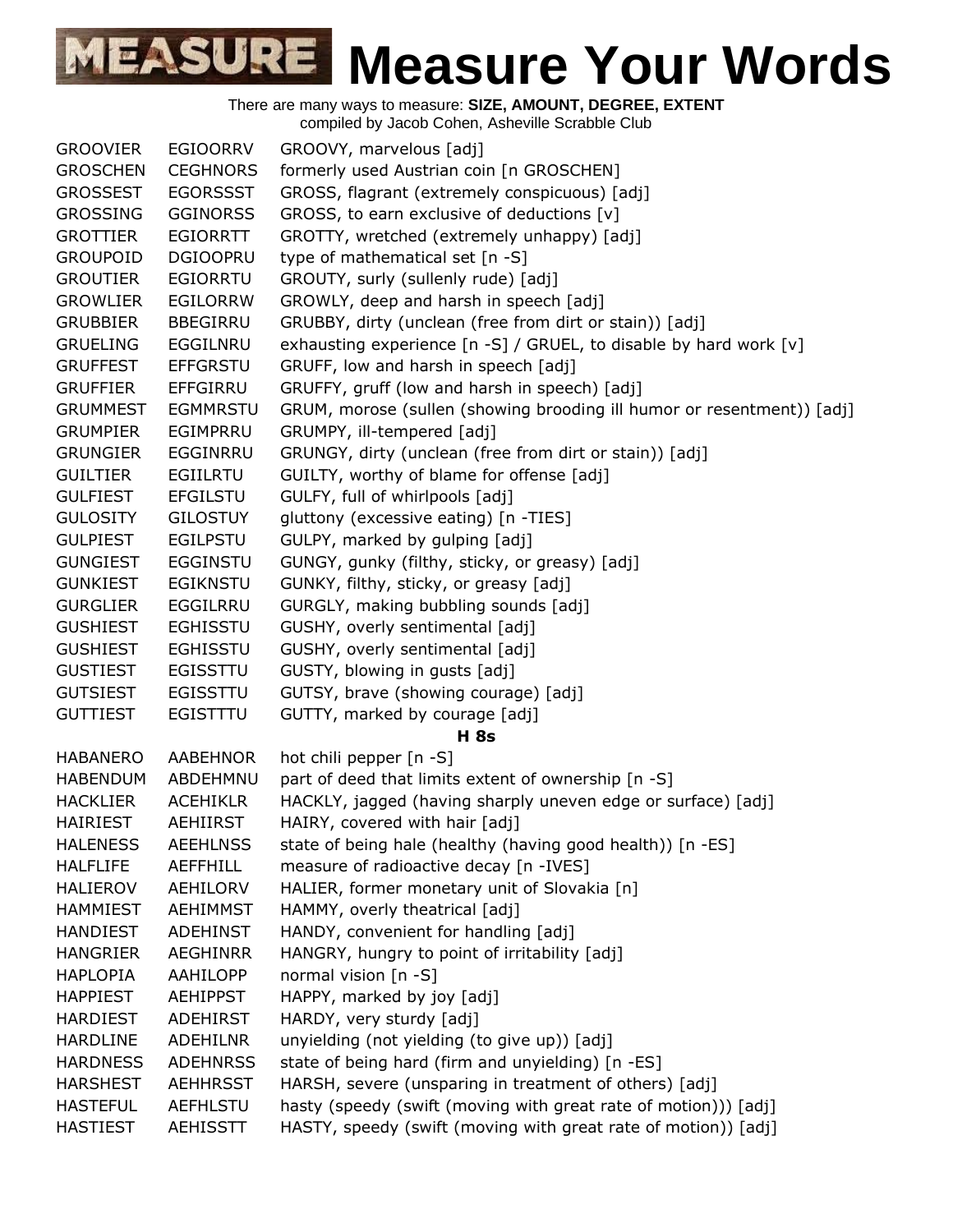

| <b>HAULMIER</b> | AEHILMRU        | HAULMY, having haulms (plant stem) [adj]                                            |
|-----------------|-----------------|-------------------------------------------------------------------------------------|
| <b>HAWKEYED</b> | ADEEHKWY        | having keen sight [adj]                                                             |
| <b>HAZINESS</b> | AEHINSSZ        | state of being hazy (unclear (not clear (clean and pure))) [n -ES]                  |
| <b>HEADIEST</b> | ADEEHIST        | HEADY, intoxicating [adj]                                                           |
| <b>HEADMOST</b> | ADEHMOST        | foremost (first in position) [adj]                                                  |
| <b>HEARTIER</b> | AEEHIRRT        | HEARTY, very friendly [adj]                                                         |
| <b>HEATHIER</b> | AEEHHIRT        | HEATHY, abounding in heath [adj]                                                    |
| <b>HEATLESS</b> | <b>AEEHLSST</b> | having no warmth [adj]                                                              |
| <b>HEAVIEST</b> | <b>AEEHISTV</b> | HEAVY, having much weight [adj]                                                     |
| <b>HEAVYISH</b> | <b>AEHHISVY</b> | somewhat heavy [adj]                                                                |
| <b>HECATOMB</b> | ABCEHMOT        | great sacrifice or slaughter [n -S]                                                 |
| <b>HEDGIEST</b> | <b>DEEGHIST</b> | HEDGY, abounding in hedges [adj]                                                    |
| <b>HEFTIEST</b> | <b>EEFHISTT</b> | HEFTY, heavy (having much weight) [adj]                                             |
| <b>HELICOID</b> | CDEHIILO        | type of geometrical surface [n -S]                                                  |
| <b>HELLBENT</b> | <b>BEEHLLNT</b> | stubbornly determined [adj]                                                         |
| <b>HELLFIRE</b> | <b>EEFHILLR</b> | torment of hell (place of great suffering) [n -S]                                   |
| <b>HELPLESS</b> | <b>EEHLLPSS</b> | defenseless [adj]                                                                   |
| <b>HEMPIEST</b> | <b>EEHIMPST</b> | HEMPY, mischievous [adj] / HEMPIE [adj]                                             |
| <b>HERBIEST</b> | <b>BEEHIRST</b> | HERBY, abounding in herbs [adj]                                                     |
| <b>HERMITRY</b> | <b>EHIMRRTY</b> | state of being hermit (recluse (one who lives in solitude and seclusion)) [n -RIES] |
| <b>HEXAPLAR</b> | AAEHLPRX        | HEXAPLA, edition in which six texts are set in parallel columns [adj]               |
| <b>HEXAPODY</b> | <b>ADEHOPXY</b> | line of verse with six feet [n -DIES]                                               |
| <b>HEXARCHY</b> | <b>ACEHHRXY</b> | group of six separate states [n -HIES]                                              |
| <b>HIGHBALL</b> | ABGHHILL        | to go at full speed $[v - ED, -ING, -S]$                                            |
| <b>HIGHBORN</b> | <b>BGHHINOR</b> | of noble birth [adj]                                                                |
| <b>HIGHBRED</b> | <b>BDEGHHIR</b> | highborn (of noble birth) [adj]                                                     |
| <b>HIGHNESS</b> | <b>EGHHINSS</b> | state of being high (reaching far upward) [n -ES]                                   |
| <b>HILLIEST</b> | <b>EHIILLST</b> | HILLY, abounding in hills [adj]                                                     |
| <b>HINKIEST</b> | <b>EHIIKNST</b> | HINKY, suspicious [adj]                                                             |
| <b>HIPPIEST</b> | <b>EHIIPPST</b> | HIPPY, having big hips [adj]                                                        |
| <b>HISSIEST</b> | <b>EHIISSST</b> | HISSY, characterized by hissing sound [adj]                                         |
| <b>HOARIEST</b> | <b>AEHIORST</b> | HOARY, white with age [adj]                                                         |
| <b>HOARSEST</b> | <b>AEHORSST</b> | HOARSE, low and rough in sound [adj]                                                |
| <b>HOBOISMS</b> | <b>BHIMOOSS</b> | HOBOISM, state of being hobo [n]                                                    |
| <b>HOKINESS</b> | <b>EHIKNOSS</b> | state of being hokey (false; contrived) [n -ES]                                     |
| <b>HOLINESS</b> | <b>EHILNOSS</b> | state of being holy (having divine nature or origin) [n -ES]                        |
| <b>HOLLOWER</b> | <b>EHLLOORW</b> | HOLLOW, not solid [adj]                                                             |
| <b>HOMELIER</b> | <b>EEHILMOR</b> | HOMELY, unattractive (attractive) [adj]                                             |
| <b>HOMINESS</b> | <b>EHIMNOSS</b> | quality of being homey (homelike (suggestive of home)) [n ES]                       |
| <b>HONESTER</b> | <b>EEHNORST</b> | HONEST, truthful (telling truth) [adj]                                              |
| <b>HOOKIEST</b> | <b>EHIKOOST</b> | HOOKY, full of hooks [adj]                                                          |
| <b>HOOTIEST</b> | <b>EHIOOSTT</b> | HOOTY, sounding like cry of owl [adj]                                               |
| <b>HOPPIEST</b> | <b>EHIOPPST</b> | HOPPY, having taste of hops (catkins of particular vine) [adj]                      |
| <b>HORNIEST</b> | <b>EHINORST</b> | HORNY, hornlike in hardness [adj]                                                   |
| <b>HOROLOGE</b> | <b>EGHLOOOR</b> | timepiece [n -S]                                                                    |
| <b>HOROLOGY</b> | <b>GHLOOORY</b> | science of measuring time [n -GIES]                                                 |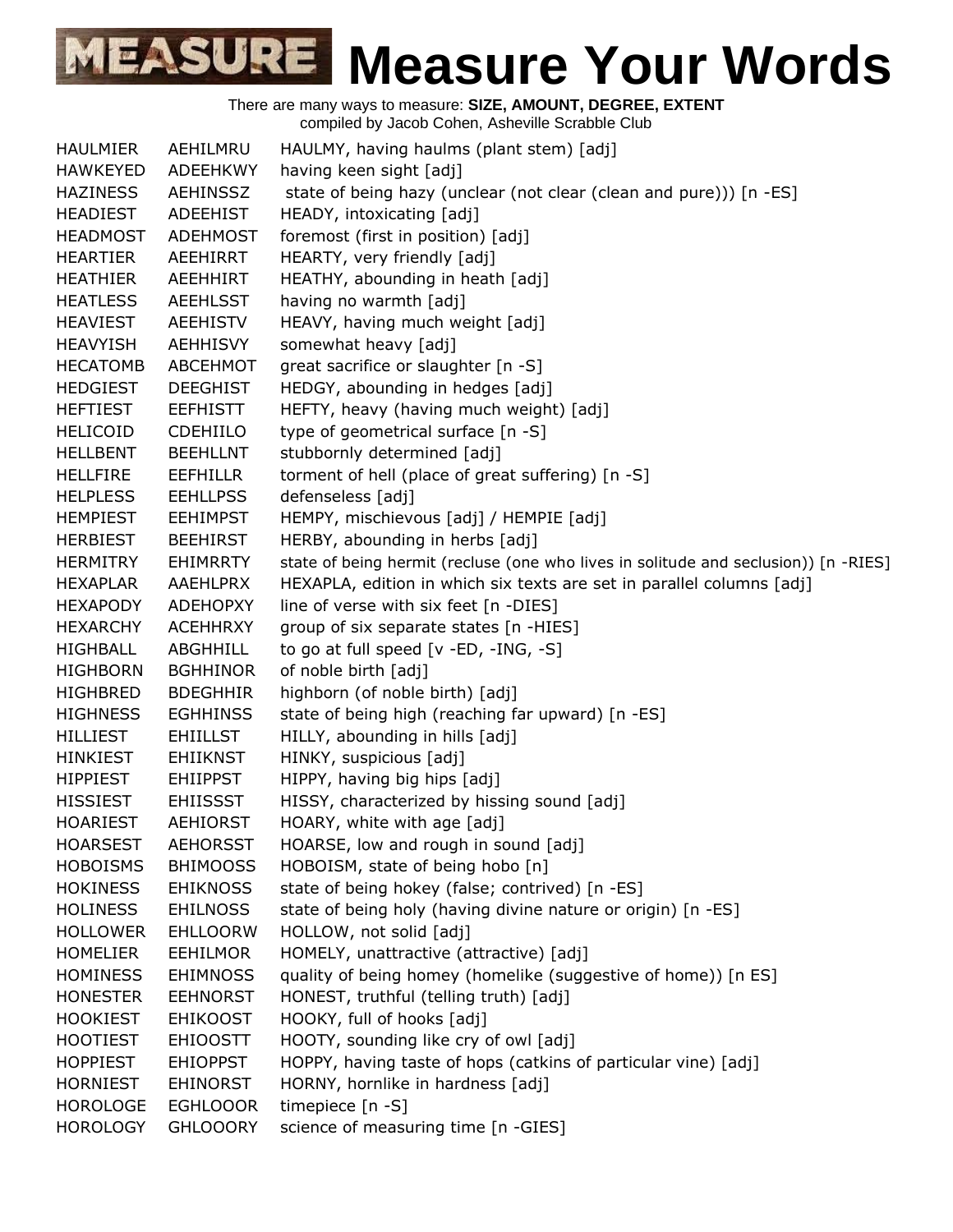| <b>HORRIBLY</b> | <b>BHILORRY</b> | dreadfully (in dreadful manner) [adv]                                             |
|-----------------|-----------------|-----------------------------------------------------------------------------------|
| <b>HORRIDER</b> | <b>DEHIORRR</b> | HORRID, repulsive [adj]                                                           |
| <b>HOTBLOOD</b> | <b>BDHLOOOT</b> | thoroughbred horse [n -S]                                                         |
| <b>HOUNDING</b> | <b>DGHINNOU</b> | HOUND, to pursue relentlessly [v]                                                 |
| <b>HOURLONG</b> | <b>GHLNOORU</b> | lasting hour (period of sixty minutes) [adj]                                      |
| <b>HOUSEFUL</b> | <b>EFHLOSUU</b> | as much as house will hold [n -S]                                                 |
| <b>HOUSIEST</b> | <b>EHIOSSTU</b> | HOUSEY, being in style of house music [adj]                                       |
| <b>HUFFIEST</b> | <b>EFFHISTU</b> | HUFFY, easily offended [adj]                                                      |
| <b>HUGENESS</b> | <b>EEGHNSSU</b> | quality of being huge (very large) [n -ES]                                        |
| <b>HUGGIEST</b> | <b>EGGHISTU</b> | HUGGY, involving or given to hugging [adj]                                        |
| <b>HULKIEST</b> | <b>EHIKLSTU</b> | HULKY, massive (of considerable size) [adj]                                       |
| <b>HUMANEST</b> | <b>AEHMNSTU</b> | HUMANE, compassionate [adj]                                                       |
| <b>HUMBLEST</b> | <b>BEHLMSTU</b> | HUMBLE, modest (having moderate regard for oneself) [adj]                         |
| <b>HUMITURE</b> | EHIMRTUU        | combined measurement of temperature and humidity [n -S]                           |
| <b>HUMPIEST</b> | <b>EHIMPSTU</b> | HUMPY, full of humps [adj]                                                        |
| <b>HUNGRIER</b> | <b>EGHINRRU</b> | HUNGRY, wanting food [adj]                                                        |
| <b>HUNKIEST</b> | <b>EHIKNSTU</b> | HUNKY, muscular and attractive [adj]                                              |
| <b>HURTLESS</b> | <b>EHLRSSTU</b> | harmless (not harmful (capable of harming)) [adj]                                 |
| <b>HUSKIEST</b> | <b>EHIKSSTU</b> | HUSKY, hoarse (low and rough in sound) [adj]                                      |
| <b>HYDROPSY</b> | <b>DHOPRSYY</b> | dropsy (excessive accumulation of serous fluid) [n -SIES]                         |
| <b>HYPEREST</b> | <b>EEHPRSTY</b> | HYPER, hyperactive [adj]                                                          |
| <b>HYPEREST</b> | <b>EEHPRSTY</b> | HYPER, hyperactive [adj]                                                          |
| <b>HYPOACID</b> | <b>ACDHIOPY</b> | having lower than normal degree of acidity [adj]                                  |
| <b>HYPONYMY</b> | <b>HMNOPYYY</b> | state of being hyponym (word that denotes subcategory) [n -MIES]                  |
|                 |                 | I8s                                                                               |
| <b>IAMBUSES</b> | ABEIMSSU        | IAMBUS, iamb (type of metrical foot) [n]                                          |
| <b>ICKINESS</b> | <b>CEIIKNSS</b> | state of being icky (repulsive) [n -ES]                                           |
| <b>IDEALITY</b> | ADEIILTY        | state of being perfect; something idealized [n -TIES]                             |
| <b>IDLENESS</b> | <b>DEEILNSS</b> | state of being idle (inactive (not active)) [n -ES]                               |
| <b>IDLESSES</b> | <b>DEEILSSS</b> | IDLESSE, idleness (state of being idle (inactive (not active))) [n]               |
| <b>IDONEITY</b> | <b>DEIINOTY</b> | state of being idoneous (suitable (appropriate)) [n -TIES]                        |
| <b>IFFINESS</b> | <b>EFFIINSS</b> | state of being iffy (full of uncertainty) [n -ES]                                 |
| <b>IGNOBLER</b> | <b>BEGILNOR</b> | IGNOBLE, of low character [adj]                                                   |
| <b>IGNORANT</b> | AGINNORT        | having no knowledge [adj]                                                         |
| <b>IMMATURE</b> | AEIMMRTU        | not fully grown or developed [adj -R, -ST]                                        |
| <b>IMMENSER</b> | <b>EEIMMNRS</b> | IMMENSE, great in size [adj]                                                      |
| <b>IMMODEST</b> | <b>DEIMMOST</b> | not modest [adj -ER, -EST]                                                        |
| <b>IMMUNEST</b> | <b>EIMMNSTU</b> | IMMUNE [adj]                                                                      |
| <b>IMMUNITY</b> | <b>IIMMNTUY</b> | state of being protected from disease [n -TIES]                                   |
| <b>IMPARITY</b> | <b>AIIMPRTY</b> | lack of equality [n -TIES]                                                        |
| <b>IMPERIUM</b> | EIIMMPRU        | absolute power [n -IA, -S]                                                        |
| <b>IMPOROUS</b> | <b>IMOOPRSU</b> | extremely dense [adj]                                                             |
| <b>IMPOTENT</b> | <b>EIMNOPTT</b> | one that is powerless [n -S]                                                      |
| <b>IMPRIMIS</b> | <b>IIIMMPRS</b> | in first place [adv]                                                              |
| <b>IMPROPER</b> | <b>EIMOPPRR</b> | not proper [adj -ER, -EST]                                                        |
| <b>IMPURELY</b> | EILMPRUY        | IMPURE, not pure (free from anything different, inferior, or contaminating) [adv] |
|                 |                 |                                                                                   |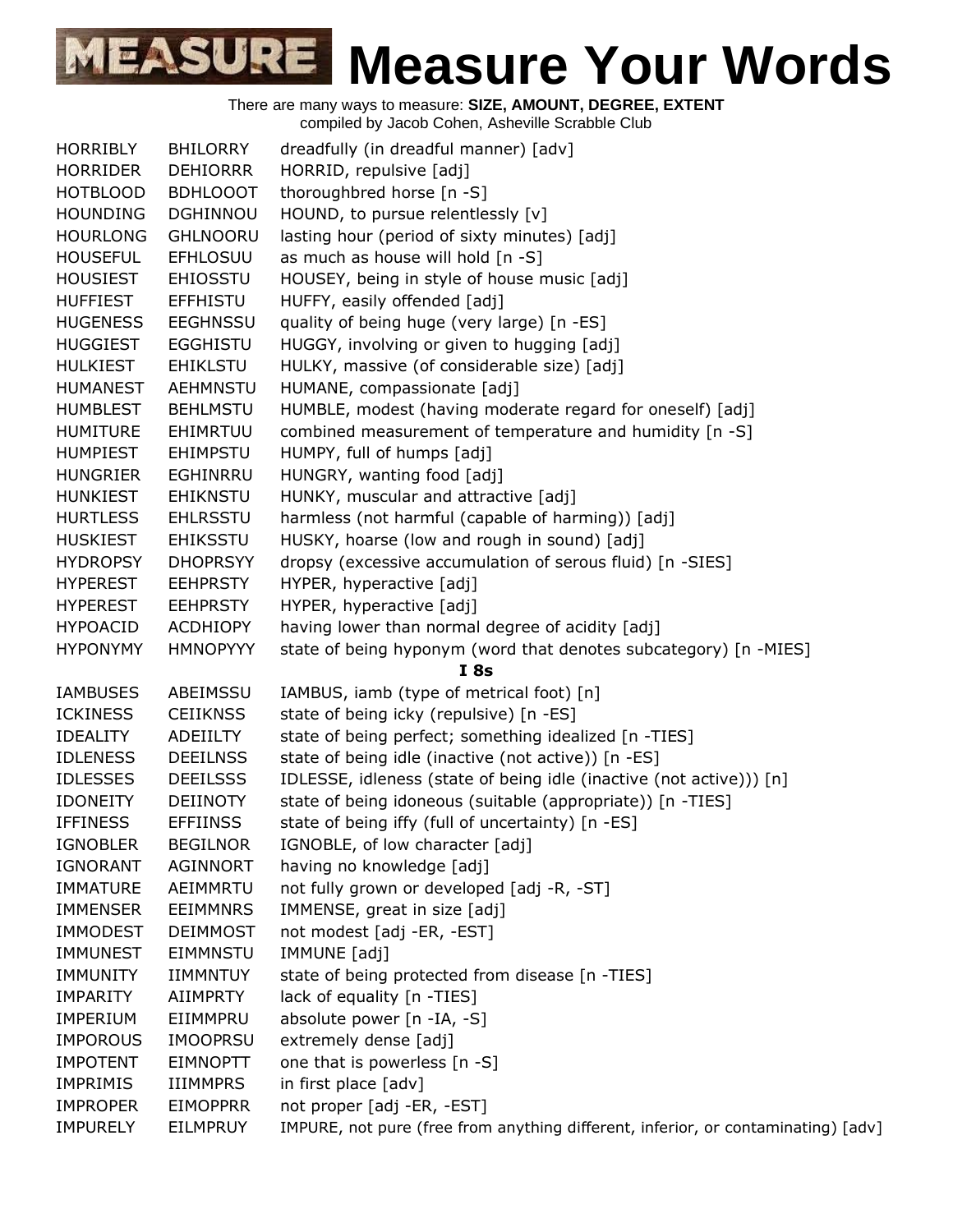There are many ways to measure: **SIZE, AMOUNT, DEGREE, EXTENT**

compiled by Jacob Cohen, Asheville Scrabble Club

| <b>IMPUREST</b> | <b>EIMPRSTU</b> | IMPURE, not pure [adj]                                                                            |
|-----------------|-----------------|---------------------------------------------------------------------------------------------------|
| <b>INASMUCH</b> | <b>ACHIMNSU</b> | to extent that [adv]                                                                              |
| <b>INBEINGS</b> | <b>BEGIINNS</b> | INBEING, state of being inherent (existing in something as essential characteristic) [n]          |
| <b>INBOUNDS</b> | <b>BDINNOSU</b> | being within certain boundaries [adj]                                                             |
| <b>INCENTER</b> | <b>CEEINNRT</b> | point where three lines bisecting angles of triangle meet [n -S]                                  |
| <b>INCHMEAL</b> | <b>ACEHILMN</b> | little by little [adv]                                                                            |
| <b>INCREASE</b> | <b>ACEEINRS</b> | to make or become greater [v -D, -SING, -S]                                                       |
| <b>INDEXING</b> | <b>DEGIINNX</b> | linking of wages and prices to cost-of-living levels [n -S]                                       |
| INEDIBLE        | <b>BDEEIILN</b> | not fit to be eaten [adj]                                                                         |
| <b>INEDIBLY</b> | <b>BDEIILNY</b> | INEDIBLE, not fit to be eaten [adv]                                                               |
| <b>INEDITED</b> | <b>DDEEIINT</b> | not published (to print and issue to public) [adj]                                                |
| <b>INEPTEST</b> | <b>EEINPSTT</b> | INEPT, not suitable [adj]                                                                         |
| <b>INEQUITY</b> | EIINQTUY        | unfairness [n -TIES]                                                                              |
| <b>INERRANT</b> | AEINNRRT        | free from error [adj]                                                                             |
| <b>INFAMIES</b> | <b>AEFIIMNS</b> | INFAMY, state of being infamous (having vile reputation) [n]                                      |
| <b>INFINITE</b> | EFIIINNT        | something that has no limits [n -S]                                                               |
| <b>INFINITY</b> | <b>FIIINNTY</b> | state of having no limits [n -TIES]                                                               |
| INFORMAL        | AFILMNOR        | marked by absence of formality or ceremony [adj]                                                  |
| <b>INFRUGAL</b> | AFGILNRU        | not frugal (thrifty (displaying thrift (care and wisdom in management of one's resources))) [adj] |
| <b>INHESION</b> | <b>EHIINNOS</b> | state of inhering [n -S]                                                                          |
| <b>INNOCENT</b> | <b>CEINNNOT</b> | free from guilt or sin [adj -ER, -EST]                                                            |
| <b>INSANEST</b> | <b>AEINNSST</b> | INSANE, mentally unsound [adj]                                                                    |
| <b>INSANITY</b> | <b>AIINNSTY</b> | state of being insane; something utterly foolish [n -TIES]                                        |
| <b>INSECURE</b> | <b>CEEINRSU</b> | unsafe (free from danger) [adj -R, -ST]                                                           |
| <b>INSOLENT</b> | <b>EILNNOST</b> | extremely rude person [n -S]                                                                      |
| <b>INSOMUCH</b> | <b>CHIMNOSU</b> | to such degree [adv]                                                                              |
| <b>INTACTLY</b> | <b>ACILNTTY</b> | INTACT, not damaged in any way [adv]                                                              |
| <b>INTEGRAL</b> | <b>AEGILNRT</b> | total unit $[n -S]$                                                                               |
| <b>INTENSER</b> | <b>EEINNRST</b> | INTENSE, existing in extreme degree [adj]                                                         |
| <b>INTERVAL</b> | <b>AEILNRTV</b> | space of time between periods or events [n -S]                                                    |
| <b>INTIMACY</b> | <b>ACIIMNTY</b> | state of being closely associated [n -CIES]                                                       |
| <b>IONICITY</b> | <b>CIIINOTY</b> | state of existing as or like ion [n -TIES]                                                        |
| <b>IOTACISM</b> | <b>ACIIMOST</b> | excessive use of letter iota [n -S]                                                               |
| <b>IRONIEST</b> | <b>EIINORST</b> | IRONY, use of words to express opposite of what is literally said [adj]                           |
| <b>IRONNESS</b> | <b>EINNORSS</b> | state of being iron [n -ES]                                                                       |
| <b>IRONSIDE</b> | <b>DEIINORS</b> | man of great strength [n -S]                                                                      |
| <b>ISARITHM</b> | AHIIMRST        | isopleth (type of isogram (line on map connecting points of equal value)) [n -S]                  |
| <b>ISOBARIC</b> | <b>ABCIIORS</b> | ISOBAR, type of atom (smallest unit of element) [adj]                                             |
| <b>ISOCHEIM</b> | <b>CEHIIMOS</b> | type of isotherm (line on map connecting points of equal mean temperature) [n -S]                 |
| <b>ISOCHIME</b> | <b>CEHIIMOS</b> | isocheim (type of isotherm (line on map connecting points of equal mean temperature)) [n -S]      |
| <b>ISOCHRON</b> | <b>CHINOORS</b> | line on chart connecting points representing same time [n -S]                                     |
| <b>ISOGENIC</b> | <b>CEGIINOS</b> | genetically similar [adj]                                                                         |
| <b>ISOGLOSS</b> | <b>GILOOSSS</b> | line on map between linguistically varied areas [n -ES]                                           |
| <b>ISOGRAFT</b> | <b>AFGIORST</b> | to transplant from one individual to another of same species [v -ED, -ING, -S]                    |
| <b>ISOGRAPH</b> | <b>AGHIOPRS</b> | line on map indicating areas that are linguistically similar [n -S]                               |
| <b>ISOMETRY</b> | <b>EIMORSTY</b> | equality of measure [n -RIES]                                                                     |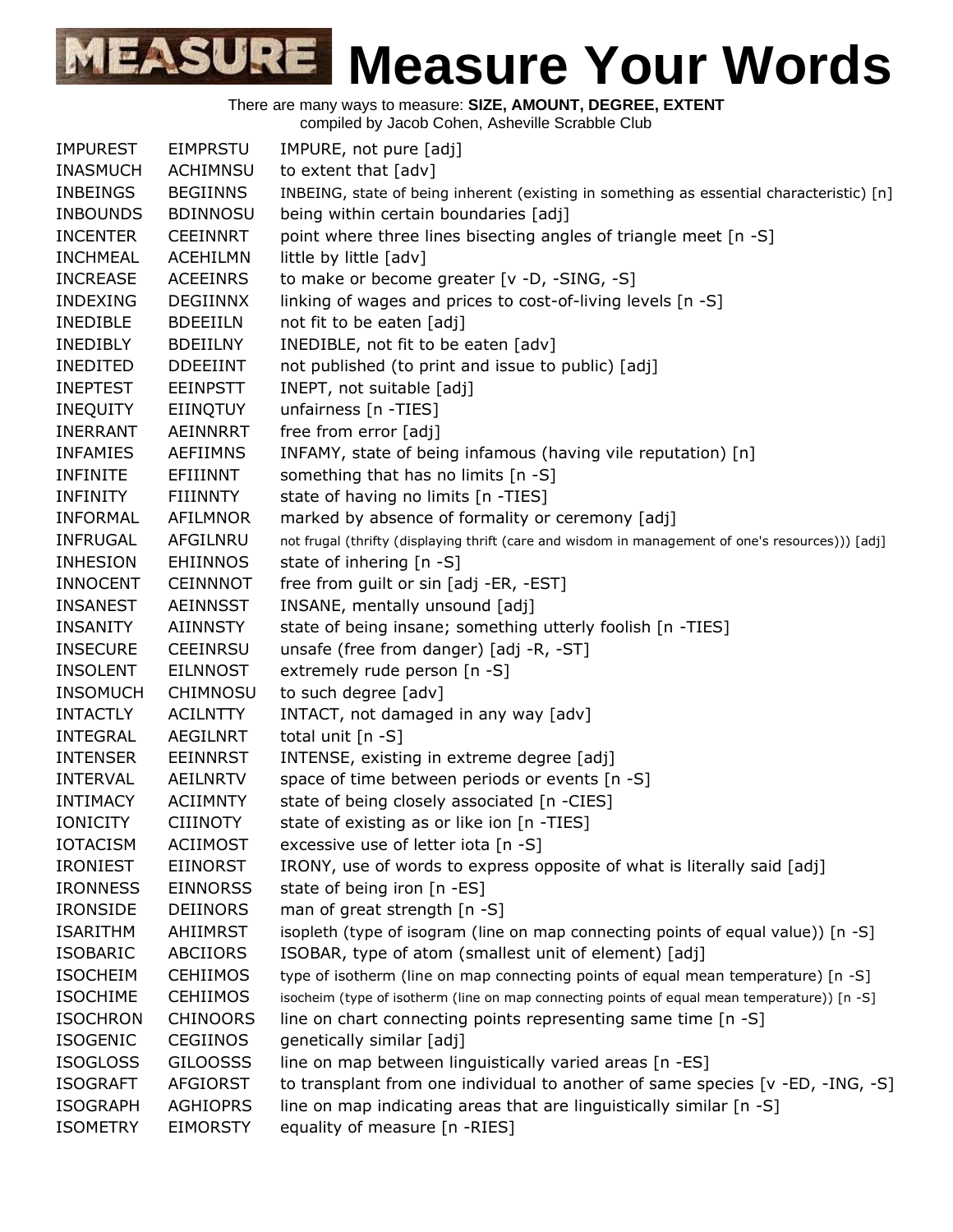

|                                    |                              | There are many ways to measure: SIZE, AMOUNT, DEGREE, EXTENT                                |
|------------------------------------|------------------------------|---------------------------------------------------------------------------------------------|
|                                    |                              | compiled by Jacob Cohen, Asheville Scrabble Club                                            |
| <b>ISONOMIC</b>                    | <b>CIIMNOOS</b>              | ISONOMY, equality of civil rights [adj]                                                     |
| <b>ISOPHOTE</b>                    | <b>EHIOOPST</b>              | curve on chart joining points of equal light intensity [n -S]                               |
| <b>ISOPLETH</b>                    | <b>EHILOPST</b>              | type of isogram (line on map connecting points of equal value) [n -S]                       |
| <b>ISOSTACY</b>                    | <b>ACIOSSTY</b>              | isostasy (state of balance in earth's crust) [n -CIES]                                      |
| <b>ISOSTASY</b>                    | <b>AIOSSSTY</b>              | state of balance in earth's crust [n -SIES]                                                 |
| <b>ISOTHERE</b>                    | <b>EEHIORST</b>              | type of isotherm (line on map connecting points of equal mean temperature) [n -S]           |
| <b>ISOTHERM</b>                    | <b>EHIMORST</b>              | line on map connecting points of equal mean temperature [n -S]                              |
| <b>ISOTONIC</b>                    | <b>CIINOOST</b>              | of equal tension [adj]                                                                      |
| <b>ISOTROPY</b>                    | <b>IOOPRSTY</b>              | state of being identical in all directions [n -PIES]                                        |
| <b>ITCHIEST</b>                    | <b>CEHIISTT</b>              | ITCHY, causing itching sensation [adj]                                                      |
| <b>IVORIEST</b>                    | <b>EIIORSTV</b>              | IVORY, hard white substance found in elephant tusks [adj]<br>J <sub>8s</sub>                |
| <b>JAGGEDER</b>                    | ADEEGGJR                     | JAGGED, having sharply uneven edge or surface [adj]                                         |
| <b>JAGGIEST</b>                    | <b>AEGGIJST</b>              | JAGGY, jagged (having sharply uneven edge or surface) [adj]                                 |
| <b>JAMMIEST</b>                    | <b>AEIJMMST</b>              | JAMMY, sticky with jam (boiled fruit and sugar) [adj]                                       |
| <b>JANGLIER</b>                    | <b>AEGIJLNR</b>              | JANGLY, jangling [adj]                                                                      |
| <b>JAUNTIER</b>                    | AEIJNRTU                     | JAUNTY, having lively and self-confident manner [adj]                                       |
| <b>JAZZIEST</b>                    | <b>AEIJSTZZ</b>              | JAZZY, lively (full of energy) [adj]                                                        |
| <b>JERKIEST</b>                    | <b>EEIJKRST</b>              | JERKY, characterized by jerking movements [adj]                                             |
| JETTIEST                           | <b>EEIJSTTT</b>              | JETTY, having color jet black [adj]                                                         |
| <b>JIGGIEST</b>                    | <b>EGGIIJST</b>              | JIGGY, pleasurably excited [adj]                                                            |
| <b>JIGGLIER</b>                    | <b>EGGIIJLR</b>              | JIGGLY, unsteady (firm in position) [adj]                                                   |
| <b>JINGLIER</b>                    | EGIIJLNR                     | JINGLY, jingling [adj]                                                                      |
| <b>JOCOSEST</b>                    | <b>CEJOOSST</b>              | JOCOSE, humorous (funny; witty) [adj]                                                       |
| <b>JOCOSITY</b>                    | <b>CIJOOSTY</b>              | state of being jocose (humorous (funny; witty)) [n -TIES]                                   |
| <b>JOCUNDER</b>                    | <b>CDEJNORU</b>              | JOCUND, cheerful (full of spirits) [adj]                                                    |
| <b>JOHANNES</b>                    | <b>AEHJNNOS</b>              | Portuguese coin [n JOHANNES]                                                                |
| <b>JOKINESS</b>                    | <b>EIJKNOSS</b>              | state of being jokey (amusing) [n -ES]                                                      |
| <b>JOLLIEST</b>                    | <b>EIJLLOST</b>              | JOLLY, cheerful (full of spirits) [adj]                                                     |
| <b>JOLTIEST</b><br><b>JOUNCIER</b> | <b>EIJLOSTT</b><br>CEIJNORU  | JOLTY, marked by jolting motion [adj]<br>JOUNCY, marked by jouncing motion [adj]            |
| <b>JOVIALTY</b>                    | <b>AIJLOTVY</b>              | quality or state of being jovial [n -TIES]                                                  |
| <b>JOWLIEST</b>                    | <b>EIJLOSTW</b>              | JOWLY, having prominent jowls [adj]                                                         |
| <b>JOYANCES</b>                    | <b>ACEJNOSY</b>              | JOYANCE, gladness (state of being glad (feeling pleasure)) [n]                              |
| <b>JUDGIEST</b>                    | <b>DEGIJSTU</b>              | JUDGEY, judgy (judgemental) [adj] / JUDGY, judgemental [adj]                                |
| <b>JUICIEST</b>                    | <b>CEIIJSTU</b>              | JUICY, full of juice [adj]                                                                  |
| <b>JUMPIEST</b>                    | <b>EIJMPSTU</b>              | JUMPY, nervous (easily excited) [adj]                                                       |
| <b>JUNKIEST</b>                    | <b>EIJKNSTU</b>              | JUNKY, worthless [adj]                                                                      |
| <b>JUSTNESS</b>                    | <b>EJNSSSTU</b>              | quality of being just (acting in conformity with what is morally good) [n -ES]              |
|                                    |                              | K <sub>8s</sub>                                                                             |
| <b>KATHODAL</b>                    | AADHKLOT                     | KATHODE, cathode (negatively charged electrode) [adj]                                       |
| KATHODIC                           | ACDHIKOT                     | KATHODE, cathode (negatively charged electrode) [adj]                                       |
| <b>KEENNESS</b>                    | <b>EEEKNNSS</b>              | sharpness (quality of being sharp (suitable for or capable of cutting or piercing)) [n -ES] |
| <b>KEENNESS</b>                    | <b>EEEKNNSS</b>              | sharpness (quality of being sharp (suitable for or capable of cutting                       |
|                                    | or piercing)) [n KEENNESSES] |                                                                                             |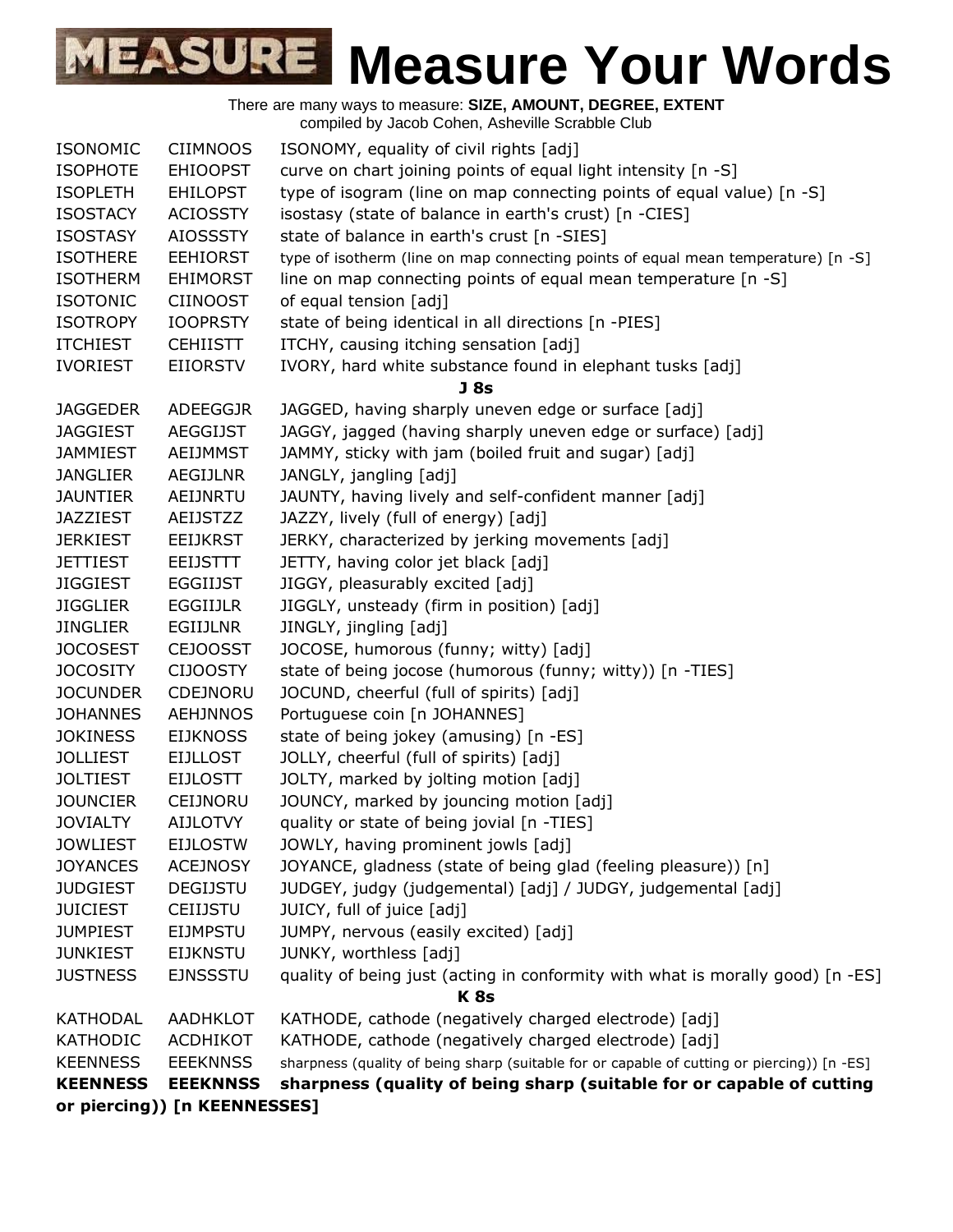

| <b>KEEPINGS</b> | <b>EEGIKNPS</b> | KEEPING, custody (guardianship (state of being guardian (one that                      |
|-----------------|-----------------|----------------------------------------------------------------------------------------|
| $guards))$ [n]  |                 |                                                                                        |
| <b>KEMPIEST</b> | <b>EEIKMPST</b> | KEMPY, having coarse hair or fibers [adj]                                              |
| <b>KICKIEST</b> | <b>CEIIKKST</b> | KICKY, exciting [adj]                                                                  |
| <b>KILOBASE</b> | ABEIKLOS        | unit of measure of nucleic-acid chain [n -S]                                           |
| KILOBAUD        | ABDIKLOU        | unit of data transmission speed [n -S]                                                 |
| <b>KILOBYTE</b> | <b>BEIKLOTY</b> | 1,024 bytes $[n - S]$                                                                  |
| KILOGRAM        | <b>AGIKLMOR</b> | unit of mass and weight [n -S]                                                         |
| <b>KILOMOLE</b> | <b>EIKLLMOO</b> | one thousand moles [n -S]                                                              |
| KILOVOLT        | <b>IKLLOOTV</b> | unit of electromotive force [n -S]                                                     |
| <b>KILOWATT</b> | <b>AIKLOTTW</b> | unit of power $[n - S]$                                                                |
| <b>KINDLIER</b> | <b>DEIIKLNR</b> | KINDLY, kind (having gentle, giving nature) [adj]                                      |
| <b>KINDNESS</b> | <b>DEIKNNSS</b> | quality of being kind (having gentle, giving nature) [n KINDNESSES]                    |
| <b>KINGLIER</b> | <b>EGIIKLNR</b> | KINGLY, of or befitting king [adj]                                                     |
| <b>KINKIEST</b> | <b>EIIKKNST</b> | KINKY, tightly curled [adj]                                                            |
| <b>KINSHIPS</b> | <b>HIIKNPSS</b> | KINSHIP, relationship (state of being related) [n]                                     |
| <b>KISSIEST</b> | <b>EIIKSSST</b> | KISSY, inclined to kiss [adj]                                                          |
| <b>KITTLEST</b> | <b>EIKLSTTT</b> | KITTLE, ticklish (sensitive to tickling) [adj]                                         |
| <b>KLUDGIER</b> | DEGIKLRU        | KLUDGEY, kludgy (involving or put together with ill-fitting components) [adj] / KLUDGY |
| <b>KLUTZIER</b> | <b>EIKLRTUZ</b> | KLUTZY, clumsy (awkward (lacking skill, dexterity, or grace)) [adj]                    |
| <b>KNOBBIER</b> | <b>BBEIKNOR</b> | KNOBBY, full of knobs [adj]                                                            |
| <b>KNOTTIER</b> | <b>EIKNORTT</b> | KNOTTY, full of knots [adj]                                                            |
| <b>KNUBBIER</b> | <b>BBEIKNRU</b> | KNUBBY, nubby (having nubs) [adj]                                                      |
| <b>KNURLIER</b> | EIKLNRRU        | KNURLY, gnarly (gnarled) [adj]                                                         |
| <b>KOOKIEST</b> | <b>EIKKOOST</b> | KOOKIE, kooky (eccentric) [adj] / KOOKY [adj]                                          |
| <b>KREUTZER</b> | <b>EEKRRTUZ</b> | former monetary unit of Austria [n -S]                                                 |
| <b>KURTOSIS</b> | <b>IKORSSTU</b> | relative degree of curvature in statistical curve [n -SES]                             |
| <b>KURUSHES</b> | <b>EHKRSSUU</b> | KURUSH, monetary unit of Turkey [n]                                                    |
|                 |                 | L8s                                                                                    |
| <b>LABILITY</b> | ABIILLTY        | state of being labile (likely to change) [n -TIES]                                     |
| <b>LACONISM</b> | <b>ACILMNOS</b> | brevity of expression [n -S]                                                           |
| <b>LADDIEST</b> | <b>ADDEILST</b> | LADDY, laddish in behavior [adj]                                                       |
| LAIRIEST        | <b>AEIILRST</b> | LAIRY, unpleasantly loud [adj]                                                         |
| <b>LAMENESS</b> | <b>AEELMNSS</b> | state of being lame (physically disabled) [n -ES]                                      |
| <b>LANDLESS</b> | <b>ADELLNSS</b> | owning no land [adj]                                                                   |
| <b>LANGUORS</b> | <b>AGLNORSU</b> | LANGUOR, state of being languid (lacking in vigor or vitality) [n]                     |
| LANKIEST        | <b>AEIKLNST</b> | LANKY, ungracefully tall and thin [adj]                                                |
| <b>LANKNESS</b> | <b>AEKLNNSS</b> | state of being lank (long and slender) [n -ES]                                         |
| LANOSITY        | <b>AILNOSTY</b> | state of being lanose (lanate (covered with wool)) [n -TIES]                           |
| LARGANDO        | <b>AADGLNOR</b> | becoming gradually slower -- used as musical direction [adj]                           |
| LARGESSE        | <b>AEEGLRSS</b> | largess (generosity) [n -S]                                                            |
| LARKIEST        | <b>AEIKLRST</b> | LARKY, playful (frolicsome) [adj]                                                      |
| <b>LATENESS</b> | <b>AEELNSST</b> | state of being late (coming or occurring after expected time) [n -ES]                  |
| LATHIEST        | <b>AEHILSTT</b> | LATHY, long and slender [adj]                                                          |
| LATITUDE        | ADEILTTU        | freedom from narrow restrictions [n -S]                                                |
| LAVISHER        | AEHILRSV        | LAVISH, expending or giving in great amounts [adj]                                     |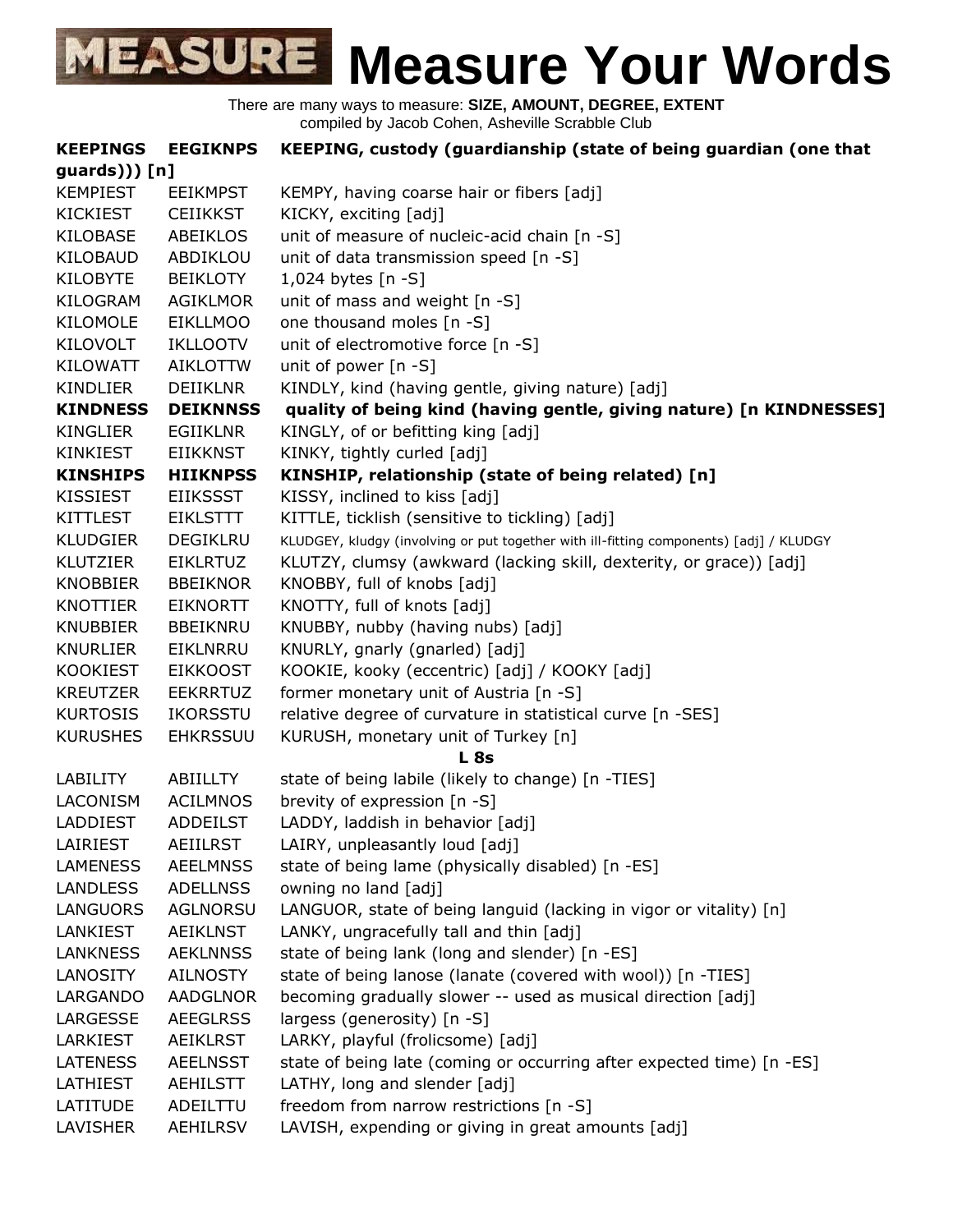| <b>LAXITIES</b> | AEIILSTX        | LAXITY, state of being lax (not strict or stringent) [n]                                            |
|-----------------|-----------------|-----------------------------------------------------------------------------------------------------|
| <b>LAZINESS</b> | <b>AEILNSSZ</b> | state of being lazy (disinclined toward work or exertion) [n -ES]                                   |
| <b>LEACHIER</b> | <b>ACEEHILR</b> | LEACHY, porous (having minute openings) [adj]                                                       |
| <b>LEADLESS</b> | <b>ADEELLSS</b> | having no lead [adj]                                                                                |
| <b>LEADSMAN</b> | <b>AADELMNS</b> | seaman who measures depth of water [n -MEN]                                                         |
| <b>LEAFIEST</b> | <b>AEEFILST</b> | LEAFY, covered with leaves [adj]                                                                    |
| <b>LEAKIEST</b> | <b>AEEIKLST</b> | LEAKY, tending to leak [adj]                                                                        |
| <b>LEAKLESS</b> | <b>AEEKLLSS</b> | designed not to leak [adj]                                                                          |
| <b>LEALTIES</b> | <b>AEEILLST</b> | LEALTY, loyalty (state of being loyal (faithful to one's allegiance)) [n]                           |
| <b>LEANNESS</b> | <b>AEELNNSS</b> | state of being lean (having little fat) [n -ES]                                                     |
| <b>LEARIEST</b> | <b>AEEILRST</b> | LEARY, leery (suspicious) [adj]                                                                     |
| <b>LEAVIEST</b> | <b>AEEILSTV</b> | LEAVY, leafy (covered with leaves) [adj]                                                            |
| LEDGIEST        | <b>DEEGILST</b> | LEDGY, abounding in ledges [adj]                                                                    |
| LEERIEST        | <b>EEEILRST</b> | LEERY, suspicious [adj]                                                                             |
| <b>LEFTMOST</b> | <b>EFLMOSTT</b> | farthest on left [adj]                                                                              |
| <b>LEGERITY</b> | <b>EEGILRTY</b> | quickness of mind or body [n -TIES]                                                                 |
| <b>LEGGIERO</b> | <b>EEGGILOR</b> | in light or graceful manner -- used as musical direction [adv]                                      |
| <b>LEGGIEST</b> | <b>EEGGILST</b> | LEGGY, having long legs [adj]                                                                       |
| <b>LEMONIER</b> | <b>EEILMNOR</b> | LEMONY, LEMON, citrus fruit [adj]                                                                   |
| <b>LENIENCE</b> | <b>CEEEILNN</b> | leniency (quality of being lenient (gently tolerant)) [n -S]                                        |
| <b>LENIENCY</b> | <b>CEEILNNY</b> | quality of being lenient (gently tolerant) [n -CIES]                                                |
| <b>LENITIES</b> | <b>EEIILNST</b> | LENITY, leniency (quality of being lenient (gently tolerant)) [n]                                   |
| <b>LENTANDO</b> | ADELNNOT        | becoming slower -- used as musical direction [adv]                                                  |
| <b>LEPTONIC</b> | <b>CEILNOPT</b> | LEPTON, former monetary unit of Greece [adj]                                                        |
| <b>LESSENED</b> | <b>DEEELNSS</b> | LESSEN, to make or become less [v]                                                                  |
| <b>LEWDNESS</b> | <b>DEELNSSW</b> | state of being lewd (obscene (indecent (not decent))) [n ES]                                        |
| <b>LIBELOUS</b> | <b>BEILLOSU</b> | defamatory [adj]                                                                                    |
| <b>LIENABLE</b> | ABEEILLN        | capable of being subjected to lien [adj]                                                            |
| <b>LIFELONG</b> | <b>EFGILLNO</b> | lasting for lifetime [adj]                                                                          |
| <b>LIGHTEST</b> | <b>EGHILSTT</b> | LIGHT, having little weight [adj]                                                                   |
| <b>LIGHTFUL</b> | <b>FGHILLTU</b> | brightly illuminated [adj]                                                                          |
| <b>LIGHTISH</b> | <b>GHHIILST</b> | somewhat light [adj]                                                                                |
| <b>LIKELIER</b> | <b>EEIIKLLR</b> | LIKELY, probable [adj]                                                                              |
| <b>LIKENESS</b> | <b>EEIKLNSS</b> | pictorial representation [n -ES]                                                                    |
| <b>LIMBERER</b> | <b>BEEILMRR</b> | LIMBER, flexible (capable of being bent) [adj]                                                      |
| <b>LIMBIEST</b> | <b>BEIILMST</b> | LIMBY, having many large branches [adj]                                                             |
| LIMITARY        | <b>AIILMRTY</b> | limiting [adj]                                                                                      |
| <b>LIMITING</b> | <b>GIIILMNT</b> | LIMIT, to restrict (to keep within certain boundaries) [v]                                          |
| <b>LIMPNESS</b> | <b>EILMNPSS</b> | state of being limp (lacking rigidity (state of being rigid (not flexible; strict, harsh))) [n -ES] |
| <b>LIMPNESS</b> | <b>EILMNPSS</b> | state of being limp (lacking rigidity (state of being rigid (not flexible; strict, harsh))) [n -ES] |
| <b>LIMPSIER</b> | <b>EIILMPRS</b> | LIMPSEY, limpsy (lacking strength or vigor) [adj] / LIMPSY [adj]                                    |
| LINGIEST        | <b>EGIILNST</b> | LINGY, covered with heaths [adj]                                                                    |
| <b>LINTIEST</b> | <b>EIILNSTT</b> | LINTY, covered with lint [adj]                                                                      |
| <b>LINTLESS</b> | <b>EILLNSST</b> | free from lint [adj]                                                                                |
| <b>LIPPIEST</b> | <b>EIILPPST</b> | LIPPY, impudent (offensively bold or disrespectful) [adj]                                           |
| <b>LITENESS</b> | <b>EEILNSST</b> | state of being lite (lower in calories or having less of some ingredient) [n -ES]                   |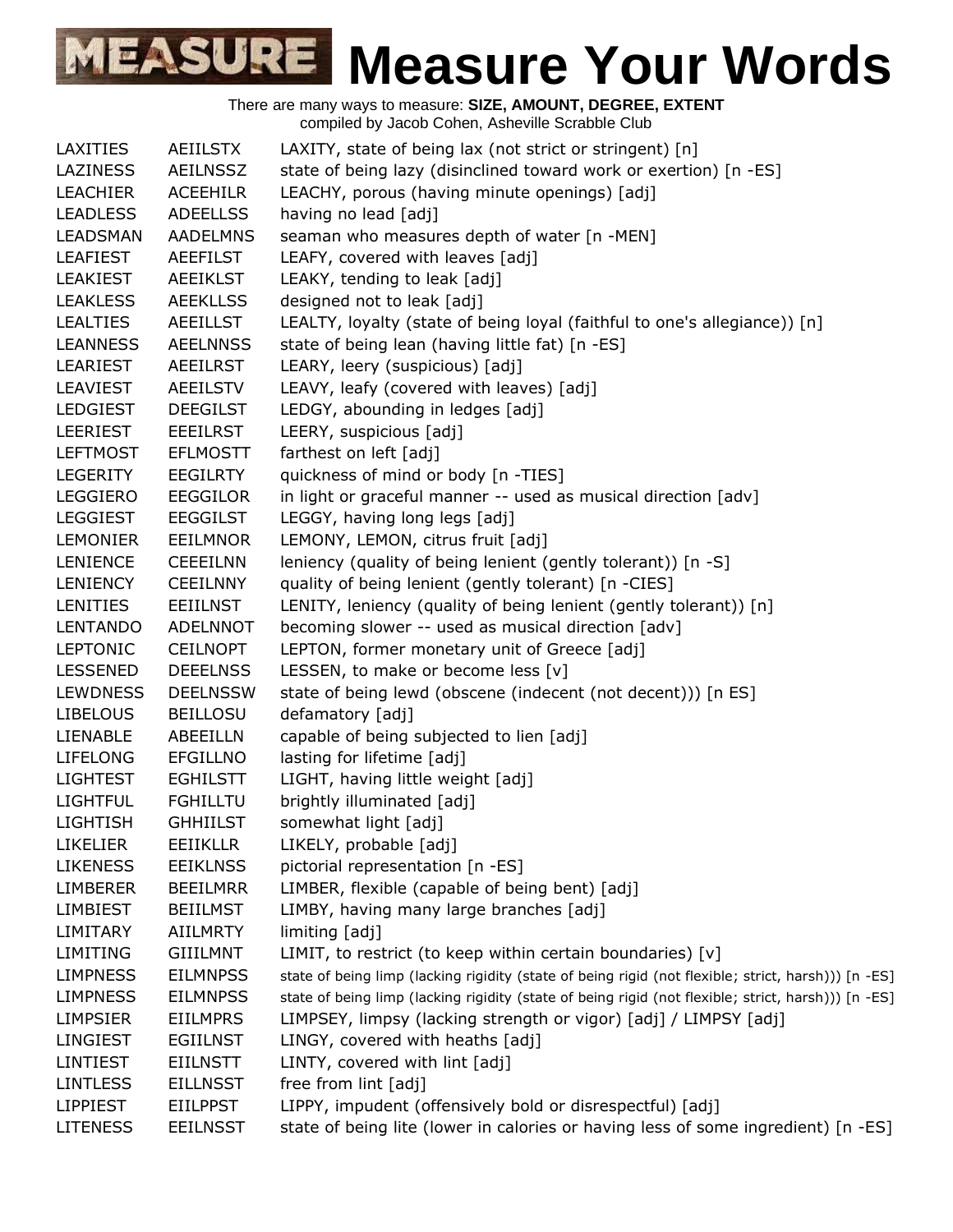| LITHEMIA        | AEHIILMT        | excess of uric acid in blood [n -S]                                                                            |
|-----------------|-----------------|----------------------------------------------------------------------------------------------------------------|
| LITHEMIC        | <b>CEHIILMT</b> | LITHEMIA, excess of uric acid in blood [adj]                                                                   |
| LITTLEST        | <b>EILLSTTT</b> | LITTLE, small (of limited size or quantity) [adj]                                                              |
| LITTLISH        | <b>HIILLSTT</b> | somewhat little [adj]                                                                                          |
| <b>LIVELIER</b> | EEIILLRV        | LIVELY, full of energy [adj]                                                                                   |
| <b>LIVELONG</b> | EGILLNOV        | long in passing [adj]                                                                                          |
| LIVENESS        | <b>EEILNSSV</b> | state of being live (having life (quality that distinguishes animals and plants from inanimate matter)) [n -S] |
| LIVIDITY        | <b>DIIILTVY</b> | state of being livid (having skin abnormally discolored) [n -TIES]                                             |
| <b>LOATHFUL</b> | AFHLLOTU        | repulsive [adj]                                                                                                |
| LOATHING        | <b>AGHILNOT</b> | extreme dislike [n -S] / LOATHE, to detest greatly [v]                                                         |
| LOFTIEST        | <b>EFILOSTT</b> | LOFTY, extending high in air [adj]                                                                             |
| LOGGIEST        | <b>EGGILOST</b> | LOGGY, logy (sluggish (displaying little movement or activity)) [adj]                                          |
| LOGINESS        | <b>EGILNOSS</b> | state of being logy (sluggish (displaying little movement or activity)) [n -ES]                                |
| LONELIER        | <b>EEILLNOR</b> | LONELY, sad from lack of companionship [adj]                                                                   |
| <b>LONENESS</b> | <b>EELNNOSS</b> | state of being lone (having no companions) [n -ES]                                                             |
| LONGFORM        | <b>FGLMNOOR</b> | long in form [adj]                                                                                             |
| <b>LONGNESS</b> | <b>EGLNNOSS</b> | state of being long (extending for considerable distance) [n -ES]                                              |
| LONGSOME        | <b>EGLMNOOS</b> | tediously long [adj]                                                                                           |
| LONGTIME        | <b>EGILMNOT</b> | of long duration [adj]                                                                                         |
| LOONIEST        | <b>EILNOOST</b> | LOONEY, loony (crazy (insane (mentally unsound))) [adj] / LOONY [adj]                                          |
| LOOPIEST        | <b>EILOOPST</b> | LOOPY, full of loops [adj]                                                                                     |
| LOPPIEST        | <b>EILOPPST</b> | LOPPY, hanging limply [adj]                                                                                    |
| LORDLIER        | <b>DEILLORR</b> | LORDLY, of or befitting lord [adj]                                                                             |
| LORNNESS        | <b>ELNNORSS</b> | state of being lorn (abandoned) [n -ES]                                                                        |
| <b>LOSSLESS</b> | <b>ELLOSSSS</b> | done or being without loss [adj]                                                                               |
| <b>LOSTNESS</b> | <b>ELNOSSST</b> | state of being lost (not to be found or recovered) [n -ES]                                                     |
| LOUDNESS        | <b>DELNOSSU</b> | quality of being loud (strongly audible) [n -ES]                                                               |
| LOUNGIER        | EGILNORU        | LOUNGY, suitable for lounging [adj]                                                                            |
| LOUSIEST        | <b>EILOSSTU</b> | LOUSY, mean or contemptible [adj]                                                                              |
| <b>LOVELIER</b> | EEILLORV        | LOVELY, beautiful [adj]                                                                                        |
| LOVESEAT        | <b>AEELOSTV</b> | small sofa for two persons [n -S]                                                                              |
| LOWLIEST        | <b>EILLOSTW</b> | LOWLY, low in position or rank [adj]                                                                           |
| LOYALEST        | <b>AELLOSTY</b> | LOYAL, faithful to one's allegiance [adj]                                                                      |
| LOYALISM        | <b>AILLMOSY</b> | loyalty (state of being loyal (faithful to one's allegiance)) [n -S]                                           |
| LUCIDEST        | <b>CDEILSTU</b> | LUCID, easily understood [adj]                                                                                 |
| LUCKIEST        | <b>CEIKLSTU</b> | LUCKY, having good fortune [adj]                                                                               |
| <b>LUCKLESS</b> | <b>CEKLLSSU</b> | unlucky (having good fortune) [adj]                                                                            |
| LUKEWARM        | <b>AEKLMRUW</b> | moderately warm [adj]                                                                                          |
| LUMPIEST        | <b>EILMPSTU</b> | LUMPY, full of lumps [adj]                                                                                     |
| <b>LUNACIES</b> | <b>ACEILNSU</b> | LUNACY, insanity (state of being insane; something utterly foolish) [n]                                        |
| LUNATION        | <b>AILNNOTU</b> | interval between two successive new moons [n -S]                                                               |
| LUSHNESS        | <b>EHLNSSSU</b> | state of being lush (abounding in vegetation) [n -ES]                                                          |
| LUSTIEST        | <b>EILSSTTU</b> | LUSTY, full of vigor [adj]                                                                                     |
|                 |                 | <b>M</b> 8s                                                                                                    |
| MACABRER        | AABCEMRR        | MACABRE, gruesome (repugnant) [adj]                                                                            |
| MAGNETON        | <b>AEGMNNOT</b> | unit of magnetic moment [n -S]                                                                                 |
|                 |                 |                                                                                                                |
|                 |                 |                                                                                                                |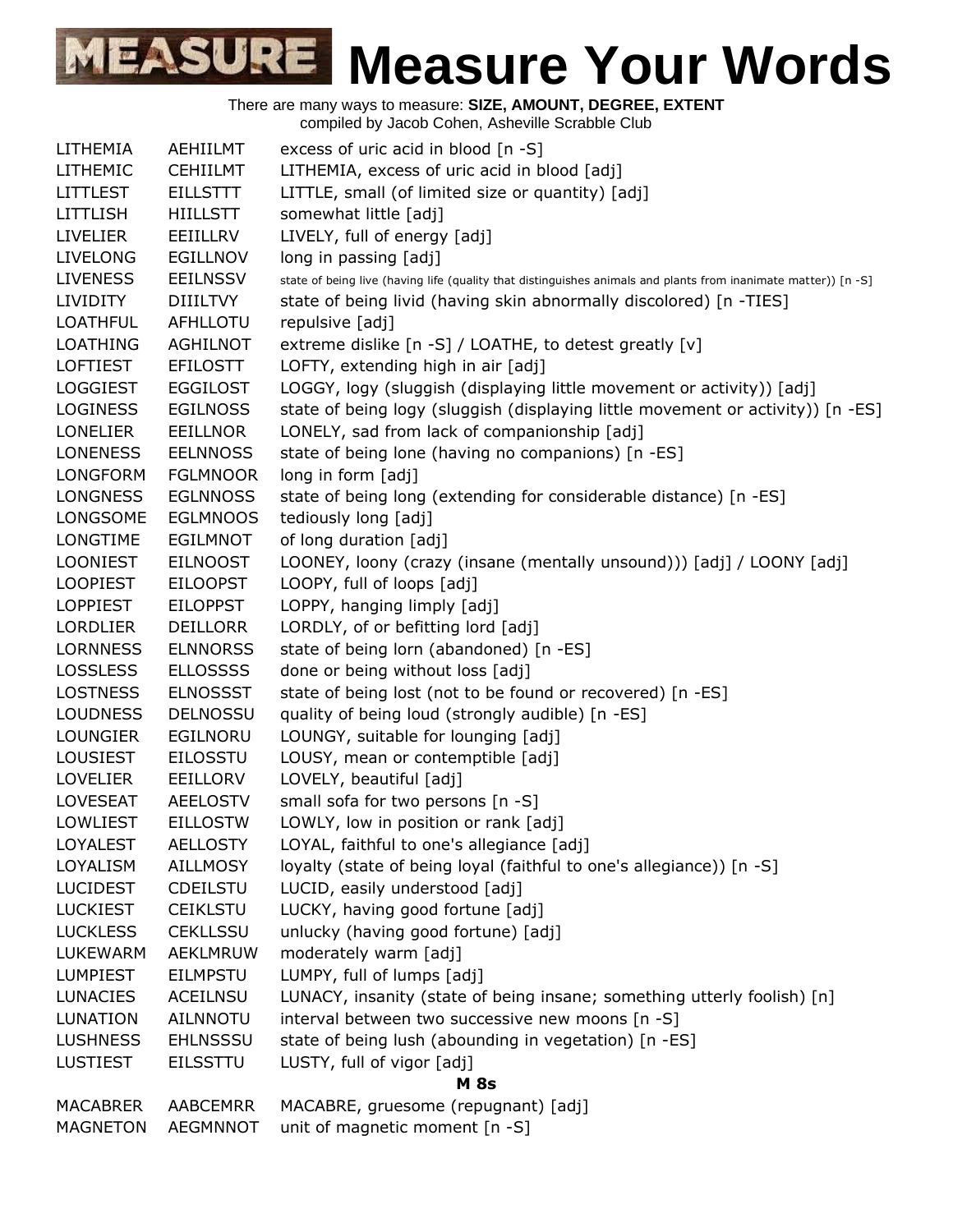There are many ways to measure: **SIZE, AMOUNT, DEGREE, EXTENT**

compiled by Jacob Cohen, Asheville Scrabble Club

| MAGNIFIC        | <b>ACFGIIMN</b> | magnificent [adj]                                                                        |
|-----------------|-----------------|------------------------------------------------------------------------------------------|
| <b>MAJORITY</b> | <b>AIJMORTY</b> | greater number or part [n -TIES]                                                         |
| MANGIEST        | AEGIMNST        | MANGY, affected with mange [adj] / MANGEY [adj]                                          |
| <b>MANKIEST</b> | <b>AEIKMNST</b> | MANKY, inferior, defective [adj]                                                         |
| <b>MANLIEST</b> | AEILMNST        | MANLY, having qualities of man [adj]                                                     |
| <b>MANPOWER</b> | <b>AEMNOPRW</b> | number of men available for service [n -S]                                               |
| MANTISSA        | AAIMNSST        | decimal part of logarithm [n -S]                                                         |
| <b>MANYFOLD</b> | <b>ADFLMNOY</b> | by many times [adv]                                                                      |
| <b>MARATHON</b> | <b>AAHMNORT</b> | long-distance race [n -S]                                                                |
| MARAVEDI        | AADEIMRV        | former coin of Spain [n -S]                                                              |
| <b>MARBLIER</b> | ABEILMRR        | MARBLY, mottled [adj]                                                                    |
| MARKDOWN        | ADKMNORW        | reduction in price [n -S]                                                                |
| MARKEDLY        | ADEKLMRY        | in evident (clear to vision or understanding) manner [adv]                               |
| <b>MARLIEST</b> | AEILMRST        | MARLY, abounding with marl (earthy deposit containing lime, clay, and sand) [adj]        |
| <b>MASSIEST</b> | <b>AEIMSSST</b> | MASSY, massive (of considerable size) [adj]                                              |
| <b>MASSLESS</b> | <b>AELMSSSS</b> | having no mass [adj]                                                                     |
| <b>MASTERLY</b> | <b>AELMRSTY</b> | very skillful [adj]                                                                      |
| <b>MATINESS</b> | AEIMNSST        | friendliness (quality of being friendly (inclined to approve, help, or support)) [n -ES] |
| MATTERED        | ADEEMRTT        | MATTER, to be of importance [v]                                                          |
| <b>MATURELY</b> | AELMRTUY        | MATURE, fully developed [adv]                                                            |
| <b>MATUREST</b> | <b>AEMRSTTU</b> | MATURE, fully developed [adj]                                                            |
| <b>MATURITY</b> | <b>AIMRTTUY</b> | state of being mature (fully developed) [n -TIES]                                        |
| <b>MAUSIEST</b> | AEIMSSTU        | MAUSY, mauzy (foggy, misty) [adj]                                                        |
| MAUZIEST        | AEIMSTUZ        | MAUZY, foggy, misty [adj]                                                                |
| MAXIMAND        | AADIMMNX        | something that is to be maximized [n -S]                                                 |
| MAXIMISE        | AEIIMMSX        | to maximize (to make as great as possible) [v -D, -SING, -S]                             |
| MAXIMIZE        | AEIIMMXZ        | to make as great as possible $[v -D, -ZING, -S]$                                         |
| <b>MAZINESS</b> | <b>AEIMNSSZ</b> | quality of being mazy (full of confusing turns and passages) [n -ES]                     |
| MEAGERER        | AEEEGMRR        | MEAGER, deficient in quantity or quality [adj]                                           |
| MEAGERLY        | AEEGLMRY        | MEAGER, deficient in quantity or quality [adv]                                           |
| MEAGRELY        | AEEGLMRY        | MEAGRE, meager (deficient in quantity or quality) [adv]                                  |
| <b>MEAGREST</b> | <b>AEEGMRST</b> | MEAGRE, meager (deficient in quantity or quality) [adj]                                  |
| <b>MEALIEST</b> | <b>AEEILMST</b> | MEALY, soft, dry, and friable [adj]                                                      |
| <b>MEANNESS</b> | <b>AEEMNNSS</b> | state of being mean (inferior in grade, quality, or character) [n -ES]                   |
| MEANTIME        | AEEIMMNT        | intervening time [n -S]                                                                  |
| <b>MEASLIER</b> | <b>AEEILMRS</b> | MEASLY, meager (deficient in quantity or quality) [adj]                                  |
| <b>MEASURER</b> | AEEMRRSU        | one that measures (to ascertain dimensions, quantity, or capacity of) [n -S]             |
| <b>MEATIEST</b> | <b>AEEIMSTT</b> | MEATY, full of meat [adj]                                                                |
| <b>MEATLESS</b> | <b>AEELMSST</b> | having no meat [adj]                                                                     |
| MEDIALLY        | ADEILLMY        | in central (situated at, in, or near center) manner [adv]                                |
| MEDIANLY        | ADEILMNY        | medially (in central (situated at, in, or near center) manner) [adv]                     |
| MEDIOCRE        | <b>CDEEIMOR</b> | neither good nor bad [adj]                                                               |
| <b>MEEKNESS</b> | <b>EEEKMNSS</b> | quality of being meek (lacking in spirit and courage) [n -ES]                            |
| <b>MEETNESS</b> | <b>EEEMNSST</b> | suitability (quality of being suitable (appropriate)) [n -ES]                            |
| <b>MEGABUCK</b> | ABCEGKMU        | one million dollars [n -S]                                                               |
| MEGACITY        | <b>ACEGIMTY</b> | very large city [n -TIES]                                                                |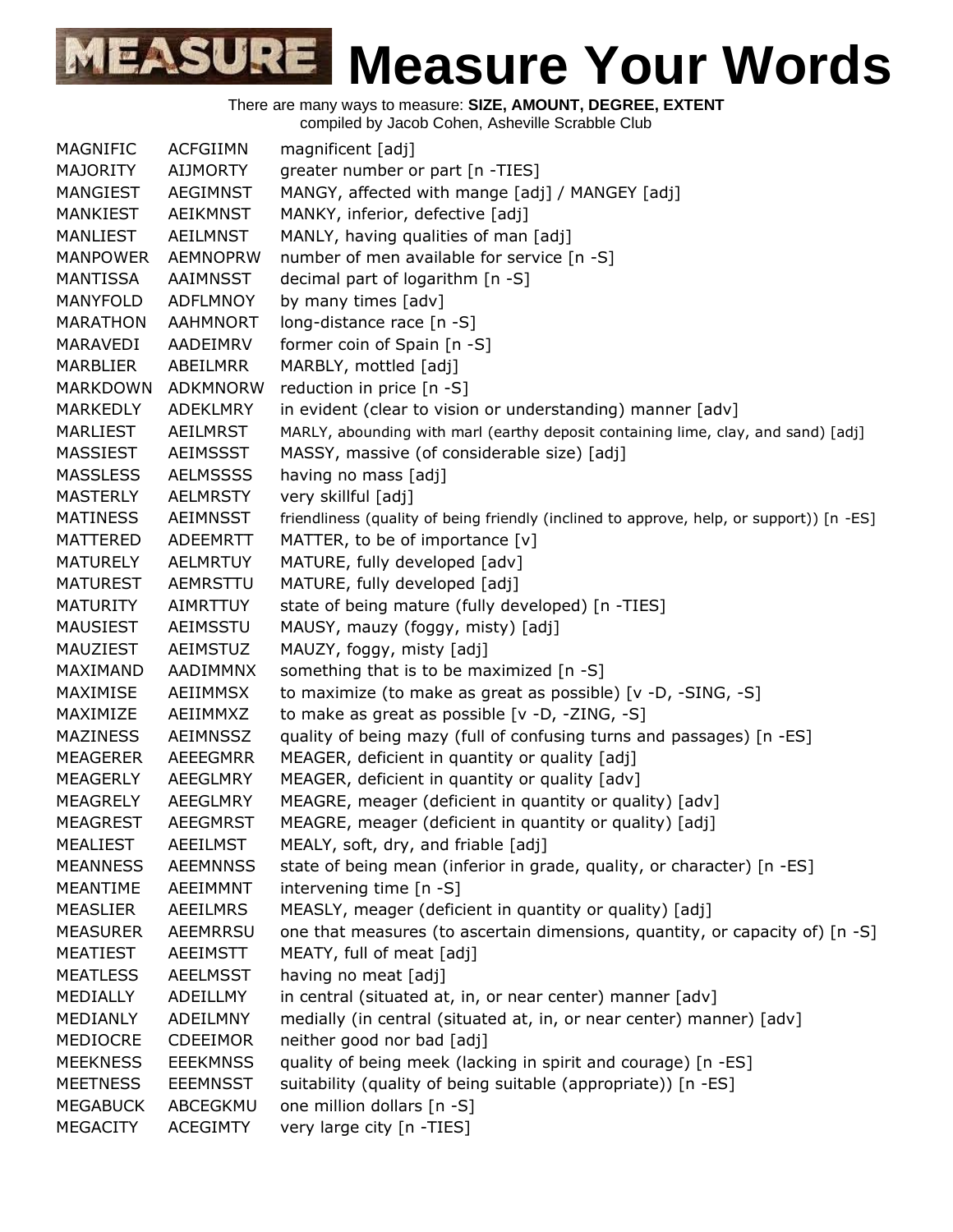There are many ways to measure: **SIZE, AMOUNT, DEGREE, EXTENT** compiled by Jacob Cohen, Asheville Scrabble Club MEGADEAL AADEEGLM business deal involving lot of money [n -S] MEGADOSE ADEEGMOS abnormally large dose [n -S] MEGADYNE ADEEGMNY unit of force [n -S] MEGAFLOP AEFGLMOP measure of computing speed [n -S] MEGAMALL AAEGLLMM very large shopping mall [n -S] MEGAPLEX AEEGLMPX large building having many movie theaters [n -ES] MEGAPODE ADEEGMOP large-footed bird [n -S] MEGASTAR AAEGMRST extremely successful performer [n -S] MEGAVOLT AEGLMOTV unit of electromotive force [n -S] MEGAWATT AAEGMTTW unit of power [n -S] MELLOWER EELLMORW MELLOW, soft and full-flavored from ripeness [adj] MERCHANT ACEHMNRT to buy and sell goods for profit [v -ED, -ING, -S] MERCIFUL CEFILMRU full of mercy [adj] MERIDIAN ADEIIMNR circle around earth passing through both poles [n -S] MERITING EGIIMNRT MERIT, to earn (to gain or deserve for one's labor or service) [v] MERRIEST EEIMRRST MERRY, cheerful (full of spirits) [adj] MESSIEST EEIMSSST MESSY, dirty or untidy [adj] METERAGE AEEEGMRT process of metering [n -S] METERING EEGIMNRT METER, to measure by mechanical means [v] METHODIC CDEHIMOT systematic [adj] METICAIS ACEIIMST metical, monetary unit of Mozambique [n] METRICAL ACEILMRT pertaining to or composed in system of arranged and measured rhythm [adj] MICKLEST CEIKLMST MICKLE, large (of considerable size or quantity) [adj] MICROBAR ABCIMORR unit of atmospheric pressure [n -S] MICROBIC BCCIIMOR MICROBE, minute life form [adj] MICROBUS BCIMORSU small bus [n -ES, -SSES] MICROCAP ACCIMOPR of or pertaining to company whose retained earnings are very small [adj] MICROCAR ACCIMORR very small car [n -S] MICRODOT CDIMOORT copy of printed matter reduced to size of dot [n -S] MICROLUX CILMORUX unit of illumination [n -ES or -UCES] MICROMHO CHIMMOOR unit of electrical conductance [n -S] MICRURGY CGIMRRUY use of minute tools under high magnification [n -GIES] MIDBRAIN ABDIIMNR middle region of brain [n -S] MIDDLING DDGIILMN MIDDLE, to place in middle (area or point equidistant from extremes or limits) [v] MIDLIFER DEFIILMR middle-aged person [n -S] MIDMONTH DHIMMNOT middle of month [n -S] MIDNIGHT DGHIIMNT middle of night [n -S] MIDSHIPS DHIIMPSS toward middle of ship [adv] MIDSHORE DEHIMORS designating fishery that is between inshore and offshore fisheries [adj] MIDSIZED DDEIIMSZ midsize (of intermediate size) [adj] MIDSPACE ACDEIMPS middle of space [n -S] MIFFIEST EFFIIMST MIFFY, easily annoyed [adj] MIGHTIER EGHIIMRT MIGHTY, strong (having great strength) [adj]

- MIGHTILY GHIILMTY MIGHTY, strong (having great strength) [adv]
- MIGRAINE AEGIIMNR severe headache [n -S]
- MILDNESS DEILMNSS quality of being mild (not harsh or rough) [n -ES]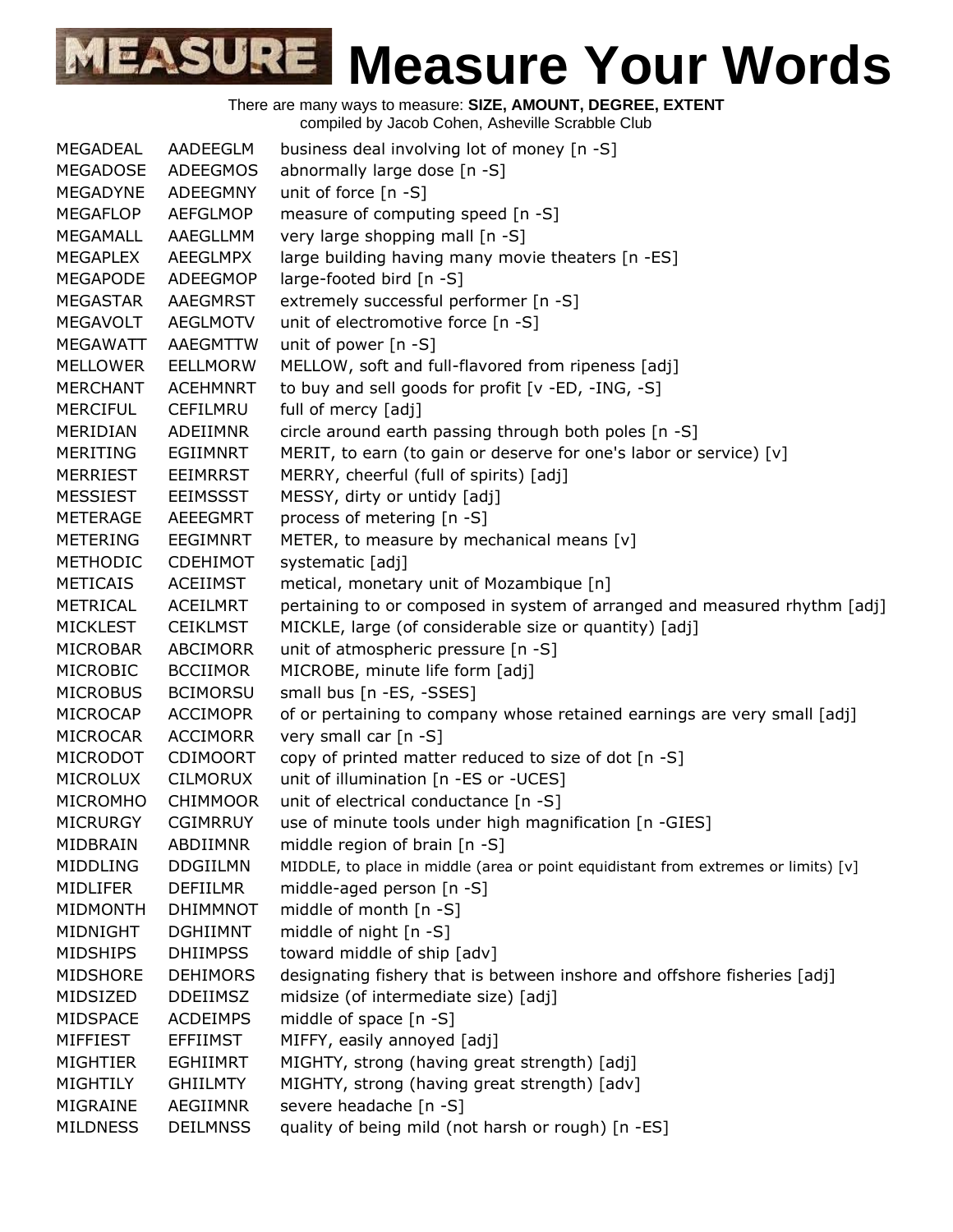| <b>MILEPOST</b> | <b>EILMOPST</b> | post indicating distance in miles [n -S]                                            |
|-----------------|-----------------|-------------------------------------------------------------------------------------|
| MILESIMO        | <b>EIILMMOS</b> | former monetary unit of Chile [n -S]                                                |
| MILLIAMP        | AIILLMMP        | one thousandth of ampere [n -S]                                                     |
| MILLIARD        | <b>ADIILLMR</b> | billion (number) [n -S]                                                             |
| MILLIARE        | AEIILLMR        | unit of area [n -S]                                                                 |
| MILLIBAR        | ABIILLMR        | unit of atmospheric pressure [n -S]                                                 |
| MILLIEME        | EEIILLMM        | unit of value of Egypt and Sudan [n -S]                                             |
| MILLIGAL        | AGIILLLM        | unit of acceleration [n -S]                                                         |
| MILLILUX        | <b>IILLLMUX</b> | unit of illumination [n -ES or -UCES]                                               |
| MILLIMHO        | HIILLMMO        | unit of electrical conductance [n -S]                                               |
| <b>MILLINER</b> | <b>EIILLMNR</b> | one who makes or sells women's hats [n -S]                                          |
| MILLIOHM        | <b>HIILLMMO</b> | unit of electrical resistance [n -S]                                                |
| MILLIREM        | <b>EIILLMMR</b> | quantity of ionizing radiation [n -S]                                               |
| <b>MILTIEST</b> | <b>EIILMSTT</b> | MILTY, full of milt [adj]                                                           |
| <b>MINACITY</b> | <b>ACIIMNTY</b> | state of being threatening [n -TIES]                                                |
| <b>MINCIEST</b> | <b>CEIIMNST</b> | MINCY, affectedly dainty [adj]                                                      |
| <b>MINDLESS</b> | <b>DEILMNSS</b> | lacking intelligence [adj]                                                          |
| MINGIEST        | <b>EGIIMNST</b> | MINGY, mean and stingy [adj]                                                        |
| MINIFIED        | <b>DEFIIIMN</b> | MINIFY, to make small or smaller [v]                                                |
| <b>MINIFIES</b> | EFIIIMNS        | MINIFY, to make small or smaller [v]                                                |
| MINIMISE        | <b>EIIIMMNS</b> | to minimize (to make as small as possible) [v -D, -SING, -S]                        |
| MINIMIZE        | EIIIMMNZ        | to make as small as possible [v -D, ZING, -S]                                       |
| MINISHED        | <b>DEHIIMNS</b> | MINISH, to diminish (to lessen (to make or become less)) [v]                        |
| <b>MINISHES</b> | <b>EHIIMNSS</b> | MINISH, to diminish (to lessen (to make or become less)) [v]                        |
| <b>MINORITY</b> | <b>IIMNORTY</b> | smaller number or part [n -TIES]                                                    |
| <b>MINTIEST</b> | EIIMNSTT        | MINTY, having flavor of mint (aromatic herb) [adj]                                  |
| MINUTELY        | <b>EILMNTUY</b> | MINUTE, very small [adv]                                                            |
| <b>MINUTEST</b> | <b>EIMNSTTU</b> | MINUTE, very small [adj]                                                            |
| MINUTIAL        | AIILMNTU        | MINUTIA, small detail [adj]                                                         |
| MINYANIM        | AIIMMNNY        | MINYAN, minimum number required to be present for conduct of Jewish service [n]     |
| MIOSISES        | <b>EIIMOSSS</b> | MIOSIS, excessive contraction of pupil of eye [n]                                   |
| <b>MIRKIEST</b> | <b>EIIKMRST</b> | MIRKY, murky (dark (having little or no light)) [adj]                               |
| MISADDED        | ADDDEIMS        | MISADD, to add (to combine or join so as to bring about increase) incorrectly $[v]$ |
| <b>MISCOUNT</b> | <b>CIMNOSTU</b> | to count incorrectly [v -ED, -ING, -S]                                              |
| <b>MISERIES</b> | <b>EEIIMRSS</b> | MISERY, state of great suffering [n]                                                |
| <b>MISGAUGE</b> | AEGGIMSU        | to gauge wrongly or inaccurately [v -D, -GING, -S]                                  |
| MISGRADE        | ADEGIMRS        | to grade (to arrange in steps or degrees) incorrectly [v -D, -DING, -S]             |
| <b>MISGUESS</b> | EGIMSSSU        | to guess wrongly [v -ED, -ING, -ES]                                                 |
| <b>MISJUDGE</b> | DEGIJMSU        | to judge wrongly [v -D, -GING, -S]                                                  |
| MISPRICE        | <b>CEIIMPRS</b> | to price incorrectly [v -D, -CING, -S]                                              |
| <b>MISTIEST</b> | <b>EIIMSSTT</b> | MISTY, blurry (unclear (clean and pure)) [adj]                                      |
| <b>MISVALUE</b> | AEILMSUV        | to value incorrectly [v -D, -UING, -S]                                              |
| MIZZLIER        | <b>EIILMRZZ</b> | MIZZLY, characterized by fine rain [adj]                                            |
| <b>MODALITY</b> | <b>ADILMOTY</b> | state of being modal [n -TIES]                                                      |
| <b>MODERATE</b> | ADEEMORT        | to make less extreme [v -D, -TING, -S]                                              |
| <b>MODERATO</b> | <b>ADEMOORT</b> | musical passage played at medium tempo [n -S]                                       |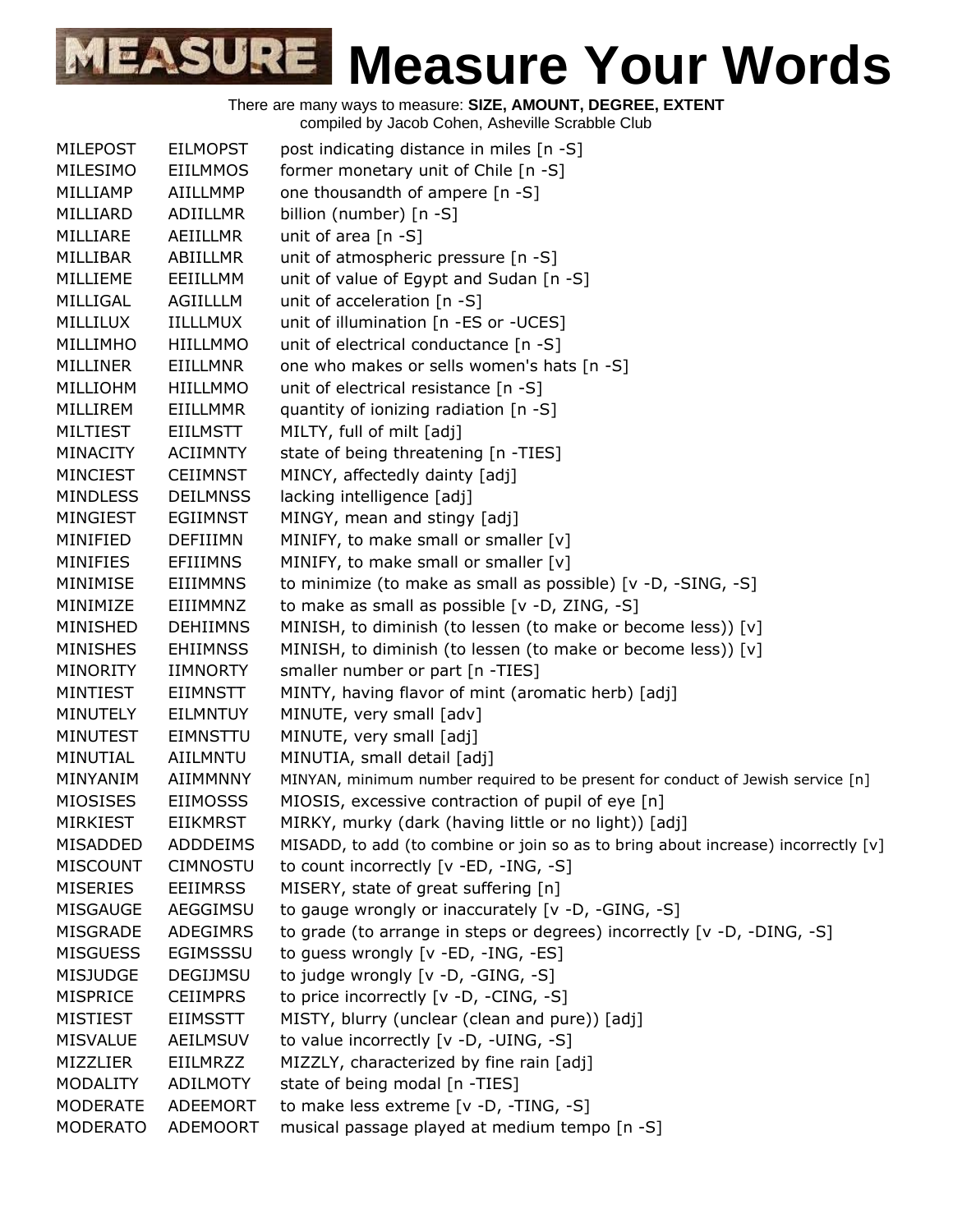| <b>MODERNER</b> | <b>DEEMNORR</b> | MODERN, pertaining to present or recent time [adj]                                  |
|-----------------|-----------------|-------------------------------------------------------------------------------------|
| <b>MODESTER</b> | <b>DEEMORST</b> | MODEST, having moderate regard for oneself [adj]                                    |
| <b>MOIETIES</b> | <b>EEIIMOST</b> | MOIETY, half (one of two equal parts) [n]                                           |
| MOISTEST        | <b>EIMOSSTT</b> | MOIST, slightly wet [adj]                                                           |
| <b>MOISTFUL</b> | <b>FILMOSTU</b> | moist (slightly wet) [adj]                                                          |
| <b>MOLALITY</b> | <b>AILLMOTY</b> | number of moles of solute per 1,000 grams of solvent [n -TIES]                      |
| <b>MOLARITY</b> | <b>AILMORTY</b> | number of moles of solute per liter of solution [n -TIES]                           |
| MOLDERED        | <b>DDEELMOR</b> | MOLDER, to turn to dust by natural decay [v]                                        |
| MOLDIEST        | <b>DEILMOST</b> | MOLDY, musty (having stale odor) [adj]                                              |
| <b>MOLECULE</b> | CEELLMOU        | smallest physical unit of element [n -S]                                            |
| <b>MOMENTLY</b> | <b>ELMMNOTY</b> | from moment to moment [adv]                                                         |
| MONAXIAL        | AAILMNOX        | having one axis [adj]                                                               |
| <b>MONETARY</b> | <b>AEMNORTY</b> | pertaining to money, official medium of exchange and measure of value [adj]         |
| MONETISE        | <b>EEIMNOST</b> | to monetize, to coin into money [v -D, -SING, -S]                                   |
| MONETIZE        | <b>EEIMNOTZ</b> | to coin into money [v -D, -ZING, -S]                                                |
| <b>MONOCRAT</b> | <b>ACMNOORT</b> | autocrat (absolute ruler) [n -S]                                                    |
| <b>MONOMIAL</b> | <b>AILMMNOO</b> | algebraic expression consisting of single term [n -S]                               |
| <b>MONOPODY</b> | <b>DMNOOOPY</b> | measure consisting of single metrical foot [n -DIES]                                |
| MONOPOLY        | <b>LMNOOOPY</b> | exclusive control of commodity or service in particular market [n -LIES]            |
| <b>MOODIEST</b> | <b>DEIMOOST</b> | MOODY, given to changing moods [adj]                                                |
| <b>MOOTNESS</b> | <b>EMNOOSST</b> | state of being without legal significance [n -ES]                                   |
| <b>MOPINESS</b> | <b>EIMNOPSS</b> | state of being mopey (dejected) [n -ES]                                             |
| <b>MORALITY</b> | <b>AILMORTY</b> | conformity to rules of right conduct [n -TIES]                                      |
| <b>MORATORY</b> | <b>AMOORRTY</b> | authorizing delay of payment [adj]                                                  |
| MORBIDLY        | <b>BDILMORY</b> | MORBID, gruesome (repugnant) [adv]                                                  |
| <b>MORDANCY</b> | <b>ACDMNORY</b> | sarcastic quality [n -CIES]                                                         |
| <b>MORENESS</b> | <b>EEMNORSS</b> | state of being more (consisting of or amounting to large number) [n -ES]            |
| <b>MORENESS</b> | <b>EEMNORSS</b> | state of being more (greater, additional) [n -ES]                                   |
| <b>MOREOVER</b> | <b>EEMOORRV</b> | in addition [adv]                                                                   |
| <b>MOROSITY</b> | <b>IMOORSTY</b> | state of being morose (sullen (showing brooding ill humor or resentment)) [n -TIES] |
| <b>MORPHEME</b> | <b>EEHMMOPR</b> | linguistic unit [n -S]                                                              |
| <b>MORSELED</b> | <b>DEELMORS</b> | MORSEL, to divide into small pieces [v]                                             |
| <b>MOSSIEST</b> | <b>EIMOSSST</b> | MOSSY, covered with moss [adj]                                                      |
| <b>MOTHIEST</b> | <b>EHIMOSTT</b> | MOTHY, full of moths [adj]                                                          |
| <b>MOTLEYER</b> | <b>EELMORTY</b> | MOTLEY, composed of diverse elements [adj]                                          |
| <b>MOTLIEST</b> | <b>EILMOSTT</b> | MOTLEY, composed of diverse elements [adj]                                          |
| <b>MOULDIER</b> | DEILMORU        | MOULDY, moldy (musty (having stale odor)) [adj]                                     |
| <b>MOUTHFUL</b> | <b>FHLMOTUU</b> | as much as mouth can hold [n -S]                                                    |
| <b>MOUTHIER</b> | EHIMORTU        | MOUTHY, very talkative [adj]                                                        |
| <b>MOVELESS</b> | <b>EELMOSSV</b> | incapable of movement [adj]                                                         |
| <b>MUCHNESS</b> | <b>CEHMNSSU</b> | quality of being great (large (of considerable size or quantity)) [n -ES]           |
| <b>MUCIDITY</b> | <b>CDIIMTUY</b> | state of being mucid (musty (having stale odor)) [n -TIES]                          |
| <b>MUCKIEST</b> | <b>CEIKMSTU</b> | MUCKY, filthy (offensively dirty) [adj]                                             |
| <b>MUCKLEST</b> | <b>CEKLMSTU</b> | MUCKLE [adj]                                                                        |
| <b>MUCOSITY</b> | <b>CIMOSTUY</b> | state of being mucous (secreting or containing mucus) [n -TIES]                     |
| <b>MUDDIEST</b> | <b>DDEIMSTU</b> | MUDDY, covered or filled with mud [adj]                                             |
|                 |                 |                                                                                     |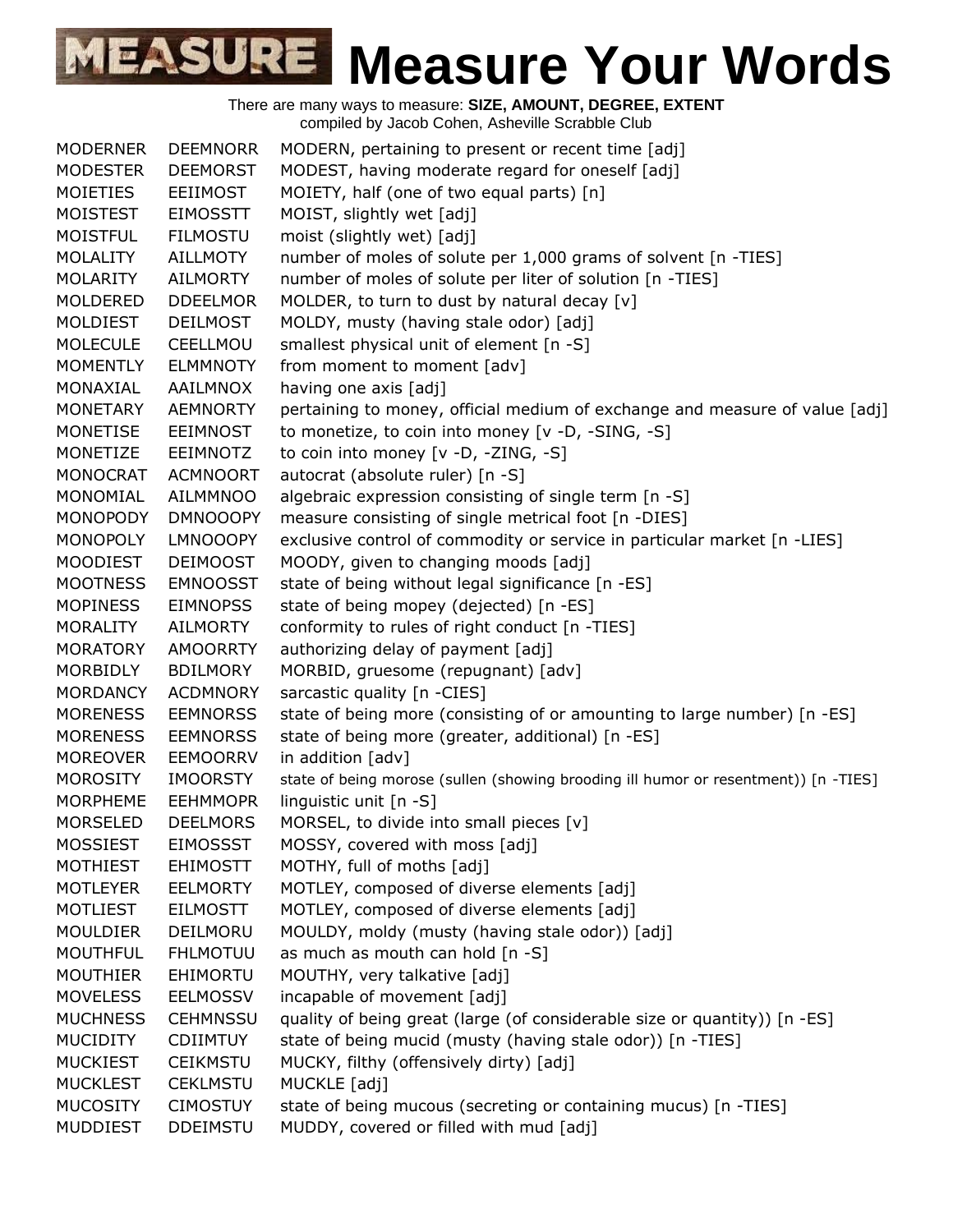There are many ways to measure: **SIZE, AMOUNT, DEGREE, EXTENT**

compiled by Jacob Cohen, Asheville Scrabble Club

| <b>MUGGIEST</b> | <b>EGGIMSTU</b> | MUGGY, warm and humid [adj]                                             |
|-----------------|-----------------|-------------------------------------------------------------------------|
| <b>MULTIAGE</b> | AEGILMTU        | including people of various ages [adj]                                  |
| <b>MULTIPLE</b> | <b>EILLMPTU</b> | product of quantity by integer [n -S]                                   |
| <b>MULTIPLY</b> | ILLMPTUY        | to increase in number [v -LIED, -ING, -LIES]                            |
| <b>MULTITON</b> | <b>ILMNOTTU</b> | weighing many tons [adj]                                                |
| <b>MULTIUSE</b> | <b>EILMSTUU</b> | having many uses [adj]                                                  |
| <b>MUMSIEST</b> | <b>EIMMSSTU</b> | MUMSY, maternal (pertaining to or characteristic of mor) [adj]          |
| <b>MUNCHIER</b> | <b>CEHIMNRU</b> | MUNCHY, suitable for snacking [adj]                                     |
| <b>MURKIEST</b> | <b>EIKMRSTU</b> | MURKY, dark (having little or no light) [adj]                           |
| <b>MUSCLIER</b> | <b>CEILMRSU</b> | MUSCLY, composed of muscle (tissue that produces bodily movement) [adj] |
| <b>MUSHROOM</b> | <b>HMMOORSU</b> | to grow or spread rapidly [v -ED, -ING, -S]                             |
| <b>MUSSIEST</b> | <b>EIMSSSTU</b> | MUSSY, messy (dirty or untidy) [adj]                                    |
| <b>MUSTIEST</b> | <b>EIMSSTTU</b> | MUSTY, having stale odor [adj]                                          |
| <b>MUTENESS</b> | <b>EEMNSSTU</b> | state of being mute (characterized by absence of speech) [n -ES]        |
| MUZZIEST        | <b>EIMSTUZZ</b> | MUZZY, confused [adj]                                                   |
|                 |                 | <b>N</b> 8s                                                             |
| <b>NAETHING</b> | <b>AEGHINNT</b> | nothing (absence of all quantity or magnitude) [n -S]                   |
| <b>NAFFNESS</b> | <b>AEFFNNSS</b> | quality of lacking taste or style [n -ES]                               |
| NAGGIEST        | AEGGINST        | NAGGY, given to nagging [adj]                                           |
| <b>NAKEDEST</b> | ADEEKNST        | NAKED, being without clothing or covering [adj]                         |
| <b>NANOGRAM</b> | <b>AAGMNNOR</b> | unit of mass and weight [n -S]                                          |
| <b>NANOWATT</b> | <b>AANNOTTW</b> | unit of power [n -S]                                                    |
| <b>NAPPIEST</b> | <b>AEINPPST</b> | NAPPY, kinky (tightly curled) [adj]                                     |
| <b>NARKIEST</b> | <b>AEIKNRST</b> | NARKY, irritable [adj]                                                  |
| <b>NARROWED</b> | <b>ADENORRW</b> | NARROW, to make narrow [v]                                              |
| <b>NARROWER</b> | <b>AENORRRW</b> | NARROW, of little width [adj]                                           |
| <b>NARROWLY</b> | <b>ALNORRWY</b> | NARROW, of little width [adv]                                           |
| <b>NASTIEST</b> | <b>AEINSSTT</b> | NASTY, offensive to senses [adj]                                        |
| <b>NATTIEST</b> | AEINSTTT        | NATTY, neatly dressed [adj]                                             |
| <b>NEARLIER</b> | AEEILNRR        | NEARLY, with close approximation [adv]                                  |
| <b>NEARNESS</b> | <b>AEENNRSS</b> | state of being near (situated within short distance) [n -ES]            |
| <b>NEATNESS</b> | <b>AEENNSST</b> | state of being neat (being in state of cleanliness and order) [n -ES]   |
| <b>NEEDIEST</b> | <b>DEEEINST</b> | NEEDY, in state of poverty [adj]                                        |
| <b>NEEDLESS</b> | <b>DEEELNSS</b> | not necessary [adj]                                                     |
| <b>NEOPHYTE</b> | <b>EEHNOPTY</b> | novice (person new to any field or activity) [n -S]                     |
| NERDIEST        | <b>DEEINRST</b> | NERDY, socially inept [adj]                                             |
| <b>NERVIEST</b> | <b>EEINRSTV</b> | NERVY, impudent (offensively bold or disrespectful) [adj]               |
| <b>NETTLIER</b> | <b>EEILNRTT</b> | NETTLY, prickly (having many sharp points) [adj]                        |
| <b>NEWSIEST</b> | <b>EEINSSTW</b> | NEWSY, full of news [adj]                                               |
| <b>NGULTRUM</b> | <b>GLMNRTUU</b> | monetary unit of Bhutan [n -S]                                          |
| <b>NICENESS</b> | <b>CEEINNSS</b> | quality of being nice (pleasing to senses) [n -ES]                      |
| <b>NIFFIEST</b> | <b>EFFIINST</b> | NIFFY, stinky (emitting foul odor) [adj]                                |
| <b>NIFTIEST</b> | <b>EFIINSTT</b> | NIFTY, stylish; pleasing [adj]                                          |
| <b>NIGGLIER</b> | <b>EGGIILNR</b> | NIGGLY, petty (insignificant) [adj]                                     |
| <b>NIGHNESS</b> | <b>EGHINNSS</b> | state of being nigh (near (situated within short distance)) [n -ES]     |
| <b>NIGHNESS</b> | <b>EGHINNSS</b> | state of being nigh (near (situated within short distance)) [n -ES]     |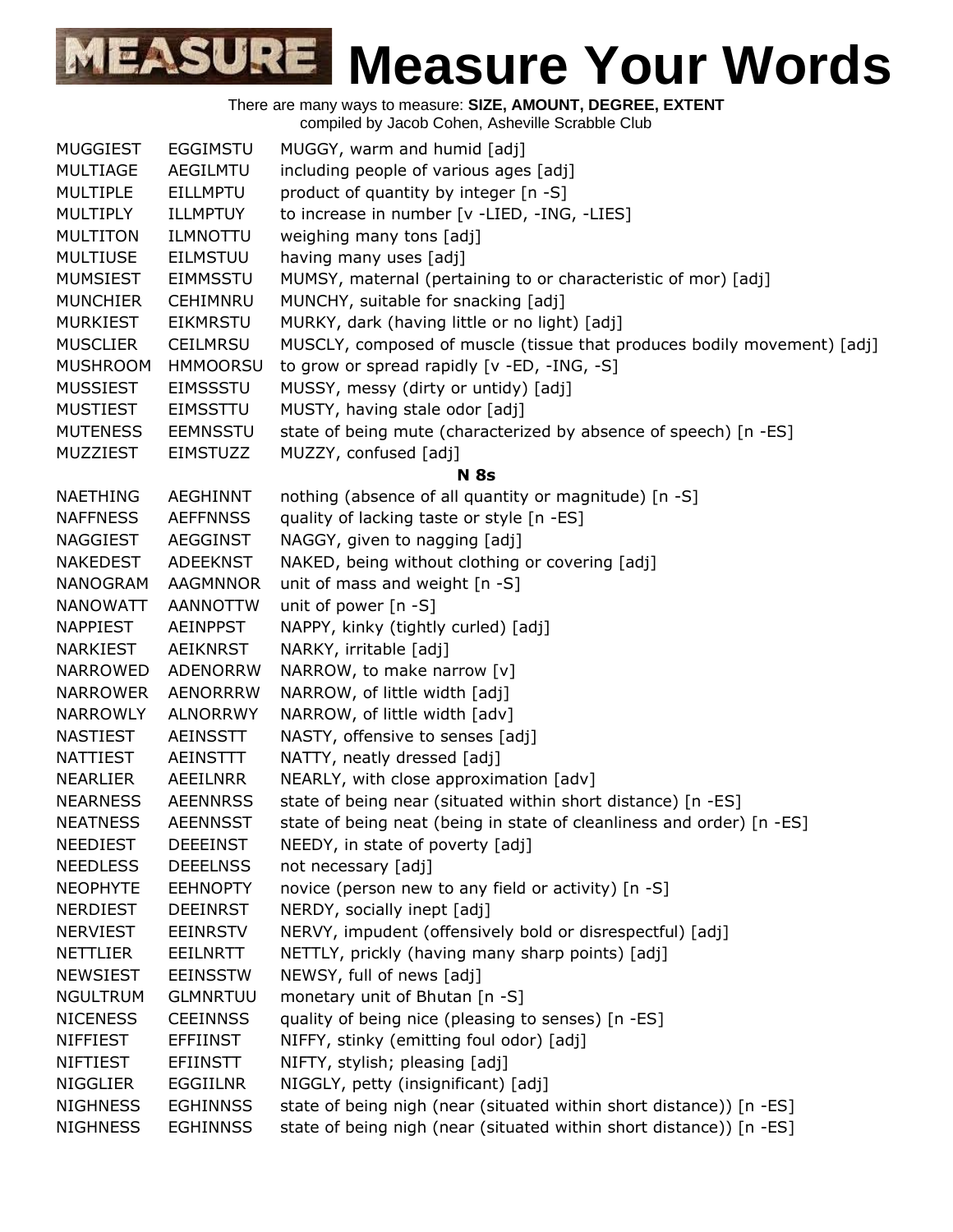| NIHILITY        | <b>HIIILNTY</b> | state of being nothing [n -TIES]                                                               |
|-----------------|-----------------|------------------------------------------------------------------------------------------------|
| <b>NIMBLEST</b> | <b>BEILMNST</b> | NIMBLE, agile (able to move quickly and easily) [adj]                                          |
| <b>NINEFOLD</b> | <b>DEFILNNO</b> | nine times as great [adj]                                                                      |
| <b>NINETEEN</b> | <b>EEEINNNT</b> | number [n -S]                                                                                  |
| <b>NINETIES</b> | <b>EEIINNST</b> | NINETY, number [n]                                                                             |
| <b>NIPPIEST</b> | <b>EIINPPST</b> | NIPPY, sharp or biting [adj]                                                                   |
| <b>NITTIEST</b> | <b>EIINSTTT</b> | NITTY, full of nits [adj]                                                                      |
| <b>NOBBIEST</b> | <b>BBEINOST</b> | NOBBY, elegant (tastefully opulent) [adj]                                                      |
| <b>NODALITY</b> | <b>ADILNOTY</b> | state of being nodal (of nature of node) [n -TIES]                                             |
| <b>NODOSITY</b> | <b>DINOOSTY</b> | state of being nodose (having nodes (swollen enlargement)) [n -TIES]                           |
| <b>NOISIEST</b> | <b>EIINOSST</b> | NOISY, making loud sounds [adj]                                                                |
| <b>NONARIES</b> | AEINNORS        | NONARY, group of nine [n]                                                                      |
| NONEQUAL        | AELNNOQU        | one that is not equal [n -S]                                                                   |
| <b>NONESUCH</b> | <b>CEHNNOSU</b> | person or thing without equal [n -ES]                                                          |
| <b>NOSINESS</b> | <b>EINNOSSS</b> | quality of being nosy (unduly curious) [n -ES]                                                 |
| <b>NOTCHIER</b> | <b>CEHINORT</b> | NOTCHY, having angular cuts [adj]                                                              |
| <b>NUBBIEST</b> | <b>BBEINSTU</b> | NUBBY, having nubs [adj]                                                                       |
| <b>NUBBLIER</b> | <b>BBEILNRU</b> | NUBBLY, having nubbles [adj]                                                                   |
| <b>NUDENESS</b> | <b>DEENNSSU</b> | nudity (state of being nude (being without clothing or covering)) [n -ES]                      |
| <b>NUDITIES</b> | <b>DEIINSTU</b> | NUDITY, state of being nude (being without clothing or covering) [n]                           |
| <b>NUGATORY</b> | <b>AGNORTUY</b> | having no power [adj]                                                                          |
| <b>NUMBERED</b> | <b>BDEEMNRU</b> | NUMBER, to count (to list or mention units of one by one to ascertain total) $[v]$             |
| <b>NUMBERER</b> | <b>BEEMNRRU</b> | one that numbers (to count (to list or mention units of one by one to ascertain total)) [n -S] |
| <b>NUMBNESS</b> | <b>BEMNNSSU</b> | state of being numb (lacking sensation) [n -ES]                                                |
| NUMERACY        | <b>ACEMNRUY</b> | ability to understand basic mathematics [n -CIES]                                              |
| <b>NUMERARY</b> | <b>AEMNRRUY</b> | pertaining to numbers [adj]                                                                    |
| <b>NUMERATE</b> | AEEMNRTU        | to count (to list or mention units of one by one to ascertain total) [v -D, -TING, -S]         |
| <b>NUMEROUS</b> | <b>EMNORSUU</b> | many (consisting of or amounting to large number) [adj]                                        |
| <b>NUMMIEST</b> | <b>EIMMNSTU</b> | NUMMY, delicious [adj]                                                                         |
| <b>NUTSIEST</b> | <b>EINSSTTU</b> | NUTSY, crazy (insane (mentally unsound)) [adj]                                                 |
| <b>NUTTIEST</b> | EINSTTTU        | NUTTY, silly; crazy [adj]                                                                      |
|                 |                 | <b>08s</b>                                                                                     |
| <b>OAKINESS</b> | <b>AEIKNOSS</b> | quality or state of being oaky [n -ES]                                                         |
| <b>OBLIVION</b> | <b>BIILNOOV</b> | state of being forgotten [n -S]                                                                |
| <b>OBSCENER</b> | <b>BCEENORS</b> | OBSCENE, indecent (not decent) [adj]                                                           |
| <b>OBSCURER</b> | <b>BCEORRSU</b> | OBSCURE, dark or indistinct [adj]                                                              |
| <b>OBTUSEST</b> | <b>BEOSSTTU</b> | OBTUSE, dull (mentally slow) [adj]                                                             |
| <b>OBTUSITY</b> | <b>BIOSTTUY</b> | state of being obtuse (dull (mentally slow)) [n -TIES]                                         |
| <b>OCTANGLE</b> | <b>ACEGLNOT</b> | octagon (eight-sided polygon) [n -S]                                                           |
| <b>OCTANTAL</b> | <b>AACLNOTT</b> | OCTANT, eighth of circle [adj]                                                                 |
| <b>OCTARCHY</b> | <b>ACCHORTY</b> | government by eight persons [n -HIES]                                                          |
| <b>OCTOROON</b> | <b>CNOOOORT</b> | person of one-eighth black ancestry [n -S]                                                     |
| <b>OCTUPLED</b> | <b>CDELOPTU</b> | OCTUPLE, to multiply by eight [v]                                                              |
| <b>OCTUPLET</b> | <b>CELOPTTU</b> | group of eight related items [n -S]                                                            |
| <b>OCTUPLEX</b> | <b>CELOPTUX</b> | being eight times as great [adj]                                                               |
| <b>ODOGRAPH</b> | <b>ADGHOOPR</b> | odometer (device for measuring distance traveled) [n -S]                                       |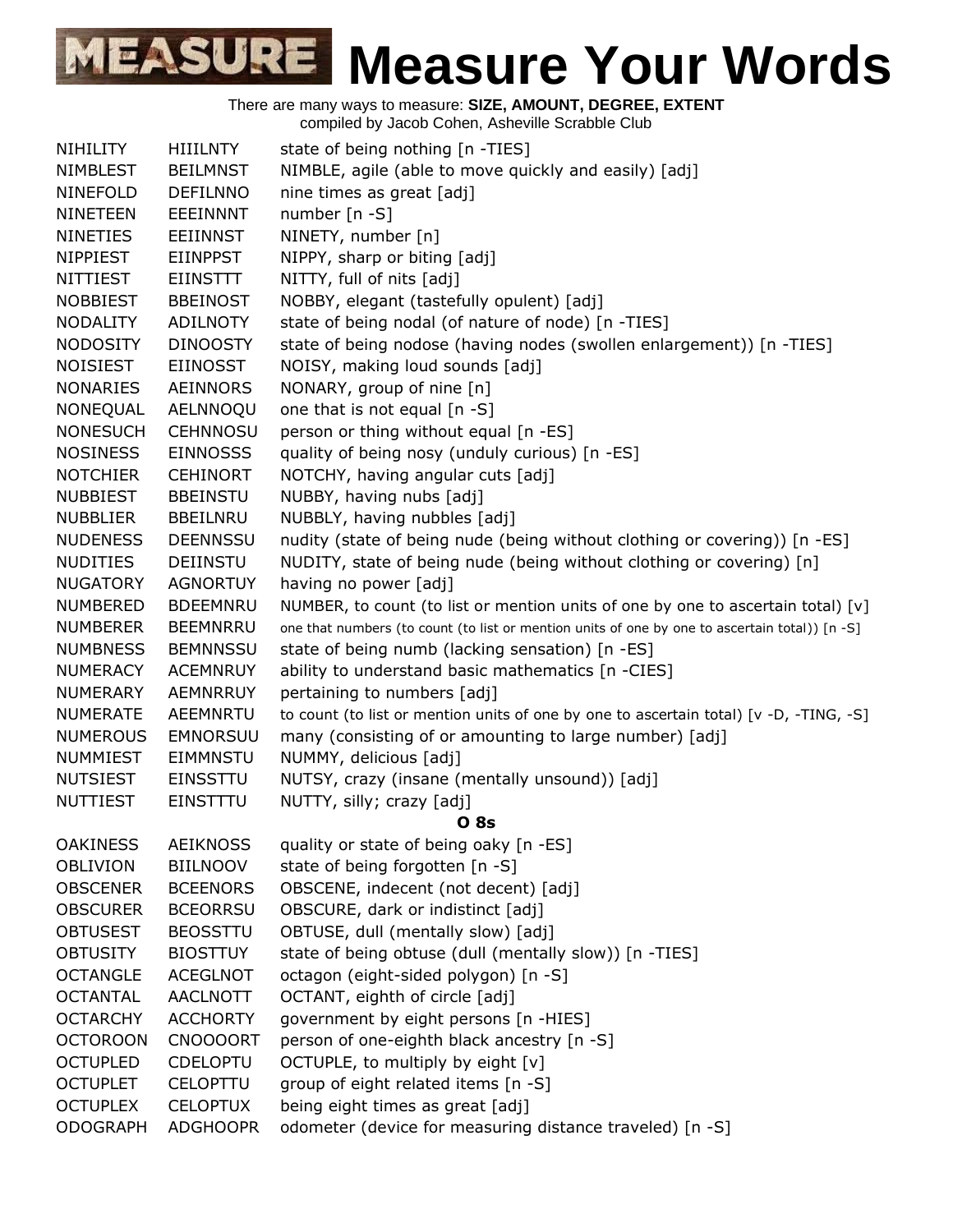There are many ways to measure: **SIZE, AMOUNT, DEGREE, EXTENT** compiled by Jacob Cohen, Asheville Scrabble Club

ODOMETER DEEMOORT device for measuring distance traveled [n -S] ODOMETRY DEMOORTY process of using odometer [n -RIES] OFTENEST EEFNOSTT OFTEN, frequently (in frequent (occurring again and again) manner) [adv] OFTTIMES EFIMOSTT often (frequently (in frequent (occurring again and again) manner)) [adv] OHMMETER EEHMMORT instrument for measuring ohmage [n -S] OILINESS EIILNOSS state of being oily (covered or soaked with oil) [n -ES] ONDOGRAM ADGMNOOR graph of electric wave forms [n -S] ONERIEST EEINORST ONERY, ornery (stubborn and mean-spirited) [adj] OOGAMIES AEGIMOOS OOGAMY, state of being oogamous (having structurally dissimilar gametes) [n] OPAQUEST AEOPQSTU OPAQUE, impervious to light [adj] OPENNESS EENNOPSS state of being open (affording unobstructed access, passage, or view) [n -ES] OPULENCE CEELNOPU wealth (great quantity of valuable material) [n -S] OPULENCY CELNOPUY opulence (wealth (great quantity of valuable material)) [n -CIES] ORDINATE ADEINORT particular geometric coordinate [n -S] ORGASMED ADEGMORS ORGASM, to experience orgasm (climax of sexual excitement) [v] ORGASMIC ACGIMORS ORGASM, to experience orgasm (climax of sexual excitement) [adj] ORGASTIC ACGIORST ORGASM, to experience orgasm (climax of sexual excitement) [adj] ORIGINAL AGIILNOR first form of something [n -S] ORNERIER EEINORRR ORNERY, stubborn and mean-spirited [adj] OROMETER EEMOORRT type of barometer [n -S] ORTHODOX DHOOORTX one holding traditional beliefs [n -XIES] OTIOSITY IIOOSTTY state of being otiose (lazy (disinclined toward work or exertion)) [n -TIES] OUTACTED ACDEOTTU OUTACT, to surpass in acting [v] OUTADDED ADDDEOTU OUTADD, to surpass in adding [v] OUTARGUE AEGORTUU to get better of by arguing [v -D, -UING, -S] OUTASKED ADEKOSTU OUTASK, to surpass in asking [v] OUTBITCH BCHIOTTU to surpass in bitching [v -ED, -ING, -ES] OUTBLAZE ABELOTUZ to surpass in brilliance of light [v -D, -ZING, -S] OUTBLEAT ABELOTTU to surpass in bleating [v -ED, -ING, -S] OUTBLESS BELOSSTU to surpass in blessing [v -ED, -ING, -ES] OUTBLOOM BLMOOOTU to surpass in blooming [v -ED, -ING, -S] OUTBLUFF BFFLOTUU to surpass in bluffing [v -ED, -ING, -S] OUTBLUSH BHLOSTUU to surpass in blushing [v -ED, -ING, -ES] OUTBOAST ABOOSTTU to surpass in boasting [v -ED, -ING, -S] OUTBOXED BDEOOTUX OUTBOX, to surpass in boxing [v] OUTBOXES BEOOSTUX OUTBOX, to surpass in boxing [v] OUTBRAVE ABEORTUV to surpass in courage [v -D, -VING, -S] OUTBRAWL ABLORTUW to surpass in brawling [v -ED, -ING, -S] OUTBREED BDEEORTU to interbreed relatively unrelated stocks [v -RED, -ING, -S] OUTBRIBE BBEIORTU to surpass in bribing [v -D, -BING, -S] OUTBUILD BDILOTUU to surpass in building [v -LT, -ING, -S] OUTBULGE BEGLOTUU to surpass in size [v -D, -GING, -S] OUTBULLY BLLOTUUY to surpass in bullying [v -LIED, -ING, -LIES] OUTCAPER ACEOPRTU to surpass in capering [v -ED, -ING, -S] OUTCASTE ACEOSTTU to expel from their caste [v -D, -ING, -TING, -S] OUTCATCH ACCHOTTU to surpass in catching [v -AUGHT, -ING, -S]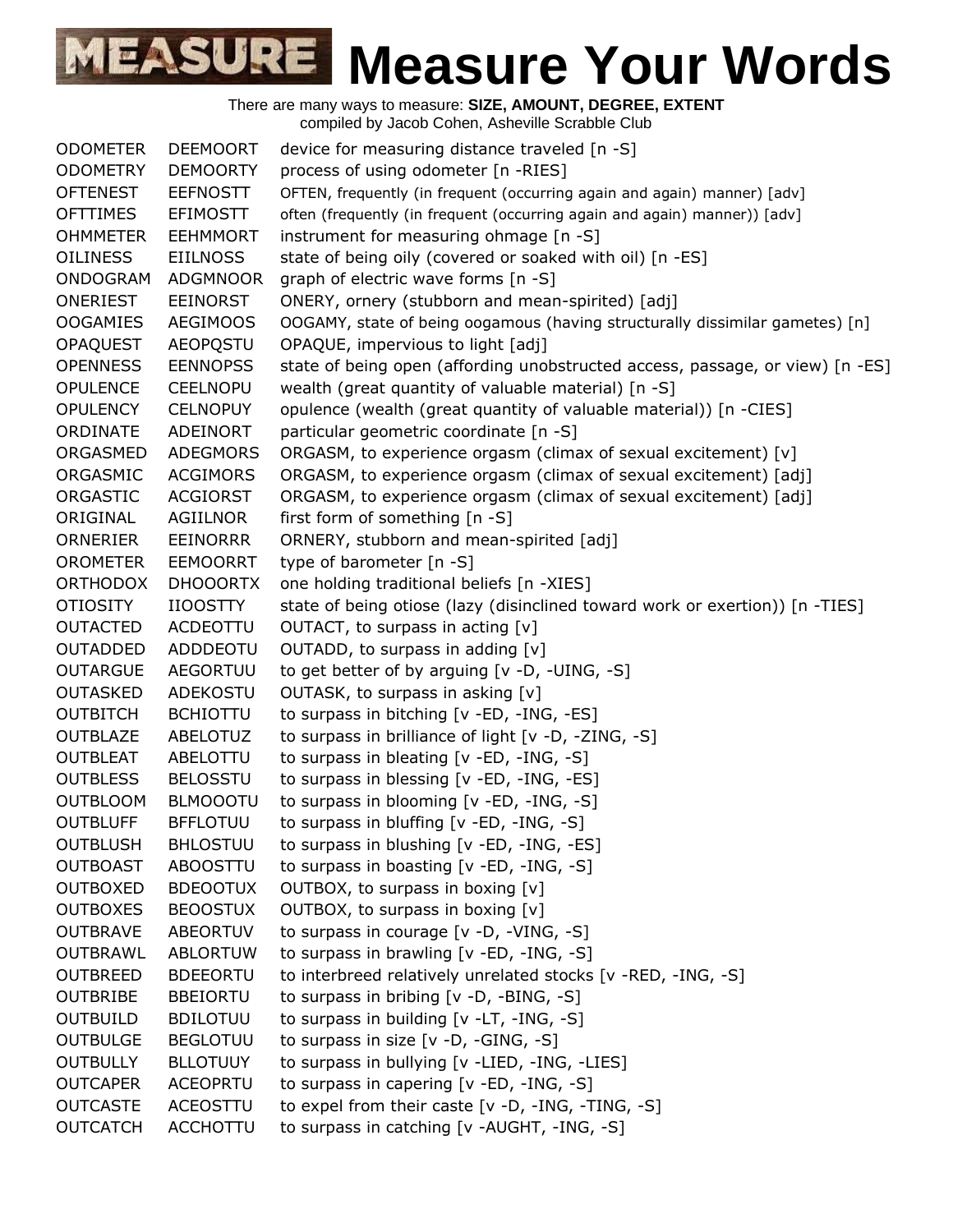

There are many ways to measure: **SIZE, AMOUNT, DEGREE, EXTENT**

compiled by Jacob Cohen, Asheville Scrabble Club OUTCAVIL ACILOTUV to surpass in caviling [v -ED, -LLED, -ING, -LLING, -S] OUTCHARM ACHMORTU to surpass in charming [v -ED, -ING, -S] OUTCHEAT ACEHOTTU to surpass in cheating [v -ED, -ING, -S] OUTCHIDE CDEHIOTU to surpass in chiding [v OUTCHID, -ED, -DDEN, -DING, -S] OUTCLASS ACLOSSTU to surpass so decisively as to appear of higher class [v -ED, -ING, -S OUTCLIMB BCILMOTU to surpass in climbing [v -ED, -LOMB, -ING, -S] OUTCOACH ACCHOOTU to surpass in coaching [v -ED, -ING, -ES] OUTCOUNT CNOOTTUU to surpass in counting [v -ED, -ING, -S] OUTCRAWL ACLORTUW to surpass in crawling [v -ED, -ING, -S] OUTCRIED CDEIORTU OUTCRY, to cry louder than [v] OUTCRIES CEIORSTU OUTCRY, to cry louder than [v] OUTCROWD CDOORTUW to cause to be too crowded [v -ED, -ING, -S] OUTCURSE CEORSTUU to surpass in cursing [v -D, -SING, -S] OUTDANCE ACDENOTU to surpass in dancing [v -D, -CING, -S] OUTDODGE DDEGOOTU to surpass in dodging [v -D, -GING, -S] OUTDOING DGINOOTU OUTDO, to exceed in performance [v] OUTDREAM ADEMORTU to surpass in dreaming [v -ED, -T, -ING, -S] OUTDRESS DEORSSTU to surpass in dressing [v -ED, -ING, -ES] OUTDRINK DIKNORTU to surpass in drinking [v -RANK, -RUNK, -ING, -S] OUTDRIVE DEIORTUV to drive golf ball farther than [v -ROVE, -N, -VING, -S] OUTEATEN AEENOTTU OUTEAT, to surpass in eating [v] OUTFABLE ABEFLOTU to surpass in fabling [v -D, -LING, -S] OUTFEAST AEFOSTTU to surpass in feasting [v -ED, -ING, -S] OUTFENCE CEEFNOTU to surpass in fencing [v -D, -CING, -S] OUTFLANK AFKLNOTU to gain tactical advantage over [v -ED, -ING, -S] OUTFLIES EFILOSTU OUTFLY, to surpass in speed of flight [v] OUTFLOAT AFLOOTTU to float longer than [v -ED, -ING, -S] OUTFLOWN FLNOOTUW OUTFLY, to surpass in speed of flight [v] OUTFOXED DEFOOTUX OUTFOX, to outwit (to get better of by superior cleverness) [v] OUTFOXES EFOOSTUX OUTFOX, to outwit (to get better of by superior cleverness) [v] OUTFROWN FNOORTUW to frown more than [v -ED, -ING, -S] OUTGLARE AEGLORTU to surpass in glaring [v -D, -RING, -S] OUTGLEAM AEGLMOTU to surpass in gleaming [v -ED, -ING, -S] OUTGOING GGINOOTU OUTGO, to go beyond [v] OUTGROSS GOORSSTU to surpass in gross earnings [v -ED, -ING, -ES] OUTGUESS EGOSSTUU to anticipate actions of [v -ED, -ING, -ES] OUTGUIDE DEGIOTUU to surpass in guiding [v -D, -DING, -S] OUTHOMER EHMOORTU to surpass in hitting home runs [v -ED, -ING, -S] OUTHUMOR HMOORTUU to surpass in humoring [v -ED, -ING, -S] OUTLAUGH AGHLOTUU to surpass in laughing [v -ED, -ING, -S] OUTLEARN AELNORTU to surpass in learning [v -ED, -T, -ING, -S] OUTLIVER EILORTUV one that outlives (to live longer than) [n -S] OUTLYING GILNOTUY OUTLIE, to lie beyond [v] OUTMARCH ACHMORTU to surpass in marching [v -ED, -ING, -S] OUTMATCH ACHMOTTU to outdo (to exceed in performance) [v -ED, -ING, -ES] OUTPAINT AINOPTTU to surpass in painting [v -ED, -ING, -S]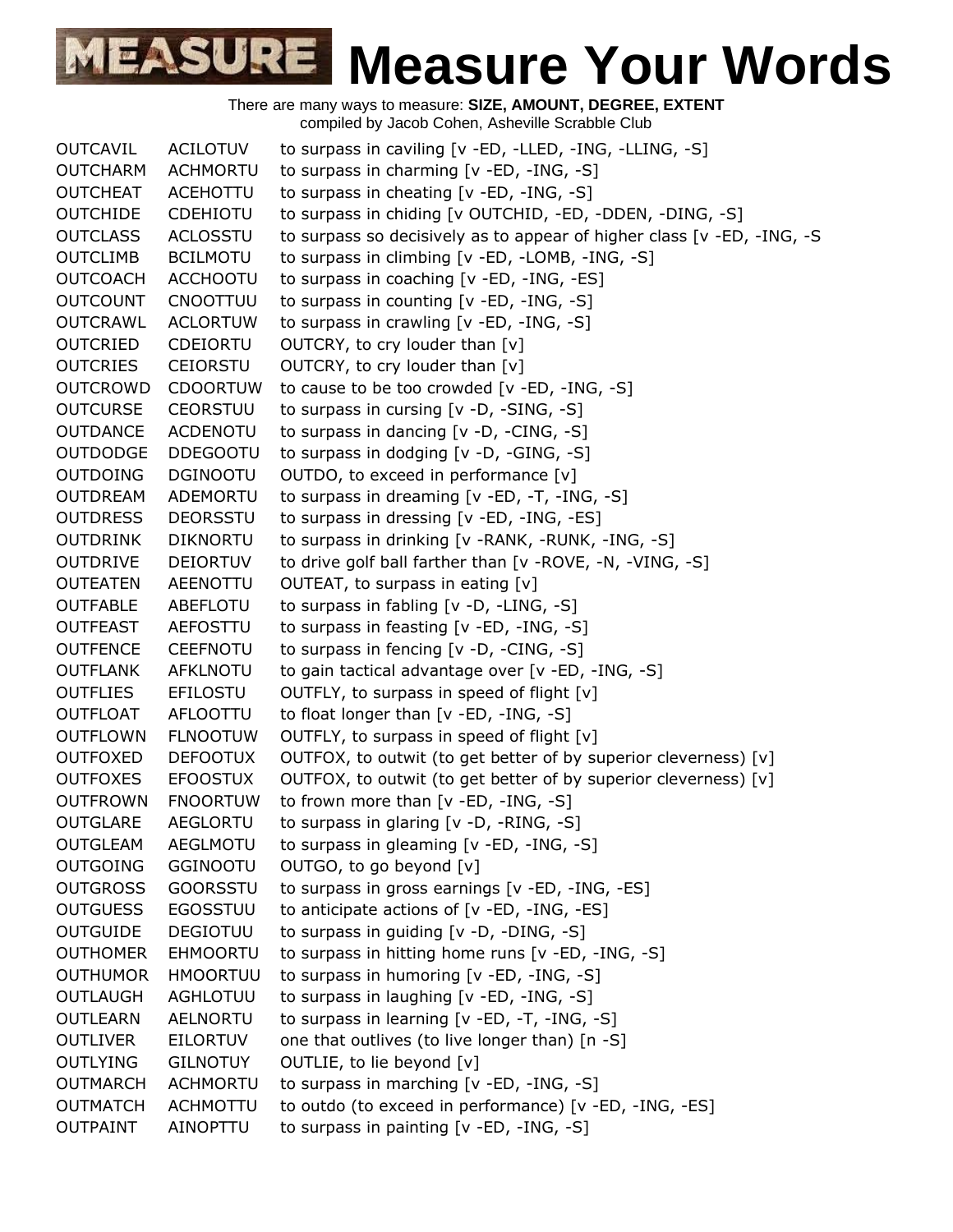| <b>OUTPITCH</b> | <b>CHIOPTTU</b> | to surpass in pitching [v -ED, -ING, -ES]                             |
|-----------------|-----------------|-----------------------------------------------------------------------|
| <b>OUTPOINT</b> | <b>INOOPTTU</b> | to score more points than [v -ED, -ING, -S]                           |
| <b>OUTPOWER</b> | <b>EOOPRTUW</b> | to surpass in power [v -ED, -ING, -S]                                 |
| <b>OUTPREEN</b> | <b>EENOPRTU</b> | to surpass in preening [v -ED, -ING, -S]                              |
| <b>OUTPRESS</b> | <b>EOPRSSTU</b> | to surpass in pressing [v -ED, -ING, -ES]                             |
| <b>OUTPRICE</b> | <b>CEIOPRTU</b> | to surpass in pricing [v -D, -CING, -S]                               |
| <b>OUTPUNCH</b> | <b>CHNOPTUU</b> | to surpass in punching [v -ED, -ING, -ES]                             |
| <b>OUTQUOTE</b> | <b>EOOQTTUU</b> | to surpass in quoting [v -D, -TING, -S]                               |
| <b>OUTRAISE</b> | AEIORSTU        | to surpass in raising [v -D, -SING, -S]                               |
| <b>OUTRANGE</b> | <b>AEGNORTU</b> | to surpass in range $[v -D, -GING, -S]$                               |
| <b>OUTRIGHT</b> | <b>GHIORTTU</b> | being without limit or reservation [adj]                              |
| OUTRIVAL        | <b>AILORTUV</b> | to outdo in competition or rivalry [v -ED, -LLED, -ING, -LLING, -S]   |
| <b>OUTROWED</b> | <b>DEOORTUW</b> | OUTROW, to surpass in rowing [v]                                      |
| <b>OUTSAVOR</b> | <b>AOORSTUV</b> | to surpass in distinctive taste or smell [v -ED, -ING, -S]            |
| <b>OUTSCOLD</b> | <b>CDLOOSTU</b> | to surpass in scolding [v -ED, -ING, -S]                              |
| <b>OUTSCOOP</b> | <b>COOOPSTU</b> | to surpass in scooping [v -ED, -ING, -S]                              |
| <b>OUTSCORE</b> | <b>CEOORSTU</b> | to score more points than [v -D, -RING, -S]                           |
| <b>OUTSCORN</b> | <b>CNOORSTU</b> | to surpass in scorning [v -ED, -ING, -S]                              |
| <b>OUTSERVE</b> | <b>EEORSTUV</b> | to surpass in serving [v -D, -VING, -S]                               |
| <b>OUTSHAME</b> | <b>AEHMOSTU</b> | to surpass in shaming [v -D, -MING, -S]                               |
| <b>OUTSHINE</b> | <b>EHINOSTU</b> | to shine brighter than [v -ED, -HONE, -ING, -S                        |
| <b>OUTSHOOT</b> | <b>HOOOSTTU</b> | to shoot better than [v -HOT, -ING, -S]                               |
| <b>OUTSHOUT</b> | <b>HOOSTTUU</b> | to shout louder than $[v - ED, -ING, -S]$                             |
| <b>OUTSIDER</b> | <b>DEIORSTU</b> | one that does not belong to particular group [n -S]                   |
| <b>OUTSKATE</b> | <b>AEKOSTTU</b> | to surpass in skating [v -D, -TING, -S]                               |
| <b>OUTSLEEP</b> | <b>EELOPSTU</b> | to sleep later than [v -LEPT, -ING, -S]                               |
| <b>OUTSLICK</b> | <b>CIKLOSTU</b> | to get better of by trickery or cunning [v -ED, -ING, -S]             |
| <b>OUTSMART</b> | AMORSTTU        | to outwit (to get better of by superior cleverness) [v -ED, -ING, -S] |
| <b>OUTSMELL</b> | <b>ELLMOSTU</b> | to surpass in smelling [v -ED, -T, -ING, -S]                          |
| <b>OUTSMILE</b> | EILMOSTU        | to surpass in smiling [v -D, -LING, -S]                               |
| <b>OUTSMOKE</b> | <b>EKMOOSTU</b> | to surpass in smoking [v -D, -KING, -S]                               |
| <b>OUTSNORE</b> | <b>ENOORSTU</b> | to surpass in snoring [v -D, -RING, -S]                               |
| <b>OUTSPEAK</b> | <b>AEKOPSTU</b> | to outdo in speaking [v -POKE, POKEN, -ING, -S]                       |
| <b>OUTSPEED</b> | <b>DEEOPSTU</b> | to go faster than [v OUTSPED, -ED, -ING, -S]                          |
| <b>OUTSPELL</b> | <b>ELLOPSTU</b> | to surpass in spelling [v -ED, -T, -ING, -S]                          |
| <b>OUTSPEND</b> | <b>DENOPSTU</b> | to exceed limits of in spending [v -NT, -ING, -S]                     |
| <b>OUTSTAND</b> | ADNOSTTU        | to endure beyond [v -TOOD, -ING, -S]                                  |
| <b>OUTSTARE</b> | <b>AEORSTTU</b> | to outface (to confront unflinchingly) [v -D, -RING, -S]              |
| <b>OUTSTART</b> | AORSTTTU        | to get ahead of at start [v -ED, -ING, -S]                            |
| <b>OUTSTATE</b> | AEOSTTTU        | to surpass in stating [v -D, -TING, -S]                               |
| <b>OUTSTEER</b> | <b>EEORSTTU</b> | to surpass in steering [v -ED, -ING, -S]                              |
| OUTSTRIP        | <b>IOPRSTTU</b> | to go faster or farther than [v -PPED, -PPING, -S]                    |
| <b>OUTSTUDY</b> | <b>DOSTTUUY</b> | to surpass in studying [v -DIED, -ING, -DIES]                         |
| <b>OUTSTUNT</b> | <b>NOSTTTUU</b> | to surpass in stunting [v -ED, -ING, -S]                              |
| <b>OUTSWEAR</b> | <b>AEORSTUW</b> | to surpass in swearing [v -WARE, WORE, WORN, -ING, -S]                |
| <b>OUTSWEEP</b> | <b>EEOPSTUW</b> | to surpass in sweeping [v -WEPT, -ING, -S]                            |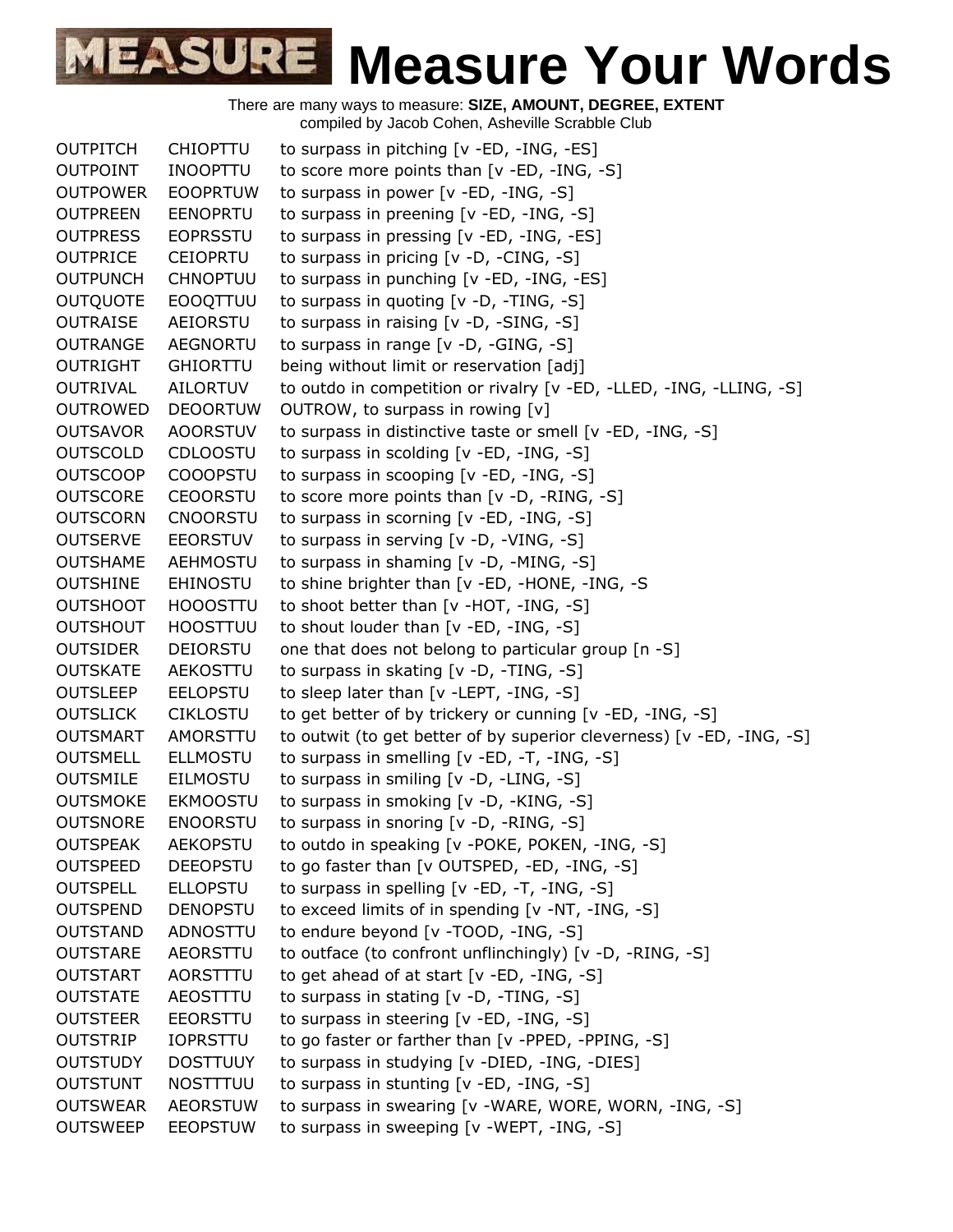| <b>OUTSWING</b> | <b>GINOSTUW</b> | to surpass in swinging [v -WUNG, -ING, -S]                             |
|-----------------|-----------------|------------------------------------------------------------------------|
| <b>OUTTHANK</b> | <b>AHKNOTTU</b> | to surpass in thanking [v -ED, -ING, -S]                               |
| <b>OUTTHINK</b> | <b>HIKNOTTU</b> | to get better of by thinking [v -HOUGHT, -ING, -S]                     |
| <b>OUTTHROB</b> | <b>BHOORTTU</b> | to surpass in throbbing [v -BBED, -BBING, -S]                          |
| <b>OUTTHROW</b> | <b>HOORTTUW</b> | to throw farther or more accurately than [v -REW, -N, -ING, -S]        |
| <b>OUTTRADE</b> | ADEORTTU        | to get better of in trade [v -D, -DING, -S]                            |
| OUTTRICK        | <b>CIKORTTU</b> | to get better of by trickery [v -ED, -ING, -S]                         |
| <b>OUTVALUE</b> | <b>AELOTUUV</b> | to be worth more than [v -D, -UING, -S]                                |
| <b>OUTVAUNT</b> | <b>ANOTTUUV</b> | to surpass in vaunting [v -ED, -ING, -S]                               |
| <b>OUTVOICE</b> | <b>CEIOOTUV</b> | to surpass in loudness of voice [v -D, -CING, -S]                      |
| <b>OUTVYING</b> | <b>GINOTUVY</b> | OUTVIE, to surpass in competition [v]                                  |
| <b>OUTWASTE</b> | <b>AEOSTTUW</b> | to surpass in wasting [v -D, -TING, -S]                                |
| <b>OUTWATCH</b> | <b>ACHOTTUW</b> | to watch longer than [v -ED, -ING, -ES]                                |
| <b>OUTWEARY</b> | <b>AEORTUWY</b> | to surpass in wearying [v -RIED, -ING, -RIES]                          |
| <b>OUTWEIGH</b> | <b>EGHIOTUW</b> | to weigh more than [v -ED, -ING, -S]                                   |
| <b>OUTWHIRL</b> | <b>HILORTUW</b> | to surpass in whirling [v -ED, -ING, -S]                               |
| <b>OUTWRITE</b> | <b>EIORTTUW</b> | to write better than [v OUTWRIT, -TTEN, ROTE, -TING, -S]               |
| <b>OUTYIELD</b> | DEILOTUY        | to surpass in yield [v -ED, -ING, -S]                                  |
| <b>OVALNESS</b> | <b>AELNOSSV</b> | state of being oval [n -ES]                                            |
| <b>OVERABLE</b> | ABEELORV        | excessively able [adj]                                                 |
| <b>OVERAGED</b> | <b>ADEEGORV</b> | too old to be useful [adj]                                             |
| <b>OVERBAKE</b> | ABEEKORV        | to bake too long [v -D, -KING, -S]                                     |
| OVERBEAT        | <b>ABEEORTV</b> | to beat too much [v -EN, -ING, -S]                                     |
| <b>OVERBILL</b> | <b>BEILLORV</b> | to bill too much [v -ED, -ING, -S]                                     |
| <b>OVERBLOW</b> | <b>BELOORVW</b> | to give excessive importance to [v -LEW, -N, -ING, -S]                 |
| OVERBOIL        | <b>BEILOORV</b> | to boil too long [v -ED, -ING, -S]                                     |
| <b>OVERBOLD</b> | <b>BDELOORV</b> | excessively bold or forward [adj]                                      |
| <b>OVERBRED</b> | <b>BDEEORRV</b> | bred too finely or to excess [adj] / OVERBREED, to breed to excess [v] |
| <b>OVERBURN</b> | <b>BENORRUV</b> | to burn too long [v -ED, -T, -ING, -S]                                 |
| <b>OVERBUSY</b> | <b>BEORSUVY</b> | too busy [adj]                                                         |
| <b>OVERCOLD</b> | <b>CDELOORV</b> | too cold [adj]                                                         |
| <b>OVERCOME</b> | <b>CEEMOORV</b> | to get better of [v -CAME, -MING, -S]                                  |
| <b>OVERCOOK</b> | <b>CEKOOORV</b> | to cook too long $[v - ED, -ING, -S]$                                  |
| <b>OVERCOOL</b> | <b>CELOOORV</b> | to make too cool [v -ED, -ING, -S]                                     |
| <b>OVERCRAM</b> | <b>ACEMORRV</b> | to stuff or cram to excess [v -MMED, -MMING, -S]                       |
| <b>OVERCROP</b> | <b>CEOOPRRV</b> | to exhaust fertility of by cultivating to excess [v -PPED, -PPING, -S] |
| <b>OVERCURE</b> | CEEORRUV        | to cure too long [v -D, -RING, -S]                                     |
| OVERDARE        | ADEEORRV        | to become too daring [v -D, -RING, -S]                                 |
| <b>OVERDEAR</b> | ADEEORRV        | too dear; too costly [adj]                                             |
| <b>OVERDECK</b> | <b>CDEEKORV</b> | to adorn extravagantly [v -ED, -ING, -S]                               |
| <b>OVERDOER</b> | <b>DEEOORRV</b> | one that overdoes (to do to excess) [n -S]                             |
| <b>OVERDOES</b> | <b>DEEOORSV</b> | OVERDO, to do to excess [v]                                            |
| <b>OVERDONE</b> | <b>DEENOORV</b> | OVERDO, to do to excess [v]                                            |
| <b>OVERDOSE</b> | <b>DEEOORSV</b> | to give excessive dose to [v -D, -SING, -S]                            |
| <b>OVERDRAW</b> | <b>ADEORRVW</b> | to draw checks on in excess of balance [v -REW, -N, -ING, -S]          |
| <b>OVERDYER</b> | <b>DEEORRVY</b> | one that overdyes (to dye with too much color) [n -S]                  |
|                 |                 |                                                                        |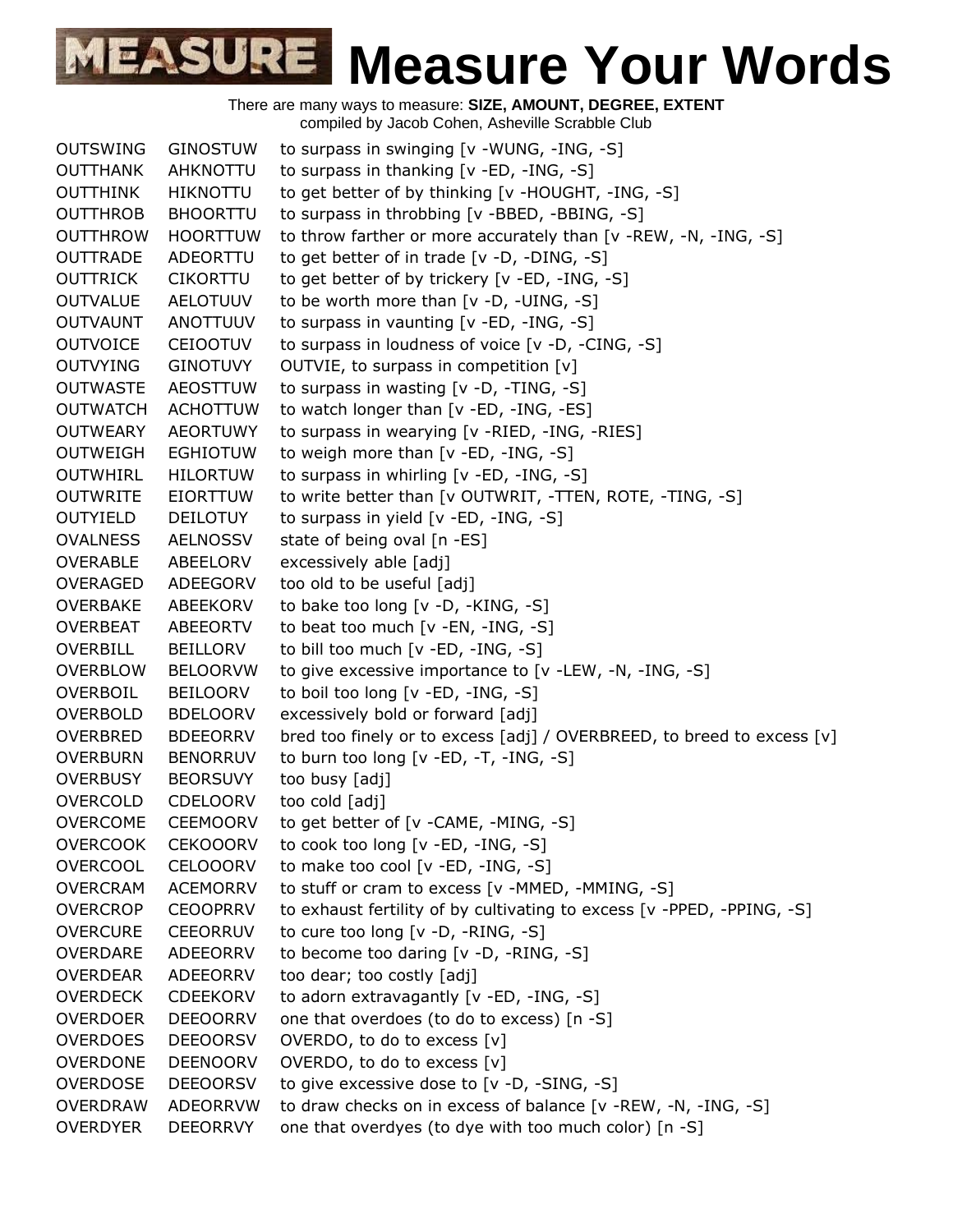

There are many ways to measure: **SIZE, AMOUNT, DEGREE, EXTENT** compiled by Jacob Cohen, Asheville Scrabble Club OVEREASY AEEORSVY too easy [adj] OVEREDIT DEEIORTV to edit more than necessary [v -ED, -ING, -S] OVERFAST AEFORSTV too fast [adj] OVERFEAR AEEFORRV to fear too much [v -ED, -ING, -S OVERFEED DEEEFORV to feed too much [v OVERFED, -ING, -S] OVERFILL EFILLORV to fill to overflowing [v -ED, -ING, -S] OVERFINE EEFINORV excessively fine or particular [adj] OVERFISH EFHIORSV to deplete supply of fish in area by fishing to excess [v -ED, -ING, -ES] OVERFLOW EFLOORVW to flow over top of [v -LEW, -N, -ING, -S] OVERFOND DEFNOORV too fond or affectionate [adj] OVERFOUL EFLOORUV too foul [adj] OVERFREE EEEFORRV too free [adj] OVERFULL EFLLORUV too full [adj] OVERFUND DEFNORUV to fund more than required [v -ED, -ING, -S] OVERGILD DEGILORV to gild over [v -ED, -T, -ING, -S] OVERGIRD DEGIORRV to gird to excess [v -ED, -T, -ING, -S] OVERGLAD ADEGLORV too glad [adj] OVERGOAD ADEGOORV to goad too much [v -ED, -ING, -S] OVERGROW EGOORRVW to grow over [v -REW, -N, -ING, -S] OVERHARD ADEHORRV too hard [adj] OVERHATE AEEHORTV to hate to excess [v -D, -TING, -S] OVERHEAD ADEEHORV general cost of running business [n -S] OVERHEAP AEEHOPRV to heap up or accumulate to excess [v -ED, -ING, -S] OVERHEAT AEEHORTV to heat to excess [v -ED, -ING, -S] OVERHIGH EGHHIORV too high [adj] OVERHOLD DEHLOORV to rate too highly [v -HELD, -ING, -S] OVERHOLY EHLOORVY too holy [adj] OVERHOPE EEHOOPRV to hope exceedingly [v -D, -PING, -S] OVERHUNT EHNORTUV to deplete supply of game in area by hunting to excess [v -ED, -ING, -S OVERHYPE EEHOPRVY to hype to excess [v -D, -PING, -S] OVERIDLE DEEILORV too idle [adj] OVERJUST EJORSTUV too just [adj] OVERKEEN EEEKNORV too keen [adj] OVERKILL EIKLLORV to destroy with more nuclear force than required [v -ED, -ING, -S] OVERKIND DEIKNORV too kind [adj] OVERLADE ADEELORV to load with too great burden [v -D, -N, -DING, -S] OVERLATE AEELORTV too late [adj] OVERLEAP AEELOPRV to leap over [v -ED, -T, -ING, -S] OVERLEND DEELNORV to lend too much [v -NT, -ING, -S] OVERLEWD DEELORVW too lewd [adj] OVERLIVE EEILORVV to outlive (to live longer than) [v -D, -VING, -S] OVERLOAD ADELOORV to load to excess [v -ED, -ING, -S OVERLONG EGLNOORV too long [adj] OVERLOUD DELOORUV too loud [adj] OVERLOVE EELOORVV to love to excess [v -D, -VING, -S] OVERLUSH EHLORSUV excessively lush [adj]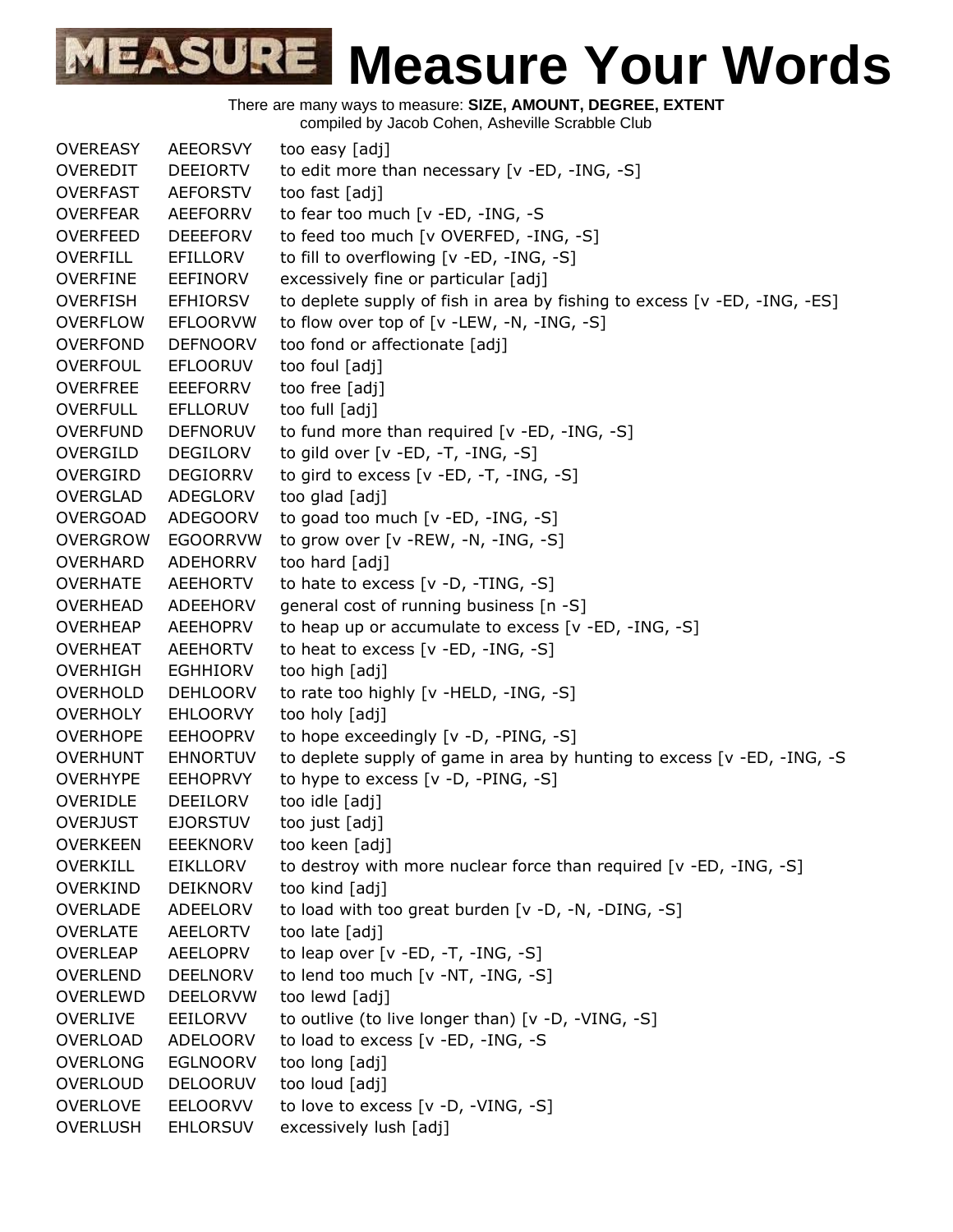

There are many ways to measure: **SIZE, AMOUNT, DEGREE, EXTENT**

compiled by Jacob Cohen, Asheville Scrabble Club

| <b>OVERMANY</b> | <b>AEMNORVY</b> | too many [adj]                                                    |
|-----------------|-----------------|-------------------------------------------------------------------|
| <b>OVERMEEK</b> | <b>EEEKMORV</b> | excessively meek [adj]                                            |
| <b>OVERMELT</b> | <b>EELMORTV</b> | to melt too much [v -ED, -ING, -S]                                |
| OVERMILD        | <b>DEILMORV</b> | too mild [adj]                                                    |
| <b>OVERMILK</b> | EIKLMORV        | to milk to excess [v -ED, -ING, -S]                               |
| <b>OVERMINE</b> | <b>EEIMNORV</b> | to mine to excess [v -D, -NING, -S]                               |
| <b>OVERMUCH</b> | <b>CEHMORUV</b> | excess [n -ES]                                                    |
| <b>OVERNEAR</b> | <b>AEENORRV</b> | too near [adj]                                                    |
| <b>OVERNEAT</b> | <b>AEENORTV</b> | too neat [adj]                                                    |
| <b>OVERNICE</b> | <b>CEEINORV</b> | excessively nice [adj]                                            |
| <b>OVERPACK</b> | <b>ACEKOPRV</b> | to pack to excess [v -ED, -ING, -S]                               |
| <b>OVERPERT</b> | <b>EEOPRRTV</b> | too pert [adj]                                                    |
| <b>OVERPLAN</b> | <b>AELNOPRV</b> | to plan to excess [v -NNED, -NNING, -S]                           |
| <b>OVERPLAY</b> | <b>AELOPRVY</b> | to exaggerate [v -ED, -ING, -S]                                   |
| <b>OVERPLOT</b> | <b>ELOOPRTV</b> | to devise overly complex plot for [v -TTED, -TTING, -S]           |
| <b>OVERPLUS</b> | <b>ELOPRSUV</b> | surplus [n -ES]                                                   |
| <b>OVERPUMP</b> | <b>EMOPPRUV</b> | to pump to excess $[v - ED, -ING, -S]$                            |
| <b>OVERRANK</b> | <b>AEKNORRV</b> | too luxuriant in growth [adj]                                     |
| <b>OVERRASH</b> | <b>AEHORRSV</b> | too rash [adj]                                                    |
| <b>OVERRATE</b> | <b>AEEORRTV</b> | to rate too highly [v -D, -TING, -S]                              |
| <b>OVERRICH</b> | <b>CEHIORRV</b> | too rich [adj]                                                    |
| <b>OVERRIDE</b> | <b>DEEIORRV</b> | to ride over [v - RODE, - DDEN, - DING, -S]                       |
| <b>OVERRIFE</b> | EEFIORRV        | too rife [adj]                                                    |
| <b>OVERRIPE</b> | <b>EEIOPRRV</b> | too ripe [adj]                                                    |
| <b>OVERRUDE</b> | <b>DEEORRUV</b> | excessively rude [adj]                                            |
| <b>OVERSALE</b> | AEELORSV        | act of overselling (to sell more of than can be delivered) [n -S] |
| <b>OVERSALT</b> | AELORSTV        | to salt to excess [v -ED, -ING, -S]                               |
| <b>OVERSAVE</b> | <b>AEEORSVV</b> | to save too much [v -D, -VING, -S]                                |
| <b>OVERSEED</b> | <b>DEEEORSV</b> | to seed to excess [v -ED, -ING, -S]                               |
| <b>OVERSELL</b> | <b>EELLORSV</b> | to sell more of than can be delivered [v -SOLD, -ING, -S]         |
| <b>OVERSHOT</b> | <b>EHOORSTV</b> | OVERSHOOT, to shoot excessively [v]                               |
| <b>OVERSICK</b> | <b>CEIKORSV</b> | too sick [adj]                                                    |
| <b>OVERSIZE</b> | EEIORSVZ        | unusually large size [n -S]                                       |
| <b>OVERSLIP</b> | <b>EILOPRSV</b> | to leave out $[v - PPED, -T, -PPING, -S]$                         |
| <b>OVERSLOW</b> | <b>ELOORSVW</b> | too slow [adj]                                                    |
| <b>OVERSOAK</b> | <b>AEKOORSV</b> | to soak too much [v -ED, -ING, -S]                                |
| <b>OVERSOFT</b> | <b>EFOORSTV</b> | too soft [adj]                                                    |
| <b>OVERSOON</b> | <b>ENOOORSV</b> | too soon [adv]                                                    |
| <b>OVERSOUL</b> | <b>ELOORSUV</b> | supreme reality or mind in transcendentalism [n -S]               |
| <b>OVERSTAY</b> | <b>AEORSTVY</b> | to stay beyond limits or duration of [v -ED, -ING, -S]            |
| <b>OVERSTEP</b> | <b>EEOPRSTV</b> | to go beyond [v -PPED, -PPING, -S]                                |
| <b>OVERSTIR</b> | <b>EIORRSTV</b> | to stir too much [v -RRED, -RRING, -S]                            |
| <b>OVERSURE</b> | <b>EEORRSUV</b> | too sure [adj]                                                    |
| <b>OVERTAKE</b> | <b>AEEKORTV</b> | to catch up with $[v -TOOK, -N, -ING, -S]$                        |
| <b>OVERTALK</b> | <b>AEKLORTV</b> | to talk to excess [v -ED, -ING, -S]                               |
| <b>OVERTAME</b> | <b>AEEMORTV</b> | too tame [adj]                                                    |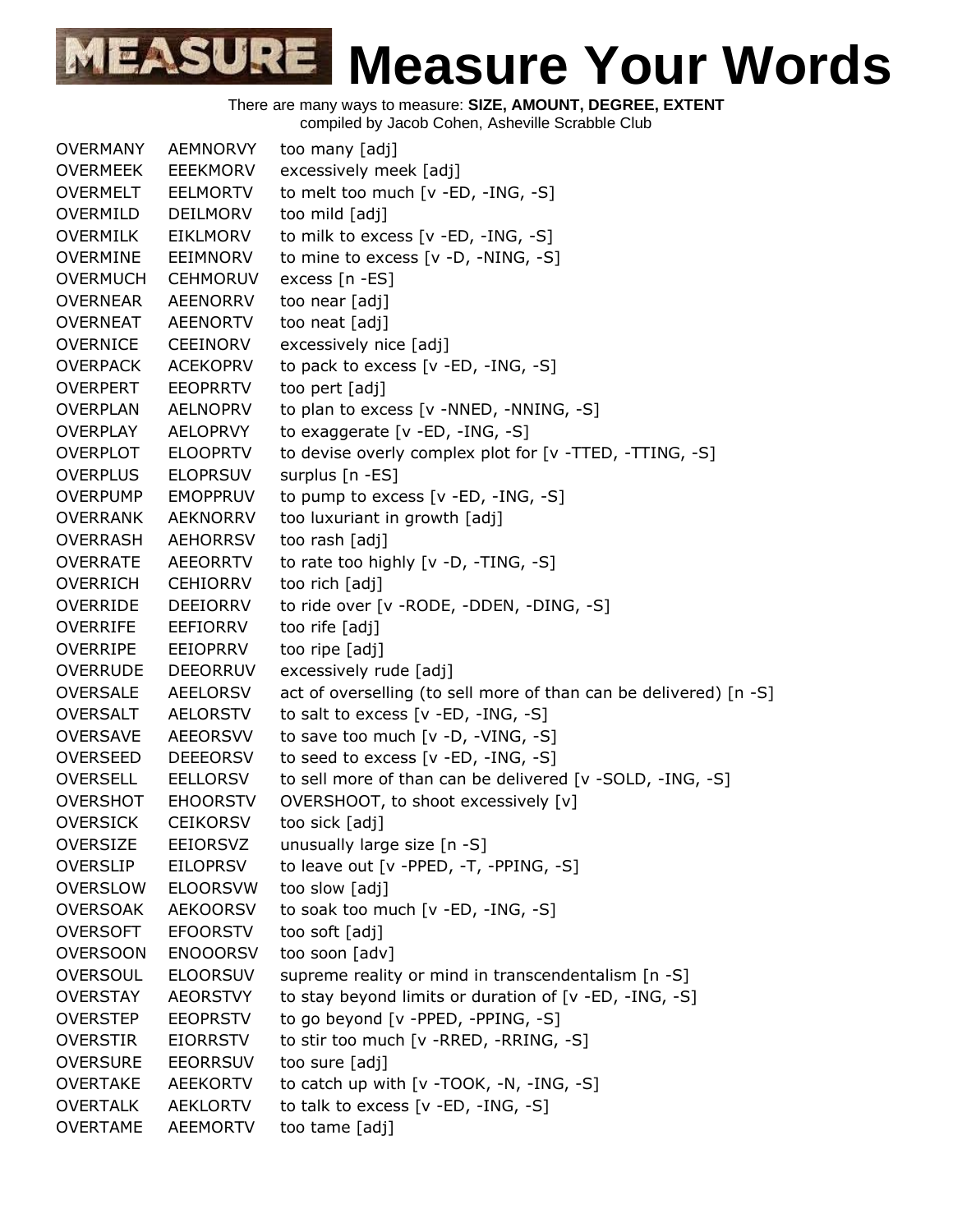| <b>OVERTART</b> | <b>AEORRTTV</b> | too tart [adj]                                                                                       |
|-----------------|-----------------|------------------------------------------------------------------------------------------------------|
| <b>OVERTASK</b> | <b>AEKORSTV</b> | to task too severely [v -ED, -ING, -S]                                                               |
| <b>OVERTHIN</b> | <b>EHINORTV</b> | to thin excessively [v -NNED, -NNING, -S]                                                            |
| <b>OVERTIME</b> | <b>EEIMORTV</b> | to exceed desired timing for [v -D, -MING, -S]                                                       |
| OVERTOIL        | <b>EILOORTV</b> | to wear out or exhaust by excessive toil [v -ED, -ING, -S]                                           |
| <b>OVERTONE</b> | <b>EENOORTV</b> | higher partial tone [n -S]                                                                           |
| <b>OVERTRIM</b> | EIMORRTV        | to trim too much [v -MMED, -MMING, -S]                                                               |
| <b>OVERTURN</b> | <b>ENORRTUV</b> | to turn over [v -ED, -ING, -S]                                                                       |
| <b>OVERURGE</b> | <b>EEGORRUV</b> | to urge too much [v -D, -GING, -S]                                                                   |
| <b>OVERVOTE</b> | <b>EEOORTVV</b> | to defeat by majority of votes [v -D, -TING, -S]                                                     |
| <b>OVERWARM</b> | <b>AEMORRVW</b> | to warm too much [v -ED, -ING, -S]                                                                   |
| <b>OVERWARY</b> | <b>AEORRVWY</b> | too wary [adj]                                                                                       |
| <b>OVERWEAK</b> | AEEKORVW        | too weak [adj]                                                                                       |
| <b>OVERWEAR</b> | <b>AEEORRVW</b> | to wear out [v -WORE, -WORN, -ING, -S]                                                               |
| <b>OVERWIDE</b> | DEEIORVW        | too wide [adj]                                                                                       |
| OVERWILY        | EILORVWY        | too wily [adj]                                                                                       |
| <b>OVERWIND</b> | <b>DEINORVW</b> | to wind too much, as watch [v -ED, -WOUND, -ING, -S]                                                 |
| <b>OVERWISE</b> | EEIORSVW        | too wise [adj]                                                                                       |
| <b>OVERWORD</b> | <b>DEOORRVW</b> | word or phrase repeated at intervals in song [n -S]                                                  |
| <b>OVERWORK</b> | <b>EKOORRVW</b> | to cause to work too hard [v -ED, -WROUGHT, -ING, -S]                                                |
| OVERZEAL        | AEELORVZ        | excess of zeal $[n - S]$                                                                             |
| <b>OXIMETER</b> | <b>EEIMORTX</b> | instrument for measuring amount of oxygen in blood [n -S]                                            |
|                 |                 | <b>P</b> 8s                                                                                          |
| <b>PACKNESS</b> | <b>ACEKNPSS</b> | intimacy (state of being closely associated) [n -ES]                                                 |
| <b>PAINLESS</b> | <b>AEILNPSS</b> | not causing pain [adj]                                                                               |
| <b>PAINTIER</b> | AEIINPRT        | PAINTY, covered with paint [adj]                                                                     |
| PAIRWISE        | AEIIPRSW        | in sets of two [adv]                                                                                 |
| <b>PALENESS</b> | <b>AEELNPSS</b> | quality of being pale (lacking intensity of color) [n -ES]                                           |
| <b>PALEOCON</b> | <b>ACELNOOP</b> | extremely right-wing conservative [n -S]                                                             |
| <b>PALLIDER</b> | ADEILLPR        | PALLID, pale (lacking intensity of color) [adj]                                                      |
| <b>PALLIEST</b> | <b>AEILLPST</b> | PALLY, marked by close friendship [adj]                                                              |
| <b>PALMIEST</b> | <b>AEILMPST</b> | PALMY, marked by prosperity [adj]                                                                    |
| <b>PALSIEST</b> | <b>AEILPSST</b> | PALSY, friendly in way that is not proper or sincere [adj]                                           |
| <b>PALTRIER</b> | <b>AEILPRRT</b> | PALTRY, petty (insignificant) [adj]                                                                  |
| PANDEMIC        | <b>ACDEIMNP</b> | widespread disease [n -S]                                                                            |
| PANHUMAN        | AAHMNNPU        | pertaining to all humanity [adj]                                                                     |
| <b>PANOPTIC</b> | <b>ACINOPPT</b> | including everything visible in one view [adj]                                                       |
| <b>PANORAMA</b> | <b>AAAMNOPR</b> | complete view [n -S]                                                                                 |
| <b>PARACHOR</b> | <b>AACHOPRR</b> | mathematical constant that relates molecular volume to surface tension [n -S]                        |
| <b>PARASANG</b> | <b>AAAGNPRS</b> | Persian unit of distance [n -S]                                                                      |
| <b>PARCELED</b> | <b>ACDEELPR</b> | PARCEL, to divide into parts or shares [v]                                                           |
| PARECISM        | <b>ACEIMPRS</b> | state of having male and female sexual organs beside or near each other [n -S]                       |
| <b>PARITIES</b> | <b>AEIIPRST</b> | PARITY, equality (state of being equal (having same capability, quantity, or effect as another)) [n] |
| PARITIES        | AEIIPRST        | PARITY, equality (state of being equal (having same capability, quantity, or effect as another)) [n] |
| <b>PARKIEST</b> | <b>AEIKPRST</b> | PARKY, chilly (cool (moderately cold)) [adj]                                                         |
| PARTIBLE        | ABEILPRT        | divisible [adj]                                                                                      |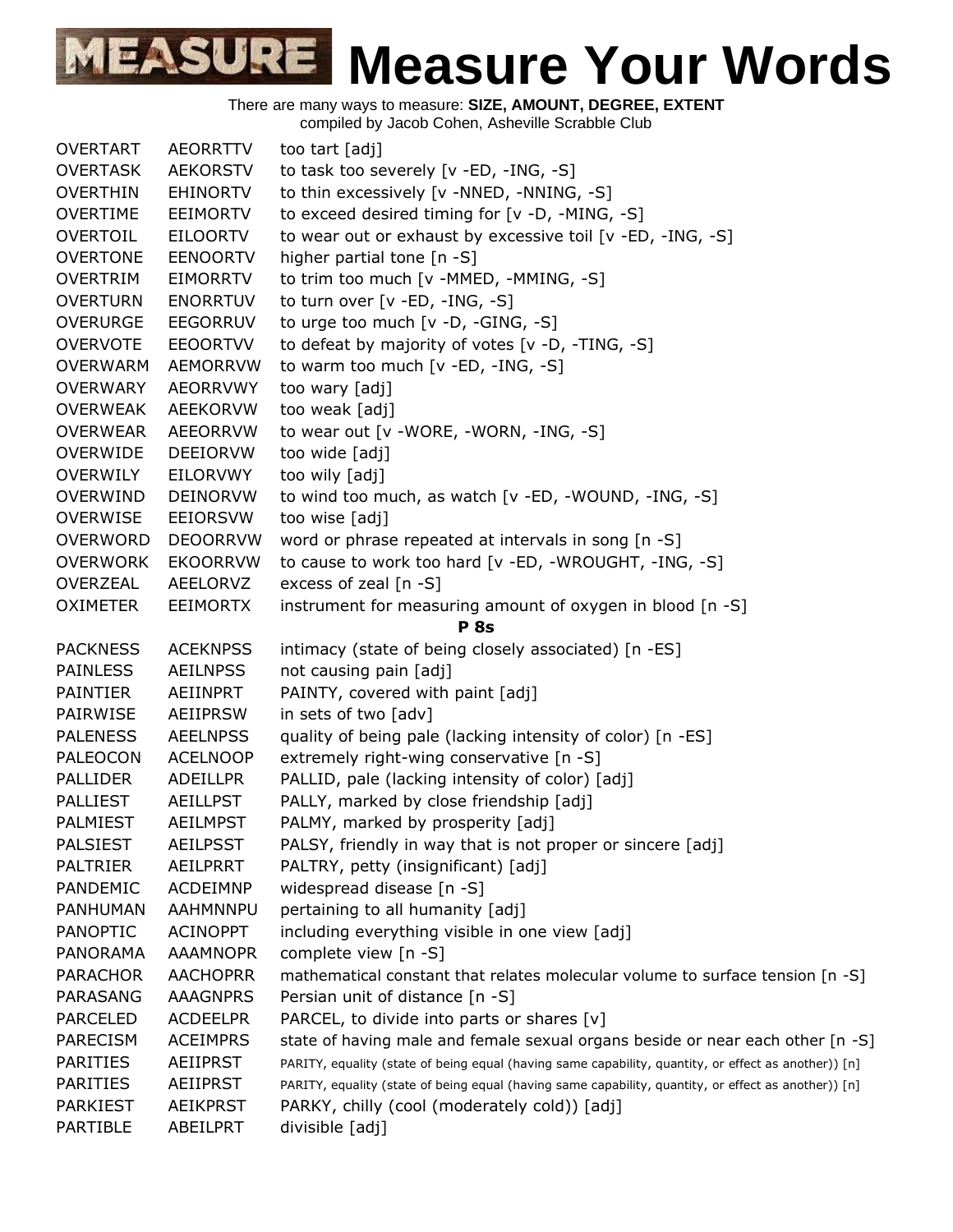There are many ways to measure: **SIZE, AMOUNT, DEGREE, EXTENT**

compiled by Jacob Cohen, Asheville Scrabble Club

| <b>PARTIEST</b> | AEIPRSTT        | PARTY, boisterous [adj]                                                      |
|-----------------|-----------------|------------------------------------------------------------------------------|
| <b>PASSABLE</b> | <b>AABELPSS</b> | fairly good or acceptable [adj]                                              |
| <b>PASSABLY</b> | AABLPSSY        | PASSABLE, fairly good or acceptable [adv]                                    |
| <b>PASTIEST</b> | <b>AEIPSSTT</b> | PASTY, pale and unhealthy in appearance [adj]                                |
| <b>PASTNESS</b> | <b>AENPSSST</b> | state of being past or gone by [n -ES]                                       |
| <b>PATCHIER</b> | <b>ACEHIPRT</b> | PATCHY, uneven in quality [adj]                                              |
| <b>PATCHILY</b> | <b>ACHILPTY</b> | PATCHY, uneven in quality [adv]                                              |
| <b>PAWKIEST</b> | <b>AEIKPSTW</b> | PAWKY, sly (crafty (skillful in deceiving)) [adj]                            |
| <b>PEACHIER</b> | <b>ACEEHIPR</b> | PEACHY, dandy (fine (excellent)) [adj]                                       |
| <b>PEAKIEST</b> | <b>AEEIKPST</b> | PEAKY, sickly (appearing as if sick) [adj]                                   |
| <b>PEARTEST</b> | <b>AEEPRSTT</b> | PEART, lively (full of energy) [adj]                                         |
| <b>PECCANCY</b> | <b>ACCCENPY</b> | state of being peccant (sinful (marked by sin)) [n -CIES]                    |
| <b>PECKIEST</b> | <b>CEEIKPST</b> | PECKY, marked by decay caused by fungi [adj]                                 |
| <b>PEERLESS</b> | <b>EEELPRSS</b> | having no equal [adj]                                                        |
| <b>PENUMBRA</b> | ABEMNPRU        | partial shadow [n -E, -S]                                                    |
| <b>PENURIES</b> | <b>EEINPRSU</b> | PENURY, extreme poverty [n]                                                  |
| <b>PEPPIEST</b> | <b>EEIPPPST</b> | PEPPY, full of energy [adj]                                                  |
| <b>PERFORCE</b> | <b>CEEFOPRR</b> | of necessity [adv]                                                           |
| PERIGEAL        | <b>AEEGILPR</b> | PERIGEE, point in orbit of celestial body which is nearest to earth [adj]    |
| PERIGEAN        | <b>AEEGINPR</b> | PERIGEE, point in orbit of celestial body which is nearest to earth [adj]    |
| PERIODIC        | <b>CDEIIOPR</b> | recurring at regular intervals [adj]                                         |
| <b>PERKIEST</b> | <b>EEIKPRST</b> | PERKY, jaunty (having lively and self-confident manner) [adj]                |
| <b>PERTNESS</b> | <b>EENPRSST</b> | quality of being pert (impudent (offensively bold or disrespectful)) [n -ES] |
| <b>PERVIEST</b> | <b>EEIPRSTV</b> | PERVY, sexually perverted [adj]                                              |
| <b>PESKIEST</b> | <b>EEIKPSST</b> | PESKY, annoying [adj]                                                        |
| <b>PESTIEST</b> | <b>EEIPSSTT</b> | PESTY, annoying [adj]                                                        |
| <b>PETABYTE</b> | ABEEPTTY        | one quadrillion bytes [n -S]                                                 |
| <b>PETTIEST</b> | <b>EEIPSTTT</b> | PETTY, insignificant [adj]                                                   |
| PFENNIGE        | <b>EEFGINNP</b> | PFENNIG, formerly used bronze coin of Germany [n]                            |
| <b>PHATTEST</b> | <b>AEHPSTTT</b> | PHAT, excellent [adj]                                                        |
| <b>PHATTEST</b> | <b>AEHPSTTT</b> | PHAT, excellent [adj]                                                        |
| PHONEMIC        | <b>CEHIMNOP</b> | PHONEME, unit of speech [adj]                                                |
| <b>PHONIEST</b> | <b>EHINOPST</b> | PHONEY, phony (not genuine or real) [adj] / PHONY [adj]                      |
| PHRATRAL        | AAHLPRRT        | PHRATRY, tribal unit among primitive peoples [adj]                           |
| PHRATRIC        | <b>ACHIPRRT</b> | PHRATRY, tribal unit among primitive peoples [adj]                           |
| <b>PICAYUNE</b> | <b>ACEINPUY</b> | former Spanish-American coin [n -S]                                          |
| <b>PICKIEST</b> | <b>CEIIKPST</b> | PICKY, fussy (overly concerned with small details) [adj]                     |
| PICOGRAM        | <b>ACGIMOPR</b> | one trillionth of gram [n -S]                                                |
| PICOMOLE        | <b>CEILMOOP</b> | one trillionth of mole [n -S]                                                |
| PIEDFORT        | <b>DEFIOPRT</b> | piefort, unusually thick coin [n -S]                                         |
| PIETISMS        | <b>EIIMPSST</b> | PIETISM, piety (quality or state of being pious) [n]                         |
| PIGGIEST        | <b>EGGIIPST</b> | PIGGY, piggish (greedy or dirty) [adj]                                       |
| PILOSITY        | <b>IILOPSTY</b> | state of being pilose (covered with hair) [n -TIES]                          |
| PIMPLIER        | <b>EIILMPPR</b> | PIMPLY, covered with pimples [adj]                                           |
| PINKIEST        | <b>EIIKNPST</b> | PINKY, pinkish (somewhat pink) [adj]                                         |
| <b>PINKNESS</b> | <b>EIKNNPSS</b> | state of being pink (of pale reddish hue) [n -ES]                            |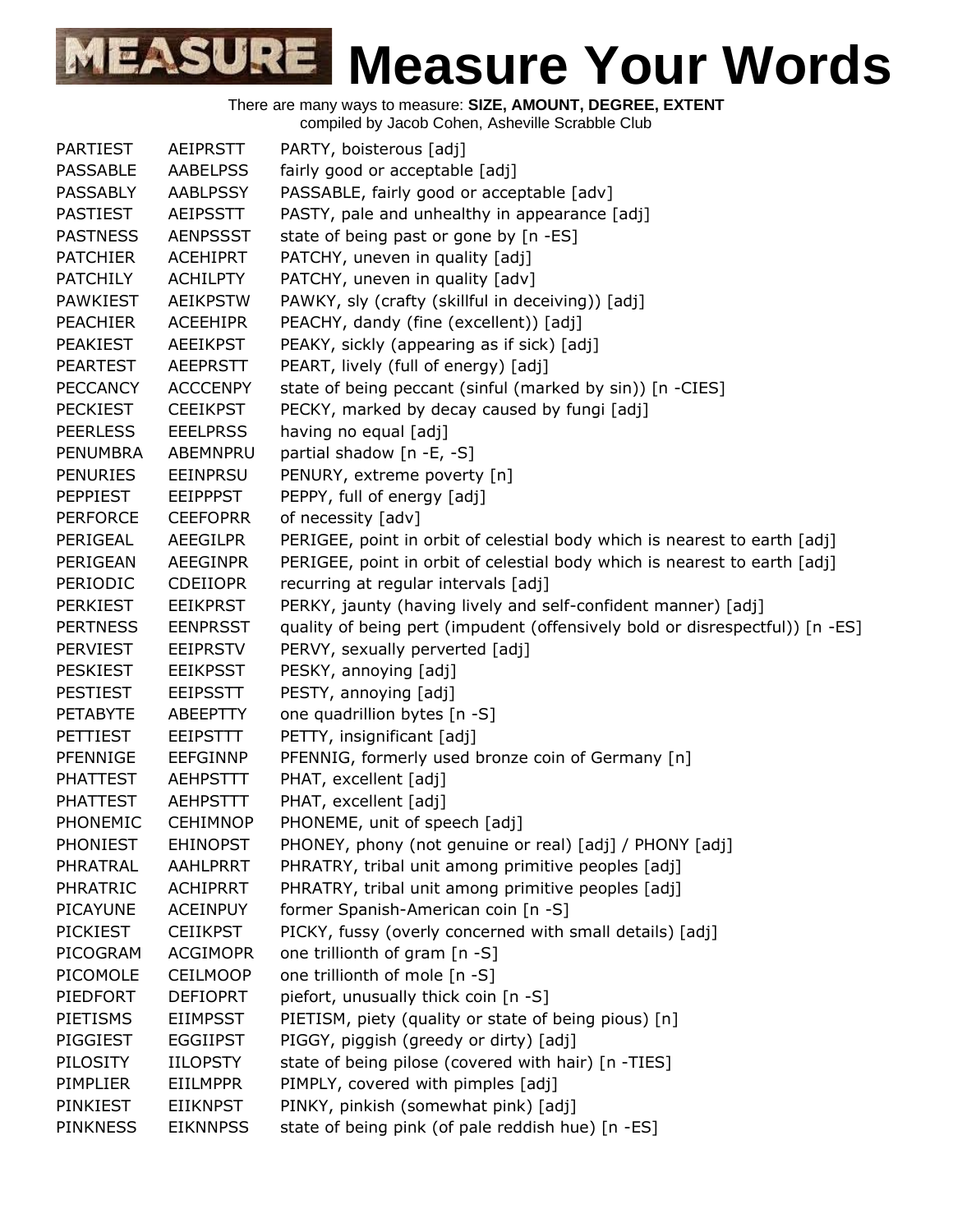| <b>PINTSIZE</b>                                                                | small (of limited size or quantity) [adj]                                         |
|--------------------------------------------------------------------------------|-----------------------------------------------------------------------------------|
| <b>EIINPSTZ</b><br><b>PIPINESS</b><br><b>EIINPPSS</b>                          | quality of being pipy (shrill (having high-pitched and piercing quality)) [n -ES] |
| PIQUANCE<br>ACEINPQU                                                           | piquancy (quality of being piquant (agreeably sharp in taste)) [n -S]             |
| <b>ACINPQUY</b><br>PIQUANCY                                                    | quality of being piquant (agreeably sharp in taste) [n -CIES]                     |
| <b>PISSIEST</b><br><b>EIIPSSST</b><br>PISSY, offensive word [adj]              |                                                                                   |
| <b>PITHIEST</b><br><b>EHIIPSTT</b>                                             | PITHY, concise (succinct (clearly expressed in few words)) [adj]                  |
| small allowance of money [n -S]<br>PITTANCE<br><b>ACEINPTT</b>                 |                                                                                   |
| <b>PIXINESS</b><br><b>EIINPSSX</b>                                             |                                                                                   |
| <b>PLAINEST</b>                                                                | state of being playfully mischievous [n -ES]                                      |
| <b>AEILNPST</b><br><b>PLATIEST</b>                                             | PLAIN, evident (clear to vision or understanding) [adj]                           |
| PLATY, split into thin, flat pieces [adj]<br><b>AEILPSTT</b>                   |                                                                                   |
| <b>PLENTIES</b><br><b>EEILNPST</b>                                             | PLENTY, sufficient or abundant amount [n]                                         |
| excess $[n - S]$<br><b>PLETHORA</b><br><b>AEHLOPRT</b>                         |                                                                                   |
| <b>PLINKIER</b><br><b>EIIKLNPR</b>                                             | PLINKY, having or making short, sharp metallic sounds [adj]                       |
| <b>PLOIDIES</b><br><b>DEIILOPS</b>                                             | PLOIDY, extent of repetition of basic number of chromosomes [n]                   |
| PLOTTY, full of intrigue, as novel [adj]<br><b>PLOTTIER</b><br><b>EILOPRTT</b> |                                                                                   |
| <b>ABCKLOPW</b><br><b>PLOWBACK</b>                                             | reinvestment of profits in business [n -S]                                        |
| PLUCKY, brave and spirited [adj]<br><b>PLUCKIER</b><br><b>CEIKLPRU</b>         |                                                                                   |
| PLUMY, covered with fears [adj]<br>PLUMIEST<br><b>EILMPSTU</b>                 |                                                                                   |
| PLUM, highly desirable [adj]<br><b>PLUMMEST</b><br><b>ELMMPSTU</b>             |                                                                                   |
| PLUMMY, full of plums [adj]<br><b>PLUMMIER</b><br>EILMMPRU                     |                                                                                   |
| <b>PLUMPEST</b><br><b>ELMPPSTU</b>                                             | PLUMP, well-rounded and full in form [adj]                                        |
| <b>PLUMPIER</b><br>EILMPPRU                                                    | PLUMPY, plumpish (somewhat plump) [adj]                                           |
| <b>PLUNKIER</b><br>EIKLNPRU                                                    | PLUNKY, marked by quick, hollow, metallic sound [adj]                             |
| PLUSH, luxurious [adj]<br><b>PLUSHEST</b><br><b>EHLPSSTU</b>                   |                                                                                   |
| PLUSHY, luxurious [adj]<br><b>PLUSHIER</b><br><b>EHILPRSU</b>                  |                                                                                   |
| amount over and above another [n -S]<br><b>PLUSSAGE</b><br>AEGLPSSU            |                                                                                   |
| POCKY, covered with pocks [adj]<br><b>POCKIEST</b><br><b>CEIKOPST</b>          |                                                                                   |
| <b>PODGIEST</b><br><b>DEGIOPST</b><br>PODGY, pudgy (short and fat) [adj]       |                                                                                   |
| POETICAL<br><b>ACEILOPT</b>                                                    | poetic (pertaining to poetry (literary work in metrical form)) [adj]              |
| <b>POETRIES</b><br><b>EEIOPRST</b>                                             | POETRY, literary work in metrical form [n]                                        |
| <b>POINTIER</b><br><b>EIINOPRT</b>                                             | POINTY, coming to sharp, tapering end [adj]                                       |
| <b>POKINESS</b><br><b>EIKNOPSS</b>                                             | state of being poky (slow (moving with little speed)) [n -ES]                     |
| <b>EILOPSTT</b><br><b>POLITEST</b>                                             | POLITE, showing consideration for others [adj]                                    |
| POLYADIC<br><b>ACDILOPY</b>                                                    | involving three or more quantities or individuals [adj]                           |
| <b>POLYDRUG</b><br><b>DGLOPRUY</b>                                             | pertaining to use of several drugs together [adj]                                 |
| <b>POLYGAMY</b><br><b>AGLMOPYY</b>                                             | condition of having more than one spouse at same time [n -MIES]                   |
| <b>POLYGYNE</b><br><b>EGLNOPYY</b>                                             | having more than one egg-laying queen in insect colony [adj]                      |
| <b>POLYGYNY</b><br><b>GLNOPYYY</b>                                             | condition of having more than one wife at same time [n -NIES]                     |
| <b>AHLMOPTY</b><br><b>POLYMATH</b>                                             | person of great and varied learning [n -S]                                        |
| <b>POLYSEMY</b><br><b>ELMOPSYY</b><br>diversity of meanings [n -MIES]          |                                                                                   |
| excessive urination [n -S]<br><b>POLYURIA</b><br><b>AILOPRUY</b>               |                                                                                   |
| <b>POLYURIC</b><br><b>CILOPRUY</b><br>POLYURIA, excessive urination [adj]      |                                                                                   |
| <b>PONGIEST</b><br><b>EGINOPST</b>                                             | PONGY, stinky (emitting foul odor) [adj]                                          |
| <b>POOPIEST</b><br><b>EIOOPPST</b><br>POOPY, stupid or ineffectual [adj]       |                                                                                   |
| <b>POORNESS</b><br><b>ENOOPRSS</b>                                             | state of being poor (lacking means of support) [n -ES]                            |
| <b>POORTITH</b><br><b>HIOOPRTT</b>                                             | poverty (state of being poor (lacking means of support)) [n -S]                   |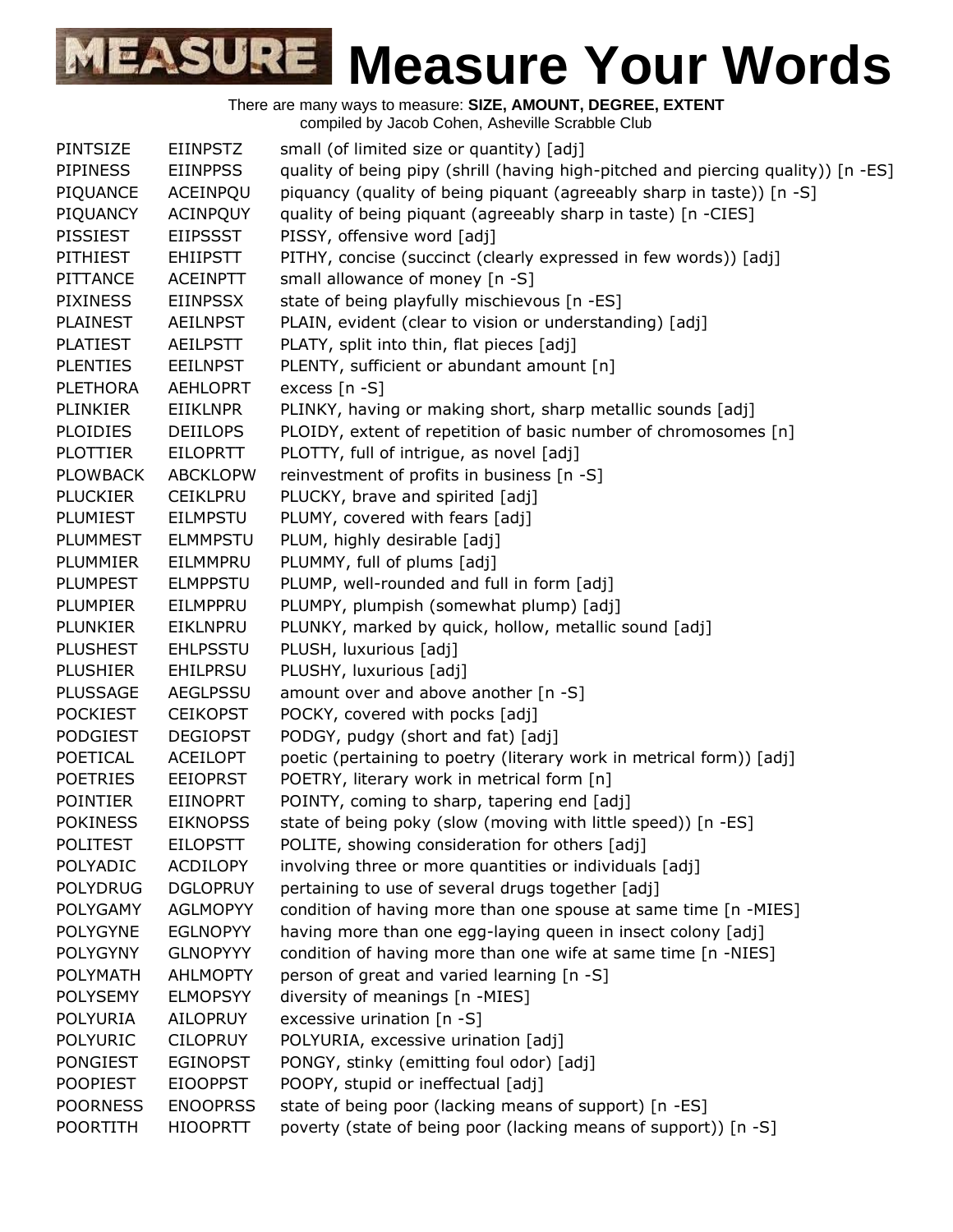There are many ways to measure: **SIZE, AMOUNT, DEGREE, EXTENT** compiled by Jacob Cohen, Asheville Scrabble Club POPPIEST EIOPPPST POPPY, having characteristics of pop music [adj] POPPLIER EILOPPPR POPPLY, choppy (full of short, rough waves) [adj] PORNIEST EINOPRST PORNY, pornographic [adj] POROSITY IOOPRSTY state of being porous (having minute openings) [n -TIES] PORTLIER EILOPRRT PORTLY, rather heavy or fat [adj] POSHNESS EHNOPSSS quality of being posh (stylish or elegant) [n -ES] POSITIVE EIIOPSTV certain (absolutely confident) [adj -R, -ST] / quantity greater than zero [n -S] POSTTEEN EENOPSTT person older than 19 years [n -S] POSTTEST EOPSSTTT test given after instructional program [n -S] POTBOUND BDNOOPTU having grown too large for its container [adj] POTENTLY ELNOPTTY POTENT, powerful (possessing great force) [adv] POTTIEST EIOPSTTT POTTY, of little importance [adj] POUTIEST EIOPSTTU POUTY, tending to pout [adj] POWERFUL EFLOPRUW possessing great force [adj] PREAUDIT ADEIPRTU audit made prior to final settlement of transaction [n -S] PRECIEUX CEEIPRUX excessively refined [adj] PRECISER CEEIPRRS PRECISE, sharply and clearly defined or stated [adj] PREJUDGE DEEGJPRU to judge beforehand [v -D, -GING, -S] PRELIMIT EIILMPRT to limit beforehand [v -ED, -ING, -S] PREPPIER EEIPPPRR PREPPY, associated with style and behavior of preparatory school students [adj] PRETTIER EEIPRRTT PRETTY, pleasing to eye [adj] PREWEIGH EEGHIPRW to weigh beforehand [v -ED, -ING, -S] PRICIEST CEIIPRST PRICY, pricey (expensive) [adj] / PRICEY, expensive [adj] PRICKIER CEIIKPRR PRICKY, prickly (having many sharp points) [adj] PRIDEFUL DEFILPRU full of pride [adj] PRIMMEST EIMMPRST PRIM, formally precise or proper [adj] PRIMNESS EIMNPRSS state of being prim (formally precise or proper) [n -ES] PRISMOID DIIMOPRS geometric solid [n -S] PRISSIER EIIPRRSS PRISSY, excessively or affectedly proper [adj] PRIVATER AEIPRRTV PRIVATE, not for public use or knowledge [adj] PRIVIEST EIIPRSTV PRIVY, private (not for public use or knowledge) [adj] PROBABLY ABBLOPRY without much doubt [adv] PROCHAIN ACHINOPR prochein (nearest in time, relation, or degree) [adj] PROCHEIN CEHINOPR nearest in time, relation, or degree [adj] PROGERIA AEGIOPRR premature aging [n -S] PROGRADE ADEGOPRR pertaining to orbital motion of body [adj] PROLIFIC CFIILOPR producing abundantly [adj] PROMPTER EMOPPRRT PROMPT, quick to act or respond [adj] PROOFING FGINOOPR PROOF, to examine for errors [v] PROPERER EEOPPRRR PROPER, suitable (appropriate) [adj] PROSIEST EIOPRSST PROSY, prosaic (pertaining to prose) [adj] PROUDEST DEOPRSTU PROUD, having or displaying pride [adj] PROUDFUL DFLOPRUU prideful (full of pride) [adj] PROVENLY ELNOPRVY without doubt [adv] PRURITIC CIIPRRTU PRURITUS, intense itching [adj] PTYALISM AILMPSTY excessive flow of saliva [n -S]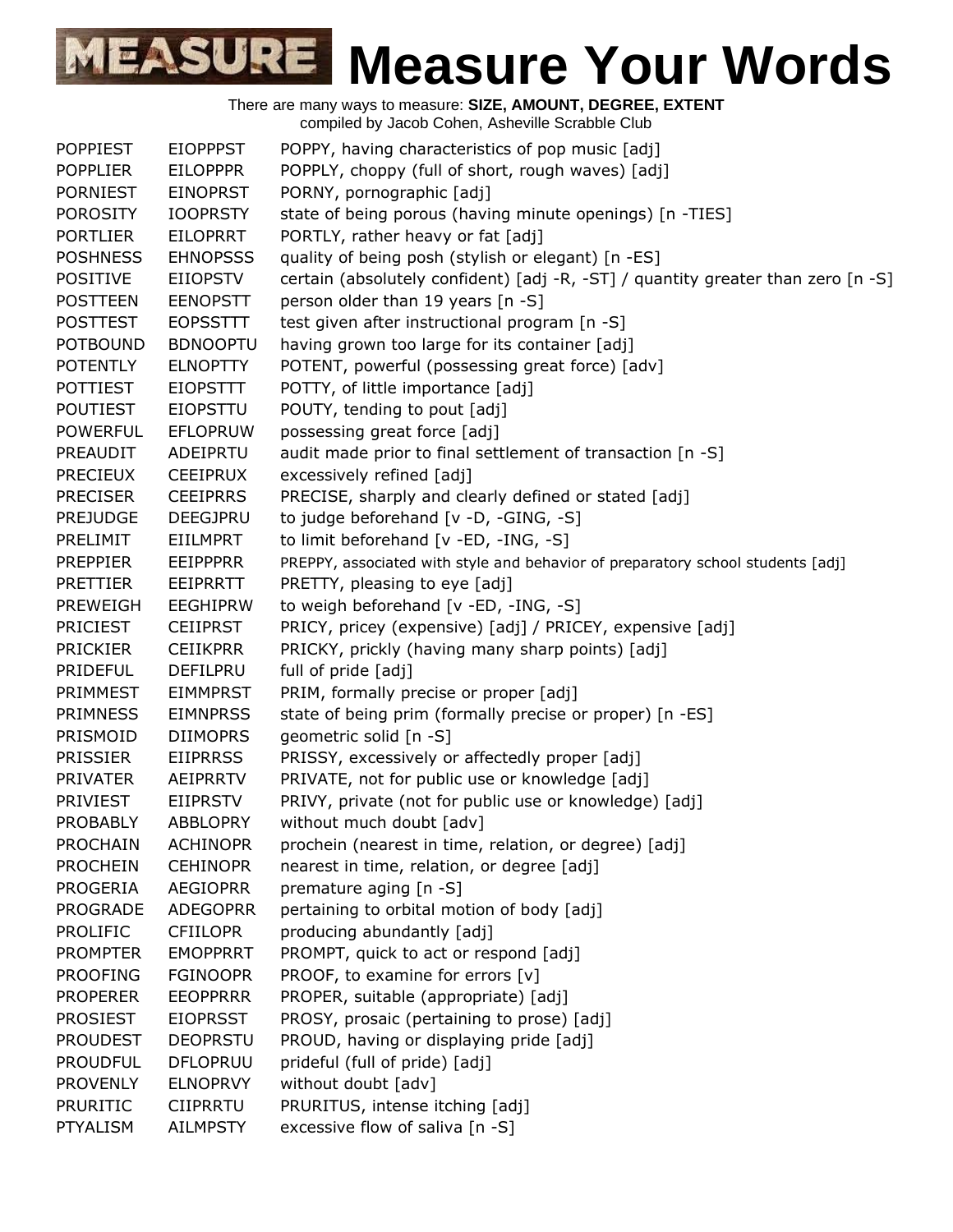| <b>PUBERTAL</b> | ABELPRTU        | PUBERTY, period of sexual maturation [adj]                                               |
|-----------------|-----------------|------------------------------------------------------------------------------------------|
| <b>PUDDLIER</b> | DDEILPRU        | PUDDLY, full of puddles [adj]                                                            |
| <b>PUDGIEST</b> | <b>DEGIPSTU</b> | PUDGY, short and fat [adj]                                                               |
| <b>PUFFIEST</b> | <b>EFFIPSTU</b> | PUFFY, swollen [adj]                                                                     |
| <b>PUGGIEST</b> | <b>EGGIPSTU</b> | PUGGY, puggish (somewhat stubby) [adj]                                                   |
| <b>PUNCHIER</b> | <b>CEHINPRU</b> | PUNCHY, dazed [adj]                                                                      |
| <b>PUNGENCY</b> | <b>CEGNNPUY</b> | state of being pungent (sharply affecting organs of taste or smell) [n -CIES]            |
| <b>PUNINESS</b> | <b>EINNPSSU</b> | state of being puny (of inferior size, strength, or significance) [n -ES]                |
| <b>PUNNIEST</b> | <b>EINNPSTU</b> | PUNNY, being or involving pun [adj]                                                      |
| <b>PURENESS</b> | <b>EENPRSSU</b> | quality of being pure (free from anything different, inferior, or contaminating) [n -ES] |
| <b>PURPLEST</b> | <b>ELPPRSTU</b> | PURPLE, of color intermediate between red and blue [adj]                                 |
| <b>PURSIEST</b> | <b>EIPRSSTU</b> | PURSY, short of breath [adj]                                                             |
| <b>PURTIEST</b> | <b>EIPRSTTU</b> | PURTY, pretty (pleasing to eye) [adj]                                                    |
| <b>PUSHIEST</b> | <b>EHIPSSTU</b> | PUSHY, offensively aggressive [adj]                                                      |
| <b>PUSSIEST</b> | <b>EIPSSSTU</b> | PUSSY, full of pus [adj]                                                                 |
| <b>PYROSTAT</b> | <b>AOPRSTTY</b> | thermostat $[n -S]$                                                                      |
| <b>PYTHONIC</b> | <b>CHINOPTY</b> | PYTHON, large snake [adj]                                                                |
|                 |                 | Q 8s                                                                                     |
| QINDARKA        | AADIKNQR        | qindar, qintar, monetary unit of Albania [n]                                             |
| <b>QUADRANS</b> | AADNQRSU        | ancient Roman coin [n -NTES]                                                             |
| QUADRANT        | AADNQRTU        | quarter section of circle [n -S]                                                         |
| QUAINTER        | AEINQRTU        | QUAINT, pleasingly old-fashioned or unfamiliar [adj]                                     |
| QUAKIEST        | AEIKQSTU        | QUAKY, tending to quake [adj]                                                            |
| QUALMIER        | AEILMQRU        | QUALMY, qualmish (having qualms) [adj]                                                   |
| QUANTIFY        | AFINQTUY        | to determine quantity of [v -FIED, -ING, -FIES]                                          |
| QUANTILE        | AEILNQTU        | any of values of random variable that divides frequency distribution [n -S]              |
| QUANTISE        | AEINQSTU        | to quantize (to limit possible values of to discrete set) [v -D, -SING, -S]              |
| QUANTITY        | AINQTTUY        | specified or indefinite amount or number [n -TIES]                                       |
| QUANTIZE        | AEINQTUZ        | to limit possible values of to discrete set [v -D, -ZING, -S]                            |
| QUARTERN        | AENQRRTU        | one-fourth of something [n -S]                                                           |
| QUATORZE        | <b>AEOQRTUZ</b> | set of four cards of same denomination scoring fourteen points [n -S]                    |
| QUATRAIN        | AAINQRTU        | stanza of four lines [n -S]                                                              |
| QUEASIER        | AEEIQRSU        | QUEASY, easily nauseated [adj]                                                           |
| QUEAZIER        | AEEIQRUZ        | QUEAZY, queasy (easily nauseated) [adj]                                                  |
| QUEENIER        | EEEINQRU        | QUEENY, showily effeminate [adj]                                                         |
| QUEEREST        | EEEQRSTU        | QUEER, deviating from expected or normal [adj]                                           |
| QUICKEST        | <b>CEIKQSTU</b> | QUICK, acting or capable of acting with speed [adj]                                      |
| QUIETEST        | EEIQSTTU        | QUIET, making little or no noise [adj]                                                   |
| QUIETUDE        | DEEIQTUU        | state of tranquility [n -S]                                                              |
| QUIPPIER        | EIIPPQRU        | QUIPPY, witty (humorously clever) [adj]                                                  |
| QUIRKIER        | EIIKQRRU        | QUIRKY, peculiar [adj]                                                                   |
| QUOTIENT        | EINOQTTU        | number resulting from division of one number by another [n -S]                           |
| <b>QURUSHES</b> | <b>EHQRSSUU</b> | QURUSH, qursh, monetary unit of Saudi Arabia [n]                                         |
|                 |                 | <b>R</b> 8s                                                                              |
| RABIDITY        | ABDIIRTY        | state of being rabid (affected with rabies) [n -TIES]                                    |
| <b>RACEMISM</b> | <b>ACEIMMRS</b> | state of being racemic (pertaining to racemate (chemical salt)) [n -S]                   |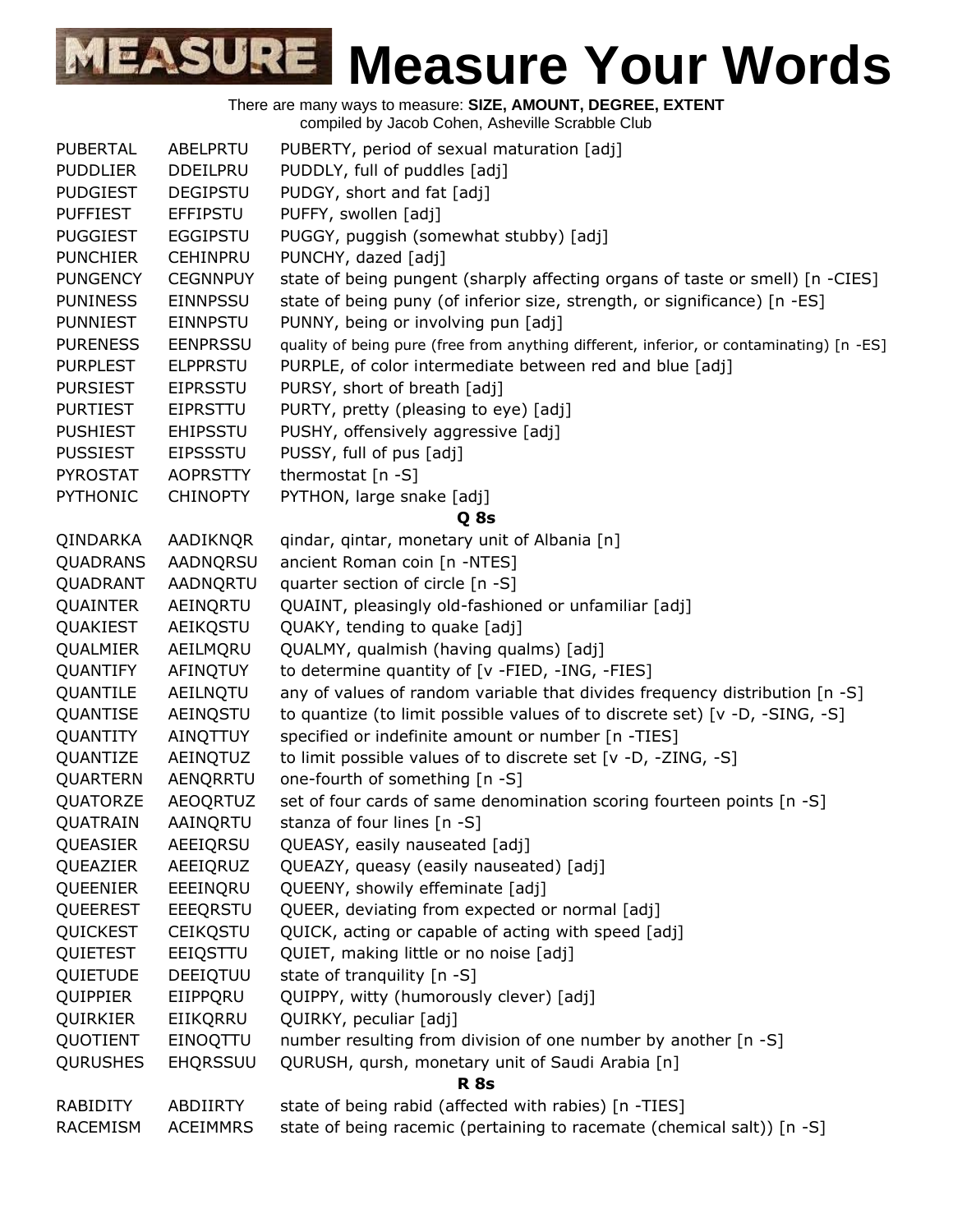| <b>RACINESS</b> | <b>ACEINRSS</b> | quality of being racy (bordering on impropriety or indecency) [n -ES]           |
|-----------------|-----------------|---------------------------------------------------------------------------------|
| RADIANCE        | <b>AACDEINR</b> | brightness (quality of being bright (emitting much light)) [n -S]               |
| RADIANCY        | AACDINRY        | radiance (brightness (quality of being bright (emitting much light))) [n -CIES] |
| <b>RADICAND</b> | <b>AACDDINR</b> | quantity in mathematics [n -S]                                                  |
| <b>RAGGEDER</b> | ADEEGGRR        | RAGGED, tattered [adj]                                                          |
| <b>RAGINGLY</b> | AGGILNRY        | in furious (extremely angry) manner [adv]                                       |
| RAINIEST        | AEIINRST        | RAINY, marked by rain [adj]                                                     |
| <b>RAMOSITY</b> | <b>AIMORSTY</b> | state of being ramose (having many branches) [n -TIES]                          |
| <b>RAMPANCY</b> | <b>AACMNPRY</b> | state of being rampant (unrestrained (not restrained (restrain))) [n -CIES]     |
| <b>RANCIDER</b> | <b>ACDEINRR</b> | RANCID, having unpleasant odor or taste [adj]                                   |
| <b>RANDIEST</b> | <b>ADEINRST</b> | RANDY, lustful (marked by excessive sexual desire) [adj]                        |
| RANGIEST        | <b>AEGINRST</b> | RANGY, tall and slender [adj]                                                   |
| <b>RANKNESS</b> | <b>AEKNNRSS</b> | state of being rank (strong and disagreeable in odor or taste) [n -ES]          |
| <b>RAPIDEST</b> | <b>ADEIPRST</b> | RAPID, fast-moving [adj]                                                        |
| RAPIDITY        | <b>ADIIPRTY</b> | swiftness (quality of being swift (moving with great rate of motion)) [n -TIES] |
| <b>RAPIERED</b> | <b>ADEEIPRR</b> | RAPIER, long, slender sword [adj]                                               |
| <b>RAPTNESS</b> | <b>AENPRSST</b> | state of being rapt (deeply engrossed) [n -ES]                                  |
| <b>RARENESS</b> | <b>AEENRRSS</b> | quality of being rare (occurring infrequently) [n -ES]                          |
| RARIFIED        | <b>ADEFIIRR</b> | RARIFY, to rarefy (to make less dense) [v]                                      |
| RARIFIES        | <b>AEFIIRRS</b> | RARIFY, to rarefy (to make less dense) [v]                                      |
| RARITIES        | AEIIRRST        | RARITY, rareness (quality of being rare (occurring infrequently)) [n]           |
| <b>RASHNESS</b> | <b>AEHNRSSS</b> | state of being rash (acting without due caution or forethought) [n -ES]         |
| <b>RASPIEST</b> | <b>AEIPRSST</b> | RASPY, rough (having uneven surface) [adj]                                      |
| <b>RATIONAL</b> | AAILNORT        | number that can be expressed as quotient of integers [n -S]                     |
| RATTIEST        | <b>AEIRSTTT</b> | RATTY, infested with rats [adj]                                                 |
| <b>RATTLIER</b> | AEILRRTT        | RATTLY, tending to rattle [adj]                                                 |
| <b>RAVENEST</b> | <b>AEENRSTV</b> | RAVEN, glossy black [adj]                                                       |
| <b>RAVENOUS</b> | <b>AENORSUV</b> | extremely hungry [adj]                                                          |
| <b>READDING</b> | ADDEGINR        | READD, to add again [v]                                                         |
| <b>READIEST</b> | ADEEIRST        | READY, prepared [adj]                                                           |
| <b>REALNESS</b> | <b>AEELNRSS</b> | state of being real (having actual existence) [n -ES]                           |
| REBILLED        | <b>BDEEILLR</b> | REBILL, BILL, to present statement of costs to [v] / REBILL, to bill again [v]  |
| <b>RECENTER</b> | <b>CEEENRRT</b> | RECENT, of or pertaining to time not long past [adj]                            |
| <b>RECHARGE</b> | <b>ACEEGHRR</b> | to charge again [v -D, -GING, -S]                                               |
| <b>RECKONED</b> | <b>CDEEKNOR</b> | RECKON, to count or compute [v]                                                 |
| <b>RECKONER</b> | <b>CEEKNORR</b> | one that reckons (to count or compute) [n -S]                                   |
| <b>RECOVERY</b> | <b>CEEORRVY</b> | economic upturn [n -RIES]                                                       |
| <b>REDDIEST</b> | <b>DDEEIRST</b> | REDDY, reddish (somewhat red) [adj]                                             |
| <b>REEARNED</b> | <b>ADEEENRR</b> | REEARN, to earn again [v]                                                       |
| <b>REECHIER</b> | <b>CEEEHIRR</b> | REECHY, foul, rancid [adj]                                                      |
| <b>REEDIEST</b> | <b>DEEEIRST</b> | REEDY, abounding in reeds [adj]                                                 |
| <b>REEFIEST</b> | EEEFIRST        | REEFY, abounding in ridges of rock [adj]                                        |
| <b>REEKIEST</b> | <b>EEEIKRST</b> | REEKY, reeking [adj]                                                            |
| <b>REFIGURE</b> | EEFGIRRU        | FIGURE, to compute (to calculate) [v -D, -RING, -S]                             |
| <b>REGNANCY</b> | <b>ACEGNNRY</b> | state of being regnant (reigning) [n -CIES]                                     |
| <b>REINVEST</b> | <b>EEINRSTV</b> | to invest again [v -ED, -ING, -S]                                               |
|                 |                 |                                                                                 |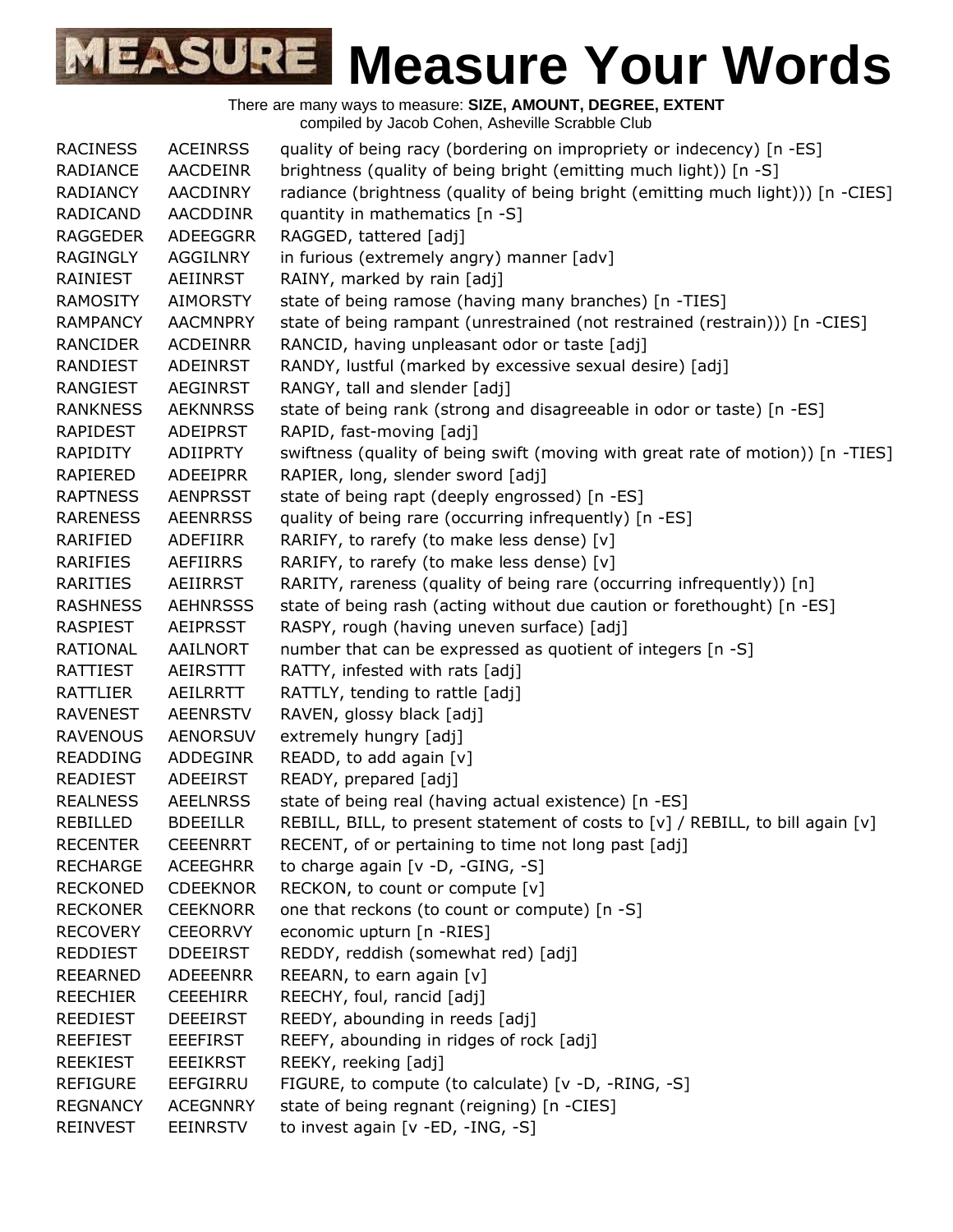| <b>REMOTEST</b> | <b>EEMORSTT</b> | REMOTE, situated far away [adj]                                                                             |
|-----------------|-----------------|-------------------------------------------------------------------------------------------------------------|
| <b>RENUMBER</b> | <b>BEEMNRRU</b> | NUMBER, to count (to list or mention units of one by one to ascertain total) [v -ED, -ING, -S]              |
| <b>REPERKED</b> | <b>DEEEKPRR</b> | REPERK, to perk again [v]                                                                                   |
| <b>RESEARCH</b> | <b>ACEEHRRS</b> | to investigate thoroughly [v -ED, -ING, -ES]                                                                |
| <b>RESIZING</b> | <b>EGIINRSZ</b> | RESIZE, SIZE, to arrange according to size (physical proportions) [v]                                       |
| <b>RESURVEY</b> | <b>EERRSUVY</b> | SURVEY, to determine boundaries, area, or elevations of by measuring angles and distances [v -ED, -ING, -S] |
| <b>RETESTED</b> | <b>DEEERSTT</b> | RETEST, to test again [v]                                                                                   |
| <b>RETHREAD</b> | <b>ADEEHRRT</b> | to thread again [v -ED, -ING, -S]                                                                           |
| <b>REVENUAL</b> | AEELNRUV        | REVENUE, income of government [adj]                                                                         |
| <b>REVENUED</b> | <b>DEEENRUV</b> | REVENUE, income of government [adj]                                                                         |
| <b>REZEROED</b> | <b>DEEEORRZ</b> | REZERO, to reset (gauge) back to zero [v]                                                                   |
| <b>REZEROES</b> | <b>EEEORRSZ</b> | REZERO, to reset (gauge) back to zero [v]                                                                   |
| <b>RHEUMIER</b> | EEHIMRRU        | RHEUMY, marked by rheum (watery discharge from eyes or nose) [adj]                                          |
| <b>RHYTHMIC</b> | <b>CHHIMRTY</b> | science of rhythm [n -S]                                                                                    |
| RIBALDER        | <b>ABDEILRR</b> | RIBALD, characterized by crude language [adj]                                                               |
| RIBBIEST        | <b>BBEIIRST</b> | RIBBY, marked by prominent ribs (curved bony rods in body) [adj]                                            |
| <b>RICHNESS</b> | <b>CEHINRSS</b> | state of being rich (having wealth (great quantity of valuable material)) [n -ES]                           |
| RIDGIEST        | <b>DEGIIRST</b> | RIDGY, having ridges [adj]                                                                                  |
| <b>RIFENESS</b> | <b>EEFINRSS</b> | state of being rife (abundant (present in great quantity)) [n -ES]                                          |
| <b>RIGHTEST</b> | <b>EGHIRSTT</b> | RIGHT, being in accordance with what is good, proper, or just [adj]                                         |
| <b>RIGHTFUL</b> | <b>FGHILRTU</b> | just or proper [adj]                                                                                        |
| <b>RIGHTIER</b> | <b>EGHIIRRT</b> | RIGHTY, politically conservative [adj]                                                                      |
| <b>RIGIDEST</b> | <b>DEGIIRST</b> | RIGID, not flexible; strict, harsh [adj]                                                                    |
| <b>RIGIDITY</b> | <b>DGIIIRTY</b> | state of being rigid (not flexible; strict, harsh) [n -TIES]                                                |
| RIGORISM        | <b>GIIMORRS</b> | strictness or severity in conduct or attitude [n -S]                                                        |
| <b>RIMINESS</b> | <b>EIIMNRSS</b> | condition of being rimy [n -ES]                                                                             |
| RIMOSITY        | <b>IIMORSTY</b> | state of being rimose (marked by cracks) [n -TIES]                                                          |
| <b>RIPENESS</b> | <b>EEINPRSS</b> | state of being ripe (fully developed) [n -ES]                                                               |
| <b>RIPPLIER</b> | <b>EIILPPRR</b> | RIPPLY, marked by ripples [adj]                                                                             |
| <b>RISKIEST</b> | <b>EIIKRSST</b> | RISKY, dangerous [adj]                                                                                      |
| <b>RISKLESS</b> | <b>EIKLRSSS</b> | free of risk [adj]                                                                                          |
| <b>RITZIEST</b> | <b>EIIRSTTZ</b> | RITZY, elegant (tastefully opulent) [adj]                                                                   |
| <b>ROASTING</b> | <b>AGINORST</b> | severe criticism [n -S]                                                                                     |
| <b>ROBUSTER</b> | <b>BEORRSTU</b> | ROBUST, strong and healthy [adj]                                                                            |
| <b>ROCKIEST</b> | <b>CEIKORST</b> | ROCKY, unsteady (firm in position) [adj]                                                                    |
| <b>ROENTGEN</b> | <b>EEGNNORT</b> | unit of radiation dosage [n -S]                                                                             |
| ROILIEST        | <b>EIILORST</b> | ROILY, muddy (covered or filled with mud) [adj]                                                             |
| <b>ROOKIEST</b> | <b>EIKOORST</b> | ROOKY, abounding in rooks [adj]                                                                             |
| <b>ROOMIEST</b> | <b>EIMOORST</b> | ROOMY, spacious (vast or ample in extent) [adj]                                                             |
|                 |                 | ROOTY, full of roots [adj]                                                                                  |
| <b>ROOTIEST</b> | <b>EIOORSTT</b> |                                                                                                             |
| <b>ROOTSIER</b> | <b>EIOORRST</b> | ROOTSY, showing traditional musical origins [adj]                                                           |
| <b>ROSINESS</b> | <b>EINORSSS</b> | state of being rosy (rose-colored) [n -ES]                                                                  |
| <b>ROTTENER</b> | <b>EENORRTT</b> | ROTTEN, being in state of decay [adj]                                                                       |
| <b>ROTTENLY</b> | <b>ELNORTTY</b> | ROTTEN, being in state of decay [adv]                                                                       |
| <b>ROTUNDER</b> | <b>DENORRTU</b> | ROTUND, marked by roundness [adj]                                                                           |
| <b>ROUGHEST</b> | <b>EGHORSTU</b> | ROUGH, having uneven surface [adj]                                                                          |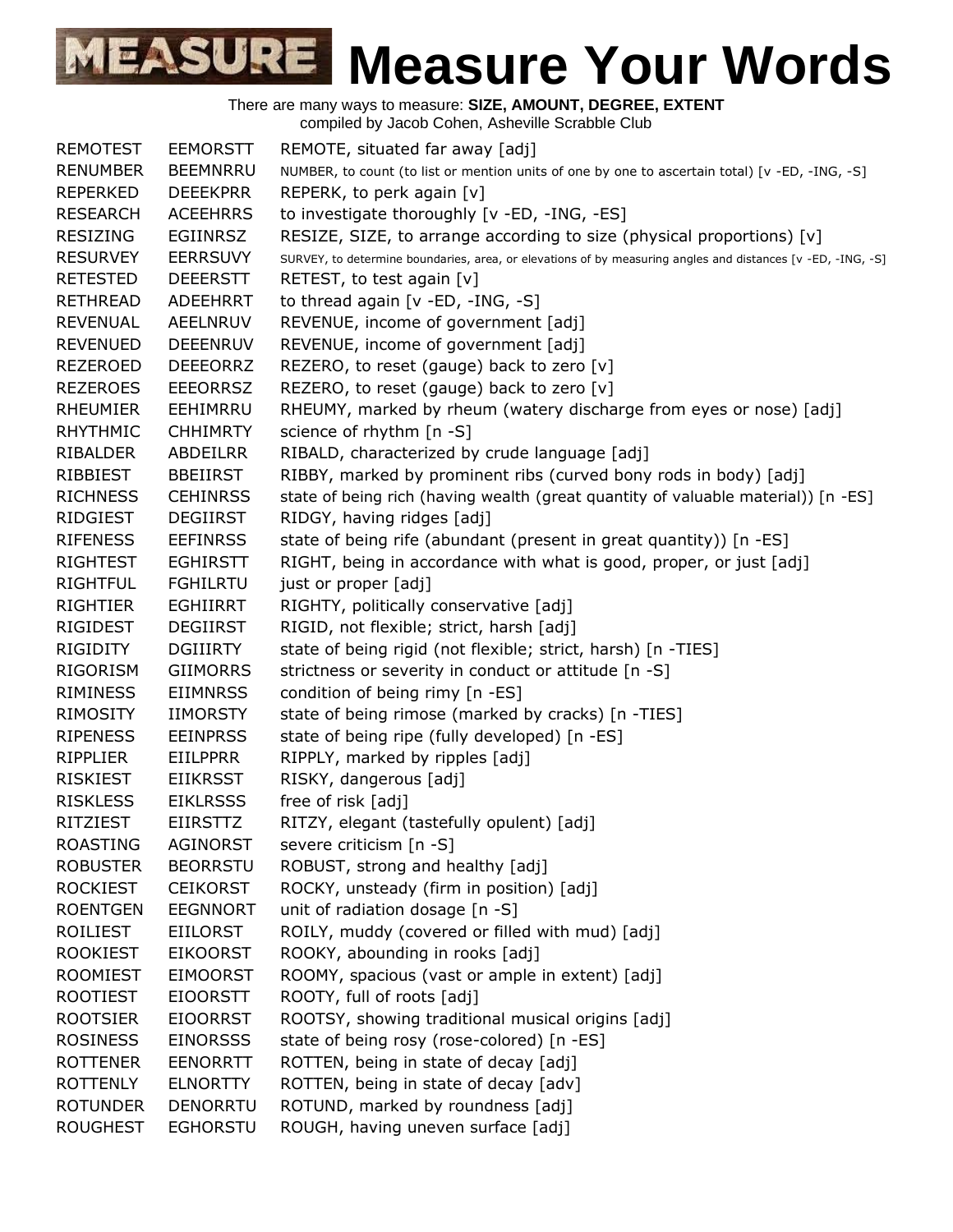| <b>ROUNDEST</b> | <b>DENORSTU</b> | ROUND, shaped like sphere [adj]                                                               |
|-----------------|-----------------|-----------------------------------------------------------------------------------------------|
| <b>ROUNDISH</b> | <b>DHINORSU</b> | somewhat round [adj]                                                                          |
| <b>ROUPIEST</b> | <b>EIOPRSTU</b> | ROUPY, hoarse (low and rough in sound) [adj]                                                  |
| <b>ROUSABLE</b> | ABELORSU        | ROUSE, to bring out of state of sleep or inactivity [adj]                                     |
| <b>ROWDIEST</b> | <b>DEIORSTW</b> | ROWDY, disorderly in behavior [adj]                                                           |
| <b>RUBBLIER</b> | <b>BBEILRRU</b> | RUBBLY, abounding in rubble [adj]                                                             |
| <b>RUDDIEST</b> | <b>DDEIRSTU</b> | RUDDY, having healthy, reddish color [adj]                                                    |
| <b>RUDENESS</b> | <b>DEENRSSU</b> | quality of being rude (discourteous or impolite) [n -ES]                                      |
| <b>RUFFLIER</b> | EFFILRRU        | RUFFLY, not smooth [adj]                                                                      |
| <b>RUGGEDER</b> | DEEGGRRU        | RUGGED, having uneven surface [adj]                                                           |
| <b>RUGOSITY</b> | <b>GIORSTUY</b> | state of being rugose (full of wrinkles) [n -TIES]                                            |
| <b>RUMMIEST</b> | <b>EIMMRSTU</b> | RUMMY, odd (unusual (something that is usual (ordinary))) [adj]                               |
| <b>RUMPLIER</b> | EILMPRRU        | RUMPLY, rumpled [adj]                                                                         |
| <b>RUNNIEST</b> | <b>EINNRSTU</b> | RUNNY, tending to drip [adj]                                                                  |
| <b>RUNTIEST</b> | <b>EINRSTTU</b> | RUNTY, small (of limited size or quantity) [adj]                                              |
| <b>RURALISM</b> | <b>AILMRRSU</b> | state of being rural (pertaining to country (territory of nation)) [n -S]                     |
| <b>RURALITY</b> | <b>AILRRTUY</b> | state of being rural (pertaining to country (territory of nation)) [n -TIES]                  |
| <b>RUSHIEST</b> | <b>EHIRSSTU</b> | RUSHY, abounding in rushes [adj]                                                              |
| <b>RUSTIEST</b> | <b>EIRSSTTU</b> | RUSTY, covered with rust [adj]                                                                |
| <b>RUTTIEST</b> | EIRSTTTU        | RUTTY, marked by ruts [adj]                                                                   |
|                 |                 | S <sub>8s</sub>                                                                               |
| <b>SACREDER</b> | <b>ACDEERRS</b> | SACRED, holy (having divine nature or origin) [adj]                                           |
| <b>SAFENESS</b> | <b>AEEFNSSS</b> | quality of being safe (free from danger) [n -ES]                                              |
| <b>SAGEHOOD</b> | <b>ADEGHOOS</b> | state of being wise (having wisdom (power of true and right discernment)) [n -S]              |
| <b>SAGENESS</b> | <b>AEEGNSSS</b> | wisdom (power of true and right discernment) [n -ES]                                          |
| <b>SAGGIEST</b> | <b>AEGGISST</b> | SAGGY, characterized by sagging [adj]                                                         |
| SAINTDOM        | ADIMNOST        | state of being saint [n -S]                                                                   |
| <b>SALACITY</b> | <b>AACILSTY</b> | lewdness (state of being lewd (obscene (indecent))) [n -TIES]                                 |
| <b>SALLOWER</b> | <b>AELLORSW</b> | SALLOW, of sickly yellowish color [adj]                                                       |
| <b>SALTIEST</b> | AEILSSTT        | SALTY, tasting of or containing salt [adj]                                                    |
| <b>SALTNESS</b> | <b>AELNSSST</b> | state of being salty (tasting of or containing salt) [n -ES]                                  |
| <b>SALUTARY</b> | <b>AALRSTUY</b> | producing beneficial effect [adj]                                                             |
| <b>SALVABLE</b> | <b>AABELLSV</b> | capable of being saved [adj]                                                                  |
| <b>SALVABLY</b> | <b>AABLLSVY</b> | SALVABLE, capable of being saved [adv]                                                        |
| <b>SAMADHIS</b> | <b>AADHIMSS</b> | SAMADHI, state of concentration in yoga [n]                                                   |
| <b>SAMENESS</b> | <b>AEEMNSSS</b> | lack of change or variety [n -ES]                                                             |
| <b>SAMPLING</b> | <b>AGILMNPS</b> | small part selected for analysis [n -S] / SAMPLE, to test representative portion of whole [v] |
| <b>SANCTITY</b> | <b>ACINSTTY</b> | holiness (state of being holy (having divine nature or origin)) [n -TIES]                     |
| SANDIEST        | <b>ADEINSST</b> | SANDY, containing or covered with sand [adj]                                                  |
| <b>SANENESS</b> | <b>AEENNSSS</b> | sanity (state of being sane (mentally sound)) [n -ES]                                         |
| <b>SANITIES</b> | AEIINSST        | SANITY, state of being sane (mentally sound) [n]                                              |
| SAPIDITY        | ADIIPSTY        | state of being sapid (pleasant to taste) [n -TIES]                                            |
| <b>SAPPIEST</b> | <b>AEIPPSST</b> | SAPPY, silly (showing lack of good sense) [adj]                                               |
| <b>SARKIEST</b> | <b>AEIKRSST</b> | SARKY, sarcastic [adj]                                                                        |
| SASSIEST        | <b>AEISSSST</b> | SASSY, impudent (offensively bold or disrespectful) [adj]                                     |
| <b>SAUCIEST</b> | ACEISSTU        | SAUCY, impudent (offensively bold or disrespectful) [adj]                                     |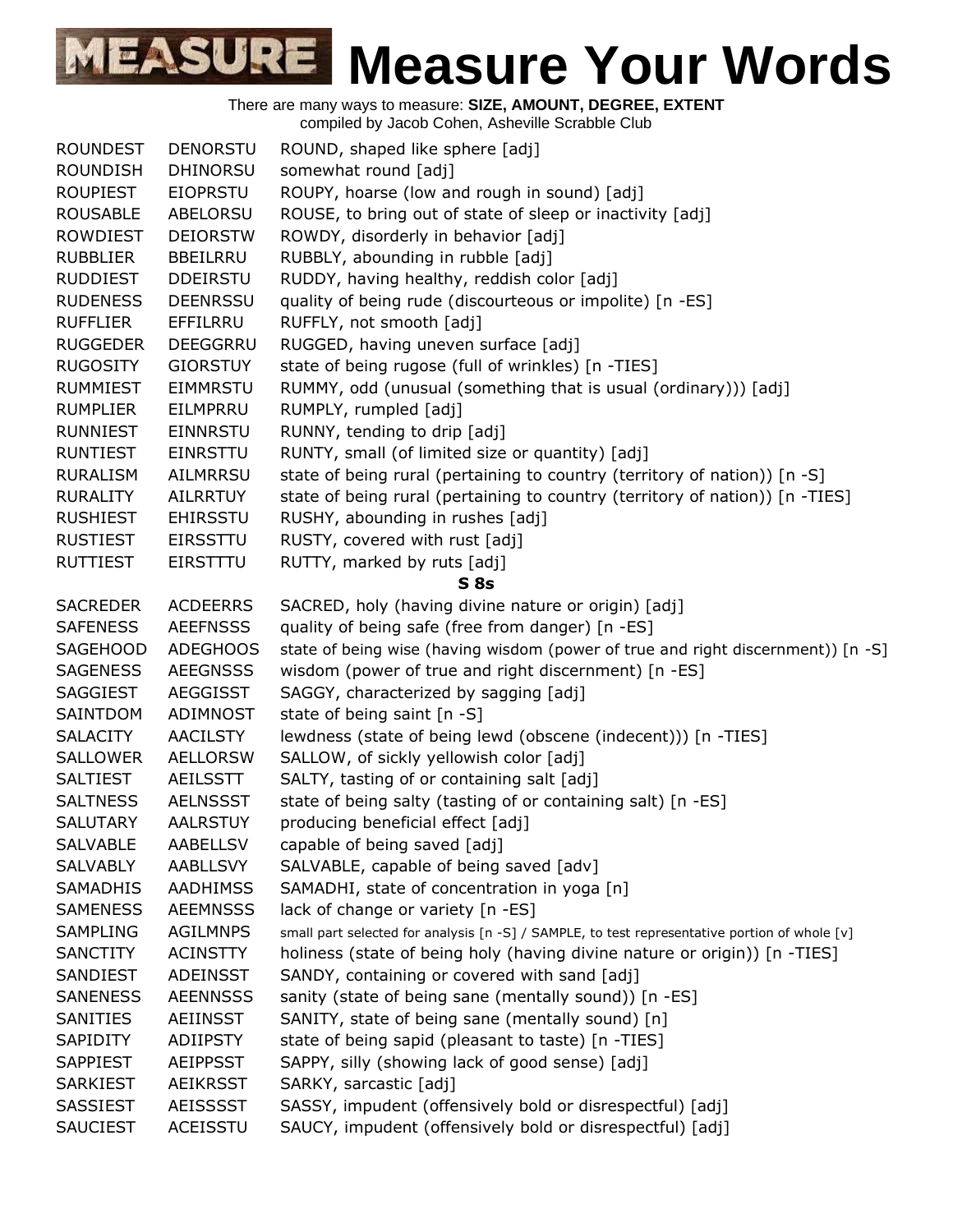| <b>SAVAGEST</b> | <b>AAEGSSTV</b> | SAVAGE, fierce (violently hostile or aggressive) [adj]          |
|-----------------|-----------------|-----------------------------------------------------------------|
| <b>SAVORIER</b> | AEIORRSV        | SAVORY, pleasant to taste or smell [adj]                        |
| <b>SAVVIEST</b> | AEISSTVV        | SAVVY, shrewd (having keen insight) [adj]                       |
| <b>SCABBIER</b> | <b>ABBCEIRS</b> | SCABBY, covered with scabs [adj]                                |
| <b>SCALEPAN</b> | <b>AACELNPS</b> | pan on weighing scale [n -S]                                    |
| <b>SCALIEST</b> | <b>ACEILSST</b> | SCALY, peeling off in flakes [adj]                              |
| <b>SCANTEST</b> | <b>ACENSSTT</b> | SCANT, meager (deficient in quantity or quality) [adj]          |
| <b>SCANTIER</b> | <b>ACEINRST</b> | SCANTY, meager (deficient in quantity or quality) [adj]         |
| <b>SCARCELY</b> | <b>ACCELRSY</b> | by narrow margin [adv]                                          |
| <b>SCARCEST</b> | <b>ACCERSST</b> | SCARCE, infrequently seen or found [adj]                        |
| <b>SCAREDER</b> | <b>ACDEERRS</b> | SCARED, afraid (filled with apprehension) [adj]                 |
| <b>SCARIEST</b> | <b>ACEIRSST</b> | SCAREY, scary (frightening) [adj] / SCARY [adj]                 |
| <b>SCARRIER</b> | <b>ACEIRRRS</b> | SCARRY, marked with scars [adj]                                 |
| <b>SCATTIER</b> | <b>ACEIRSTT</b> | SCATTY, crazy (insane (mentally unsound)) [adj]                 |
| <b>SCHIZIER</b> | <b>CEHIIRSZ</b> | SCHIZY, affected with schizophrenia [adj]                       |
| <b>SCHMALTZ</b> | <b>ACHLMSTZ</b> | excessive sentimentality [n -ES]                                |
| <b>SCOOPFUL</b> | <b>CFLOOPSU</b> | as much as scoop will hold [n -S or -PSFUL]                     |
| <b>SCREWIER</b> | <b>CEEIRRSW</b> | SCREWY, crazy (insane (mentally unsound)) [adj]                 |
| <b>SCRIMPIT</b> | <b>CIIMPRST</b> | meager (deficient in quantity or quality) [adj]                 |
| <b>SCUMMIER</b> | <b>CEIMMRSU</b> | SCUMMY, covered with scum [adj]                                 |
| <b>SCURFIER</b> | CEFIRRSU        | SCURFY, covered with scurf [adj]                                |
| <b>SCURVIER</b> | <b>CEIRRSUV</b> | SCURVY, base or contemptible [adj]                              |
| <b>SCUZZIER</b> | <b>CEIRSUZZ</b> | SCUZZY, dirty or shabby [adj]                                   |
| <b>SEAMIEST</b> | AEEIMSST        | SEAMY, unpleasant (pleasing) [adj]                              |
| <b>SECRETER</b> | <b>CEEERRST</b> | SECRET, kept from knowledge or view [adj]                       |
| <b>SECUREST</b> | <b>CEERSSTU</b> | SECURE, free from danger [adj]                                  |
| <b>SECURITY</b> | <b>CEIRSTUY</b> | state of being secure (free from danger) [n -TIES]              |
| <b>SEDATEST</b> | <b>ADEESSTT</b> | SEDATE, calm (free from agitation) [adj]                        |
| SEDATION        | ADEINOST        | reduction of stress or excitement by use of sedatives [n -S]    |
| <b>SEDGIEST</b> | <b>DEEGISST</b> | SEDGY, abounding in sedge [adj]                                 |
| <b>SEDULITY</b> | <b>DEILSTUY</b> | state of being sedulous (diligent (persevering)) [n -TIES]      |
| <b>SEEDIEST</b> | <b>DEEEISST</b> | SEEDY, containing seeds; inferior in condition or quality [adj] |
| <b>SEEMLIER</b> | <b>EEEILMRS</b> | SEEMLY, of pleasing appearance [adj]                            |
| <b>SEEPIEST</b> | <b>EEEIPSST</b> | SEEPY, soaked or oozing with water [adj]                        |
| <b>SEICENTO</b> | <b>CEEINOST</b> | seventeenth century [n -S]                                      |
| <b>SEMESTER</b> | <b>EEEMRSST</b> | period constituting half of academic year [n -S]                |
| <b>SEMIHARD</b> | <b>ADEHIMRS</b> | moderately hard [adj]                                           |
| <b>SEMIHIGH</b> | <b>EGHHIIMS</b> | moderately high [adj]                                           |
| SEMIMILD        | <b>DEIILMMS</b> | moderately mild [adj]                                           |
| <b>SEMISOFT</b> | <b>EFIMOSST</b> | moderately soft [adj]                                           |
| SEMIWILD        | <b>DEIILMSW</b> | somewhat wild [adj]                                             |
| <b>SEPTIMAL</b> | AEILMPST        | based on number seven [adj]                                     |
| <b>SEPTUPLE</b> | <b>EELPPSTU</b> | to make seven times as great [v -D, -LING, -S]                  |
| <b>SERENEST</b> | <b>EEENRSST</b> | SERENE, calm; tranquil [adj]                                    |
| <b>SERENITY</b> | <b>EEINRSTY</b> | state of being serene (calm; tranquil) [n -TIES]                |
| <b>SEROSITY</b> | <b>EIORSSTY</b> | quality or state of being serous [n -TIES]                      |
|                 |                 |                                                                 |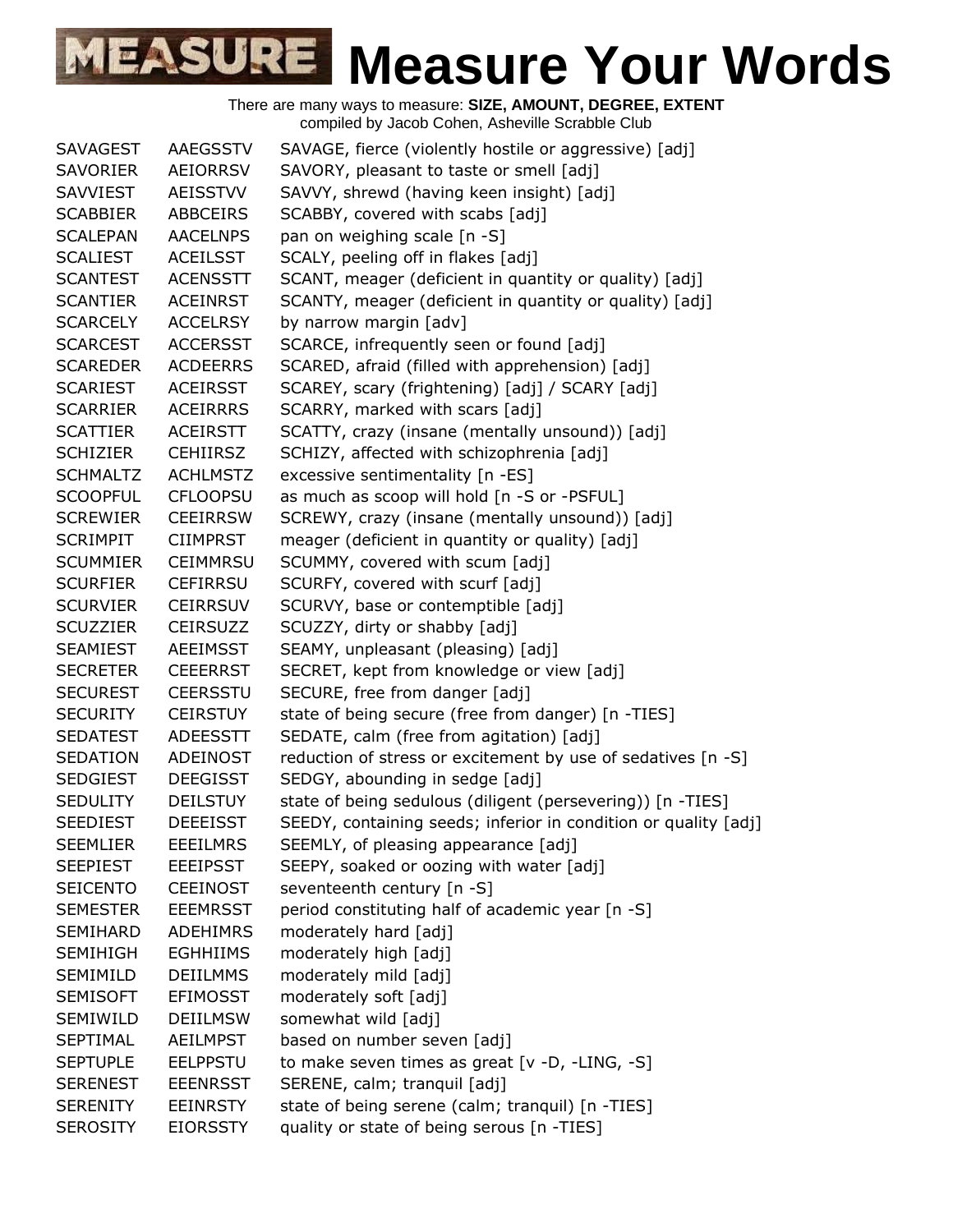| <b>SESTERCE</b> | <b>CEEERSST</b> | coin of ancient Rome [n -S]                                       |
|-----------------|-----------------|-------------------------------------------------------------------|
| <b>SEVEREST</b> | <b>EEERSSTV</b> | SEVERE, unsparing in treatment of ors [adj]                       |
| <b>SEVERITY</b> | EEIRSTVY        | quality or state of being severe [n -TIES]                        |
| <b>SEXINESS</b> | <b>EEINSSSX</b> | quality or state of being sexy [n -ES]                            |
| <b>SEXTARII</b> | AEIIRSTX        | ancient Roman units of liquid measure [n]                         |
| <b>SEXTETTE</b> | <b>EEESTTTX</b> | sextet (group of six) [n -S]                                      |
| <b>SEXTUPLE</b> | <b>EELPSTUX</b> | to make six times as great $[v -D, -LING, -S]$                    |
| <b>SEXTUPLY</b> | <b>ELPSTUXY</b> | to six times as much or as many [adv]                             |
| <b>SHABBIER</b> | <b>ABBEHIRS</b> | SHABBY, ragged (tattered) [adj]                                   |
| <b>SHACKIER</b> | <b>ACEHIKRS</b> | SHACKY, dilapidated [adj]                                         |
| <b>SHADIEST</b> | <b>ADEHISST</b> | SHADY, shaded [adj]                                               |
| <b>SHAGGIER</b> | <b>AEGGHIRS</b> | SHAGGY, covered with long, coarse hair [adj]                      |
| <b>SHAKEOUT</b> | <b>AEHKOSTU</b> | minor economic recession [n -S]                                   |
| <b>SHAKIEST</b> | <b>AEHIKSST</b> | SHAKY, shaking [adj]                                              |
| <b>SHARPEST</b> | <b>AEHPRSST</b> | SHARP, suitable for or capable of cutting or piercing [adj]       |
| <b>SHARPISH</b> | <b>AHHIPRSS</b> | somewhat sharp [adj]                                              |
| <b>SHEENIER</b> | <b>EEEHINRS</b> | SHEENY, shining (emitting or reflecting light) [adj]              |
| <b>SHEEREST</b> | <b>EEEHRSST</b> | SHEER, of very thin texture [adj]                                 |
| <b>SHEKALIM</b> | <b>AEHIKLMS</b> | SHEKEL, ancient unit of weight and money [n]                      |
| <b>SHEKELIM</b> | <b>EEHIKLMS</b> | SHEKEL, ancient unit of weight and money [n]                      |
| <b>SHELFFUL</b> | <b>EFFHLLSU</b> | as much as shelf can hold [n -S]                                  |
| <b>SHELLIER</b> | <b>EEHILLRS</b> | SHELLY, abounding in seashells [adj]                              |
| <b>SHELVIER</b> | <b>EEHILRSV</b> | SHELVY, inclining gradually [adj]                                 |
| SHEQALIM        | AEHILMQS        | SHEQEL, shekel (ancient unit of weight and money) [n]             |
| <b>SHIFTIER</b> | <b>EFHIIRST</b> | SHIFTY, tricky (characterized by deception) [adj]                 |
| <b>SHILLING</b> | <b>GHIILLNS</b> | former monetary unit of Great Britain [n -S]                      |
| <b>SHINIEST</b> | <b>EHIINSST</b> | SHINY, filled with light [adj]                                    |
| SHIPLOAD        | <b>ADHILOPS</b> | as much as ship can carry [n -S]                                  |
| SHIRTIER        | EHIIRRST        | SHIRTY, angry (feeling strong displeasure or hostility) [adj]     |
| <b>SHITTIER</b> | EHIIRSTT        | SHITTY, offensive word [adj]                                      |
| <b>SHOALEST</b> | <b>AEHLOSST</b> | SHOAL, shallow (having little depth) [adj]                        |
| <b>SHOALIER</b> | <b>AEHILORS</b> | SHOALY, full of shallow areas [adj]                               |
| <b>SHODDIER</b> | <b>DDEHIORS</b> | SHODDY, of inferior quality [adj]                                 |
| <b>SHODDILY</b> | <b>DDHILOSY</b> | SHODDY, of inferior quality [adv]                                 |
| <b>SHORTAGE</b> | <b>AEGHORST</b> | insufficient supply or amount [n -S]                              |
| <b>SHORTCUT</b> | <b>CHORSTTU</b> | to take shorter or quicker way [v SHORTCUT, -TTING, -S]           |
| <b>SHORTEST</b> | <b>EHORSSTT</b> | SHORT, having little length [adj]                                 |
| <b>SHORTISH</b> | <b>HHIORSST</b> | somewhat short [adj]                                              |
| <b>SHOUTIER</b> | <b>EHIORSTU</b> | SHOUTY, given to or characterized by shouting [adj]               |
| <b>SHOWIEST</b> | <b>EHIOSSTW</b> | SHOWY, making great or brilliant display [adj]                    |
| <b>SHREWDER</b> | <b>DEEHRRSW</b> | SHREWD, having keen insight [adj]                                 |
| <b>SHRILLER</b> | <b>EHILLRRS</b> | SHRILL, having high-pitched and piercing quality [adj]            |
| <b>SHTUMMER</b> | <b>EHMMRSTU</b> | SHTUM, schtum (silent (making no sound or noise)) [adj]           |
| <b>SICKLIER</b> | <b>CEIIKLRS</b> | SICKLY, appearing as if sick [adj]                                |
| <b>SICKNESS</b> | <b>CEIKNSSS</b> | state of being sick (affected with disease or ill health) [n -ES] |
| <b>SILENTER</b> | <b>EEILNRST</b> | SILENT, making no sound or noise [adj]                            |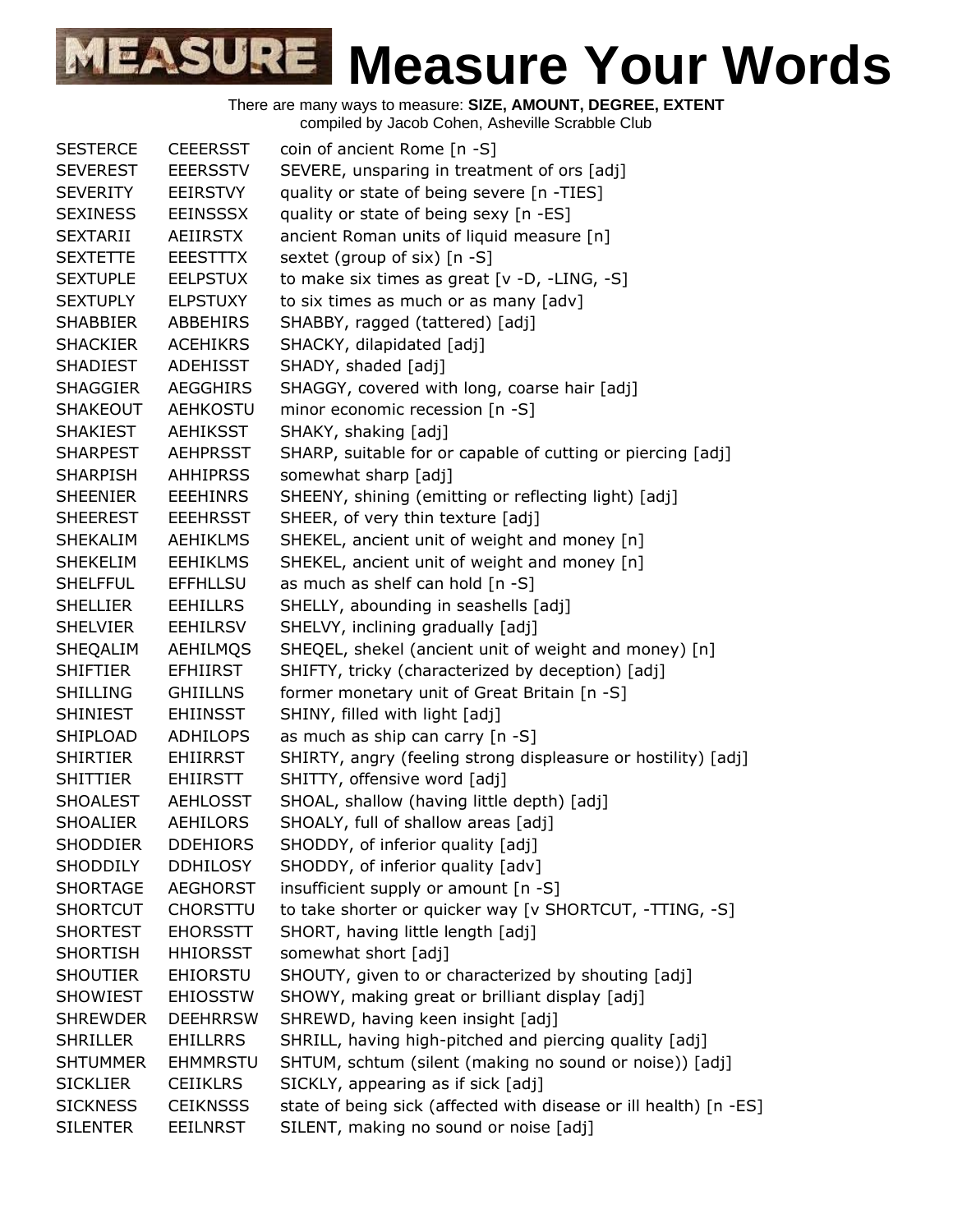| <b>SILLIEST</b> | <b>EIILLSST</b> | SILLY, showing lack of good sense [adj]                                                      |
|-----------------|-----------------|----------------------------------------------------------------------------------------------|
| <b>SILTIEST</b> | <b>EIILSSTT</b> | SILTY, full of silt [adj]                                                                    |
| SIMOLEON        | <b>EILMNOOS</b> | dollar, monetary unit of United States [n -S]                                                |
| <b>SIMONIAC</b> | <b>ACIIMNOS</b> | one who practices simony (buying or selling of church office) [n -S]                         |
| <b>SIMONIES</b> | <b>EIIMNOSS</b> | SIMONY, buying or selling of church office [n]                                               |
| <b>SIMPLEST</b> | <b>EILMPSST</b> | SIMPLE, not complex or complicated [adj]                                                     |
| <b>SINCERER</b> | <b>CEEINRRS</b> | SINCERE, free from hypocrisy or falseness [adj]                                              |
| SINUSOID        | <b>DIINOSSU</b> | mathematical curve [n -S]                                                                    |
| <b>SITHENCE</b> | <b>CEEHINST</b> | since (from then until now) [adv]                                                            |
| <b>SIXPENCE</b> | <b>CEEINPSX</b> | formerly used British coin worth six pennies [n -S]                                          |
| <b>SIXPENNY</b> | <b>EINNPSXY</b> | worth sixpence [adj]                                                                         |
| <b>SIXTIETH</b> | <b>EHIISTTX</b> | one of sixty equal parts [n -S]                                                              |
| <b>SIXTYISH</b> | <b>HIISSTXY</b> | being about sixty years old [adj]                                                            |
| <b>SIZEABLE</b> | ABEEILSZ        | sizable (of considerable size) [adj]                                                         |
| <b>SIZEABLY</b> | ABEILSYZ        | SIZEABLE, sizable (of considerable size) [adv]                                               |
| <b>SIZINESS</b> | <b>EIINSSSZ</b> | quality or state of being sizy [n -ES]                                                       |
| <b>SKANKIER</b> | <b>AEIKKNRS</b> | SKANKY, filthy or sleazy [adj]                                                               |
| <b>SKEEVIER</b> | <b>EEEIKRSV</b> | SKEEVY, repulsive, disgusting [adj]                                                          |
| <b>SKEWNESS</b> | <b>EEKNSSSW</b> | lack of symmetry [n -ES]                                                                     |
| <b>SKIDDIER</b> | <b>DDEIIKRS</b> | SKIDDY, likely to cause skidding [adj]                                                       |
| <b>SKILFULL</b> | <b>FIKLLLSU</b> | skillful (having skill (ability to do something well)) [adj]                                 |
| <b>SKILLESS</b> | <b>EIKLLSSS</b> | having no skill [adj]                                                                        |
| <b>SKILLFUL</b> | <b>FIKLLLSU</b> | having skill [adj]                                                                           |
| <b>SKILLING</b> | <b>GIIKLLNS</b> | former coin of Scandinavian countries [n -S]                                                 |
| <b>SKIMPIER</b> | <b>EIIKMPRS</b> | SKIMPY, scanty (meager (deficient in quantity or quality)) [adj]                             |
| <b>SKIMPILY</b> | <b>IIKLMPSY</b> | SKIMPY, scanty (meager (deficient in quantity or quality)) [adv]                             |
| <b>SKINNIER</b> | <b>EIIKNNRS</b> | SKINNY, very thin [adj]                                                                      |
| <b>SKUNKIER</b> | <b>EIKKNRSU</b> | SKUNKY, having smell suggestive of skunk (mammal that can spray foul-smelling liquid) [adj]  |
| <b>SLABBIER</b> | ABBEILRS        | SLABBY, covered or paved with slabs [adj]                                                    |
| <b>SLACKEST</b> | <b>ACEKLSST</b> | SLACK, not tight or taut [adj]                                                               |
| <b>SLANGIER</b> | <b>AEGILNRS</b> | SLANGY, being or containing slang [adj]                                                      |
| <b>SLANTIER</b> | <b>AEILNRST</b> | SLANTY, deviating from horizontal or vertical [adj]                                          |
| <b>SLEAZIER</b> | <b>AEEILRSZ</b> | SLEAZY, of low quality or character [adj]                                                    |
| <b>SLEEKEST</b> | <b>EEEKLSST</b> | SLEEK, smooth and glossy [adj]                                                               |
| <b>SLEEKIER</b> | <b>EEEIKLRS</b> | SLEEKY, sleek (smooth and glossy) [adj]                                                      |
| <b>SLEEPIER</b> | <b>EEEILPRS</b> | SLEEPY, ready or inclined to sleep [adj]                                                     |
| <b>SLICKEST</b> | <b>CEIKLSST</b> | SLICK, smooth and slippery [adj]                                                             |
| <b>SLIGHTER</b> | <b>EGHILRST</b> | SLIGHT, small in size or amount [adj]                                                        |
| <b>SLIMMEST</b> | <b>EILMMSST</b> | SLIM, slender (thin (having relatively little density or thickness)) [adj]                   |
| <b>SLIMNESS</b> | <b>EILMNSSS</b> | state of being slim (slender (thin (having relatively little density or thickness))) [n -ES] |
| <b>SLIMSIER</b> | <b>EIILMRSS</b> | SLIMSY, flimsy (lacking solidity or strength) [adj]                                          |
| <b>SLINKIER</b> | <b>EIIKLNRS</b> | SLINKY, stealthy (intended to escape observation) [adj]                                      |
| <b>SLIPLESS</b> | <b>EILLPSSS</b> | free from errors [adj]                                                                       |
| <b>SLIPPAGE</b> | <b>AEGILPPS</b> | falling off from standard or level [n -S]                                                    |
| <b>SLIPPIER</b> | <b>EIILPPRS</b> | SLIPPY, slippery (causing or tending to cause slipping) [adj]                                |
| <b>SLITTIER</b> | <b>EIILRSTT</b> | SLITTY, being long and narrow [adj]                                                          |
|                 |                 |                                                                                              |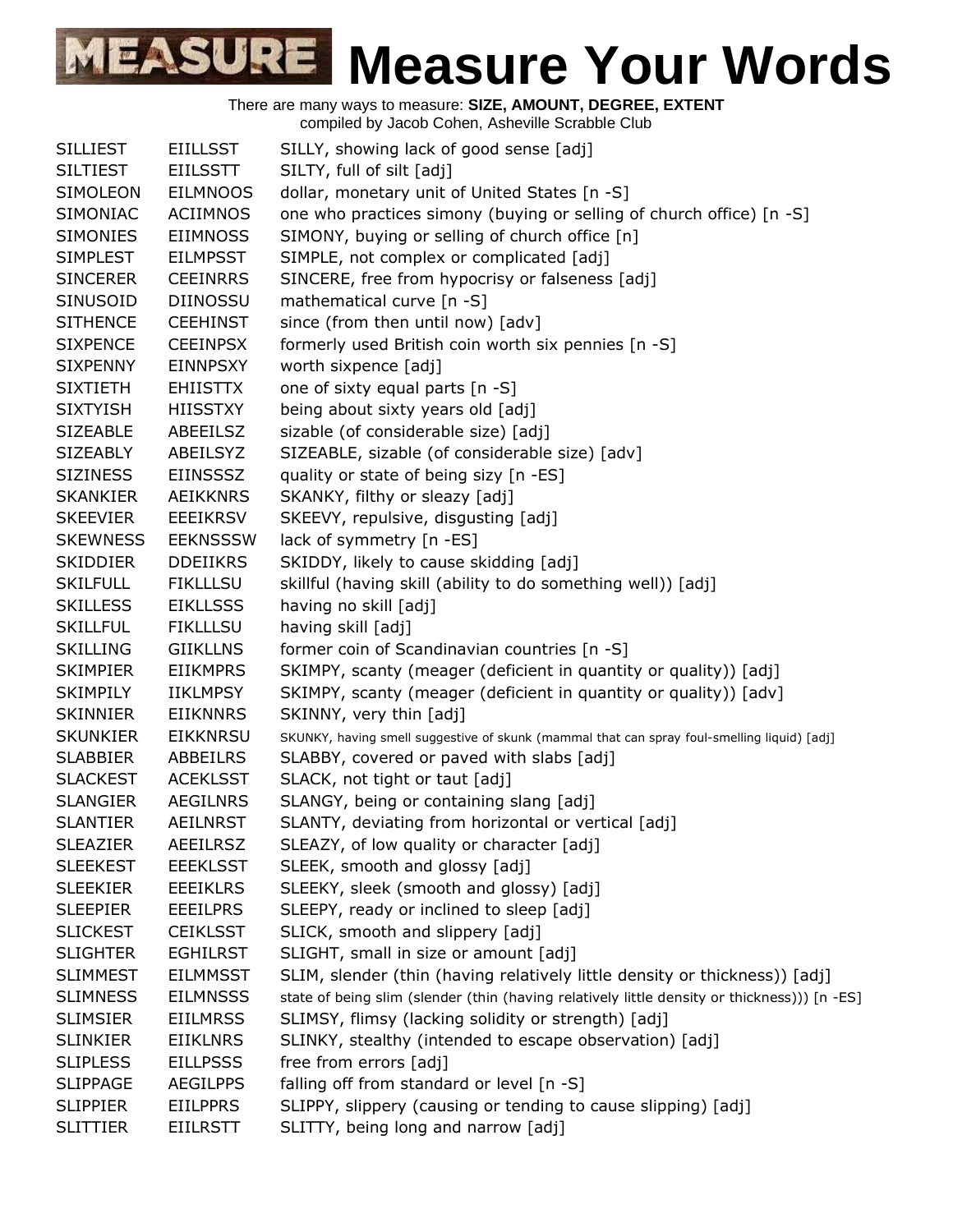|                 |                 | complied by Jacob Conen, Ashevine Octabble Club                                                 |
|-----------------|-----------------|-------------------------------------------------------------------------------------------------|
| <b>SLOBBIER</b> | <b>BBEILORS</b> | SLOBBY, characteristic of slob [adj]                                                            |
| <b>SLOPPIER</b> | <b>EILOPPRS</b> | SLOPPY, messy (dirty or untidy) [adj]                                                           |
| SLOWDOWN        | <b>DLNOOSWW</b> | lessening of pace [n -S]                                                                        |
| <b>SLOWNESS</b> | <b>ELNOSSSW</b> | state of being slow (moving with little speed) [n -S]                                           |
| <b>SLUBBEST</b> | <b>BBELSSTU</b> | SLUB (material with irregular appearance) [adj]                                                 |
| <b>SLUDGIER</b> | <b>DEGILRSU</b> | SLUDGY, covered with sludge [adj]                                                               |
| <b>SLUMPIER</b> | <b>EILMPRSU</b> | SLUMPY, characterized by fall in value or amount [adj]                                          |
| <b>SLURPIER</b> | <b>EILPRRSU</b> | SLURPY, characterized by sucking sound made when slurping [adj]                                 |
| <b>SLUTTIER</b> | <b>EILRSTTU</b> | SLUTTY, characteristic of slut [adj]                                                            |
| <b>SMALLEST</b> | <b>AELLMSST</b> | SMALL, of limited size or quantity [adj]                                                        |
| <b>SMALLISH</b> | <b>AHILLMSS</b> | somewhat small [adj]                                                                            |
| SMARMIER        | <b>AEIMMRRS</b> | SMARMY, marked by excessive flattery [adj]                                                      |
| <b>SMARTEST</b> | <b>AEMRSSTT</b> | SMART, characterized by mental acuity [adj]                                                     |
| SMEARIER        | <b>AEEIMRRS</b> | SMEARY, smeared [adj]                                                                           |
| <b>SMELLIER</b> | <b>EEILLMRS</b> | SMELLY, having unpleasant odor [adj]                                                            |
| SMIDGEON        | <b>DEGIMNOS</b> | smidgen (very small amount) [n -S]                                                              |
| <b>SMILIEST</b> | <b>EIILMSST</b> | SMILEY, displaying smile [adj]                                                                  |
| SMIRKIER        | <b>EIIKMRRS</b> | SMIRKY, smirking [adj]                                                                          |
| <b>SMOGGIER</b> | <b>EGGIMORS</b> | SMOGGY, filled with smog [adj]                                                                  |
| <b>SMOKIEST</b> | <b>EIKMOSST</b> | SMOKEY, smoky (filled with smoke) [adj] / SMOKY [adj]                                           |
| <b>SMOOTHER</b> | <b>EHMOORST</b> | SMOOTH, having surface that is free from irregularities [adj]                                   |
| <b>SMUDGIER</b> | <b>DEGIMRSU</b> | SMUDGY, smudged [adj]                                                                           |
| <b>SMUGGEST</b> | <b>EGGMSSTU</b> | SMUG, highly self-satisfied [adj]                                                               |
| <b>SMUGNESS</b> | <b>EGMNSSSU</b> | quality or state of being smug [n -ES]                                                          |
| <b>SMUTTIER</b> | <b>EIMRSTTU</b> | SMUTTY, obscene (indecent (not decent)) [adj]                                                   |
| <b>SNACKIER</b> | <b>ACEIKNRS</b> | SNACKY, suitable as light meal [adj]                                                            |
| <b>SNAFUING</b> | <b>AFGINNSU</b> | SNAFU, to bring into state of confusion [v]                                                     |
| <b>SNAGGIER</b> | <b>AEGGINRS</b> | SNAGGY, full of snags [adj]                                                                     |
| <b>SNAPPIER</b> | AEINPPRS        | SNAPPY, snappish (tending to speak in impatient or irritable manner) [adj]                      |
| <b>SNARKIER</b> | <b>AEIKNRRS</b> | SNARKY, snappish (tending to speak in impatient or irritable manner) [adj]                      |
| <b>SNARLIER</b> | <b>AEILNRRS</b> | SNARLY, tangled [adj]                                                                           |
| SNAZZIER        | AEINRSZZ        | SNAZZY, very stylish [adj]                                                                      |
| <b>SNEAKIER</b> | <b>AEEIKNRS</b> | SNEAKY, deceitful [adj]                                                                         |
| <b>SNEERIER</b> | <b>EEEINRRS</b> | SNEERY, marked by sneering [adj]                                                                |
| <b>SNEEZIER</b> | <b>EEEINRSZ</b> | SNEEZY, tending to sneeze [adj]                                                                 |
| <b>SNELLEST</b> | <b>EELLNSST</b> | SNELL, keen (enthusiastic) [adj]                                                                |
| <b>SNIFFIER</b> | <b>EFFIINRS</b> | SNIFFY, sniffish (haughty (arrogant (overly convinced of one's own worth or importance))) [adj] |
| <b>SNIPPIER</b> | <b>EIINPPRS</b> | SNIPPY, snappish (tending to speak in impatient or irritable manner) [adj]                      |
| SNITTIER        | <b>EIINRSTT</b> | SNITTY, disagreeably ill-tempered [adj]                                                         |
| <b>SNOBBIER</b> | <b>BBEINORS</b> | SNOBBY, snobbish (characteristic of snob) [adj]                                                 |
| <b>SNOOPIER</b> | <b>EINOOPRS</b> | SNOOPY, given to snooping [adj]                                                                 |
| SNOOTIER        | <b>EINOORST</b> | SNOOTY, snobbish (characteristic of snob) [adj]                                                 |
| SNOOZIER        | <b>EINOORSZ</b> | SNOOZY, drowsy (sleepy (ready or inclined to sleep)) [adj]                                      |
| SNOTTIER        | <b>EINORSTT</b> | SNOTTY, arrogant (overly convinced of one's own worth or importance) [adj]                      |
| SNOWBALL        | <b>ABLLNOSW</b> | to increase at rapidly accelerating rate [v -ED, -ING, -S]                                      |
| SNOWIEST        | <b>EINOSSTW</b> | SNOWY, abounding in snow [adj]                                                                  |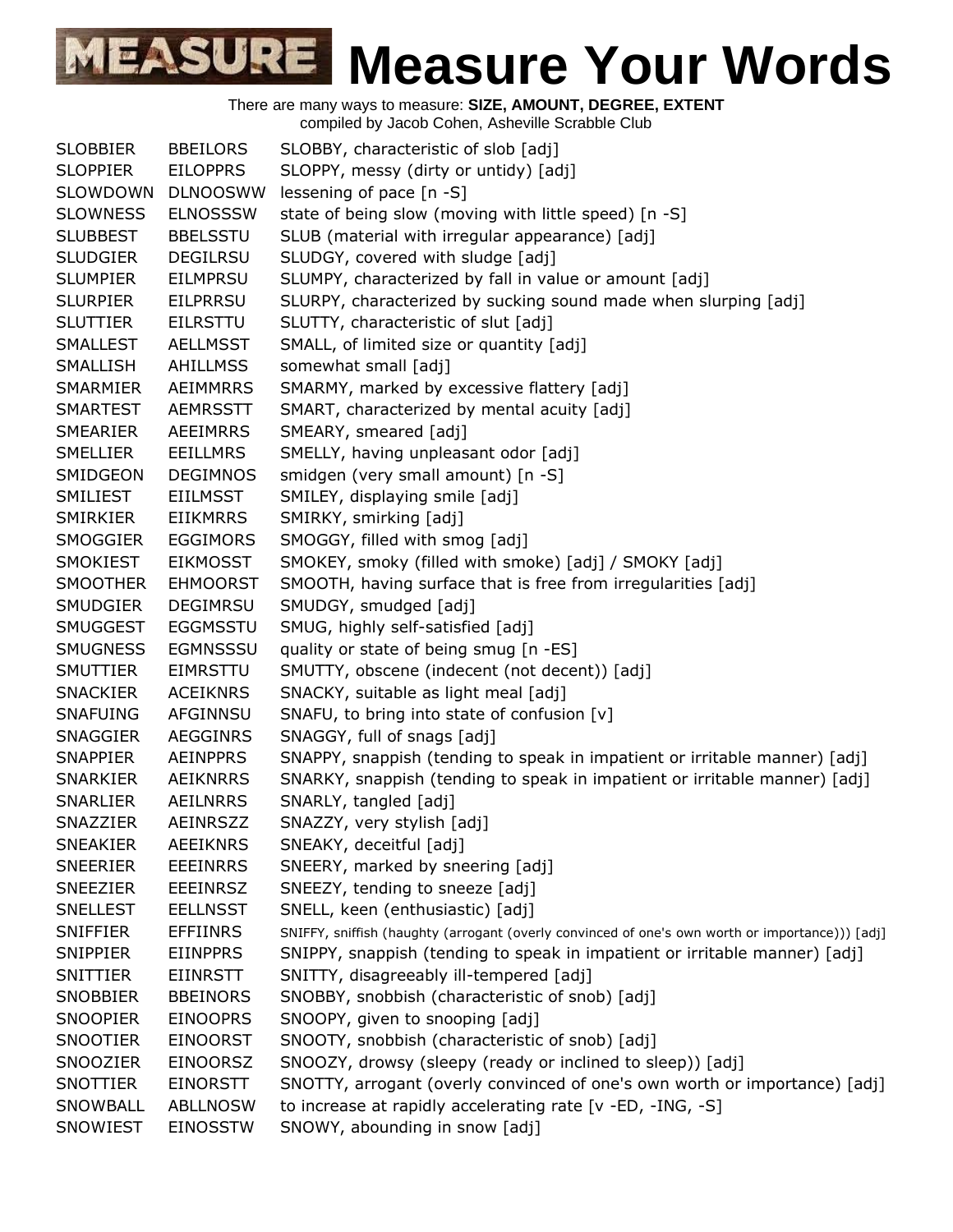

| <b>SNUBBEST</b> | <b>BBENSSTU</b> | SNUB (short) [adj]                                                    |
|-----------------|-----------------|-----------------------------------------------------------------------|
| <b>SNUBBIER</b> | <b>BBEINRSU</b> | SNUBBY, blunt (not sharp or pointed) [adj]                            |
| <b>SNUBNESS</b> | <b>BENNSSSU</b> | bluntness (quality of being blunt (not sharp or pointed)) [n -ES]     |
| <b>SNUFFIER</b> | <b>EFFINRSU</b> | SNUFFY, dingy (grimy (dirty (unclean))) [adj]                         |
| <b>SNUGGEST</b> | <b>EGGNSSTU</b> | SNUG, warmly comfortable [adj]                                        |
| <b>SNUGNESS</b> | <b>EGNNSSSU</b> | quality or state of being snug [n -ES]                                |
| <b>SOBEREST</b> | <b>BEEORSST</b> | SOBER, having control of one's faculties [adj]                        |
| <b>SOBRIETY</b> | <b>BEIORSTY</b> | quality or state of being sober [n -TIES]                             |
| <b>SOFTCORE</b> | <b>CEFOORST</b> | less than explicit in depicting sex acts [adj]                        |
| <b>SOFTNESS</b> | <b>EFNOSSST</b> | quality or state of being soft [n -ES]                                |
| <b>SOGGIEST</b> | <b>EGGIOSST</b> | SOGGY, heavy with moisture [adj]                                      |
| <b>SOLEMNER</b> | <b>EELMNORS</b> | SOLEMN, serious (thoughtful or subdued in appearance or manner) [adj] |
| <b>SOLENESS</b> | <b>EELNOSSS</b> | state of being only one [n -ES]                                       |
| <b>SOLIDEST</b> | <b>DEILOSST</b> | SOLID, having definite shape and volume [adj]                         |
| <b>SOLIDITY</b> | <b>DIILOSTY</b> | quality or state of being solid [n -TIES]                             |
| <b>SOLITUDE</b> | <b>DEILOSTU</b> | state of being alone (apart from others) [n -S]                       |
| <b>SOLVENCY</b> | <b>CELNOSVY</b> | ability to pay all debts [n -CIES]                                    |
| <b>SOMBERER</b> | <b>BEEMORRS</b> | SOMBER, gloomy (dismally dark) [adj]                                  |
| <b>SOMBREST</b> | <b>BEMORSST</b> | SOMBRE, somber (gloomy (dismally dark)) [adj]                         |
| SOMEDEAL        | <b>ADEELMOS</b> | to some degree [adv]                                                  |
| SOMETIME        | <b>EEIMMOST</b> | at some future time [adv]                                             |
| <b>SOMEWAYS</b> | <b>AEMOSSWY</b> | someway (somehow (by some means)) [adv]                               |
| <b>SOMEWHAT</b> | <b>AEHMOSTW</b> | unspecified number or part [n -S]                                     |
| <b>SOMEWHEN</b> | <b>EEHMNOSW</b> | sometime (at some future time) [adv]                                  |
| <b>SOMEWHEN</b> | <b>EEHMNOSW</b> | sometime (at some future time) [adv]                                  |
| SOMEWISE        | <b>EEIMOSSW</b> | somehow (by some means) [adv]                                         |
| SONORITY        | INOORSTY        | quality or state of being sonorous [n -TIES]                          |
| SONSIEST        | <b>EINOSSST</b> | SONSIE, sonsy (comely (pleasing to look at)) [adj] / SONSY [adj]      |
| <b>SOOTHEST</b> | <b>EHOOSSTT</b> | SOOTH, true (consistent with fact or reality) [adj]                   |
| <b>SOOTIEST</b> | <b>EIOOSSTT</b> | SOOTY, covered with soot [adj]                                        |
| <b>SOPPIEST</b> | <b>EIOPPSST</b> | SOPPY, very wet [adj]                                                 |
| <b>SORENESS</b> | <b>EENORSSS</b> | quality or state of being sore [n -ES]                                |
| <b>SORRIEST</b> | <b>EIORRSST</b> | SORRY, feeling grief or penitence [adj]                               |
| <b>SOUNDEST</b> | <b>DENOSSTU</b> | SOUND, being in good health or condition [adj]                        |
| <b>SOUPIEST</b> | <b>EIOPSSTU</b> | SOUPY, foggy (filled with fog) [adj]                                  |
| <b>SOURNESS</b> | <b>ENORSSSU</b> | quality or state of being sour [n -ES]                                |
| <b>SPACIEST</b> | <b>ACEIPSST</b> | SPACEY, weird in behavior [adj] / SPACY [adj]                         |
| SPADILLE        | <b>ADEILLPS</b> | highest trump in certain card games [n -S]                            |
| <b>SPARKIER</b> | <b>AEIKPRRS</b> | SPARKY, lively (full of energy) [adj]                                 |
| <b>SPARSEST</b> | <b>AEPRSSST</b> | SPARSE, thinly distributed [adj]                                      |
| <b>SPARSITY</b> | <b>AIPRSSTY</b> | quality or state of being sparse [n -TIES]                            |
| <b>SPECKIER</b> | <b>CEEIKPRS</b> | SPECKY, marked with small spots [adj]                                 |
| <b>SPEEDIER</b> | <b>DEEEIPRS</b> | SPEEDY, swift (moving with great rate of motion) [adj]                |
| <b>SPEEDILY</b> | <b>DEEILPSY</b> | in speedy (swift (moving with great rate of motion)) manner [adv]     |
| SPEEDING        | <b>DEEGINPS</b> | SPEED, to move swiftly [v]                                            |
| SPENDIER        | <b>DEEINPRS</b> | SPENDY, expensive [adj]                                               |
|                 |                 |                                                                       |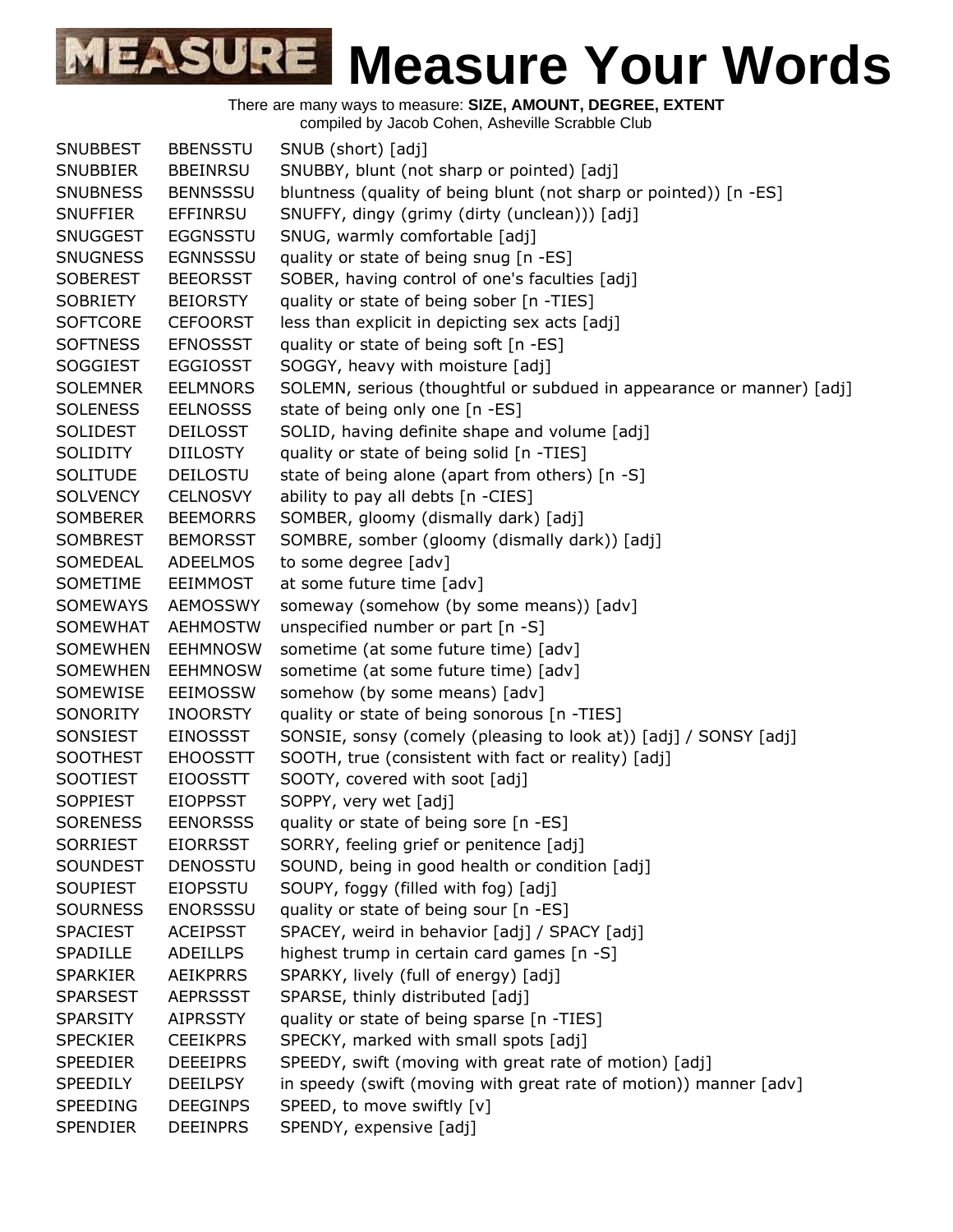| <b>SPICIEST</b> | <b>CEIIPSST</b> | SPICY, containing spices [adj] / SPICEY [adj]                                     |
|-----------------|-----------------|-----------------------------------------------------------------------------------|
| <b>SPIFFIER</b> | <b>EFFIIPRS</b> | SPIFFY, stylish (fashionable) [adj]                                               |
| <b>SPINIEST</b> | <b>EIINPSST</b> | SPINY, bearing or covered with thorns [adj]                                       |
| <b>SPINNIER</b> | <b>EIINNPRS</b> | SPINNY, crazy, foolish [adj]                                                      |
| <b>SPIRIEST</b> | <b>EIIPRSST</b> | SPIRY, tall, slender, and tapering [adj]                                          |
| <b>SPITTIER</b> | <b>EIIPRSTT</b> | SPITTY, marked with saliva [adj]                                                  |
| <b>SPLENDOR</b> | <b>DELNOPRS</b> | magnificence [n -S]                                                               |
| <b>SPLURGER</b> | <b>EGLPRRSU</b> | one that splurges, to spend money lavishly [n -S]                                 |
| SPONDAIC        | <b>ACDINOPS</b> | spondee (type of metrical foot) [n -S]                                            |
| <b>SPOOKIER</b> | <b>EIKOOPRS</b> | SPOOKY, scary (frightening) [adj]                                                 |
| <b>SPOONIER</b> | <b>EINOOPRS</b> | SPOONEY, spoony (overly sentimental) [adj] / SPOONY [adj]                         |
| SPORADIC        | <b>ACDIOPRS</b> | occurring at irregular intervals [adj]                                            |
| <b>SPORTIER</b> | <b>EIOPRRST</b> | SPORTY, showy (making great or brilliant display) [adj]                           |
| <b>SPOTTIER</b> | <b>EIOPRSTT</b> | SPOTTY, marked with spots [adj]                                                   |
| <b>SPRUCEST</b> | <b>CEPRSSTU</b> | SPRUCE, neat and trim in appearance [adj]                                         |
| <b>SPRUCIER</b> | <b>CEIPRRSU</b> | SPRUCY, spruce (neat and trim in appearance) [adj]                                |
| <b>SPRYNESS</b> | <b>ENPRSSSY</b> | quality or state of being spry [n -ES]                                            |
| <b>SPUMIEST</b> | <b>EIMPSSTU</b> | SPUMY, foamy (covered with foam) [adj]                                            |
| <b>SPUNKIER</b> | <b>EIKNPRSU</b> | SPUNKY, plucky (brave and spirited) [adj]                                         |
| <b>SPURIOUS</b> | <b>IOPRSSUU</b> | not genuine (authentic (conforming to fact and therefore worthy of belief)) [adj] |
| SQUALORS        | <b>ALOQRSSU</b> | SQUALOR, quality or state of being squalid [n]                                    |
| <b>SQUAREST</b> | <b>AEQRSSTU</b> | SQUARE, having four equal sides and four right angles; rigidly conventional [adj] |
| SQUARISH        | AHIQRSSU        | somewhat square [adj]                                                             |
| <b>SQUATTER</b> | AEQRSTTU        |                                                                                   |
|                 |                 | SQUAT, short and thick [adj]                                                      |
| <b>SQUINTER</b> | EINQRSTU        | SQUINT, cross-eyed [adj]                                                          |
| <b>STABLEST</b> | ABELSSTT        | STABLE, resistant to sudden change or position or condition [adj]                 |
| <b>STAGEFUL</b> | <b>AEFGLSTU</b> | as much or as many as stage can hold [n -S]                                       |
| <b>STAGGIER</b> | <b>AEGGIRST</b> | STAGGY, having appearance of mature male [adj]                                    |
| <b>STAGIEST</b> | <b>AEGISSTT</b> | STAGEY, stagy (having theatrical quality) [adj] / STAGY [adj]                     |
| <b>STAIDEST</b> | <b>ADEISSTT</b> | STAID, sober and sedate [adj]                                                     |
| <b>STALKIER</b> | <b>AEIKLRST</b> | STALKY, long and slender [adj]                                                    |
| <b>STAMINAL</b> | <b>AAILMNST</b> | STAMINA, endurance [adj]                                                          |
| <b>STANCHER</b> | <b>ACEHNRST</b> | STANCH, staunch (firm and dependable) [adj]                                       |
| <b>STANZAED</b> | <b>AADENSTZ</b> | STANZA, division of poem [adj]                                                    |
| <b>STARKEST</b> | <b>AEKRSSTT</b> | STARK, harsh in appearance [adj]                                                  |
| <b>STARRIER</b> | <b>AEIRRRST</b> | STARRY, abounding with stars [adj]                                                |
| <b>STEADIER</b> | ADEEIRST        | STEADY, firm in position [adj]                                                    |
| <b>STEAMIER</b> | <b>AEEIMRST</b> | STEAMY, marked by steam [adj]                                                     |
| <b>STEEPEST</b> | <b>EEEPSSTT</b> | STEEP, inclined sharply [adj]                                                     |
| <b>STEMMIER</b> | <b>EEIMMRST</b> | STEMMY, abounding in stems [adj]                                                  |
| <b>STERNEST</b> | <b>EENRSSTT</b> | STERN, unyielding (to give up) [adj]                                              |
| <b>STICKFUL</b> | <b>CFIKLSTU</b> | amount of set type [n -S]                                                         |
| <b>STICKIER</b> | <b>CEIIKRST</b> | STICKY, tending to adhere [adj]                                                   |
| <b>STIFFEST</b> | <b>EFFISSTT</b> | STIFF, difficult to bend or stretch [adj]                                         |
| <b>STILLEST</b> | <b>EILLSSTT</b> | STILL, free from sound or motion [adj]                                            |
| <b>STILLIER</b> | <b>EIILLRST</b> | STILLY, still (free from sound or motion) [adj]                                   |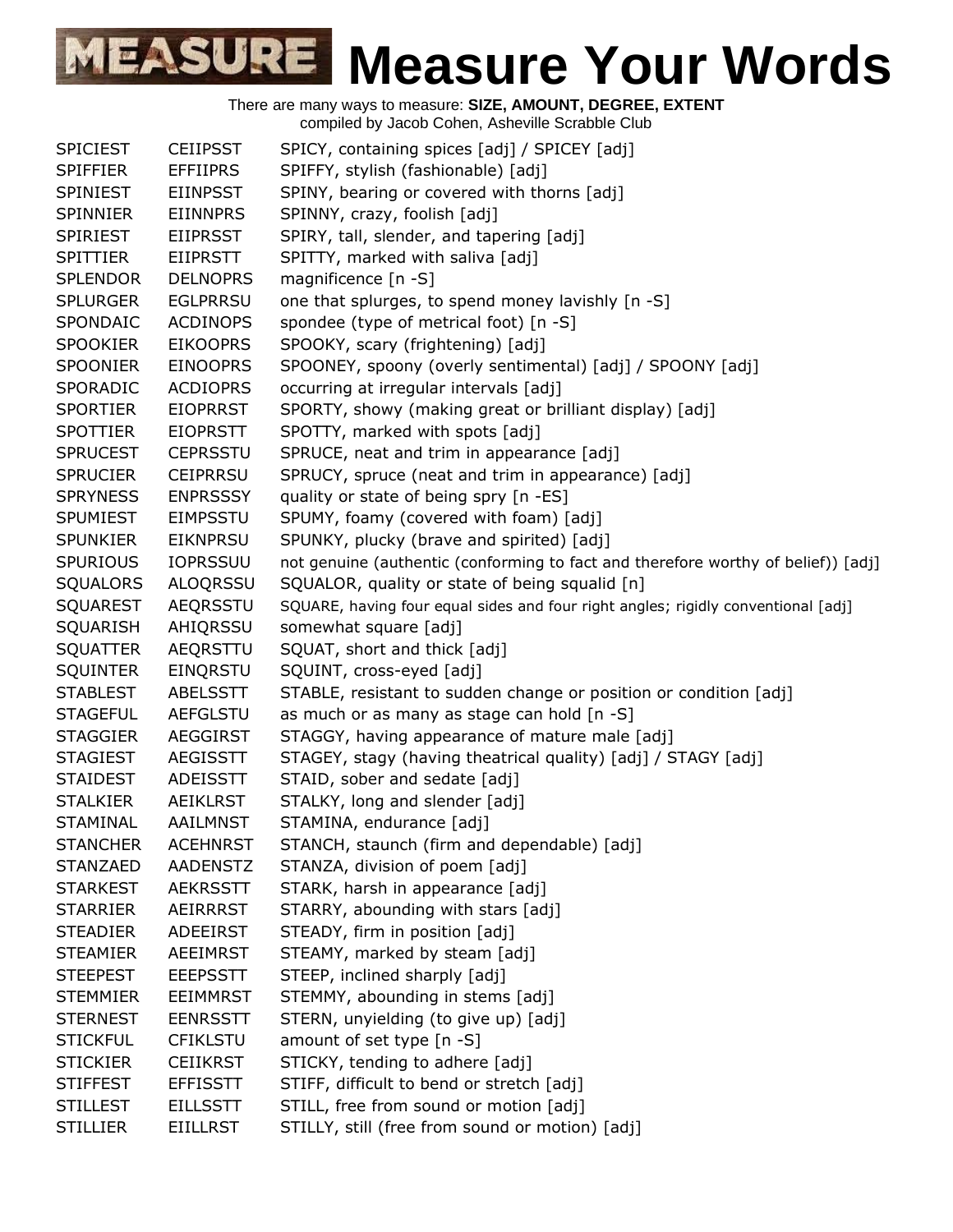| <b>STINGIER</b> | <b>EGIINRST</b> | STINGY, unwilling to spend or give [adj]                                |
|-----------------|-----------------|-------------------------------------------------------------------------|
| <b>STINKIER</b> | <b>EIIKNRST</b> | STINKY, emitting foul odor [adj]                                        |
| <b>STOCKIER</b> | <b>CEIKORST</b> | STOCKY, having short, thick body [adj]                                  |
| <b>STODGIER</b> | <b>DEGIORST</b> | STODGY, boring [adj]                                                    |
| <b>STOICISM</b> | <b>CIIMOSST</b> | indifference to pleasure or pain [n -S]                                 |
| <b>STOLIDER</b> | <b>DEILORST</b> | STOLID, showing little or no emotion [adj]                              |
| <b>STOMPIER</b> | <b>EIMOPRST</b> | STOMPY, conducive to stomping feet [adj]                                |
| <b>STONIEST</b> | <b>EINOSSTT</b> | STONY, abounding in stones [adj] / STONEY [adj]                         |
| <b>STORMIER</b> | <b>EIMORRST</b> | STORMY, storming [adj]                                                  |
| <b>STOTINKA</b> | <b>AIKNOSTT</b> | monetary unit of Bulgaria [n -KI]                                       |
| <b>STOTINOV</b> | <b>INOOSTTV</b> | stotin, former monetary unit of Slovenia [n]                            |
| <b>STOUTEST</b> | <b>EOSSTTTU</b> | STOUT, fat (having abundance of flesh) [adj]                            |
| <b>STOUTISH</b> | <b>HIOSSTTU</b> | somewhat stout [adj]                                                    |
| <b>STRAITER</b> | <b>AEIRRSTT</b> | STRAIT, narrow (of little width) [adj]                                  |
| <b>STRAMASH</b> | <b>AAHMRSST</b> | uproar (state of noisy excitement and confusion) [n -ES]                |
| <b>STRANGER</b> | <b>AEGNRRST</b> | STRANGE, unusual or unfamiliar [adj]                                    |
| <b>STRENGTH</b> | <b>EGHNRSTT</b> | capacity for exertion or endurance [n -S]                               |
| <b>STRICTER</b> | <b>CEIRRSTT</b> | STRICT, kept within narrow and specific limits [adj]                    |
| <b>STRIPIER</b> | <b>EIIPRRST</b> | STRIPY, marked with stripes [adj] / STRIPEY [adj]                       |
| <b>STRONGER</b> | <b>EGNORRST</b> | STRONG, having great strength [adj]                                     |
| <b>STUBBIER</b> | <b>BBEIRSTU</b> | STUBBY, short and thick [adj]                                           |
| <b>STUDLIER</b> | <b>DEILRSTU</b> | STUDLY, muscular and attractive [adj]                                   |
| <b>STUFFIER</b> | <b>EFFIRSTU</b> | STUFFY, poorly ventilated [adj]                                         |
| <b>STUFFILY</b> | <b>FFILSTUY</b> | STUFFY, poorly ventilated [adv]                                         |
| <b>STUMPIER</b> | <b>EIMPRSTU</b> | STUMPY, short and thick [adj]                                           |
| <b>STUPIDER</b> | <b>DEIPRSTU</b> | STUPID, mentally slow [adj]                                             |
| <b>STURDIER</b> | <b>DEIRRSTU</b> | STURDY, strong and durable [adj]                                        |
| <b>STURDILY</b> | <b>DILRSTUY</b> | STURDY, strong and durable [adv]                                        |
| <b>SUBABBOT</b> | ABBBOSTU        | subordinate abbot [n -S]                                                |
| <b>SUBACRID</b> | ABCDIRSU        | somewhat acrid [adj]                                                    |
| <b>SUBACUTE</b> | <b>ABCESTUU</b> | somewhat acute [adj]                                                    |
| <b>SUBADULT</b> | <b>ABDLSTUU</b> | individual approaching adulthood [n -S]                                 |
| <b>SUBAURAL</b> | AABLRSUU        | scarcely hearable [adj]                                                 |
| <b>SUBAXIAL</b> | AABILSUX        | somewhat axial [adj]                                                    |
| <b>SUBBASIN</b> | ABBINSSU        | section of area drained by river [n -S]                                 |
| <b>SUBBLOCK</b> | <b>BBCKLOSU</b> | subdivision of block [n -S]                                             |
| <b>SUBCASTE</b> | <b>ABCESSTU</b> | subdivision of caste [n -S]                                             |
| <b>SUBCAUSE</b> | ABCESSUU        | subordinate cause [n -S]                                                |
| <b>SUBCHIEF</b> | <b>BCEFHISU</b> | subordinate chief [n -S]                                                |
| <b>SUBCLAIM</b> | ABCILMSU        | subordinate claim [n -S]                                                |
| <b>SUBCLASS</b> | ABCLSSSU        | to place in subdivision of class [v -ED, -ING, -ES]                     |
| <b>SUBCLERK</b> | <b>BCEKLRSU</b> | subordinate clerk [n -S]                                                |
| <b>SUBDEPOT</b> | <b>BDEOPSTU</b> | military depot that operates under jurisdiction of another depot [n -S] |
| <b>SUBDURAL</b> | ABDLRSUU        | situated under dura mater [adj]                                         |
| <b>SUBDWARF</b> | <b>ABDFRSUW</b> | small star of relatively low luminosity [n -S]                          |
| <b>SUBENTRY</b> | <b>BENRSTUY</b> | entry made under more general entry [n -RIES]                           |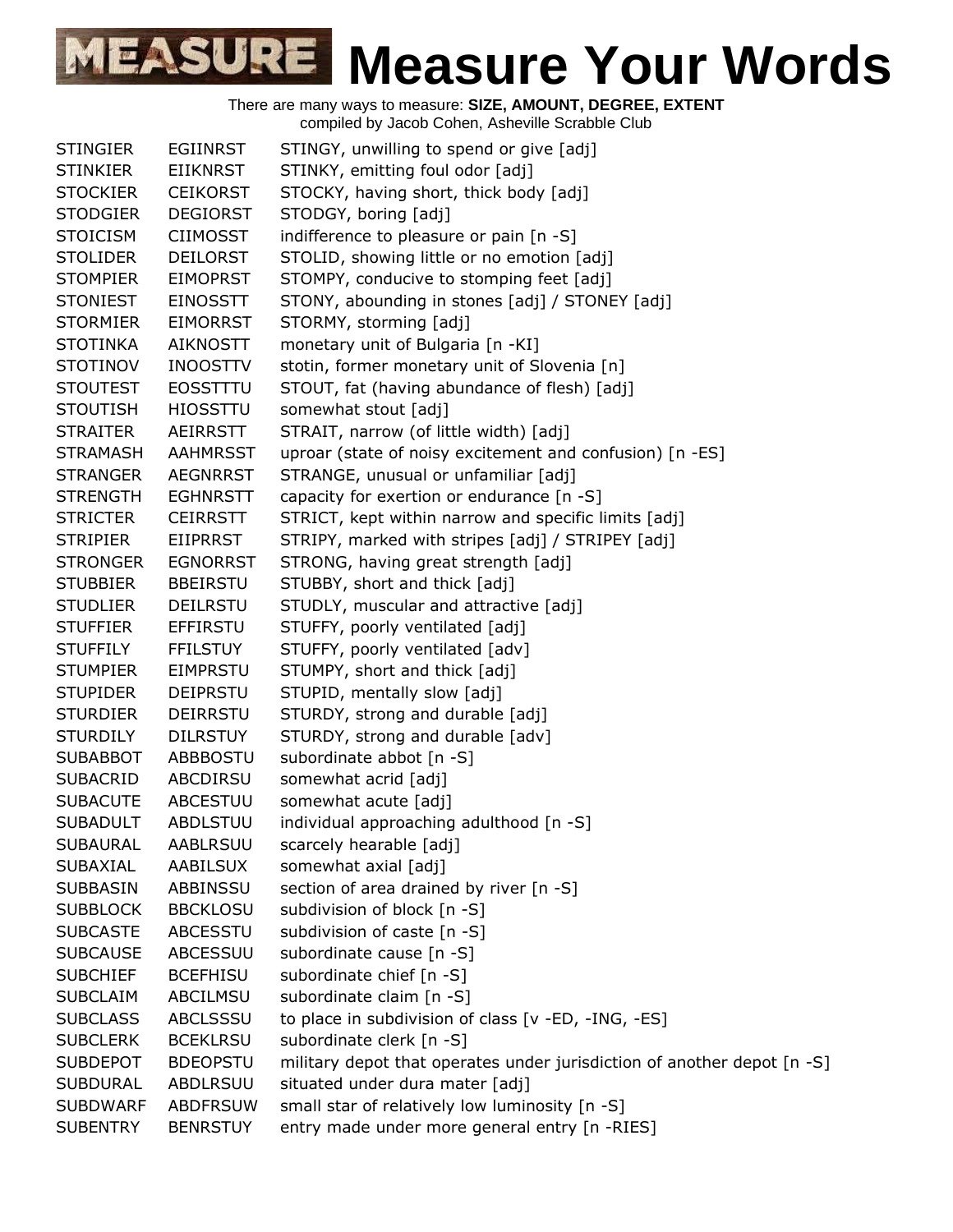There are many ways to measure: **SIZE, AMOUNT, DEGREE, EXTENT**

compiled by Jacob Cohen, Asheville Scrabble Club

| <b>SUBEPOCH</b> | <b>BCEHOPSU</b> | subdivision of epoch [n -S]                                                         |
|-----------------|-----------------|-------------------------------------------------------------------------------------|
| <b>SUBERECT</b> | <b>BCEERSTU</b> | nearly erect [adj]                                                                  |
| <b>SUBFIELD</b> | <b>BDEFILSU</b> | subset of mathematical field that is itself field [n -S]                            |
| <b>SUBFLUID</b> | <b>BDFILSUU</b> | somewhat fluid [adj]                                                                |
| <b>SUBGENRE</b> | <b>BEEGNRSU</b> | subdivision of genre [n -S]                                                         |
| <b>SUBGENUS</b> | <b>BEGNSSUU</b> | subdivision of genus [n -ES or -NERA]                                               |
| <b>SUBGRAPH</b> | <b>ABGHPRSU</b> | graph contained within larger graph [n -S]                                          |
| <b>SUBGROUP</b> | <b>BGOPRSUU</b> | to divide into smaller groups [v -ED, -ING, -S]                                     |
| <b>SUBHUMID</b> | <b>BDHIMSUU</b> | somewhat humid [adj]                                                                |
| <b>SUBLIMER</b> | <b>BEILMRSU</b> | SUBLIME, of elevated or noble quality [adj]                                         |
| <b>SUBLIMIT</b> | <b>BIILMSTU</b> | limit within limit [n -S]                                                           |
| <b>SUBNICHE</b> | <b>BCEHINSU</b> | subdivision of habitat [n -S]                                                       |
| <b>SUBNODAL</b> | <b>ABDLNOSU</b> | situated under node [adj]                                                           |
| <b>SUBOCEAN</b> | <b>ABCENOSU</b> | existing below floor of ocean [adj]                                                 |
| <b>SUBOVATE</b> | <b>ABEOSTUV</b> | nearly ovate [adj]                                                                  |
| <b>SUBPANEL</b> | <b>ABELNPSU</b> | subdivision of panel [n -S]                                                         |
| <b>SUBPHASE</b> | <b>ABEHPSSU</b> | subdivision of phase [n -S]                                                         |
| <b>SUBPHYLA</b> | <b>ABHLPSUY</b> | divisions within phylum [n]                                                         |
| <b>SUBPRIME</b> | <b>BEIMPRSU</b> | denoting loan that is at higher interest rate than prime rate [adj]                 |
| <b>SUBSCALE</b> | <b>ABCELSSU</b> | subdivision of scale [n -S]                                                         |
| <b>SUBSENSE</b> | <b>BEENSSSU</b> | subdivision of sense [n -S]                                                         |
| <b>SUBSKILL</b> | <b>BIKLLSSU</b> | subordinate skill [n -S]                                                            |
| <b>SUBSONIC</b> | <b>BCINOSSU</b> | moving at speed less than that of sound [adj]                                       |
| <b>SUBSPACE</b> | ABCEPSSU        | subset of mathematical space [n -S]                                                 |
| <b>SUBSTATE</b> | ABESSTTU        | subdivision of state [n -S]                                                         |
| <b>SUBTAXON</b> | <b>ABNOSTUX</b> | subdivision of taxon [n -S or -XA]                                                  |
| <b>SUBTHEME</b> | <b>BEEHMSTU</b> | subordinate theme [n -S]                                                            |
| <b>SUBTILER</b> | <b>BEILRSTU</b> | SUBTILE, subtle (so slight as to be difficult to detect) [adj]                      |
| <b>SUBTILTY</b> | <b>BILSTTUY</b> | subtlety (state of being subtle (so slight as to be difficult to detect)) [n -TIES] |
| <b>SUBTITLE</b> | <b>BEILSTTU</b> | to give secondary title to [v -D, -LING, -S]                                        |
| <b>SUBTLEST</b> | <b>BELSSTTU</b> | SUBTLE, so slight as to be difficult to detect [adj]                                |
| <b>SUBTLETY</b> | <b>BELSTTUY</b> | state of being subtle (so slight as to be difficult to detect) [n -TIES]            |
| <b>SUBTONIC</b> | <b>BCINOSTU</b> | type of musical tone $[n - S]$                                                      |
| <b>SUBTOPIC</b> | <b>BCIOPSTU</b> | secondary topic [n -S]                                                              |
| <b>SUBTOTAL</b> | ABLOSTTU        | to total portion of [v -ED, -LLED, -ING, -LLING, -S]                                |
| <b>SUBTRADE</b> | <b>ABDERSTU</b> | specialist hired by general contractor [n -S]                                       |
| <b>SUBTREND</b> | <b>BDENRSTU</b> | subordinate trend [n -S]                                                            |
| <b>SUBTRIBE</b> | <b>BBEIRSTU</b> | subdivision of tribe [n -S]                                                         |
| <b>SUBTWEET</b> | <b>BEESTTUW</b> | to tweet about without referring to by name [v -ED, -ING, -S]                       |
| <b>SUBVICAR</b> | <b>ABCIRSUV</b> | subordinate vicar [n -S]                                                            |
| <b>SUBVIRAL</b> | ABILRSUV        | pertaining to part of virus [adj]                                                   |
| <b>SUBVIRUS</b> | <b>BIRSSUUV</b> | viral protein smaller than virus [n -S]                                             |
| <b>SUBWORLD</b> | <b>BDLORSUW</b> | subdivision of sphere of interest or activity [n -S]                                |
| <b>SUCCINCT</b> | <b>CCCINSTU</b> | clearly expressed in few words [adj -ER, -EST]                                      |
| <b>SUCHNESS</b> | <b>CEHNSSSU</b> | essential or characteristic quality [n -ES]                                         |
| <b>SUCKIEST</b> | <b>CEIKSSTU</b> | SUCKY, extremely objectionable [adj]                                                |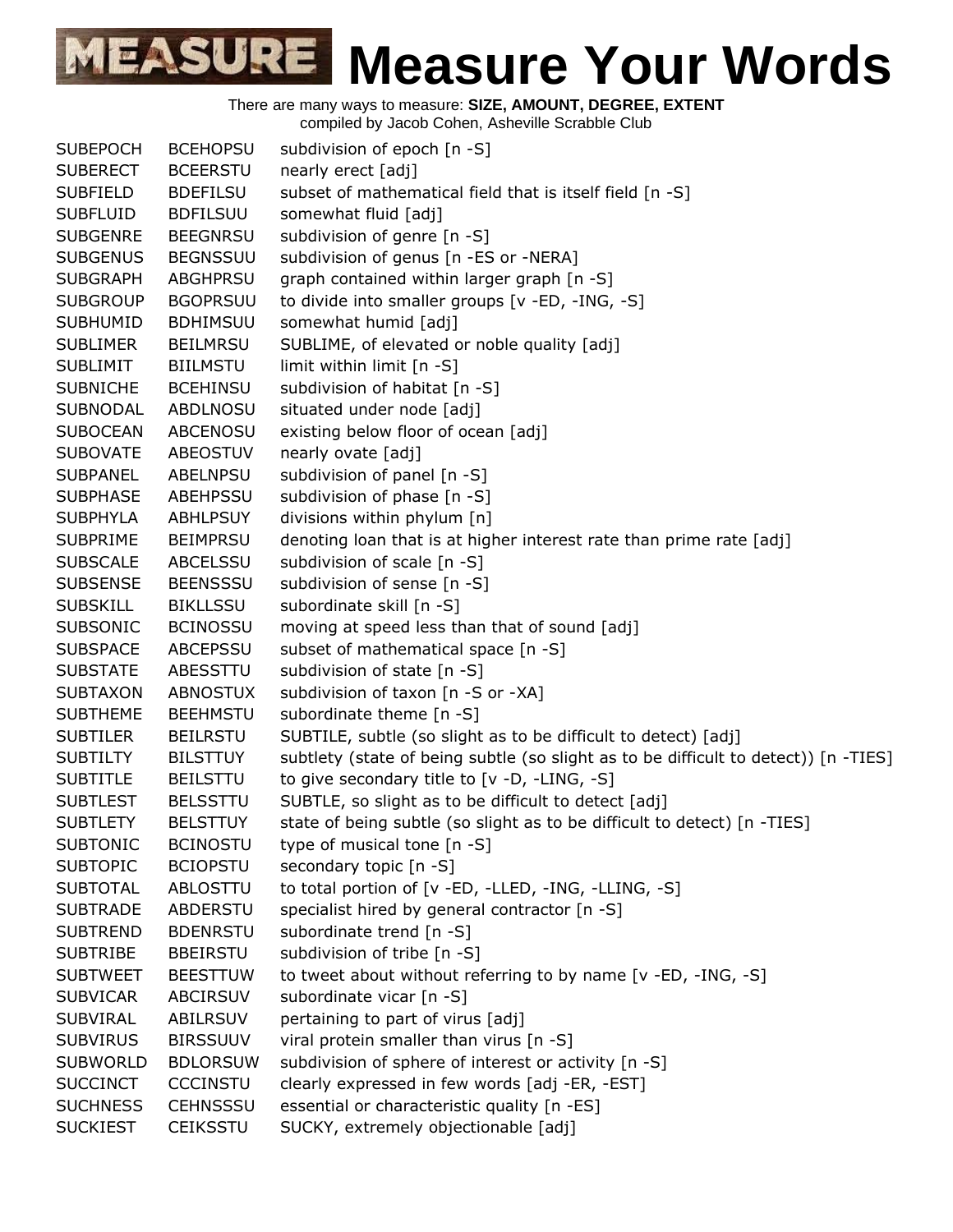There are many ways to measure: **SIZE, AMOUNT, DEGREE, EXTENT**

compiled by Jacob Cohen, Asheville Scrabble Club

| <b>SUDATION</b> | ADINOSTU        | excessive sweating [n -S]                                                                     |
|-----------------|-----------------|-----------------------------------------------------------------------------------------------|
| <b>SUDSIEST</b> | <b>DEISSSTU</b> | SUDSY, foamy (covered with foam) [adj]                                                        |
| <b>SUFFICER</b> | <b>CEFFIRSU</b> | one that suffices (to be adequate) [n -S]                                                     |
| <b>SUITABLE</b> | ABEILSTU        | appropriate [adj]                                                                             |
| <b>SUITABLY</b> | <b>ABILSTUY</b> | SUITABLE, appropriate [adv]                                                                   |
| <b>SULKIEST</b> | <b>EIKLSSTU</b> | SULKY, sullenly aloof or withdrawn [adj]                                                      |
| <b>SULLENER</b> | <b>EELLNRSU</b> | SULLEN, showing brooding ill humor or resentment [adj]                                        |
| <b>SULTRIER</b> | <b>EILRRSTU</b> | SULTRY, very hot and humid [adj]                                                              |
| <b>SUNNIEST</b> | <b>EINNSSTU</b> | SUNNY, filled with sunlight [adj]                                                             |
| <b>SUNPROOF</b> | <b>FNOOPRSU</b> | resistant to damage by sunlight [adj]                                                         |
| <b>SUPERBAD</b> | ABDEPRSU        | exceedingly bad [adj]                                                                         |
| <b>SUPERBER</b> | <b>BEEPRRSU</b> | SUPERB, of excellent quality [adj]                                                            |
| <b>SUPERBLY</b> | <b>BELPRSUY</b> | SUPERB, of excellent quality [adv]                                                            |
| <b>SUPERCAR</b> | <b>ACEPRRSU</b> | superior car $[n -S]$                                                                         |
| <b>SUPERCOP</b> | <b>CEOPPRSU</b> | superior police officer [n -S]                                                                |
| <b>SUPERFAN</b> | <b>AEFNPRSU</b> | exceedingly devoted enthusiast [n -S]                                                         |
| <b>SUPERHIT</b> | <b>EHIPRSTU</b> | something exceedingly successful [n -S]                                                       |
| <b>SUPERHOT</b> | <b>EHOPRSTU</b> | exceedingly hot [adj]                                                                         |
| <b>SUPERMAN</b> | <b>AEMNPRSU</b> | hypothetical superior man [n -MEN]                                                            |
| <b>SUPERMOM</b> | <b>EMMOPRSU</b> | superior mom [n -S]                                                                           |
| <b>SUPERPRO</b> | <b>EOPPRRSU</b> | superior professional [n -S]                                                                  |
| <b>SUPERSPY</b> | <b>EPPRSSUY</b> | superior spy [n -PIES]                                                                        |
| <b>SUPERTAX</b> | <b>AEPRSTUX</b> | additional tax [n -ES]                                                                        |
| <b>SUPPLEST</b> | <b>ELPPSSTU</b> | SUPPLE, pliant (easily bent) [adj]                                                            |
| <b>SUPREMER</b> | <b>EEMPRRSU</b> | SUPREME, highest in power or authority [adj]                                                  |
| <b>SURENESS</b> | <b>EENRSSSU</b> | state of being sure (free from doubt) [n -ES]                                                 |
| <b>SURETIES</b> | <b>EEIRSSTU</b> | SURETY, sureness (state of being sure (free from doubt)) [n]                                  |
| <b>SURFIEST</b> | <b>EFIRSSTU</b> | SURFY, abounding in breaking waves [adj]                                                      |
| <b>SURLIEST</b> | <b>EILRSSTU</b> | SURLY, sullenly rude [adj]                                                                    |
| <b>SURTAXED</b> | <b>ADERSTUX</b> | SURTAX, to assess with extra tax [v]                                                          |
| <b>SURTAXES</b> | <b>AERSSTUX</b> | SURTAX, to assess with extra tax [v]                                                          |
| <b>SURVEYED</b> | <b>DEERSUVY</b> | SURVEY, to determine boundaries, area, or elevations of by measuring angles and distances [v] |
| <b>SUSPENSE</b> | <b>EENPSSSU</b> | state of mental uncertainty or excitement [n -S]                                              |
| <b>SVELTEST</b> | <b>EELSSTTV</b> | SVELTE, gracefully slender [adj]                                                              |
| <b>SWANKEST</b> | <b>AEKNSSTW</b> | SWANK, imposingly elegant [adj]                                                               |
| <b>SWANKIER</b> | <b>AEIKNRSW</b> | SWANKY, swank (imposingly elegant) [adj]                                                      |
| <b>SWEATIER</b> | <b>AEEIRSTW</b> | SWEATY, covered with perspiration [adj]                                                       |
| <b>SWEEPIER</b> | <b>EEEIPRSW</b> | SWEEPY, of wide range or scope [adj]                                                          |
| <b>SWEETEST</b> | <b>EEESSTTW</b> | SWEET, pleasing to taste [adj]                                                                |
| <b>SWELLEST</b> | <b>EELLSSTW</b> | SWELL, stylish (fashionable) [adj]                                                            |
| <b>SWIFTEST</b> | <b>EFISSTTW</b> | SWIFT, moving with great rate of motion [adj]                                                 |
| <b>SWIMMIER</b> | <b>EIIMMRSW</b> | SWIMMY, dizzy (having sensation of whirling) [adj]                                            |
| <b>SWINGIER</b> | <b>EGIINRSW</b> | SWINGY, marked by swinging [adj]                                                              |
| <b>SWIRLIER</b> | <b>EIILRRSW</b> | SWIRLY, swirling [adj]                                                                        |
| <b>SWISHEST</b> | <b>EHISSSTW</b> | SWISH, 1. smart, fashionable 2. effeminate [adj]                                              |
| <b>SWISHIER</b> | <b>EHIIRSSW</b> | SWISHY, swishing; effeminate [adj]                                                            |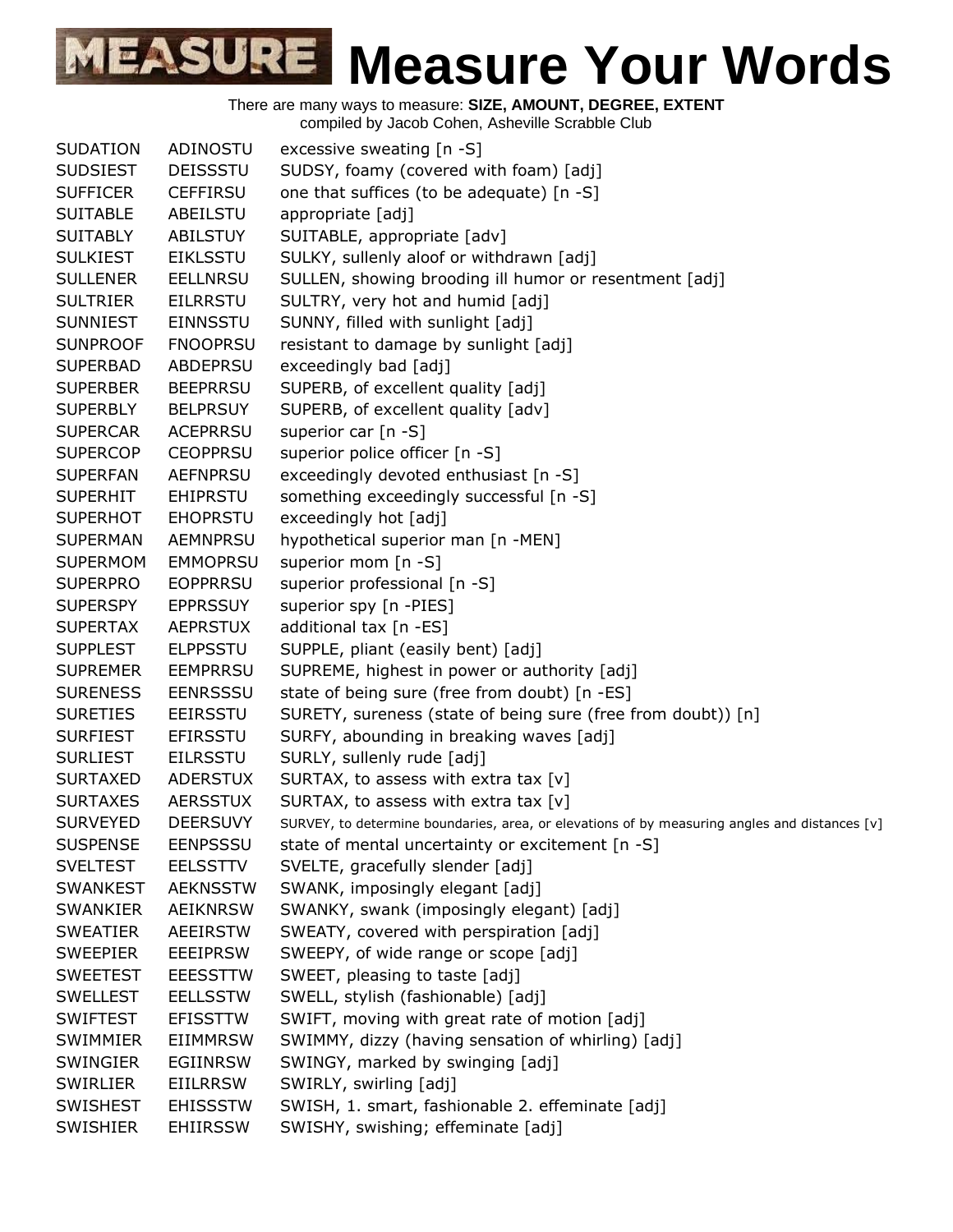| SWOONIER        | <b>EINOORSW</b> | SWOONY, languid, dazed [adj]                                                       |
|-----------------|-----------------|------------------------------------------------------------------------------------|
| <b>SWOOPIER</b> | <b>EIOOPRSW</b> | SWOOPY, having sweeping lines or features [adj]                                    |
| <b>SYMMETRY</b> | <b>EMMRSTYY</b> | exact correspondence between opposite halves of figure [n -RIES]                   |
| <b>SYMPATRY</b> | <b>AMPRSTYY</b> | state of occupying same area without loss of identity from interbreeding [n -RIES] |
|                 |                 | <b>T</b> 8s                                                                        |
| <b>TACITURN</b> | ACINRTTU        | habitually silent [adj]                                                            |
| <b>TACKIEST</b> | <b>ACEIKSTT</b> | TACKY, adhesive [adj] / TACKEY [adj]                                               |
| <b>TALCIEST</b> | <b>ACEILSTT</b> | TALCY, TALC, to treat with talc (soft mineral with soapy texture) [adj]            |
| <b>TALKIEST</b> | <b>AEIKLSTT</b> | TALKY, tending to talk great deal [adj]                                            |
| <b>TALLNESS</b> | <b>AELLNSST</b> | state of being tall (having great height) [n -ES]                                  |
| <b>TALLYING</b> | <b>AGILLNTY</b> | TALLY, to count (to list or mention units of one by one to ascertain total) $[v]$  |
| <b>TALLYMAN</b> | <b>AALLMNTY</b> | person who tallies [n -MEN]                                                        |
| <b>TAMENESS</b> | <b>AEEMNSST</b> | state of being tame (gentle or docile) [n -ES]                                     |
| <b>TANGENCE</b> | <b>ACEEGNNT</b> | tangency (state of being in immediate physical contact) [n -S]                     |
| <b>TANGENCY</b> | <b>ACEGNNTY</b> | state of being in immediate physical contact [n -CIES]                             |
| <b>TANGIEST</b> | <b>AEGINSTT</b> | TANGY, pungent (sharply affecting organs of taste or smell) [adj]                  |
| <b>TANGLIER</b> | <b>AEGILNRT</b> | TANGLY, tangled [adj]                                                              |
| <b>TAPELINE</b> | AEEILNPT        | tape for measuring distances [n -S]                                                |
| <b>TARDIEST</b> | <b>ADEIRSTT</b> | TARDY, late (coming or occurring after expected time) [adj]                        |
| <b>TARTIEST</b> | AEIRSTTT        | TARTY, suggestive of prostitute [adj]                                              |
| <b>TARTNESS</b> | <b>AENRSSTT</b> | state of being tart (having sharp, sour taste) [n -ES]                             |
| <b>TASTIEST</b> | <b>AEISSTTT</b> | TASTY, pleasant to taste [adj]                                                     |
| <b>TATTIEST</b> | AEISTTTT        | TATTY, shabby (ragged (tattered)) [adj]                                            |
| <b>TAUTNESS</b> | AENSSTTU        | state of being taut (fully stretched, so as not to be slack) [n -ES]               |
| <b>TAWDRIER</b> | <b>ADEIRRTW</b> | TAWDRY, gaudy (tastelessly showy) [adj]                                            |
| <b>TAWNIEST</b> | <b>AEINSTTW</b> | TAWNY, light brown [adj]                                                           |
| <b>TAXATION</b> | <b>AAINOTTX</b> | process of taxing [n -S]                                                           |
| <b>TEARIEST</b> | <b>AEEIRSTT</b> | TEARY, tearful (full of tears) [adj]                                               |
| <b>TECHIEST</b> | <b>CEEHISTT</b> | TECHY, tetchy (irritable) [adj]                                                    |
| <b>TEENIEST</b> | <b>EEEINSTT</b> | TEENY, tiny (very small) [adj]                                                     |
| <b>TEENSIER</b> | <b>EEEINRST</b> | TEENSY, tiny (very small) [adj]                                                    |
| <b>TEETOTAL</b> | AEELOTTT        | to abstain completely from alcoholic beverages [v -ED, -LLED, -ING, -LLING, -S]    |
| <b>TENDERER</b> | <b>DEEENRRT</b> | TENDER, soft or delicate [adj]                                                     |
| <b>TENTIEST</b> | <b>EEINSTTT</b> | TENTY, watchful (closely observant or alert) [adj] / TENTIE [adj]                  |
| <b>TEPIDITY</b> | <b>DEIIPTTY</b> | state of being tepid (moderately warm) [n -TIES]                                   |
| <b>TERABYTE</b> | ABEERTTY        | one trillion bytes [n -S]                                                          |
| <b>TERAFLOP</b> | <b>AEFLOPRT</b> | measure of computing speed [n -S]                                                  |
| <b>TERAWATT</b> | AAERTTTW        | one trillion watts [n -S]                                                          |
| <b>TERMLESS</b> | <b>EELMRSST</b> | having no limits [adj]                                                             |
| <b>TERMTIME</b> | <b>EEIMMRTT</b> | time when school or court is in session [n -S]                                     |
| <b>TERRIBLE</b> | <b>BEEILRRT</b> | very bad [adj]                                                                     |
| <b>TERRIBLY</b> | <b>BEILRRTY</b> | TERRIBLE, very bad [adv]                                                           |
| <b>TERRIFIC</b> | <b>CEFIIRRT</b> | very good; fine [adj]                                                              |
| <b>TESTIEST</b> | <b>EEISSTTT</b> | TESTY, irritable [adj]                                                             |
| <b>TETCHIER</b> | <b>CEEHIRTT</b> | TETCHY, irritable [adj]                                                            |
| <b>THEWIEST</b> | <b>EEHISTTW</b> | THEWY, brawny (muscular (pertaining to muscle)) [adj]                              |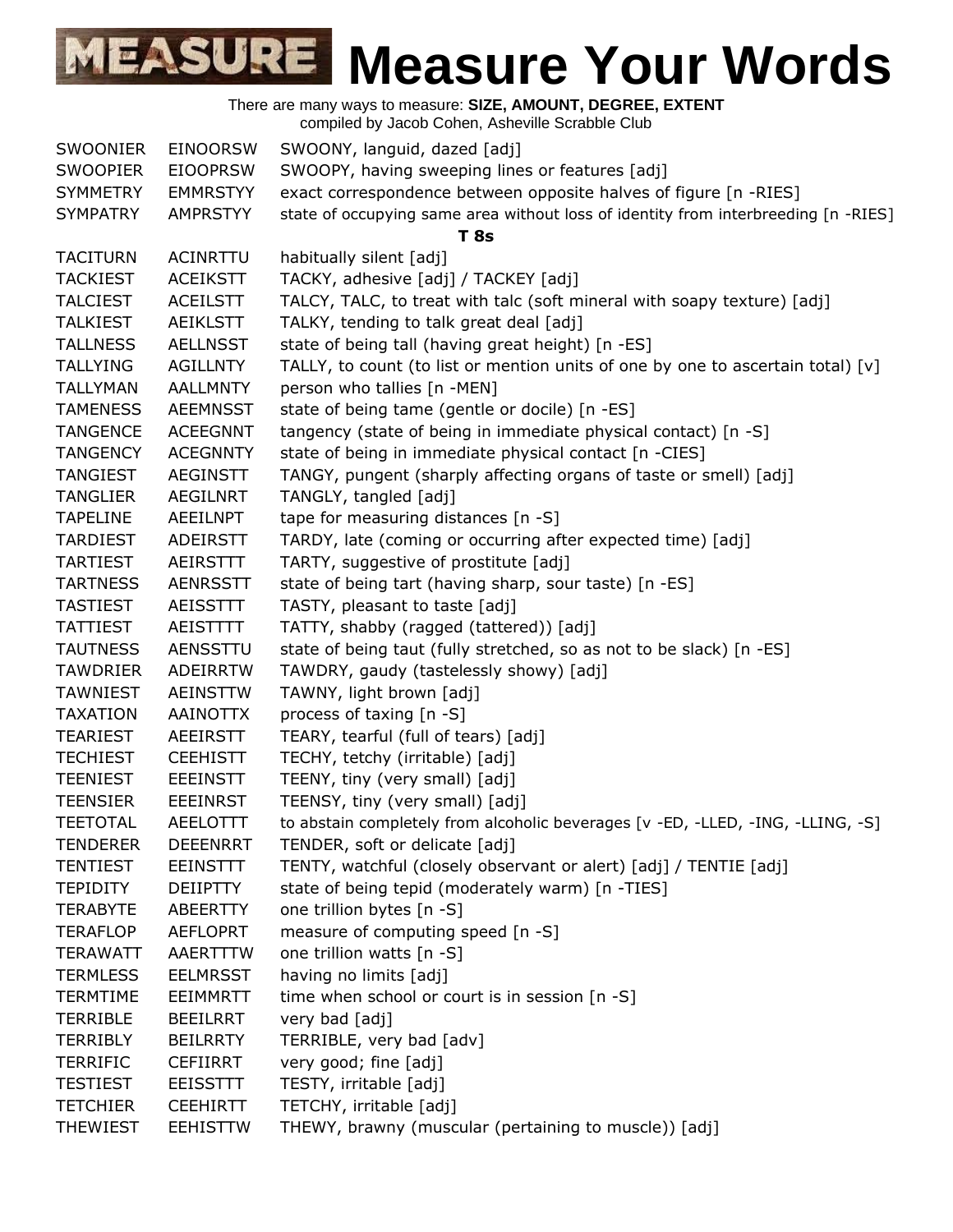There are many ways to measure: **SIZE, AMOUNT, DEGREE, EXTENT** compiled by Jacob Cohen, Asheville Scrabble Club

THICKEST CEHIKSTT THICK, having relatively great extent from one surface to its opposite [adj] THICKISH CHHIIKST somewhat thick [adj] THINDOWN DHINNOTW lessening in number of atomic particles and cosmic rays passing through earth's atmosphere [n -S] THINNESS EHINNSST quality or state of being thin [n -ES] THINNEST EHINNSTT THIN, having relatively little density or thickness [adj] THINNING GHIINNNT THIN, to make thin [v] THINNISH HHIINNST somewhat thin [adj] THIRLAGE AEGHILRT obligation requiring feudal tenants to grind grain at certain mill [n -S] THIRTEEN EEHINRTT number [n -S] THIRTIES EHIIRSTT THIRTY, number [n] THORNIER EHINORRT THORNY, full of thorns [adj] THOROUGH GHHOORTU complete in all respects [adj -ER, -EST] THOUSAND ADHNOSTU number [n -S] THYMIEST EHIMSTTY THYMEY, thymy (abounding in thyme) [adj] / THYMY [adj] TICKLIER CEIIKLRT TICKLY, ticklish (sensitive to tickling) [adj] TIDDLIER DDEIILRT TIDDLY, slightly drunk [adj] TIDELINE DEEIILNT line on shore marking highest point of tide  $[n -S]$ TIDEMARK ADEIKMRT mark showing highest or lowest point of tide [n -S] TIDINESS DEIINSST state of being tidy (neat and orderly) [n -ES] TIEBREAK ABEEIKRT contest to select winner from among contestants with tied score [n -S] TIGHTEST EGHISTTT TIGHT, firmly or closely fixed in place [adj] TIGHTWAD ADGHITTW miser, one who hoards money greedily [n -S] TIMELESS EEILMSST having no beginning or end [adj] TIMELIER EEIILMRT TIMELY, occurring at right moment [adj] TIMEWORN EIMNORTW showing effects of long use or wear [adj] TIMIDEST DEIIMSTT TIMID, lacking courage or self-confidence [adj] TINGLIER EGIILNRT TINGLY, tingling [adj] TININESS EIINNSST quality of being tiny (very small) [n -ES] TINKLIER EIIKLNRT TINKLY, producing tinkling sound [adj] TIPPIEST EIIPPSTT TIPPY, unsteady (firm in position) [adj] TIPSIEST EIIPSSTT TIPSY, slightly drunk [adj] TIREDEST DEEIRSTT TIRED, sapped of strength [adj] TITANESS AEINSSTT female titan (person of great size) [n -ES] TITCHIER CEHIIRTT TITCHIE, titchy (very small) [adj] / TITCHY [adj] TITHABLE ABEHILTT subject to payment of tithes [adj] TOASTIER AEIORSTT TOASTY, comfortably warm [adj] TOILSOME EILMOOST demanding much exertion [adj] TOLARJEV AEJLORTV TOLAR, former monetary unit of Slovenia [n] TOOTHIER EHIOORTT TOOTHY, having or showing prominent teeth [adj] TOPNOTCH CHNOOPTT excellent [adj] TOPSIDER DEIOPRST one who is at highest level of authority [n -S] TORCHIER CEHIORRT TORCHY, characteristic of torch song [adj] TOROSITY IOORSTTY quality or state of being torose [n -TIES] TORQUIER EIOQRRTU TORQUEY, providing force to cause rotation [adj] TORRIDER DEIORRRT TORRID, extremely hot [adj] TORRIDLY DILORRTY TORRID, extremely hot [adv]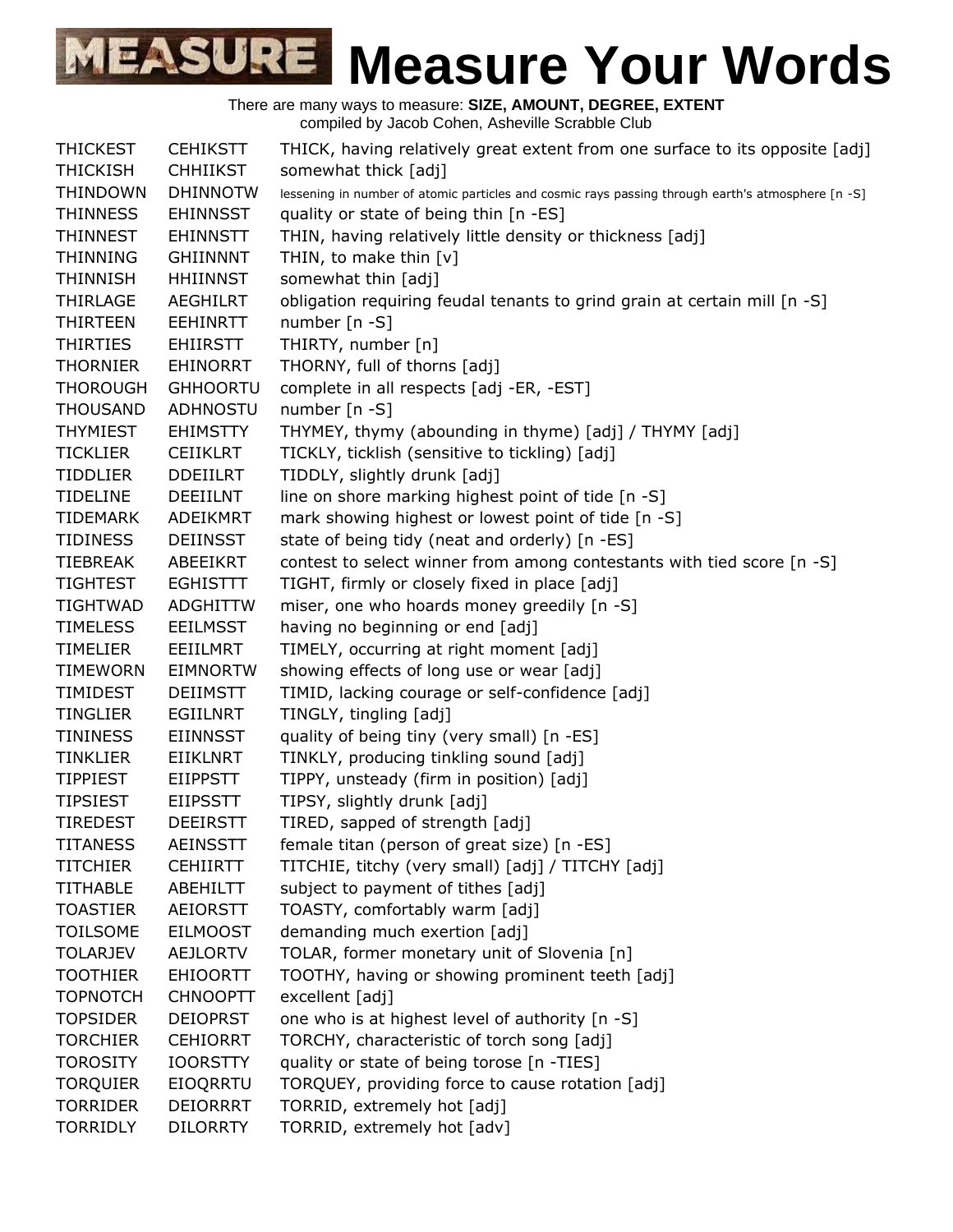| <b>TOTALING</b> | <b>AGILNOTT</b> | TOTAL, to ascertain entire amount of $[v]$                            |
|-----------------|-----------------|-----------------------------------------------------------------------|
| <b>TOTALISE</b> | AEILOSTT        | to totalize (to make complete) [v -D, -SING, -S]                      |
| <b>TOTALISM</b> | AILMOSTT        | centralized control by autocratic authority [n -S]                    |
| <b>TOTALIST</b> | <b>AILOSTTT</b> | one who tends to regard things as unified whole [n -S]                |
| <b>TOTALITY</b> | AILOTTTY        | quality or state of being complete [n -TIES]                          |
| <b>TOTALIZE</b> | AEILOTTZ        | to make complete [v -D, -ZING, -S]                                    |
| <b>TOTALLED</b> | ADELLOTT        | TOTAL, to ascertain entire amount of [v]                              |
| <b>TOUCHIER</b> | <b>CEHIORTU</b> | TOUCHY, overly sensitive [adj]                                        |
| <b>TOUGHEST</b> | <b>EGHOSTTU</b> | TOUGH, strong and resilient [adj]                                     |
| <b>TOUGHISH</b> | <b>GHHIOSTU</b> | somewhat tough [adj]                                                  |
| <b>TOWERIER</b> | <b>EEIORRTW</b> | TOWERY, very tall [adj]                                               |
| <b>TRAMPIER</b> | AEIMPRRT        | TRAMPY, having characteristics of vagrant [adj]                       |
| TRANQUIL        | AILNQRTU        | free from disturbance [adj -ER, -EST or -LLER, -LLEST]                |
| <b>TREASURE</b> | <b>AEERRSTU</b> | to value highly [v -D, -RING, -S]                                     |
| <b>TRECENTO</b> | <b>CEENORTT</b> | fourteenth century [n -S]                                             |
| <b>TREELESS</b> | <b>EEELRSST</b> | having no tree [adj]                                                  |
| <b>TREELINE</b> | EEEILNRT        | limit north of which trees do not grow [n -S]                         |
| <b>TRENDIER</b> | DEEINRRT        | TRENDY, very fashionable [adj]                                        |
| <b>TRESSIER</b> | EEIRRSST        | TRESSY, abounding in tresses [adj]                                    |
| TRIAXIAL        | <b>AAIILRTX</b> | having three axes [adj]                                               |
| TRIBASIC        | ABCIIRST        | having three replaceable hydrogen atoms [adj]                         |
| <b>TRIBRACH</b> | ABCHIRRT        | type of metrical foot [n -S]                                          |
| <b>TRICKIER</b> | <b>CEIIKRRT</b> | TRICKY, characterized by deception [adj] / TRICKIE [adj]              |
| <b>TRICOLOR</b> | <b>CILOORRT</b> | flag having three colors [n -S]                                       |
| <b>TRICORNE</b> | <b>CEINORRT</b> | tricorn (hat with brim turned up on three sides) [n -S]               |
| <b>TRIENTES</b> | EEINRSTT        | triens, coin of ancient Rome [n]                                      |
| <b>TRIETHYL</b> | EHILRTTY        | containing three ethyl groups [adj]                                   |
| <b>TRIGGEST</b> | <b>EGGIRSTT</b> | TRIG, neat (being in state of cleanliness and order) [adj]            |
| <b>TRIGNESS</b> | <b>EGINRSST</b> | quality or state of being trig [n -ES]                                |
| TRIGONAL        | AGILNORT        | shaped like triangle [adj]                                            |
| <b>TRIGRAPH</b> | <b>AGHIPRRT</b> | group of three letters representing one sound [n -S]                  |
| <b>TRIHEDRA</b> | <b>ADEHIRRT</b> | figures having three plane surfaces meeting at point [n]              |
| <b>TRILLION</b> | <b>IILLNORT</b> | number $[n - S]$                                                      |
| <b>TRILOBAL</b> | ABILLORT        | trilobed (having three lobes) [adj]                                   |
| <b>TRILOBED</b> | <b>BDEILORT</b> | having three lobes [adj]                                              |
| <b>TRIMETER</b> | <b>EEIMRRTT</b> | verse of three metrical feet [n -S]                                   |
| <b>TRIMMEST</b> | <b>EIMMRSTT</b> | TRIM, neat and orderly [adj]                                          |
| <b>TRIMNESS</b> | <b>EIMNRSST</b> | state of being trim (neat and orderly) [n -ES]                        |
| <b>TRIMORPH</b> | <b>HIMOPRRT</b> | substance existing in three forms [n -S]                              |
| <b>TRIMOTOR</b> | <b>IMOORRTT</b> | airplane powered by three engines [n -S]                              |
| TRINODAL        | ADILNORT        | having three nodes [adj]                                              |
| TRIPEDAL        | ADEILPRT        | having three feet [adj]                                               |
| <b>TRIPHASE</b> | <b>AEHIPRST</b> | having three phases [adj]                                             |
| <b>TRIPLING</b> | <b>GIILNPRT</b> | TRIPLE, to make three times as great $[v]$                            |
| TRIPLOID        | <b>DIILOPRT</b> | cell having chromosome number that is three times basic number [n -S] |
| TRIPODAL        | ADILOPRT        | TRIPOD, stand having three legs [adj]                                 |
|                 |                 |                                                                       |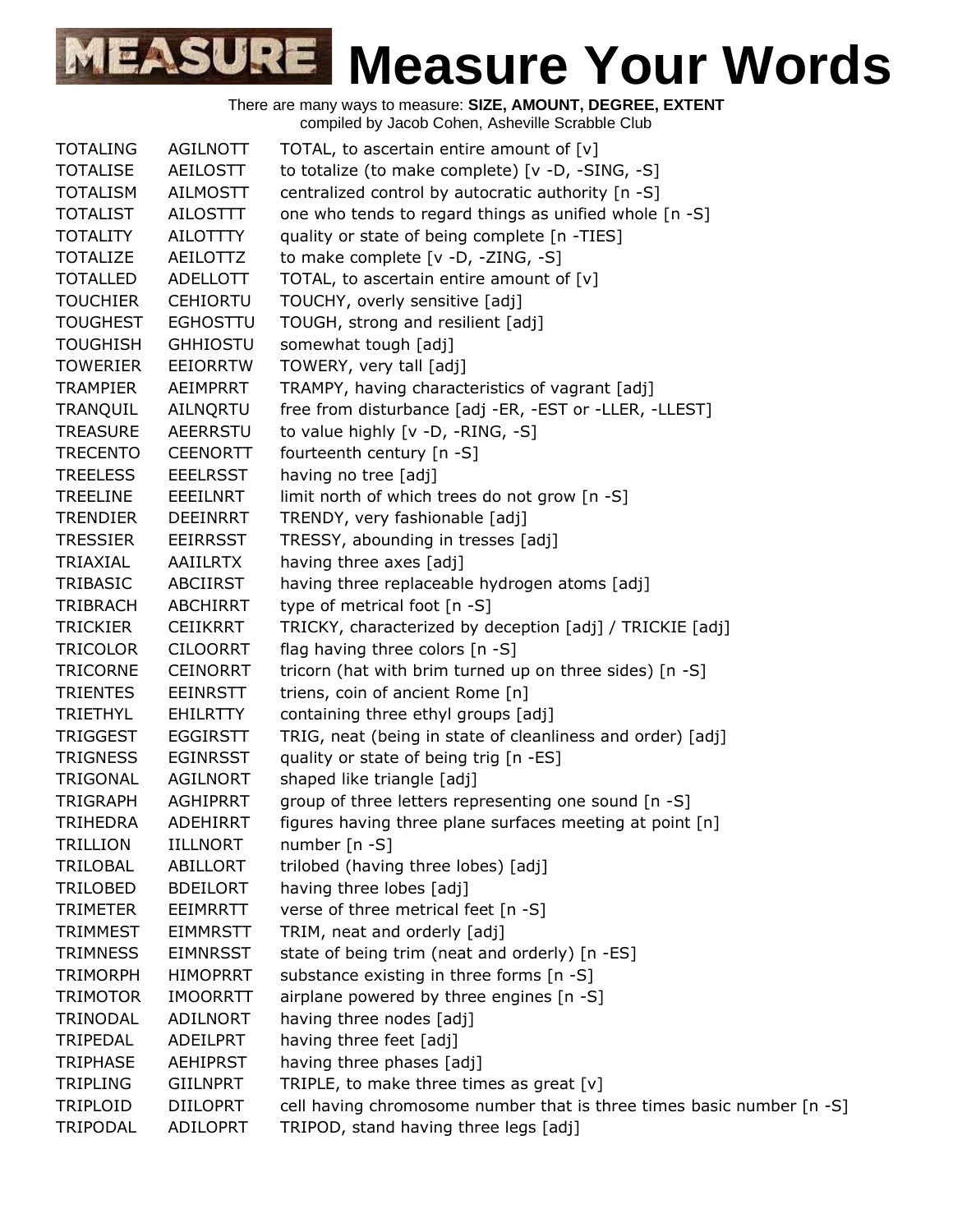| <b>TRIPODIC</b> | <b>CDIIOPRT</b> | TRIPOD, stand having three legs [adj]                                               |
|-----------------|-----------------|-------------------------------------------------------------------------------------|
| <b>TRIPOSES</b> | <b>EIOPRSST</b> | TRIPOS, tripod (stand having three legs) [n]                                        |
| <b>TRIPPIER</b> | EIIPPRRT        | TRIPPY, suggesting trip on psychedelic drugs [adj]                                  |
| <b>TRISCELE</b> | <b>CEEILRST</b> | triskele (figure consisting of three branches radiating from center) [n -S]         |
| TRISEMIC        | <b>CEIIMRST</b> | TRISEME, type of metrical foot [adj]                                                |
| <b>TRISKELE</b> | <b>EEIKLRST</b> | figure consisting of three branches radiating from center [n -S]                    |
| TRISOMIC        | <b>CIIMORST</b> | trisome (organism having one chromosome in addition to usual diploid number) [n -S] |
| <b>TRISTATE</b> | <b>AEIRSTTT</b> | pertaining to area made up of three adjoining states [adj]                          |
| <b>TRISTICH</b> | <b>CHIIRSTT</b> | stanza of three lines [n -S]                                                        |
| TRIUMVIR        | <b>IIMRRTUV</b> | one of ruling body of three in ancient Rome [n -S or -I]                            |
| <b>TRIUNITY</b> | <b>IINRTTUY</b> | trinity (group of three) [n -TIES]                                                  |
| <b>TROCHAIC</b> | <b>ACCHIORT</b> | trochee (type of metrical foot) [n -S]                                              |
| <b>TROCHOID</b> | <b>CDHIOORT</b> | type of geometric curve [n -S]                                                      |
| <b>TROILISM</b> | <b>IILMORST</b> | sexual relations involving three persons [n -S]                                     |
| <b>TROUTIER</b> | <b>EIORRTTU</b> | TROUTY, abounding in trout [adj]                                                    |
| <b>TRUCKFUL</b> | <b>CFKLRTUU</b> | as much as truck can hold [n -S]                                                    |
| <b>TRUCKLER</b> | <b>CEKLRRTU</b> | one that truckles (to yield weakly) [n -S]                                          |
| <b>TRUEBLUE</b> | <b>BEELRTUU</b> | person of unwavering loyalty [n -S]                                                 |
| <b>TRUEBORN</b> | <b>BENORRTU</b> | genuinely such by birth [adj]                                                       |
| <b>TRUEBRED</b> | <b>BDEERRTU</b> | designating animal of unmixed stock [adj]                                           |
| <b>TRUELOVE</b> | <b>EELORTUV</b> | sweetheart [n -S]                                                                   |
| <b>TRUENESS</b> | <b>EENRSSTU</b> | quality or state of being true [n -ES]                                              |
| <b>TRUMPERY</b> | <b>EMPRRTUY</b> | worthless finery [n -RIES]                                                          |
| <b>TRUMPING</b> | <b>GIMNPRTU</b> | TRUMP, to outdo (to exceed in performance) [v]                                      |
| <b>TRUNCATE</b> | <b>ACENRTTU</b> | to shorten by cutting off part [v -D, -TING, -S]                                    |
| <b>TRUNKFUL</b> | <b>FKLNRTUU</b> | as much as trunk (storage box) can hold [n -S]                                      |
| <b>TRUSTIER</b> | <b>EIRRSTTU</b> | TRUSTY, worthy of trust [adj]                                                       |
| <b>TUBBIEST</b> | <b>BBEISTTU</b> | TUBBY, short and fat [adj]                                                          |
| <b>TUFTIEST</b> | EFISTTTU        | TUFTY, abounding in tufts [adj]                                                     |
| <b>TUMEFIED</b> | <b>DEEFIMTU</b> | TUMEFY, to swell (to increase in size or volume) [v]                                |
| <b>TUMEFIES</b> | <b>EEFIMSTU</b> | TUMEFY, to swell (to increase in size or volume) [v]                                |
| <b>TUMIDITY</b> | <b>DIIMTTUY</b> | quality or state of being tumid [n -TIES]                                           |
| <b>TUPPENCE</b> | <b>CEENPPTU</b> | twopence (British coin worth two pennies) [n -S]                                    |
| <b>TUPPENNY</b> | <b>ENNPPTUY</b> | twopenny (worth twopence) [adj]                                                     |
| <b>TURFIEST</b> | EFIRSTTU        | TURFY, covered with turf [adj]                                                      |
| <b>TURGENCY</b> | <b>CEGNRTUY</b> | turgor (quality or state of being turgid) [n -CIES]                                 |
| <b>TURGIDLY</b> | <b>DGILRTUY</b> | TURGID, swollen [adv]                                                               |
| <b>TUSKIEST</b> | <b>EIKSSTTU</b> | TUSKY, having tusks [adj]                                                           |
| <b>TWANGIER</b> | <b>AEGINRTW</b> | TWANGY, twanging [adj]                                                              |
| <b>TWEAKIER</b> | AEEIKRTW        | TWEAKY, twitchy (fidgety (nervously restless)) [adj]                                |
| <b>TWEENESS</b> | <b>EEENSSTW</b> | state of being twee (affectedly cute or dainty) [n -ES]                             |
| <b>TWELVEMO</b> | <b>EELMOTVW</b> | page size [n -S]                                                                    |
| <b>TWENTIES</b> | <b>EEINSTTW</b> | TWENTY, number [n]                                                                  |
| <b>TWIGGING</b> | <b>GGGIINTW</b> | TWIG, to observe (to look attentively) [v]                                          |
| <b>TWINBORN</b> | <b>BINNORTW</b> | born at same birth [adj]                                                            |
| <b>TWINNING</b> | <b>GIINNNTW</b> | bearing of two children at same birth [n -S]                                        |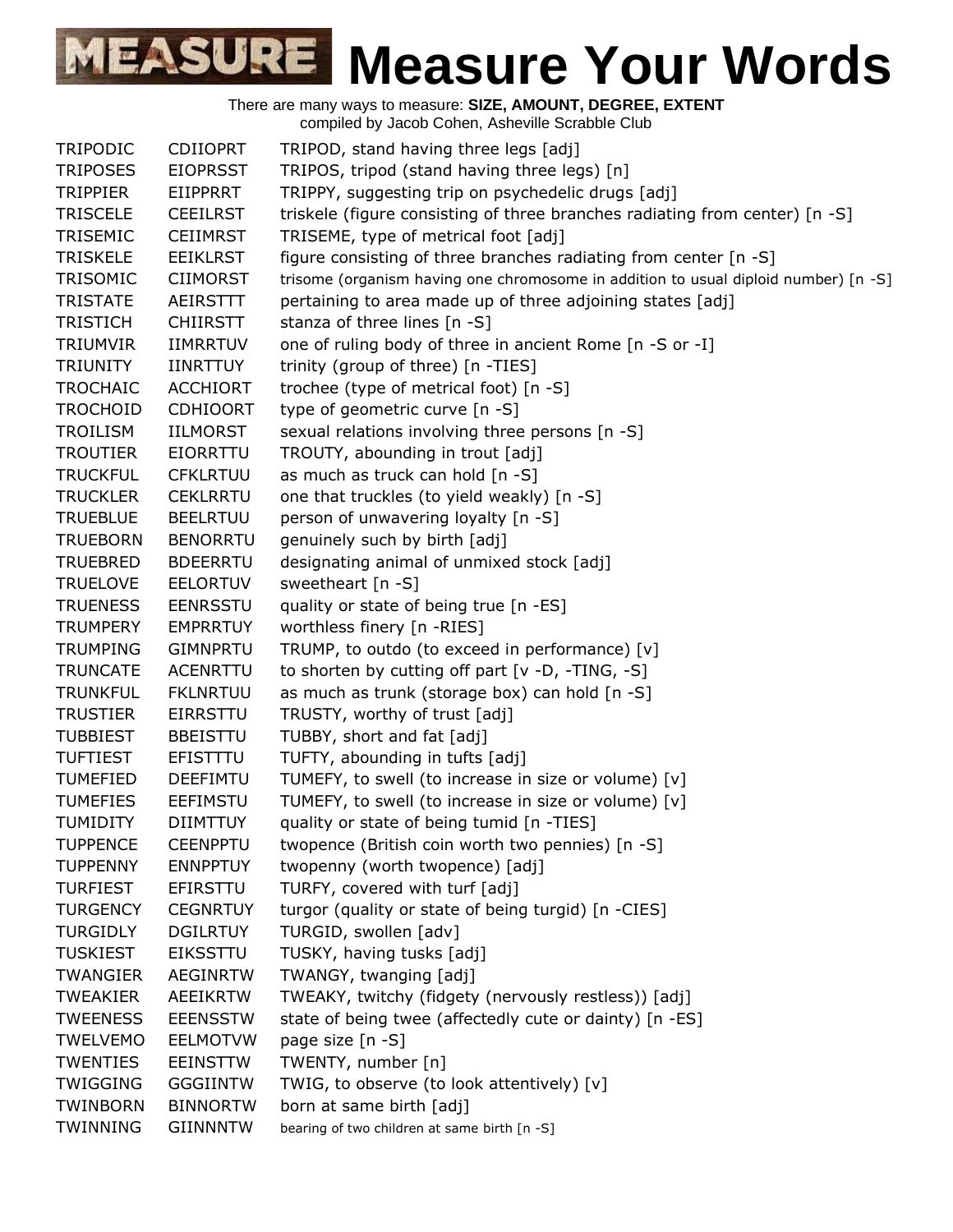|                 |                 | complica by bacob Obtion, Asheville Octabbie Oldb                |
|-----------------|-----------------|------------------------------------------------------------------|
| <b>TWINSHIP</b> | <b>HIINPSTW</b> | close similarity or association [n -S]                           |
| <b>TWIRLIER</b> | <b>EIILRRTW</b> | TWIRLY, curved [adj]                                             |
| <b>TWISTIER</b> | <b>EIIRSTTW</b> | TWISTY, full of curves [adj]                                     |
| <b>TWOPENCE</b> | <b>CEENOPTW</b> | British coin worth two pennies [n -S]                            |
| <b>TWOPENNY</b> | <b>ENNOPTWY</b> | worth twopence [adj]S                                            |
|                 |                 | <b>U</b> 8s                                                      |
| <b>UBIETIES</b> | <b>BEEIISTU</b> | UBIETY, state of having definite location [n]                    |
| <b>UBIQUITY</b> | <b>BIIQTUUY</b> | state of being everywhere at same time [n -TIES]                 |
| <b>UDOMETER</b> | DEEMORTU        | rain gauge [n -S]                                                |
| <b>UDOMETRY</b> | <b>DEMORTUY</b> | measurement of rain [n -RIES]                                    |
| <b>UGLINESS</b> | <b>EGILNSSU</b> | state of being ugly (displeasing to sight) [n -ES]               |
| <b>ULTERIOR</b> | <b>EILORRTU</b> | more remote [adj]                                                |
| <b>ULTIMACY</b> | <b>ACILMTUY</b> | ultimate [n -CIES]                                               |
| <b>ULTIMATA</b> | AAILMTTU        | final proposals [n ULTIMATA]                                     |
| <b>ULTIMATE</b> | AEILMTTU        | to come to end [v -D, -TING, -S]                                 |
| <b>ULTRADRY</b> | <b>ADLRRTUY</b> | extremely dry [adj]                                              |
| <b>ULTRAHIP</b> | AHILPRTU        | extremely hip [adj]                                              |
| <b>ULTRAHOT</b> | AHLORTTU        | extremely hot [adj]                                              |
| <b>ULTRAISM</b> | <b>AILMRSTU</b> | advocacy of extreme measures [n S]                               |
| <b>ULTRAIST</b> | AILRSTTU        | advocate of extreme measures [n -S]                              |
| <b>ULTRALOW</b> | <b>ALLORTUW</b> | extremely low [adj]                                              |
| <b>UMPTIEST</b> | <b>EIMPSTTU</b> | UMPTY, indefinitely many [adj]                                   |
| <b>UMTEENTH</b> | <b>EEHMNTTU</b> | in indefinite but not early position in sequence [adj]           |
| <b>UNABATED</b> | <b>AABDENTU</b> | not abated (to reduce in degree or intensity) [adj]              |
| <b>UNAGEING</b> | AEGGINNU        | not ageing (to grow old) [adj]                                   |
| UNBILLED        | <b>BDEILLNU</b> | not billed (to present statement of costs to) [adj]              |
| <b>UNCHOSEN</b> | <b>CEHNNOSU</b> | not chosen (to take by preference) [adj]                         |
| <b>UNDAMPED</b> | <b>ADDEMNPU</b> | not damped (to lessen in intensity) [adj]                        |
| <b>UNDERAGE</b> | ADEEGNRU        | shortage (insufficient supply or amount) [n -S]                  |
| <b>UNDERBID</b> | <b>BDDEINRU</b> | to bid lower than [v UNDERBID, -ING, -S]                         |
| <b>UNDERBUY</b> | <b>BDENRUUY</b> | to buy at lower price than [v -BOUGHT, -ING, -S]                 |
| <b>UNDEREAT</b> | ADEENRTU        | to eat insufficient amount [v -RATE, -EN, -ING, -S]              |
| <b>UNDERFED</b> | <b>DDEEFNRU</b> | fed insufficient amount [adj]                                    |
| <b>UNDERGOD</b> | <b>DDEGNORU</b> | lesser god [n -S]                                                |
| <b>UNDERLET</b> | <b>DEELNRTU</b> | to lease at less than usual value [v UNDERLET, -TING, -S]        |
| <b>UNDERLIT</b> | <b>DEILNRTU</b> | lacking adequate light [adj]                                     |
| <b>UNDERMAN</b> | ADEMNNRU        | to fail to provide with enough workers [v -NNED, -NNING, -S]     |
| <b>UNDERPAY</b> | ADENPRUY        | to pay less than is deserved [v -PAID, -ING, -S]                 |
| <b>UNDERTAX</b> | <b>ADENRTUX</b> | to tax less than usual amount [v -ED, -ING, -ES]                 |
| <b>UNDERUSE</b> | <b>DEENRSUU</b> | to use less than fully [v -D, -SING, -S]                         |
| <b>UNDOABLE</b> | ABDELNOU        | not doable (able to be done) [adj]                               |
| <b>UNEARNED</b> | ADEENNRU        | not earned (to gain or deserve for one's labor or service) [adj] |
| <b>UNEASIER</b> | AEEINRSU        | UNEASY, marked by mental or physical discomfort [adj]            |
| <b>UNEVENER</b> | EEENNRUV        | UNEVEN, EVEN, flat and smooth [adj]                              |
| <b>UNEXPERT</b> | <b>EENPRTUX</b> | not expert (to serve as authority) [adj]                         |
| <b>UNFAIRER</b> | AEFINRRU        | UNFAIR, FAIR, free from bias, dishonesty, or injustice [adj]     |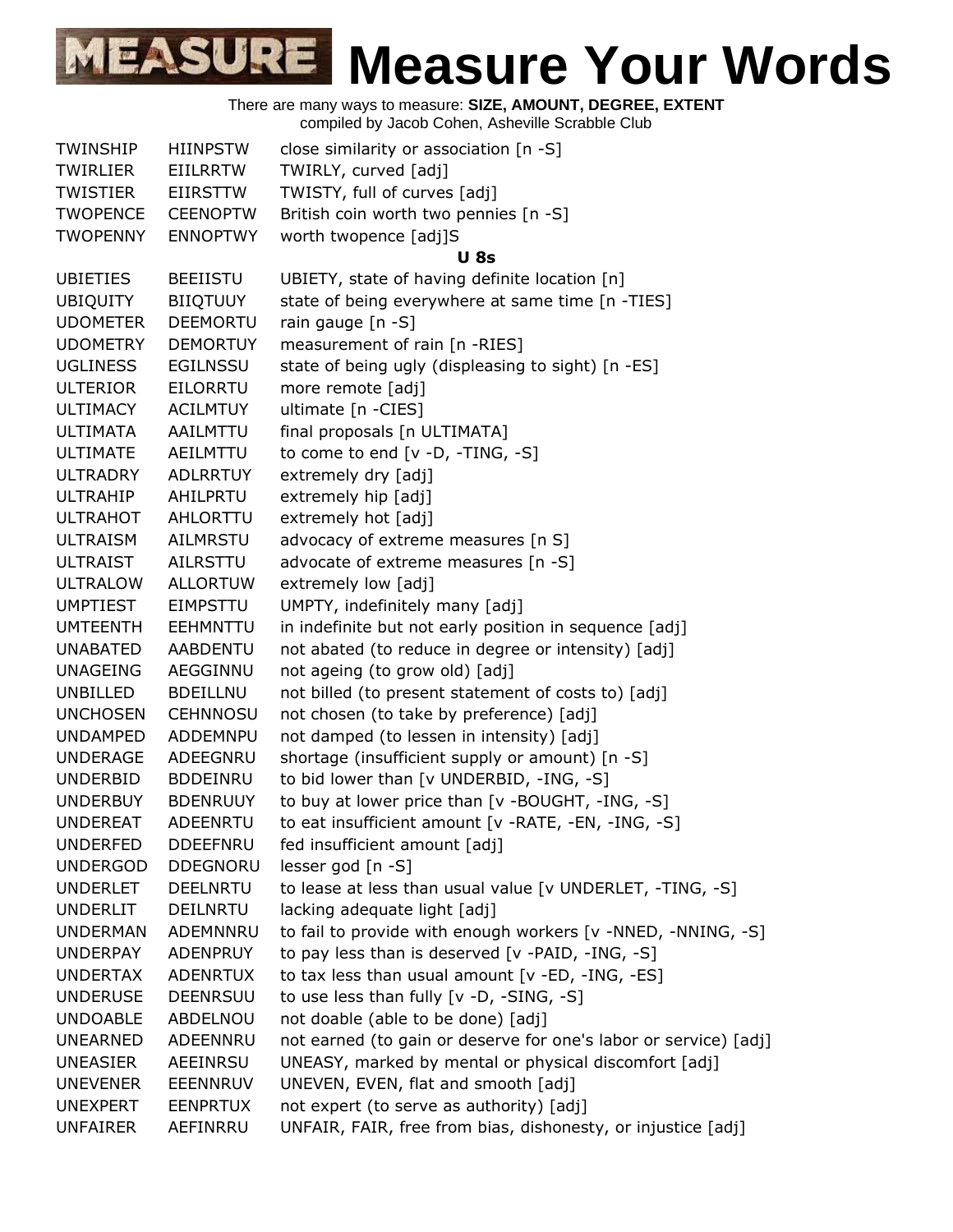| <b>UNFUNDED</b> | <b>DDEFNNUU</b> | FUND, to provide money for [adj]                                                   |
|-----------------|-----------------|------------------------------------------------------------------------------------|
| <b>UNGRADED</b> | ADDEGNRU        | not graded (to arrange in steps or degrees) [adj]                                  |
| <b>UNGREEDY</b> | <b>DEEGNRUY</b> | GREEDY, marked by greed [adj]                                                      |
| <b>UNHEALTH</b> | <b>AEHHLNTU</b> | state of ill health [n -S]                                                         |
| <b>UNHIPPER</b> | EHINPPRU        | UNHIP, HIP, aware of most current styles and trends [adj]                          |
| <b>UNHOLIER</b> | EHILNORU        | UNHOLY, HOLY, having divine nature or origin [adj]                                 |
| UNIAXIAL        | AAIILNUX        | having one axis [adj]                                                              |
| UNIMODAL        | ADILMNOU        | having or involving one mode [adj]                                                 |
| <b>UNIPOLAR</b> | AILNOPRU        | showing only one kind of polarity [adj]                                            |
| <b>UNIQUELY</b> | EILNQUUY        | UNIQUE, existing as only one of its kind; very unusual [adv]                       |
| <b>UNIQUEST</b> | EINQSTUU        | UNIQUE, existing as only one of its kind; very unusual [adj]                       |
| <b>UNJUDGED</b> | <b>DDEGJNUU</b> | JUDGE, to decide on critically [adj]                                               |
| <b>UNJUSTLY</b> | <b>JLNSTUUY</b> | not justly (in just (acting in conformity with what is morally good) manner) [adv] |
| <b>UNKINDER</b> | DEIKNNRU        | UNKIND, KIND, having gentle, giving nature [adj]                                   |
| <b>UNNEEDED</b> | <b>DDEEENNU</b> | not needed (to have urgent or essential use for) [adj]                             |
| <b>UNPOETIC</b> | <b>CEINOPTU</b> | POETIC, pertaining to poetry (literary work in metrical form) [adj]                |
| <b>UNPRETTY</b> | <b>ENPRTTUY</b> | not pretty (pleasing to eye) [adj -TTIER, -TTIEST]                                 |
| UNPRIMED        | DEIMNPRU        | not primed (to make ready) [adj]                                                   |
| <b>UNQUIETS</b> | EINQSTUU        | UNQUIET, state of unrest [n]                                                       |
| UNRANKED        | ADEKNNRU        | not ranked (to determine relative position of) [adj]                               |
| <b>UNRIPEST</b> | EINPRSTU        | UNRIPE, not ripe [adj]                                                             |
| <b>UNRULIER</b> | EILNRRUU        | UNRULY, difficult to control [adj]                                                 |
| <b>UNSAFEST</b> | <b>AEFNSSTU</b> | UNSAFE, SAFE, free from danger [adj]                                               |
| <b>UNSEXIER</b> | EEINRSUX        | UNSEXY, SEXY, arousing sexual desire [adj]                                         |
| <b>UNSINFUL</b> | <b>FILNNSUU</b> | not sinful (marked by sin) [adj]                                                   |
| <b>UNSPOILT</b> | <b>ILNOPSTU</b> | not spoilt (to impair value or quality of) [adj]                                   |
| <b>UNSUBTLE</b> | <b>BELNSTUU</b> | not subtle (so slight as to be difficult to detect) [adj -R, -ST]                  |
| <b>UNSUBTLY</b> | <b>BLNSTUUY</b> | not subtly (so slight as to be difficult to detect) [adv]                          |
| <b>UNSUITED</b> | <b>DEINSTUU</b> | not suited (to be appropriate to) [adj]                                            |
| <b>UNTESTED</b> | <b>DEENSTTU</b> | TEST, to evaluate by examination [adj]                                             |
| <b>UNTIDIER</b> | DEIINRTU        | UNTIDY, TIDY, neat and orderly [adj]                                               |
| <b>UNTIMELY</b> | <b>EILMNTUY</b> | TIMELY, occurring at right moment [adj -LIER, -LIEST]                              |
| <b>UNTRUEST</b> | <b>ENRSTTUU</b> | UNTRUE, TRUE, consistent with fact or reality [adj]                                |
| <b>UNWANING</b> | AGINNNUW        | not waning (to decrease in size or extent) [adj]                                   |
| UNWARIER        | AEINRRUW        | UNWARY, WARY, watchful (closely observant or alert) [adj]                          |
| <b>UNWEIGHT</b> | <b>EGHINTUW</b> | to reduce weight of [v -ED, -ING, -S]                                              |
| <b>UNWISEST</b> | <b>EINSSTUW</b> | UNWISE, WISE, having wisdom [adj]                                                  |
| <b>UPGRADER</b> | ADEGPRRU        | one that upgrades (to raise to higher grade or standard) [n -S]                    |
| <b>UPMARKET</b> | AEKMPRTU        | upscale [adj]                                                                      |
| <b>UPRATING</b> | AGINPRTU        | UPRATE, to improve power output of engine [v]                                      |
| <b>UPSIZING</b> | GIINPSUZ        | UPSIZE, to increase in size [v]                                                    |
| <b>UPWARDLY</b> | ADLPRUWY        | UPWARD, toward higher place or position [adv]                                      |
| <b>URANYLIC</b> | <b>ACILNRUY</b> | URANYL, bivalent radical [adj]                                                     |
| <b>URBANEST</b> | ABENRSTU        | URBANE, refined and elegant [adj]                                                  |
| <b>UXORIOUS</b> | <b>IOORSUUX</b> | excessively submissive or devoted to one's wife [adj]                              |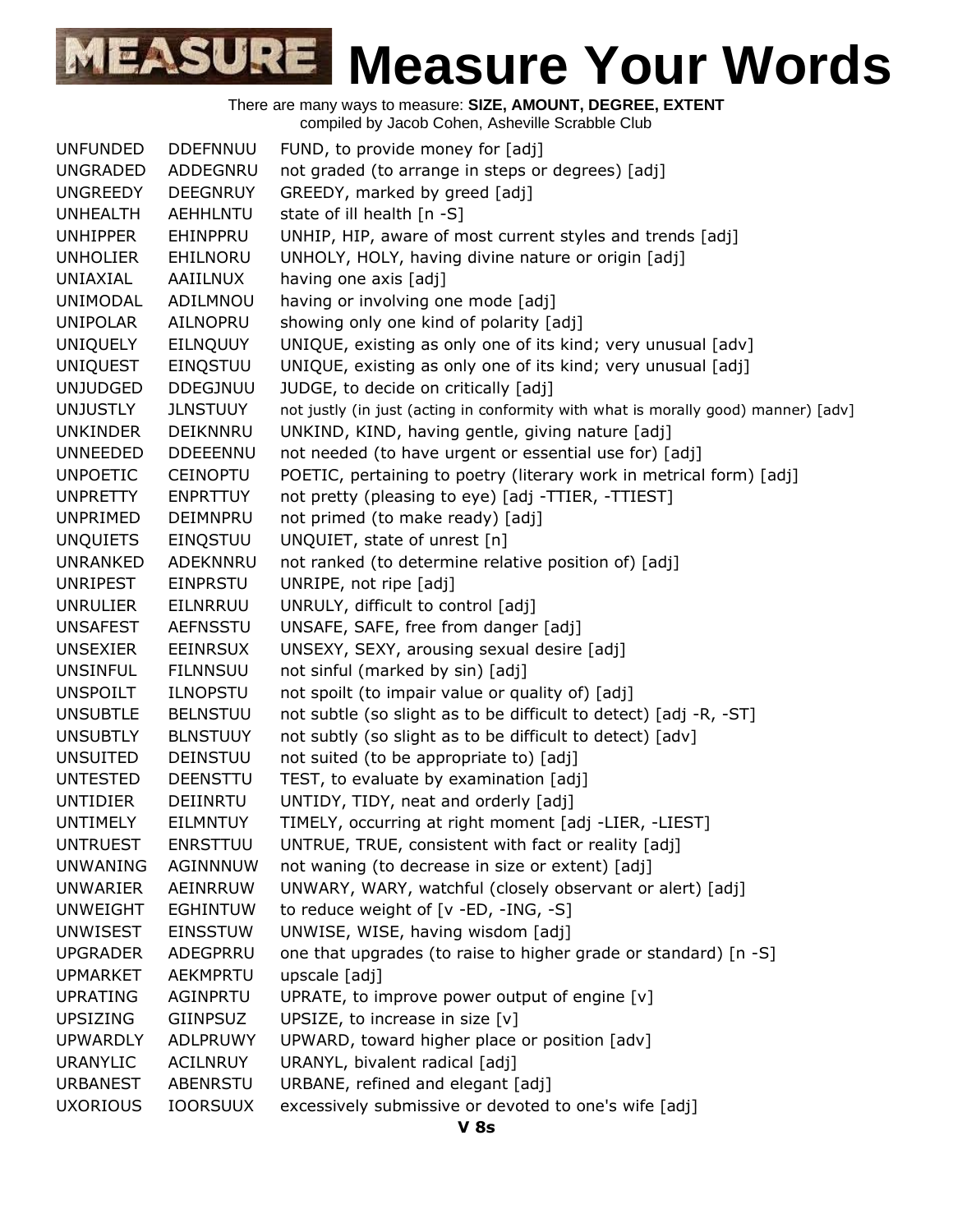| <b>VACANTLY</b> | <b>AACLNTVY</b> | VACANT, empty (containing nothing (absence of all quantity or magnitude)) [adv]           |
|-----------------|-----------------|-------------------------------------------------------------------------------------------|
| <b>VAGRANCY</b> | <b>AACGNRVY</b> | state of being vagrant (wanderer with no apparent means of support) [n -TIES]             |
| VAINNESS        | <b>AEINNSSV</b> | quality or state of being vain [n -ES]                                                    |
| VALIDITY        | ADIILTVY        | quality or state of being valid [n -TIES]                                                 |
| VALORISE        | <b>AEILORSV</b> | to valorize (to establish and maintain price of by governmental action) [v -D, -SING, -S] |
| VALORIZE        | AEILORVZ        | to establish and maintain price of by governmental action [v -D, -ZING, -S]               |
| VALUABLE        | AABELLUV        | possession of value [n -S]                                                                |
| VALUABLY        | AABLLUVY        | with value [adv]                                                                          |
| <b>VALUATOR</b> | <b>AALORTUV</b> | one that valuates (to appraise (to set value on)) [n -S]                                  |
| VAMPIEST        | <b>AEIMPSTV</b> | VAMPY, seductive [adj]                                                                    |
| VAPIDITY        | <b>ADIIPTVY</b> | quality or state of being vapid [n -TIES]                                                 |
| <b>VARACTOR</b> | <b>AACORRTV</b> | capacitor with variable capacitance [n -S]                                                |
| VARIABLE        | AABEILRV        | something that varies (to become or make different) [n -S]                                |
| VARIABLY        | AABILRVY        | in varying manner [adv]                                                                   |
| VARIANCE        | <b>AACEINRV</b> | license to perform act contrary to usual rule [n -S]                                      |
| VARIEDLY        | ADEILRVY        | in varied manner [adv]                                                                    |
| VASTIEST        | <b>AEISSTTV</b> | VASTY, vast (of great extent or size) [adj]                                               |
| <b>VASTNESS</b> | <b>AENSSSTV</b> | quality or state of being vast [n -ES]                                                    |
| <b>VEALIEST</b> | <b>AEEILSTV</b> | VEALY, immature [adj]                                                                     |
| <b>VEHEMENT</b> | <b>EEEHMNTV</b> | ardent (characterized by intense emotion) [adj]                                           |
| <b>VEINIEST</b> | <b>EEIINSTV</b> | VEINY, full of veins [adj]                                                                |
| <b>VELOCITY</b> | <b>CEILOTVY</b> | rapidity of motion [n -TIES]                                                              |
| VENALITY        | <b>AEILNTVY</b> | quality or state of being venal [n -TIES]                                                 |
| <b>VENOSITY</b> | <b>EINOSTVY</b> | quality or state of being venous [n -TIES]                                                |
| <b>VENTURER</b> | <b>EENRRTUV</b> | one that ventures (to risk (to expose to risk (chance of injury or loss))) [n -S]         |
| <b>VERBATIM</b> | ABEIMRTV        | word for word [adv]                                                                       |
| VERBIAGE        | ABEEGIRV        | excess of words [n -S]                                                                    |
| <b>VERDANCY</b> | <b>ACDENRVY</b> | quality or state of being verdant [n -CIES]                                               |
| <b>VIBRANCE</b> | ABCEINRV        | vibrancy (quality or state of being vibrant) [n -S]                                       |
| <b>VIBRANCY</b> | ABCINRVY        | quality or state of being vibrant [n -CIES]                                               |
| <b>VICENARY</b> | <b>ACEINRVY</b> | pertaining to number twenty [adj]                                                         |
| <b>VIEWIEST</b> | <b>EEIISTVW</b> | VIEWY, showy (making great or brilliant display) [adj]                                    |
| <b>VIGOROUS</b> | <b>GIOORSUV</b> | full of vigor [adj]                                                                       |
| <b>VILENESS</b> | <b>EEILNSSV</b> | state of being vile (morally despicable or physically repulsive) [n -ES]                  |
| VIRIDITY        | <b>DIIIRTVY</b> | verdancy (quality or state of being verdant) [n -TIES]                                    |
| <b>VIRILITY</b> | <b>IIILRTVY</b> | quality or state of being virile [n -TIES]                                                |
| <b>VIRTUOSA</b> | <b>AIORSTUV</b> | female virtuoso [n -S, -SE]                                                               |
| <b>VIRTUOSO</b> | <b>IOORSTUV</b> | highly skilled artistic performer [n -SI, -S]                                             |
| <b>VIRTUOUS</b> | <b>IORSTUUV</b> | characterized by virtue (moral excellence) [adj]                                          |
| <b>VIRULENT</b> | <b>EILNRTUV</b> | extremely poisonous [adj]                                                                 |
| <b>VIVACITY</b> | <b>ACIITVVY</b> | quality or state of being lively [n -TIES]                                                |
| <b>VIVIDEST</b> | <b>DEIISTVV</b> | VIVID, strikingly bright or intense [adj]                                                 |
| <b>VOIDNESS</b> | <b>DEINOSSV</b> | quality or state of being void [n -ES]                                                    |
| <b>VOLUMING</b> | GILMNOUV        | VOLUME, to send or give out in large quantities [v]                                       |
| <b>VORACITY</b> | <b>ACIORTVY</b> | quality or state of being ravenous [n -TIES]                                              |
| <b>VUGGIEST</b> | <b>EGGISTUV</b> | VUGGY, abounding in vugs (small cavity in rock or load) [adj]                             |
|                 |                 |                                                                                           |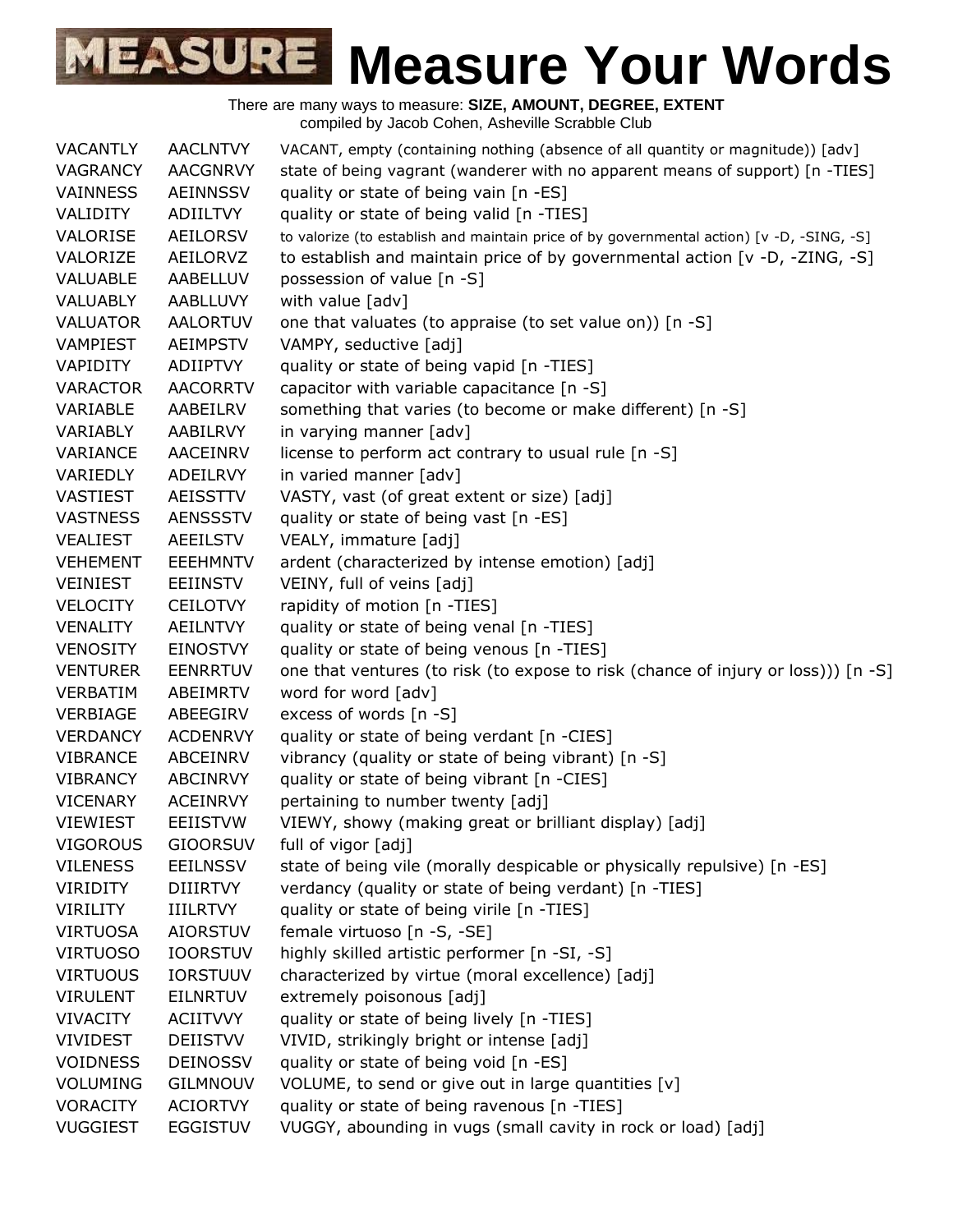There are many ways to measure: **SIZE, AMOUNT, DEGREE, EXTENT** compiled by Jacob Cohen, Asheville Scrabble Club

VULGARER AEGLRRUV VULGAR, crude (unrefined (to free from impurities)) [adj] **W 8s** WABBLIER ABBEILRW WABBLY, wobbly (unsteady (firm in position)) [adj] WACKIEST ACEIKSTW WACKY, very irrational [adj] WAFFLIER AEFFILRW WAFFLY, indecisive [adj] WAGELESS AEEGLSSW unpaid (not paid (to give money or something of value in exchange for goods or services)) [adj] WAGGLIER AEGGILRW WAGGLY, unsteady (firm in position) [adj] WAMBLIER ABEILMRW WAMBLY, unsteady (firm in position) [adj] WANTONER AENNORTW WANTON [adj] WANTONLY ALNNOTWY immorally (in immoral (contrary to established morality) manner) [adv] WARBLIER ABEILRRW WARBLY, voiced in trilling or quavering manner [adj] WARINESS AEINRSSW state of being wary (watchful (closely observant or alert)) [n -ES] WARMNESS AEMNRSSW state of being warm (moderately hot) [n -ES] WARTIEST AEIRSTTW WARTY, covered with warts [adj] WASHIEST AEHISSTW WASHY, overly diluted [adj] WATERIER AEEIRRTW WATERY, containing water [adj] WATTHOUR AHORTTUW unit of energy [n -S] WATTLESS AELSSTTW denoting type of electric current [adj] WAVEFORM AEFMORVW type of mathematical graph [n -S] WAVELESS AEELSSVW having no waves (moving ridges on surface of liquid) [adj] WAVERIER AEEIRRVW WAVERY, wavering [adj] WAVINESS AEINSSVW state of being wavy (having waves) [n -ES] WEAKENER AEEEKNRW one that weakens (to make weak (lacking strength)) [n -S] WEAKLIER AEEIKLRW WEAKLY, weak and sickly [adj] WEAKNESS AEEKNSSW state of being weak (lacking strength (capacity for exertion or endurance)) [n -ES] WEARIEST AEEIRSTW WEARY, tired (sapped of strength) [adj] WEEKLONG EEGKLNOW continuing for week [adj] WEENIEST EEEINSTW WEENY, tiny (very small) [adj] WEENSIER EEEINRSW WEENSY, tiny (very small) [adj] WEEPIEST EEEIPSTW WEEPY, tending to weep [adj] WEIGHMAN AEGHIMNW one whose occupation is weighing goods [n -MEN] WEIGHTED DEEGHITW WEIGHT, to add weight (heaviness) to [v] WEIGHTER EEGHIRTW one that weights (to add weight (heaviness) to) [n -S] WEIRDEST DEEIRSTW WEIRD, mysteriously strange [adj] WELLNESS EELLNSSW state of being healthy (having good health) [n -ES] WEREGILD DEEGILRW wergeld (price paid for taking of man's life in Anglo-Saxon law) [n -S] WESTMOST EMOSSTTW farthest west [adj] WETPROOF EFOOPRTW waterproof [adj] WHACKIER ACEHIKRW WHACKY, wacky (very irrational) [adj] WHATNESS AEHNSSTW true nature of something [n -S] WHEEZIER EEEHIRWZ WHEEZY, characterized by wheezing [adj] WHELKIER EEHIKLRW WHELKY, marked with whelks [adj] WHENEVER EEEHNRVW at whatever time [conj] WHEREVER EEEHRRVW in or to whatever place [conj] WHIFFIER EFFHIIRW WHIFFY, having unpleasant smell [adj] WHINGIER EGHIINRW WHINGY, tending to whinge [adj]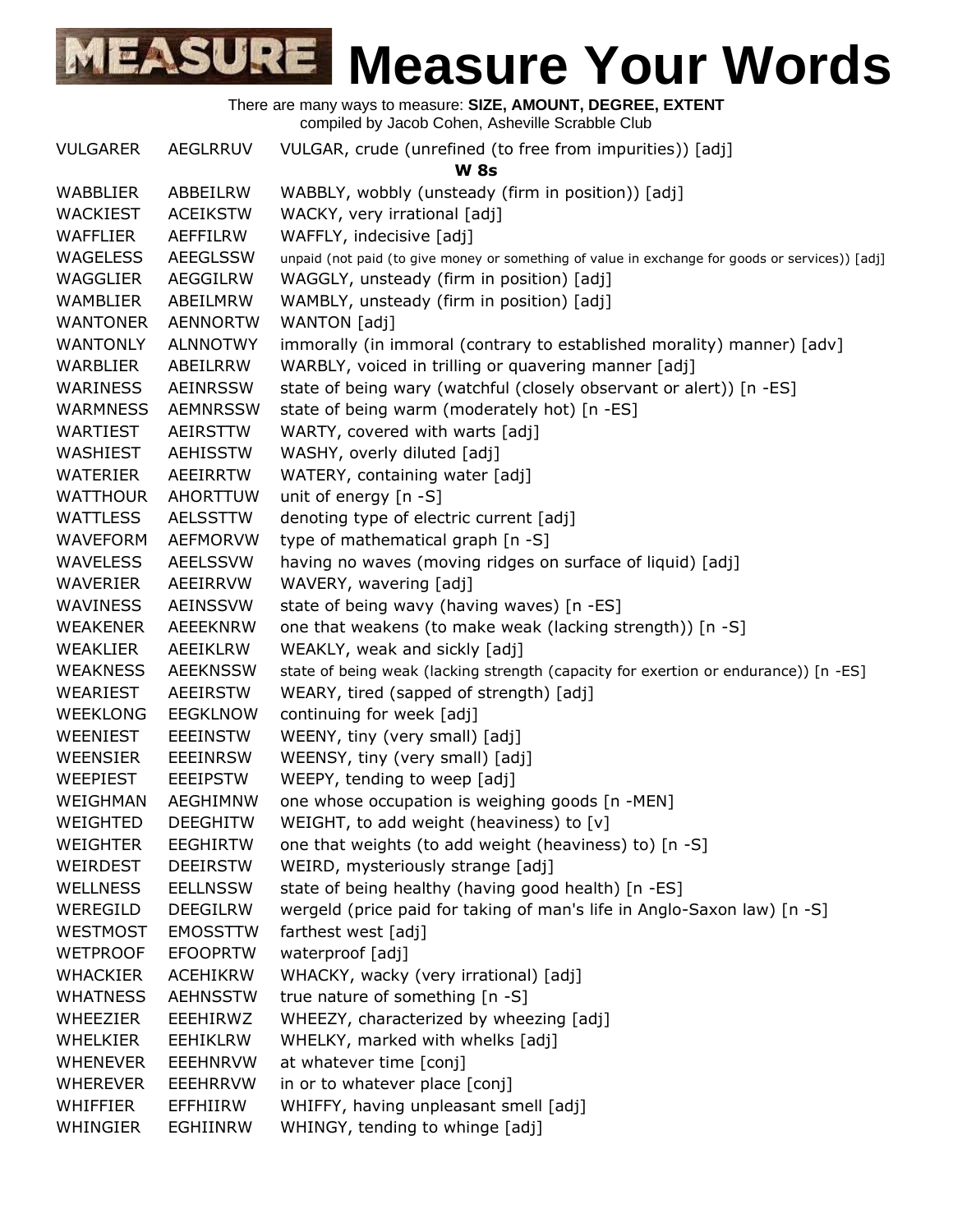There are many ways to measure: **SIZE, AMOUNT, DEGREE, EXTENT** compiled by Jacob Cohen, Asheville Scrabble Club WHINIEST EHIINSTW WHINEY, whiny (tending to whine) [adj] / WHINY [adj] WHINNIER EHIINNRW WHINNY, abounding in whin (furze (spiny shrub)) [adj] WHIRLIER EHIILRRW WHIRLY, marked by whirling motion [adj] WHITIEST EHIISTTW WHITY, whitish (somewhat white) [adj] WHIZZIER EHIIRWZZ WHIZZY, marvelous in construction or operation [adj] WICKEDER CDEEIKRW WICKED, evil (morally bad) (morally bad) [adj] WICKEDLY CDEIKLWY WICKED, evil (morally bad) (morally bad) [adv] WICKLESS CEIKLSSW having no wick [adj] WIDENESS DEEINSSW state of being wide (having great extent from side to side) [n -ES] WIELDIER DEEIILRW WIELDY, easily wielded [adj] WIFELIER EEFIILRW WIFELY, of or befitting wife [adj] WIFTIEST EFIISTTW WIFTY, ditsy (silly, eccentric) [adj] WIGGIEST EGGIISTW WIGGY, crazy (insane (mentally unsound)) [adj] WIGGLIER EGGIILRW WIGGLY, tending to wiggle [adj] WILDNESS DEILNSSW state of being wild (living in natural state) [n -ES] WILINESS EIILNSSW quality of being wily (crafty (skillful in deceiving)) [n -ES] WIMPIEST EIIMPSTW WIMPY, weak, ineffectual [adj] WINDFALL ADFILLNW sudden and unexpected gain [n -S] WINDIEST DEIINSTW WINDY, marked by strong wind [adj] WINDLOAD ADDILNOW force exerted by wind on structure [n -S] WINGIEST EGIINSTW WINGY, swift (moving with great rate of motion) [adj] WINGSPAN AGINNPSW distance from tip of one of pair of wings to that of other [n -S] WINSOMER EIMNORSW WINSOME, charming (pleasing) [adj] WINTRIER EIINRRTW WINTRY, characteristic of winter [adj] WISENESS EEINSSSW wisdom (power of true and right discernment) [n -ES] WITCHIER CEHIIRTW WITCHY, malicious [adj] WITHIEST EHIISTTW WITHY, flexible and tough [adj] WITTIEST EIISTTTW WITTY, humorously clever [adj] WIZARDER ADEIRRWZ WIZARD, wonderful, excellent [adj] WOBBLIER BBEILORW WOBBLY, unsteady (firm in position) [adj] WOFULLER EFLLORUW WOFUL, woeful (full of woe) [adj] WOMBIEST BEIMOSTW WOMBY, hollow (not solid) [adj] WONKIEST EIKNOSTW WONKY, unsteady (firm in position) [adj] WONTEDLY DELNOTWY in usual manner [adv] WOODSIER DEIOORSW WOODSY, suggestive of forest [adj] WOOZIEST EIOOSTWZ WOOZY, dazed [adj] WORDIEST DEIORSTW WORDY, using many or too many words [adj] WORKABLE ABEKLORW capable of being done [adj]

WORKABLY ABKLORWY WORKABLE, capable of being done [adv] WORKADAY AADKORWY everyday [adj] WORKFLOW FKLOORWW amount of work to and from office or employee [n -S] WORKHOUR HKOORRWU any of hours of day during which work is done [n -S] WORKLOAD ADKLOORW amount of work assigned to employee [n -S] WORKWEEK EEKKORWW number of hours worked in week [n -S] WORMIEST EIMORSTW WORMY, infested with worms [adj]

WORNNESS ENNORSSW state of being worn (affected by wear or use) [n -ES]